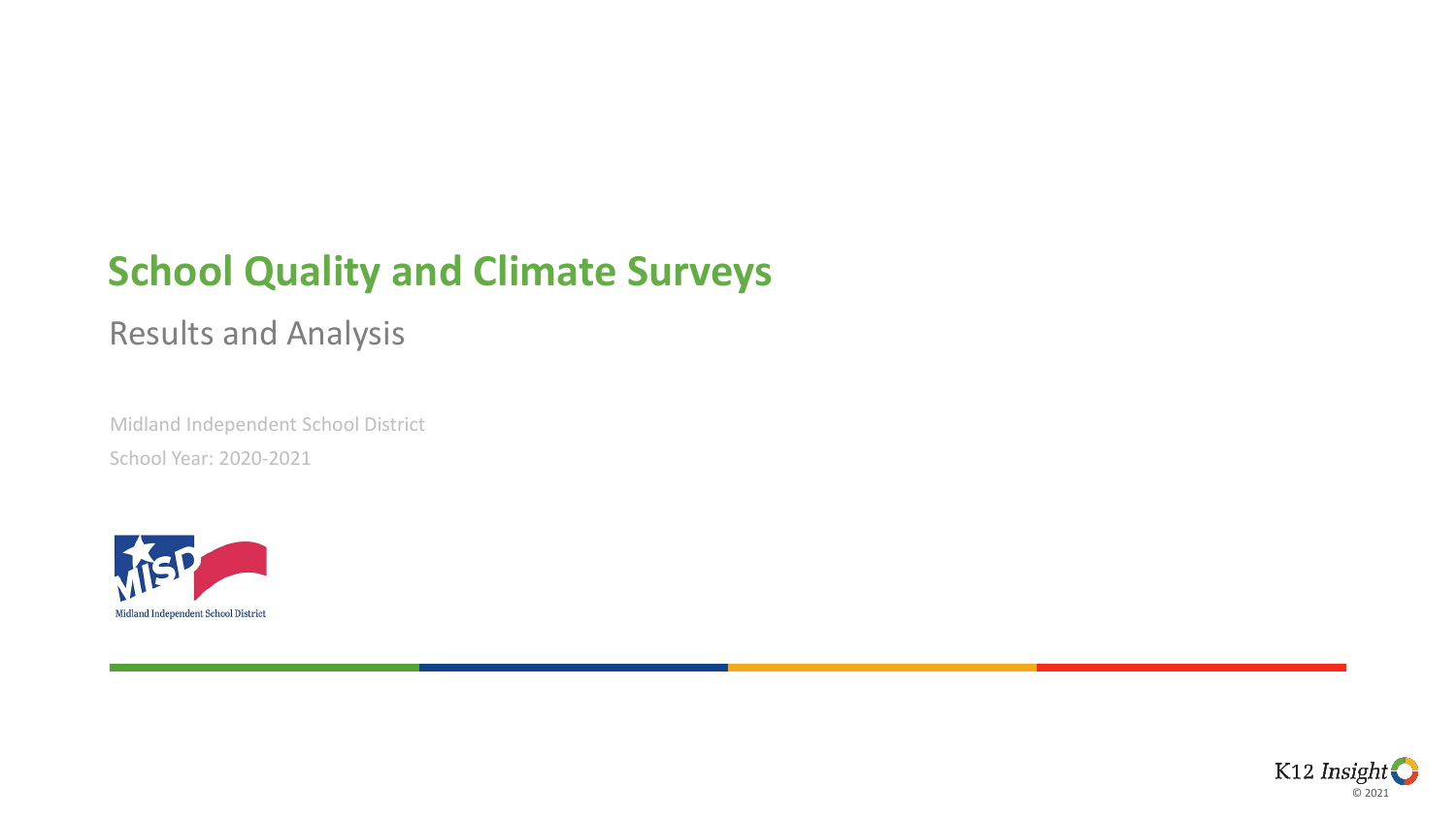# **Project Overview**

Positive school climate is an essential component of successful and effective schools. It is defined as shared beliefs, values, and attitudes that shape interactions between students, teachers, and administrators, while setting the parameters of acceptable behavior and norms for the school.

The Midland Independent School District (ISD) School Quality and Climate Surveys asked parents, campus-based staff, and students in grades 3- 12 for feedback on school climate. Results will be used to inform decisions at the campus and district levels. This was the third administration of the survey.

K12 *Insight* partnered with district team members to develop the surveys, which addressed the following topics:

- **Academic Support**
- **Student Support**
- School Leadership
- Family Involvement
- Safety and Behavior

Additional questions were asked about the following topics:

- Online and on-campus learning
- Educational experience with Midland ISD
- Communication
- Likelihood to recommend their school/child's school
- Likelihood to recommend Midland ISD

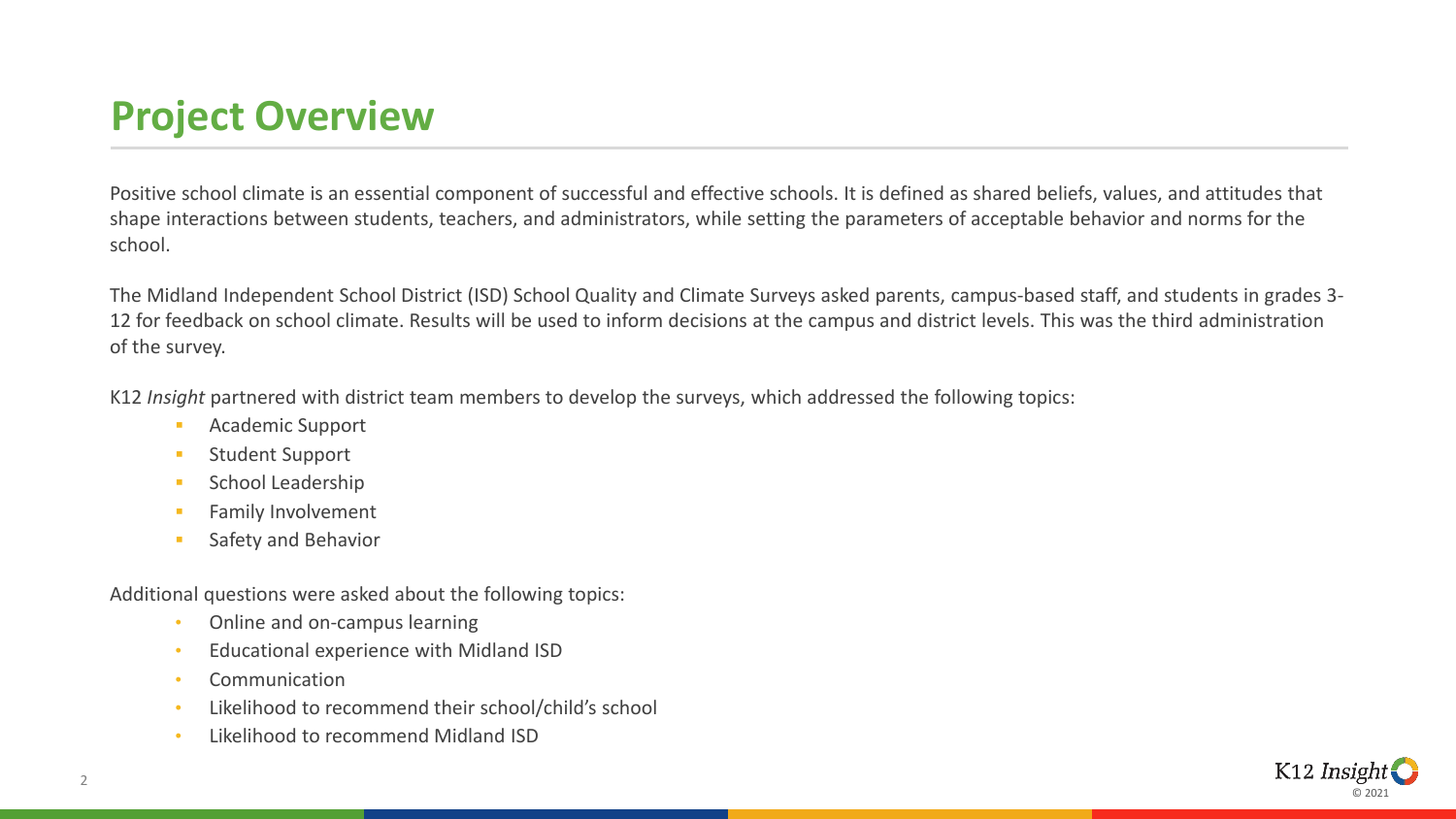### **Details of the Study and Understanding the Results**

The surveys were open from Feb. 2 to March 5.

Email invitations with unique survey links were sent to parents and campus-based staff. Staff members working at more than one campus could take the survey for each campus. Reminders were sent Feb. 9, 16, and 26 and March 2 and 5. Parents also could participate via a public link on the district's website. All surveys were translated into Spanish and the parent survey was also translated into Hakha Chin.

Students used their student IDs to access the survey in school.

This report summarizes survey results and and breaks them down by parents, campus-based staff, and students in grades 6-12. Students in grades 3-5 are not included in comparisons by participant group because they completed a simplified version of the survey. Survey results are compared with those from 2019-2020 and 2018-2019.

Results do not reflect random sampling; therefore, they should not be generalized to all Midland ISD parents, campus-based staff, and students in grades 3-12. Rather, results reflect only the perceptions and opinions of survey participants. School-level reports will be provided.

Findings for each item in the report exclude participants who did not answer. In charts and graphs, data labels less than 5 percent are not shown. Percentages may not total 100 due to rounding.

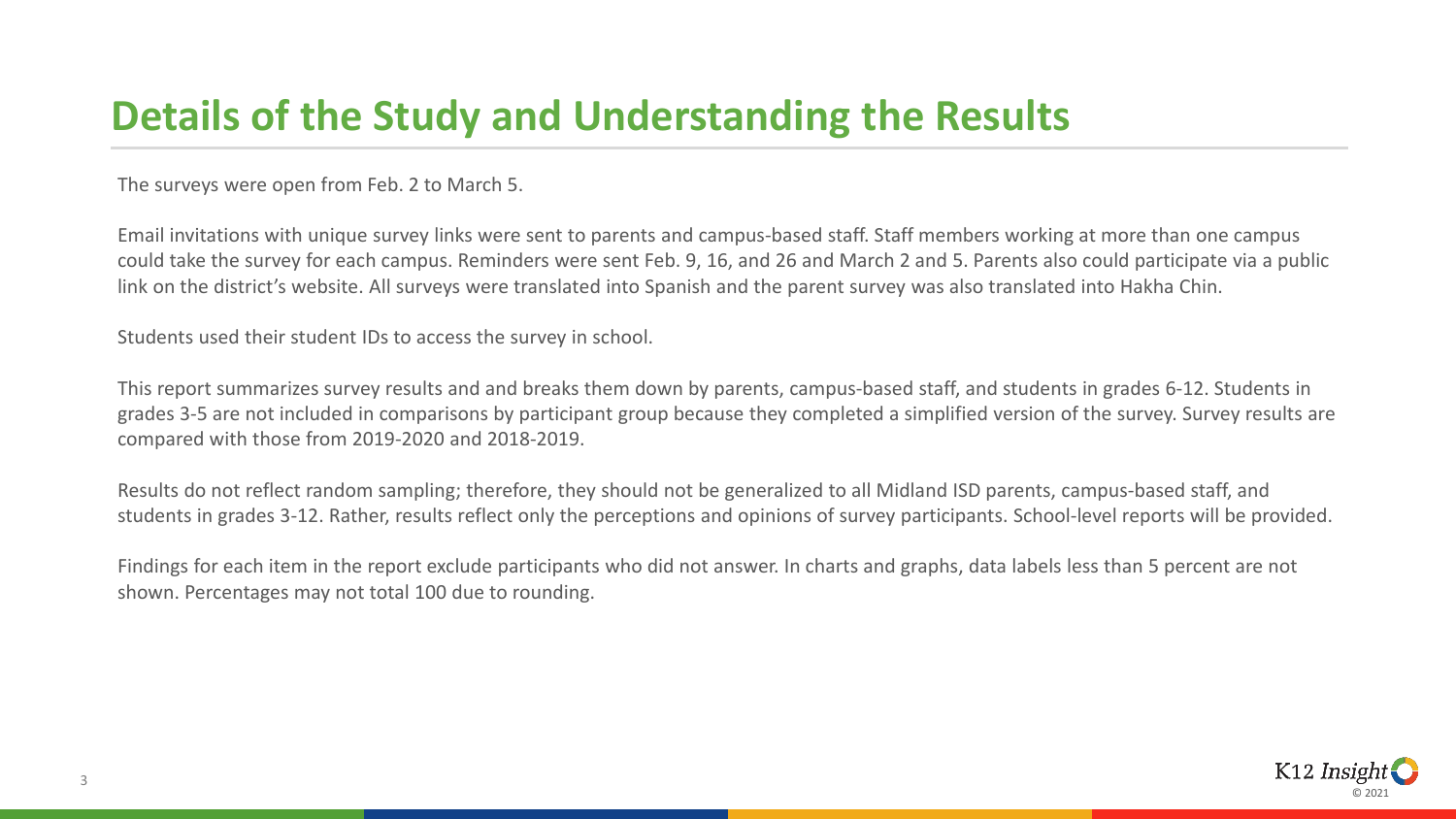# **Executive Summary**

- The overall school quality rating increased for each participant group. Students in grades 6-12 had the largest increase  $-10$  percentage points — with 66% saying their school is Excellent or Good compared with 56% last school year. Parents had an 8 percentage-point increase (from 77% to 85%), students in grades 3-5 had a 6 percentage-point increase (from 82% to 88%), and campus-based staff members had a 4 percentage-point increase (from 77% to 81%).
- Agreement (Strongly Agree and Agree responses for all items within a dimension) increased for nearly all dimensions for all participant groups. The only exception was Family Involvement, which dropped 1 percentage point for campus-based staff. This sweeping increase in agreement is especially noteworthy given the major instructional and logistical changes resulting from the COVID-19 pandemic.
- 90% of participating campus-based staff, 86% of participating parents, and 79% of participating students in grades 6-12 agreed that their school has high learning standards for all students. 86% of campus-based staff, 84% of parents, and 77% of students agreed that students are challenged by their schoolwork.
- Participating students in grades 6-12 had higher agreement for items related to online learning than participating parents. For example, 71% of students said that their teachers provided individual attention and support compared with 65% of parents. Additionally, 79% of students said that criteria for grading assignments were clearly explained compared with only 64% of parents.
- A Net Promoter Score® (NPS) gauges stakeholder loyalty. A higher NPS means more people are promoting their school/the district than detracting from it. The NPS increased for each participant group. The school NPS went up 23 points for parents, 15 points for campus-based staff, 16 points for students in grades 6-12, and 19 points for students in grades 3-5. The district NPS went up 18 points for parents and 9 points for campus-based staff.

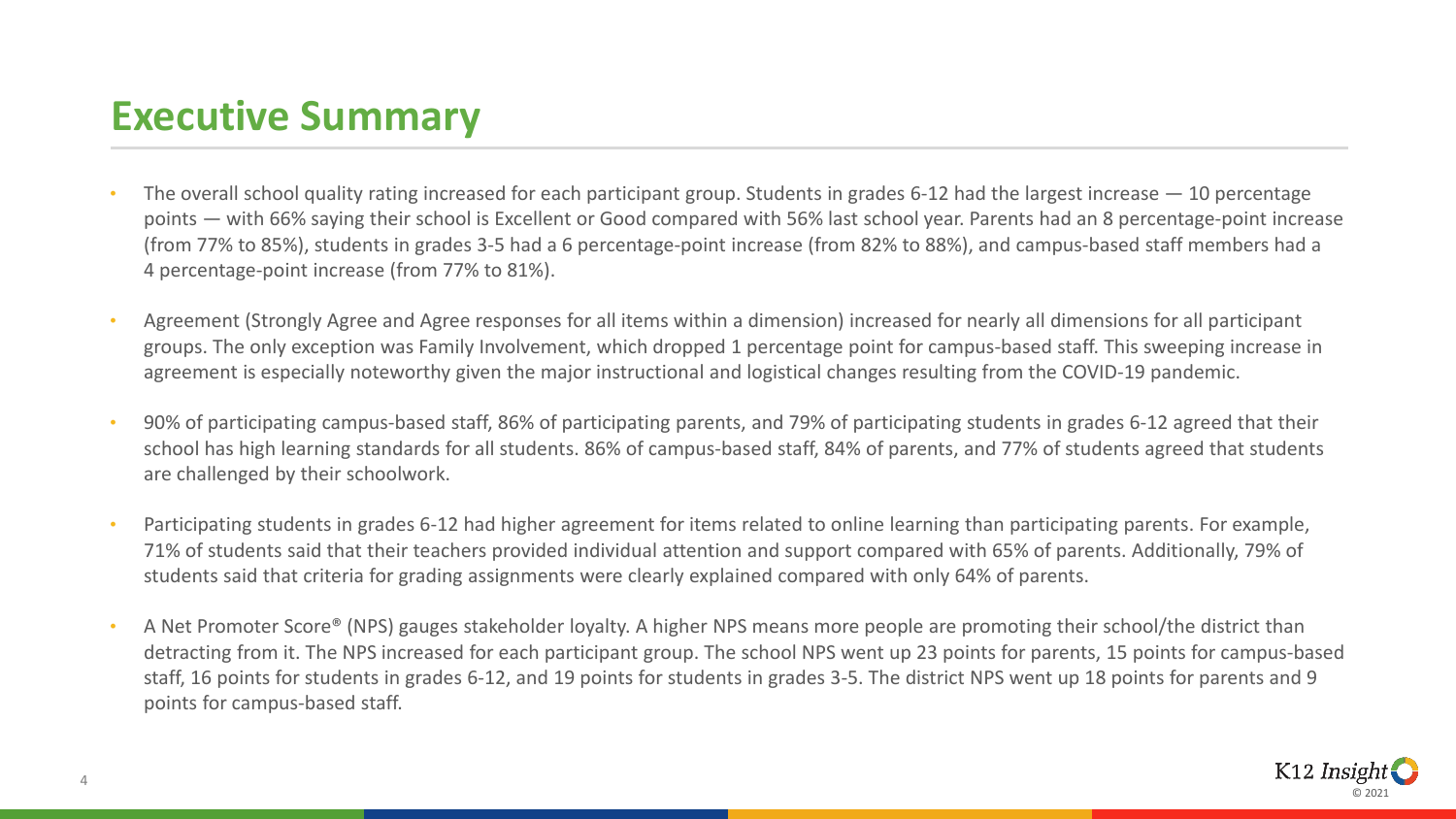### **Participation**

| <b>Responding Group</b>   | <b>School Year</b> | <b>Number of Invitations</b><br><b>Delivered (NMax)</b> | <b>Number of</b><br><b>Responses (N)</b> | <b>Response Rate (%)</b> | <b>Public-access Link</b><br><b>Responses</b> | <b>Total Responses</b> |
|---------------------------|--------------------|---------------------------------------------------------|------------------------------------------|--------------------------|-----------------------------------------------|------------------------|
|                           | 2020-2021          | 19,808                                                  | 2,760                                    | 14%                      | 1,286                                         | 4,046                  |
| <b>Parents</b>            | 2019-2020          | 10,887                                                  | 1,360                                    | 12%                      | 2,308                                         | 3,668                  |
|                           | 2018-2019          | 12,861                                                  | 1,749                                    | 14%                      | 3,078                                         | 4,827                  |
|                           | 2020-2021          | 2,333                                                   | 1,568                                    | 67%                      | 6                                             | 1,574                  |
| <b>Campus-based Staff</b> | 2019-2020          | 2,275                                                   | 1,584                                    | 70%                      | 10                                            | 1,594                  |
|                           | 2018-2019          | 2,331                                                   | 1,561                                    | 67%                      | 35                                            | 1,596                  |
|                           | 2020-2021          | 12,532                                                  | 7,088                                    | 57%                      |                                               | 7,088                  |
| Students (Gr. 6-12)       | 2019-2020          | 12,601                                                  | 7,941                                    | 63%                      |                                               | 7,941                  |
|                           | 2018-2019          | 12,574                                                  | 8,044                                    | 64%                      |                                               | 8,044                  |
|                           | 2020-2021          | 5,511                                                   | 4,170                                    | 76%                      |                                               | 4,170                  |
| Students (Gr. 3-5)        | 2019-2020          | 6,224                                                   | 4,947                                    | 79%                      |                                               | 4,947                  |
|                           | 2018-2019          | 6,319                                                   | 5,130                                    | 81%                      |                                               | 5,130                  |

| Language   | <b>Parents</b> | <b>Campus-</b><br>based Staff | Students (Gr. 6-12) | Students (Gr. 3-5) |
|------------|----------------|-------------------------------|---------------------|--------------------|
| English    | 3,552          | 1,558                         | 6,958               | 3,937              |
| Spanish    | 470            | 16                            | 130                 | 233                |
| Hakha Chin | 24             |                               |                     |                    |



<sup>5</sup> *Note: The public-access link responses from staff were for those who completed the survey for more than one campus.*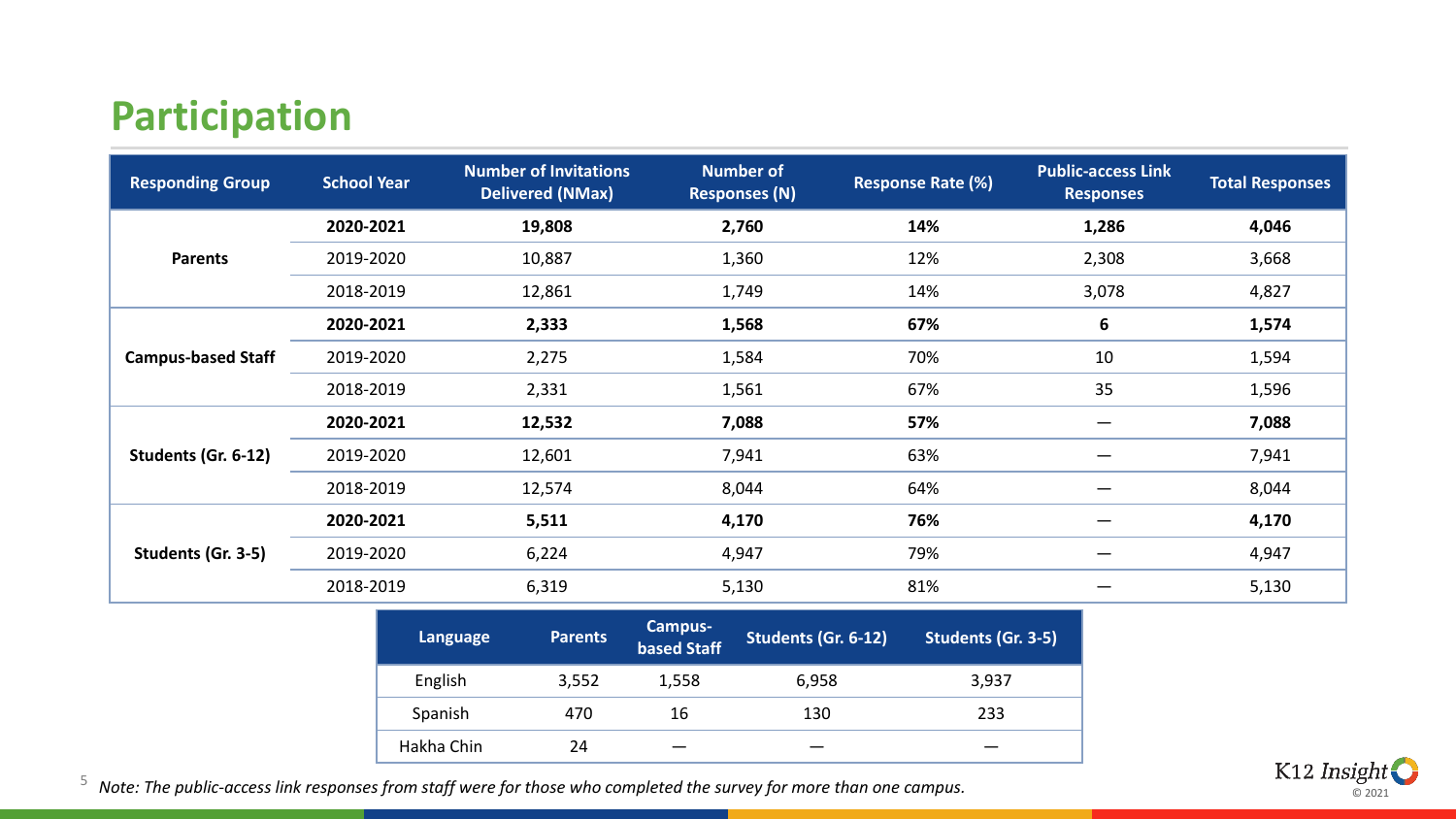# **Findings**

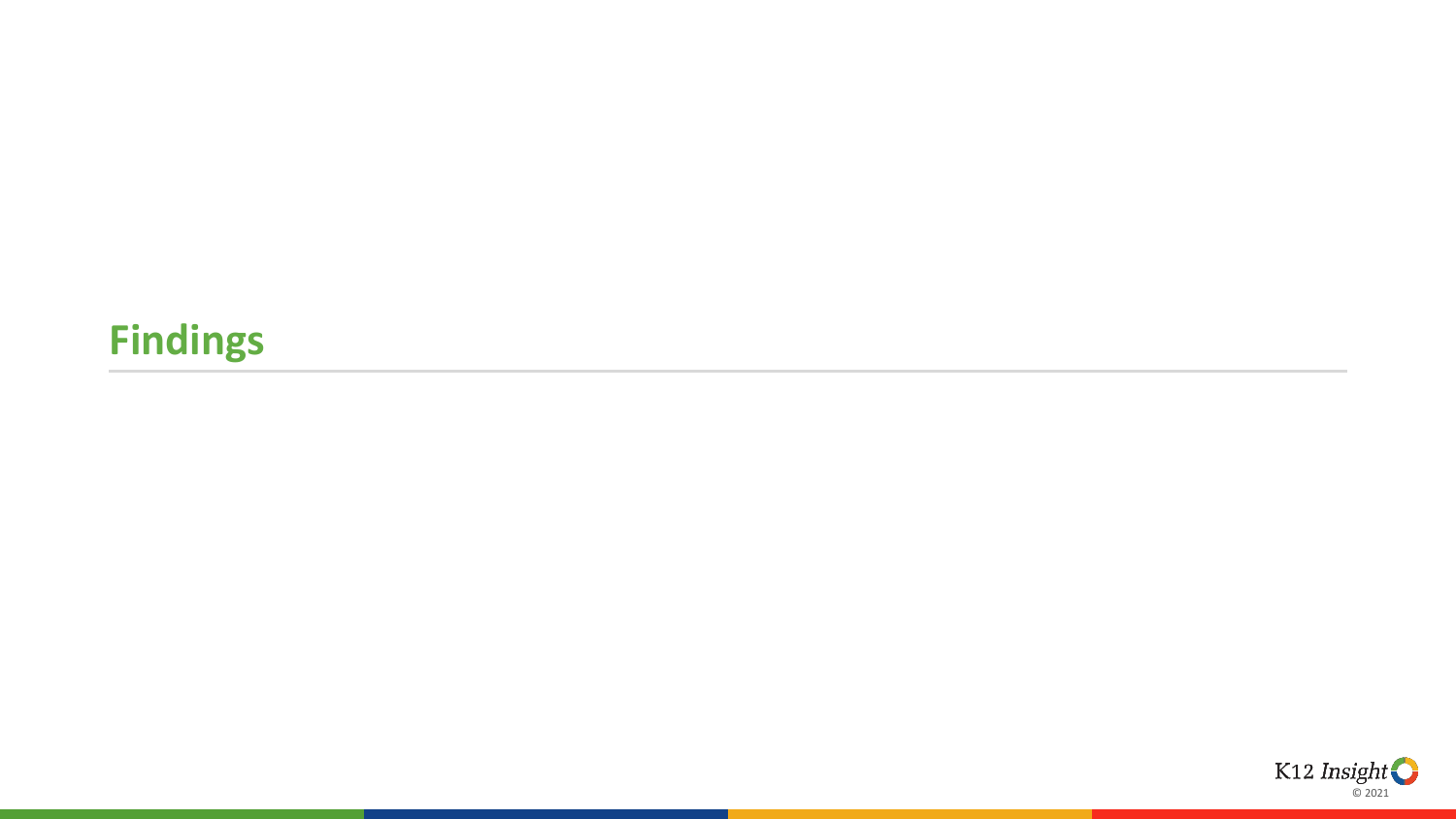#### **2020-2021 Educational Experience**

**Which of the following best describes your child's/your educational experience for the 2020-2021 school year?**



7 *Note: Only parents and students answered this question.* K12 Insight © 2021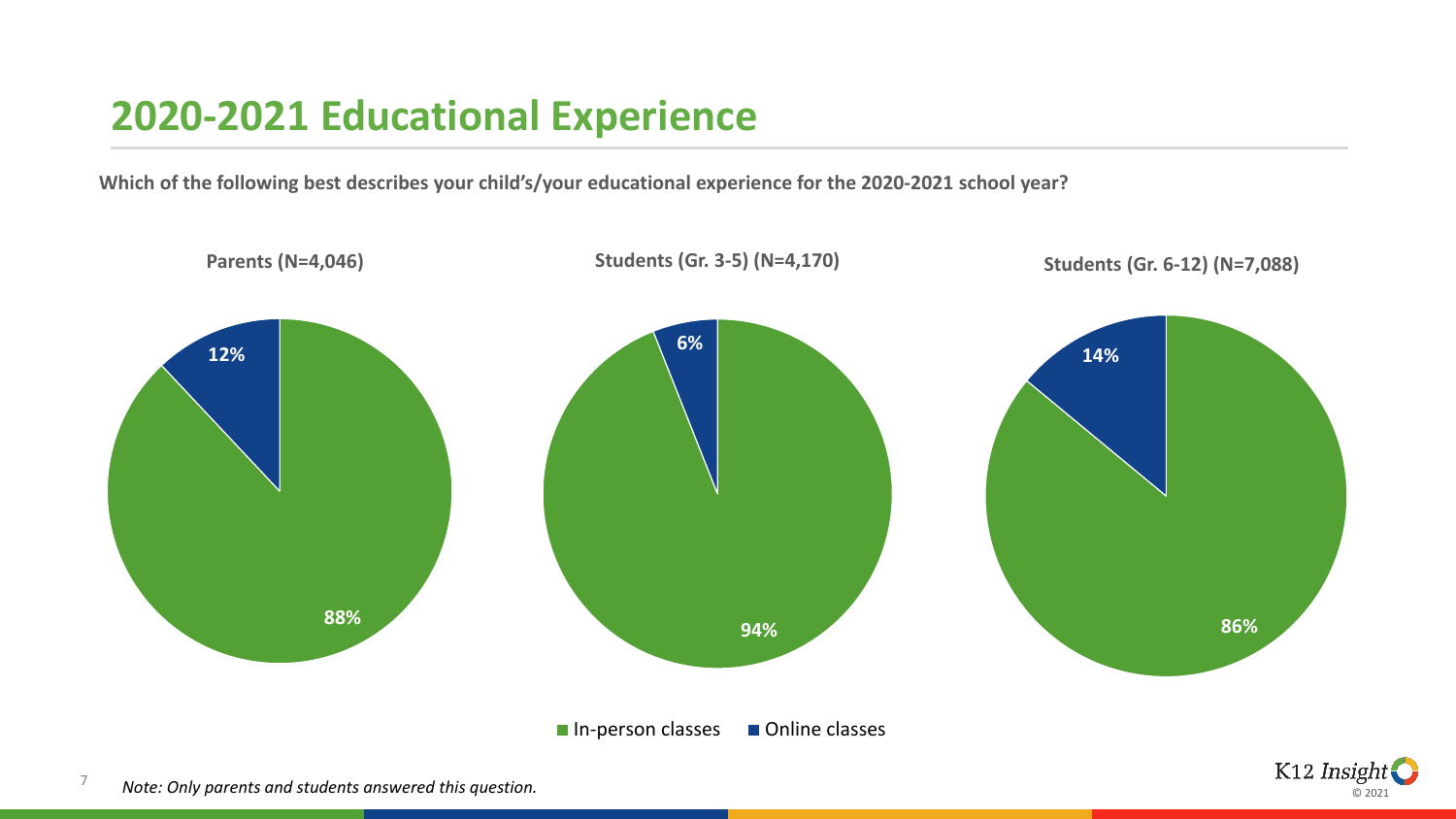### **Overall School Quality: Comparison by Participant Group**

**How would you rate the overall quality of your child's/your school?** 



© 2021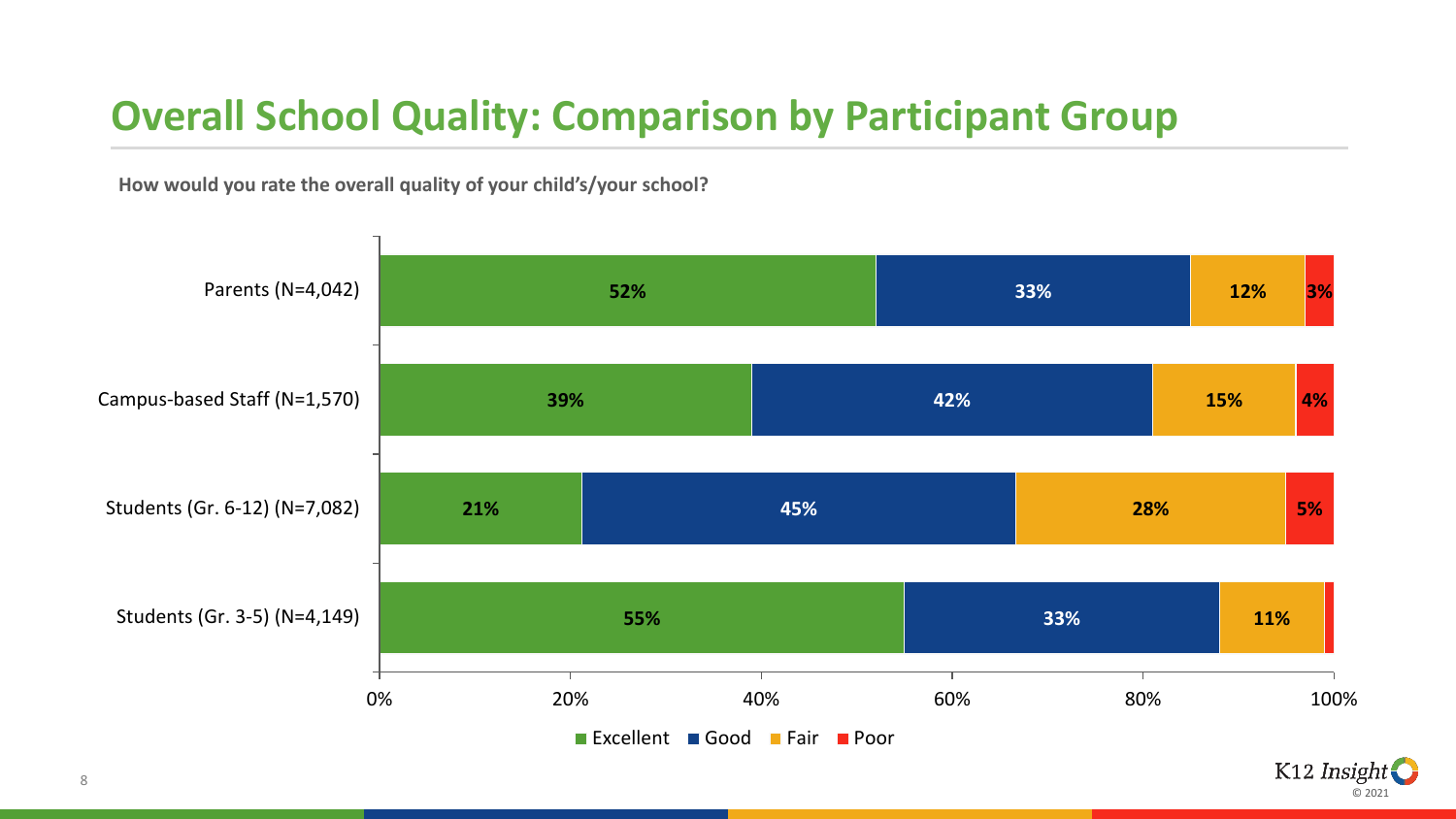#### **Overall School Quality: Comparison Over Time**

**How would you rate the overall quality of your child's/your school?** 



© 2021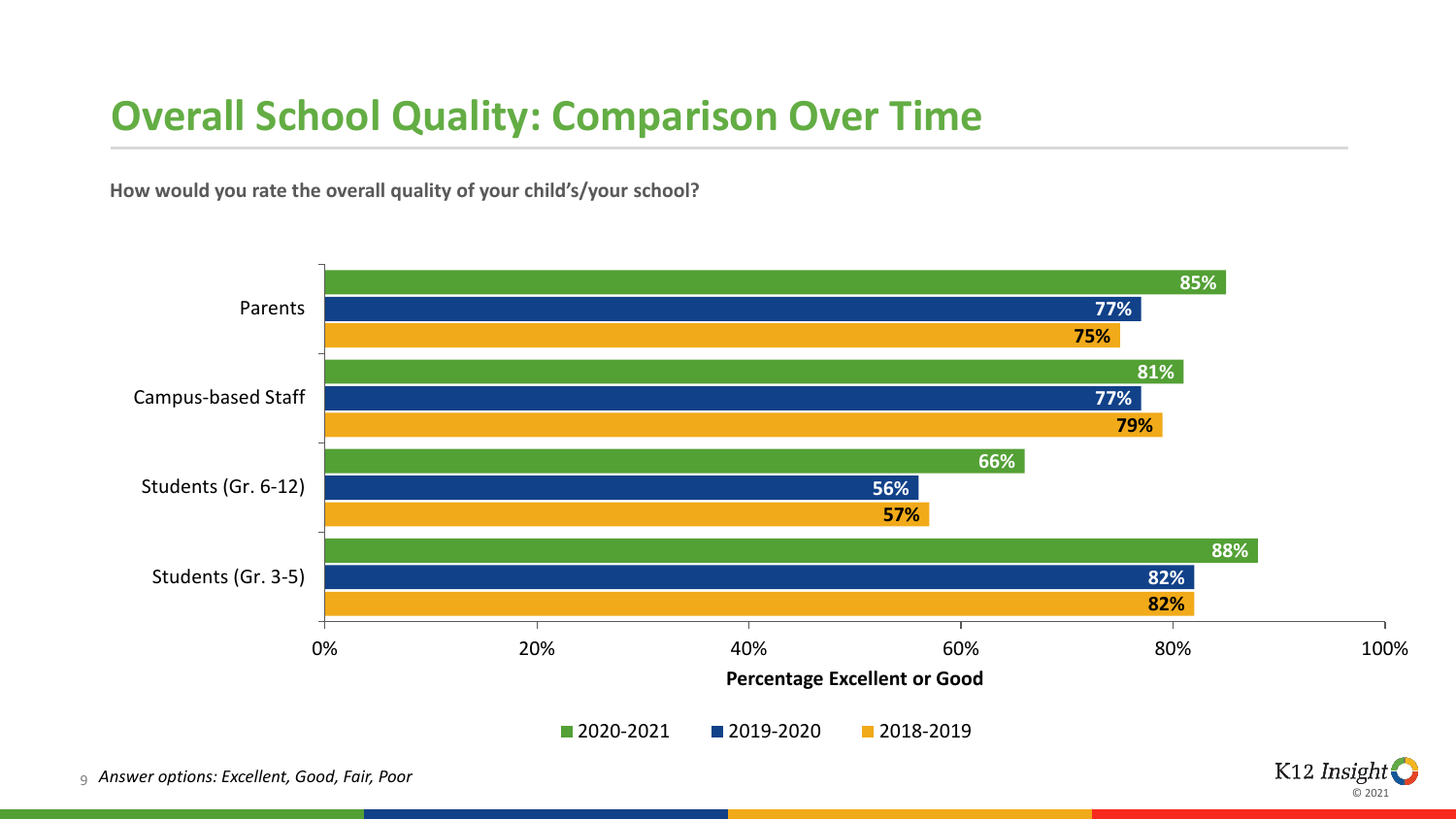#### **Dimension Scores: Comparison by Participant Group**



*Answer options: Strongly Agree, Agree, Disagree, Strongly Disagree, Don't Know*

*Note: Percentages shown represent the average of Strongly Agree and Agree responses across all items within a dimension.*



10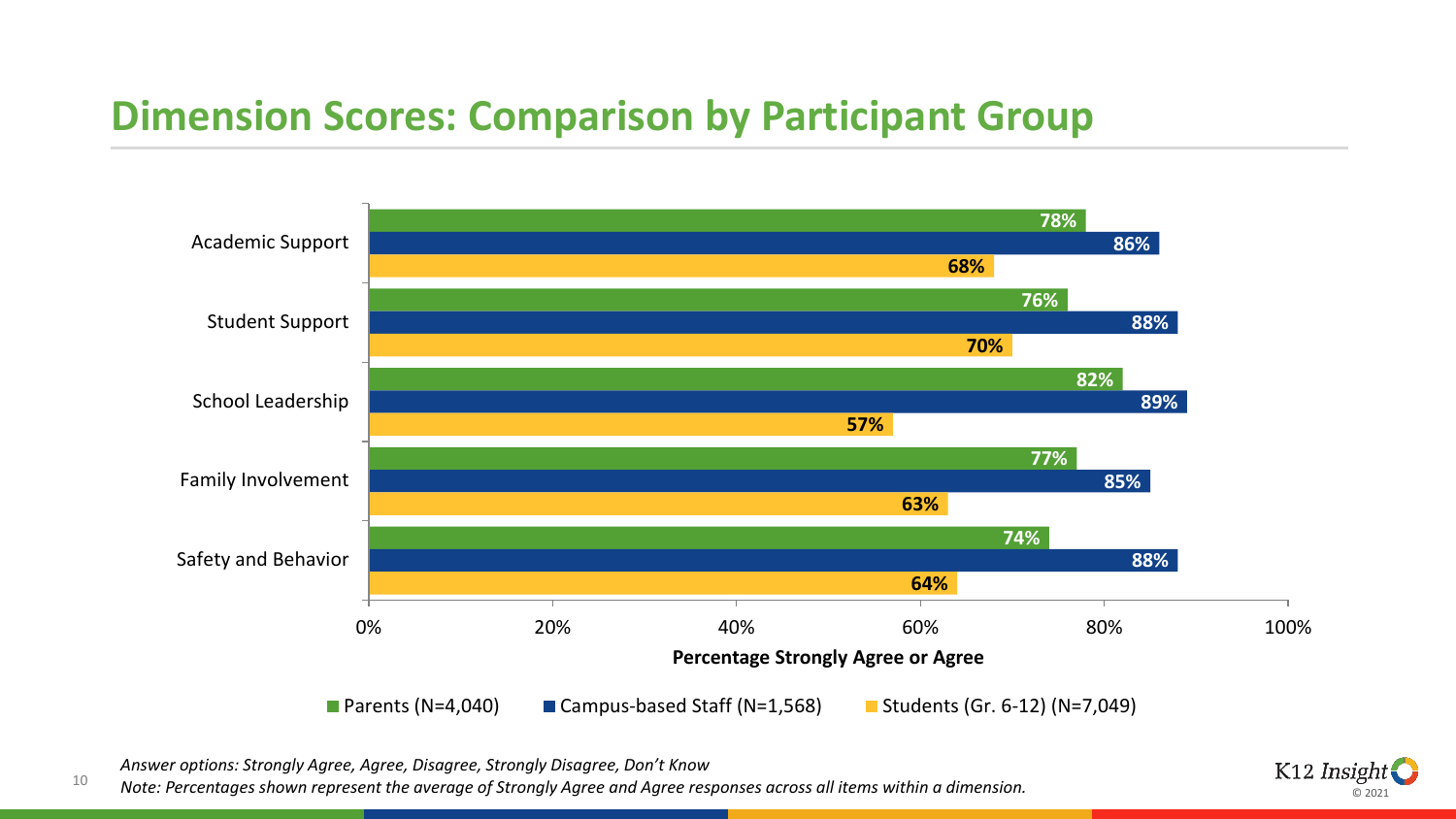#### **Dimension Scores: Comparison Over Time**



*Answer options: Strongly Agree, Agree, Disagree, Strongly Disagree, Don't Know*

11 *Note: Percentages shown represent the average of Strongly Agree and Agree responses across all items within a dimension.*

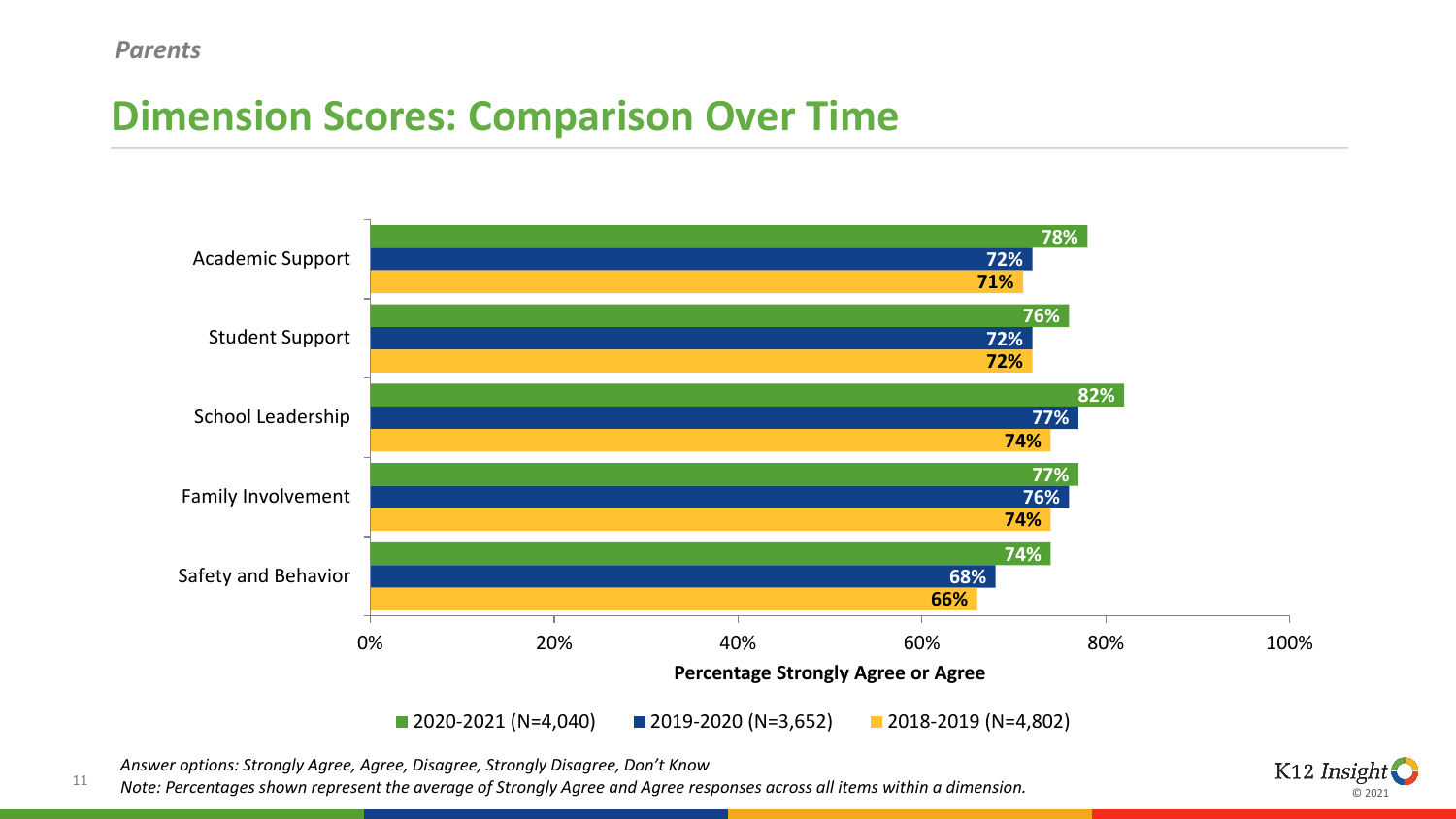#### **Dimension Scores: Comparison Over Time**



*Answer options: Strongly Agree, Agree, Disagree, Strongly Disagree, Don't Know*

12 *Note: Percentages shown represent the average of Strongly Agree and Agree responses across all items within a dimension.*

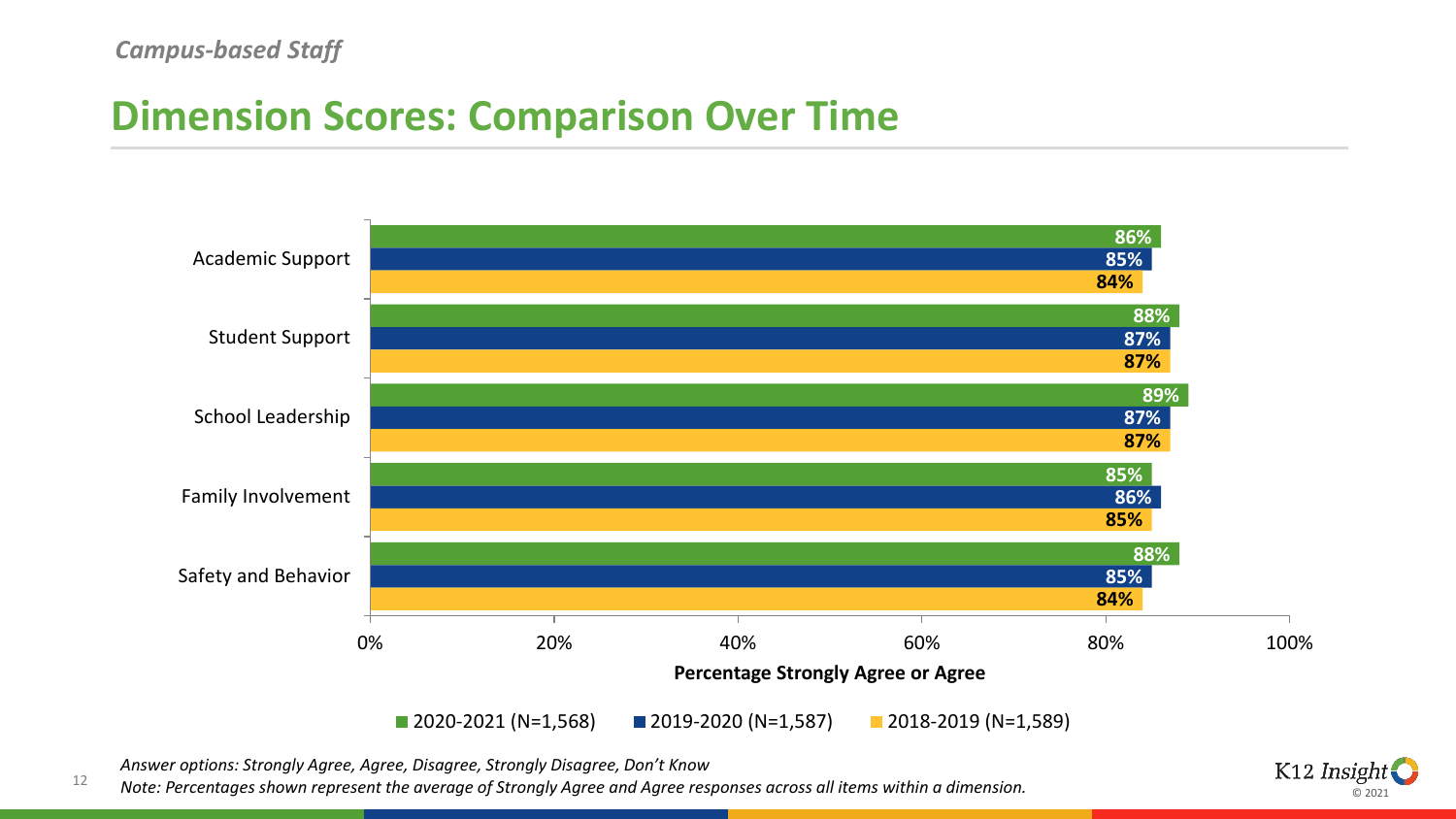#### **Dimension Scores: Comparison Over Time**



*Answer options: Strongly Agree, Agree, Disagree, Strongly Disagree, Don't Know*

13 *Note: Percentages shown represent the average of Strongly Agree and Agree responses across all items within a dimension.*

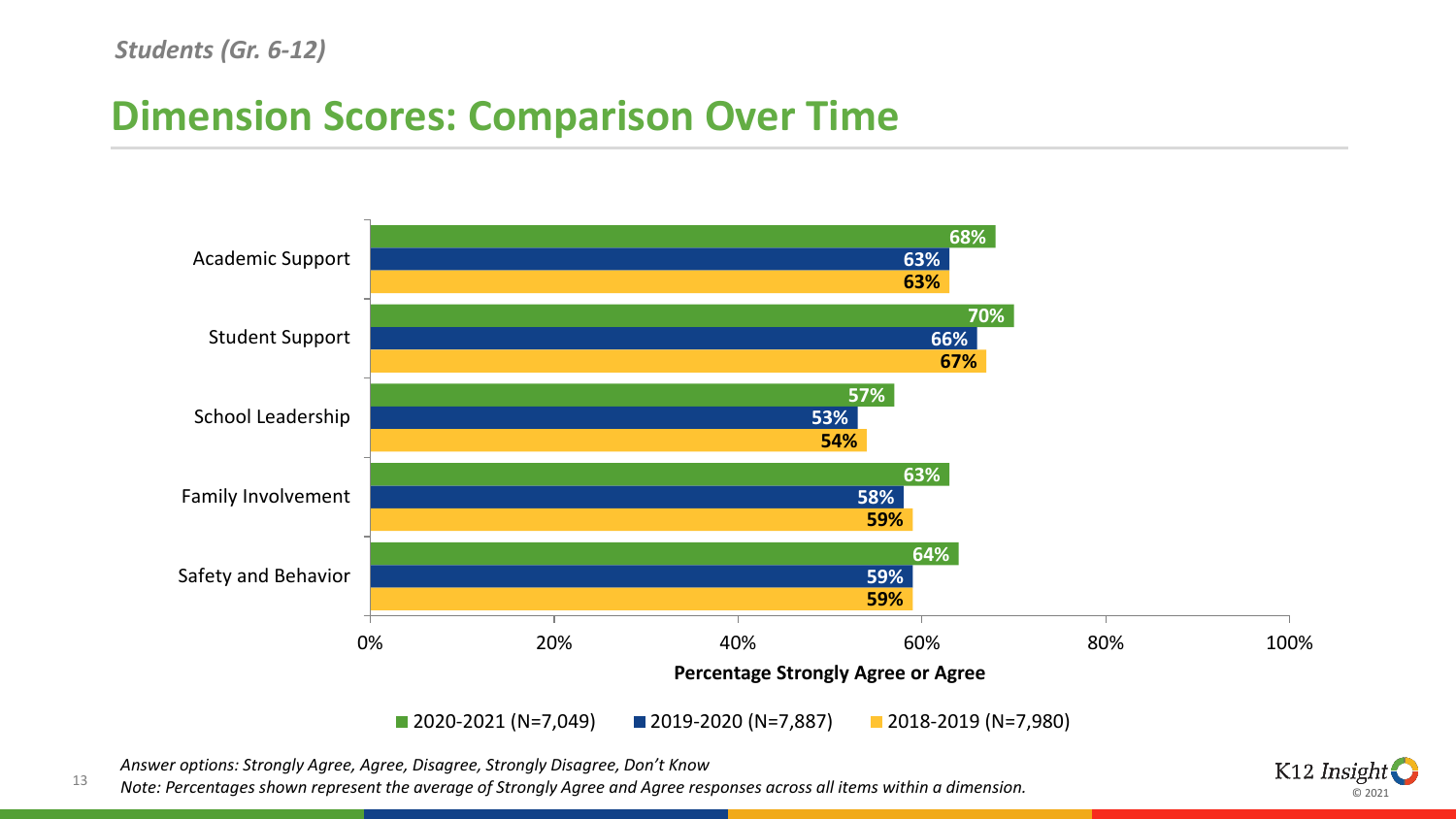#### *Students (Gr. 3-5)*

#### **Dimension Scores: Comparison Over Time**



#### *Answer options: True, False, Don't Know Notes:*

14

- *This graph shows True responses for all items within each dimension.*
- *Students in grades 3-5 answered simplified survey questions.*

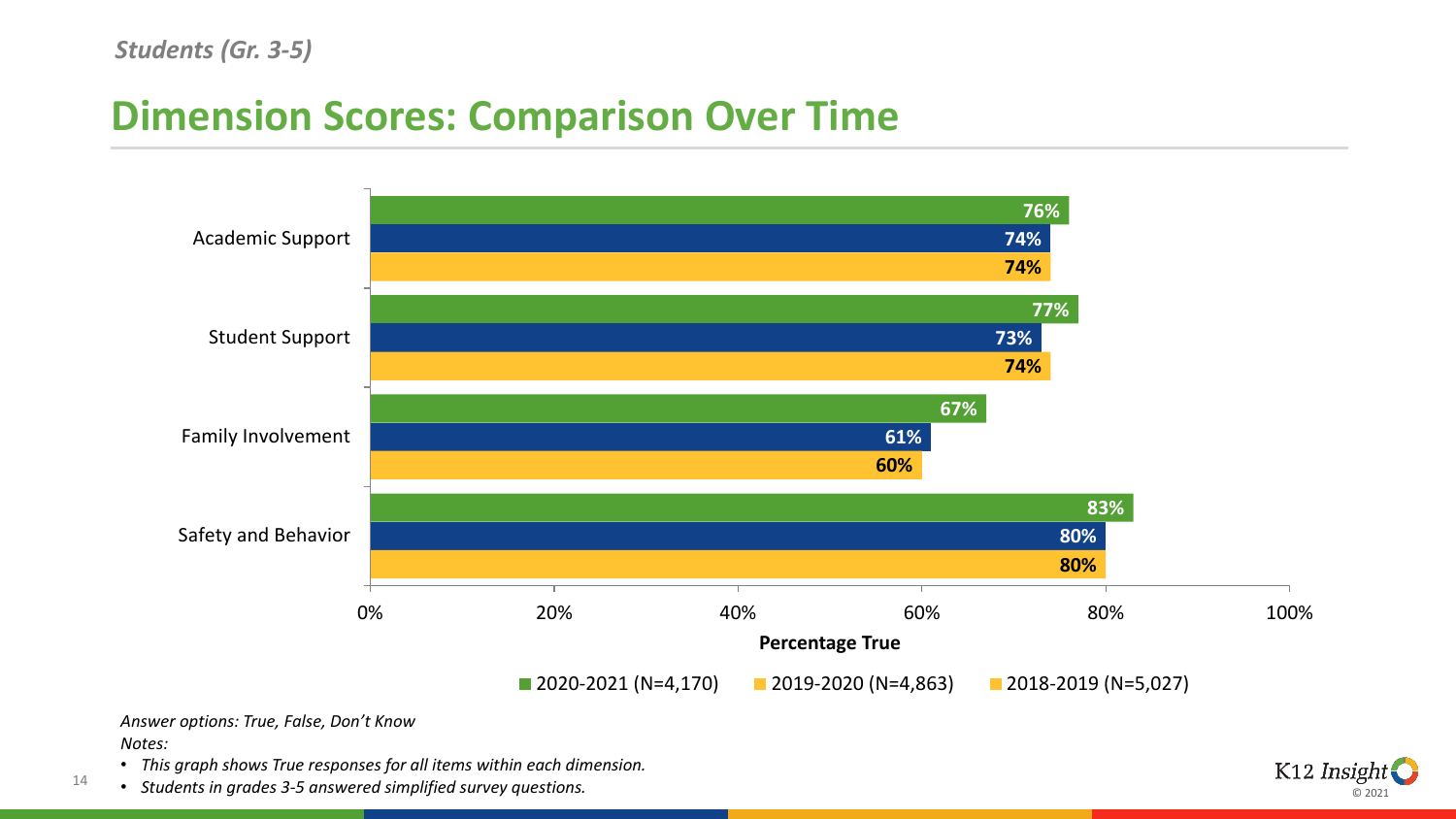### **Academic Support**

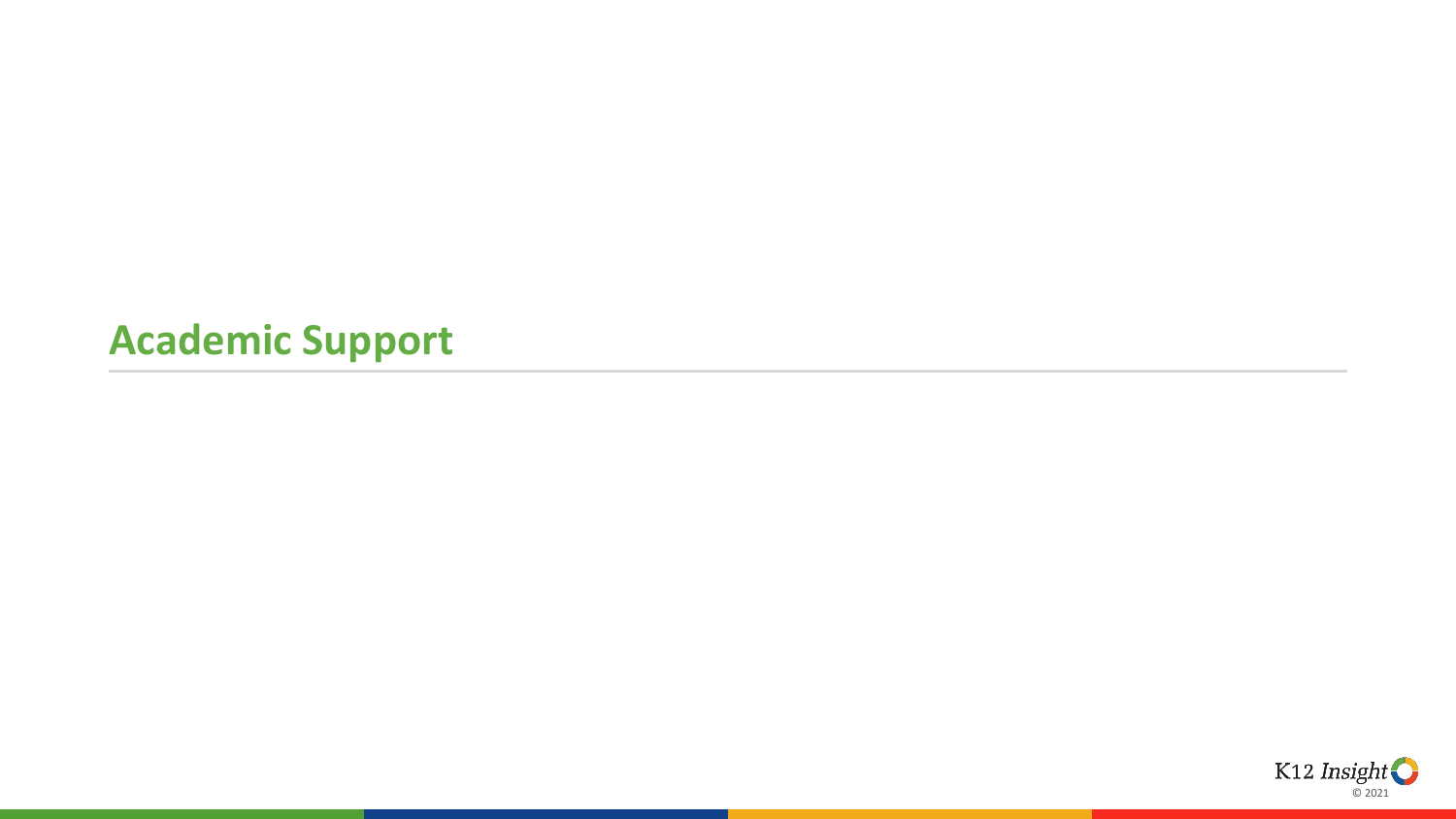#### **Academic Support: Comparison by Participant Group**

**How strongly do you disagree or agree with the following statements?**



<sup>16</sup> *Answer options: Strongly Agree, Agree, Disagree, Strongly Disagree, Don't Know*

K12 Insight © 2021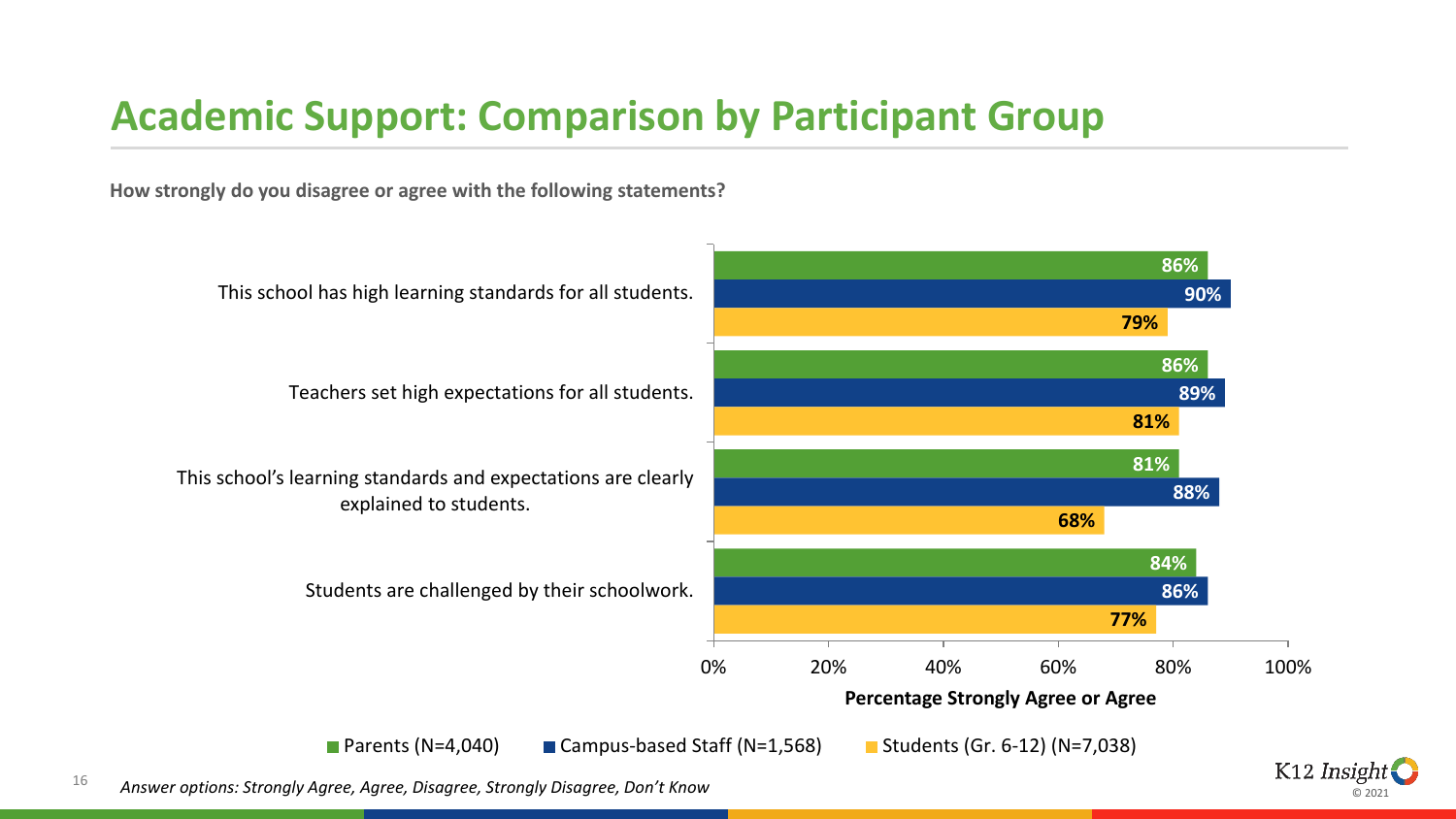# **Academic Support: Comparison by Participant Group (Continued)**

**How strongly do you disagree or agree with the following statements?**



ര ാ∩ാ∙

<sup>17</sup> *Answer options: Strongly Agree, Agree, Disagree, Strongly Disagree, Don't Know*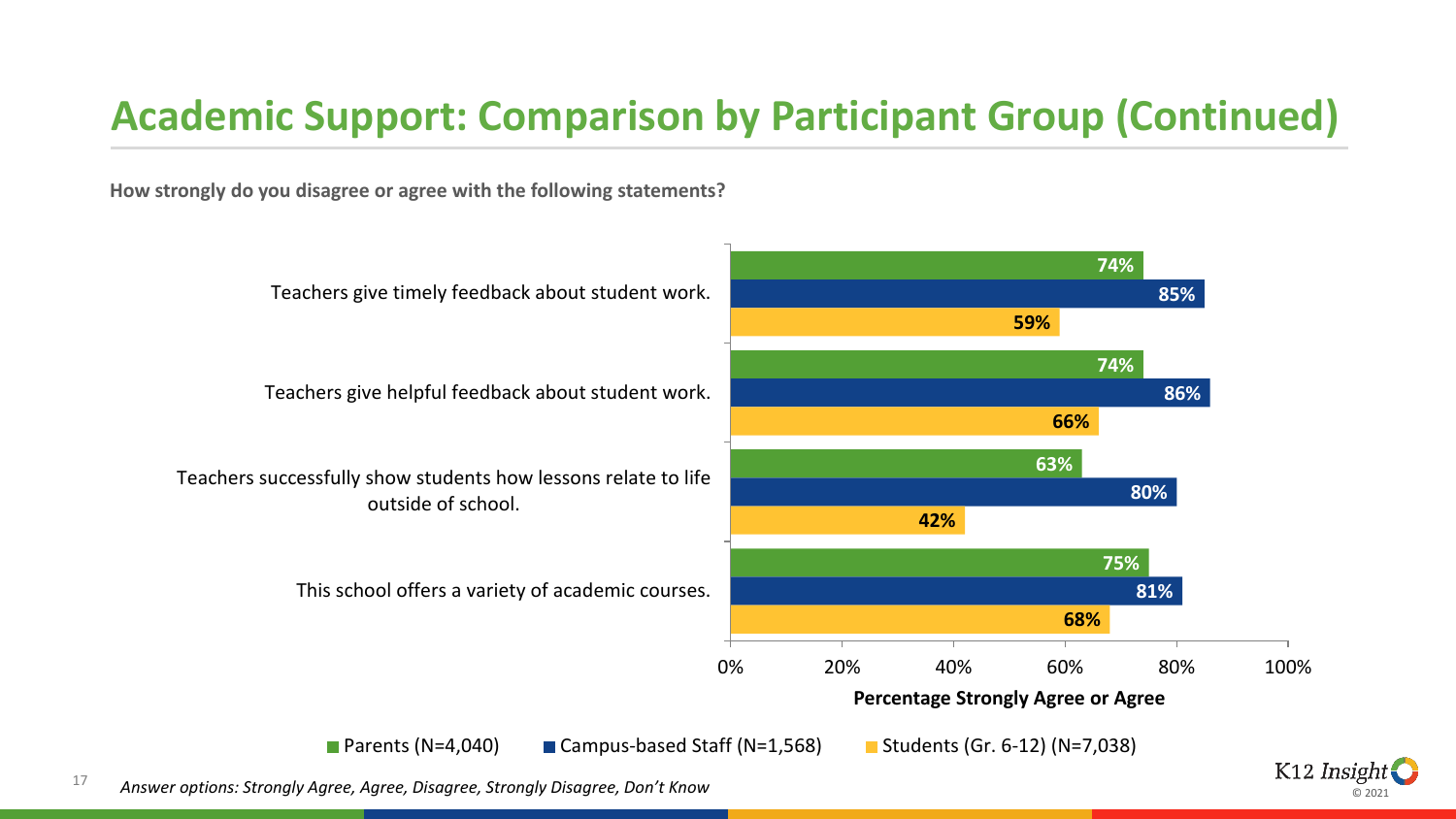# **Academic Support**

**How strongly do you disagree or agree with the following statements?**



■ Strongly Agree ■ Agree ■ Disagree ■ Strongly Disagree ■ Don't Know

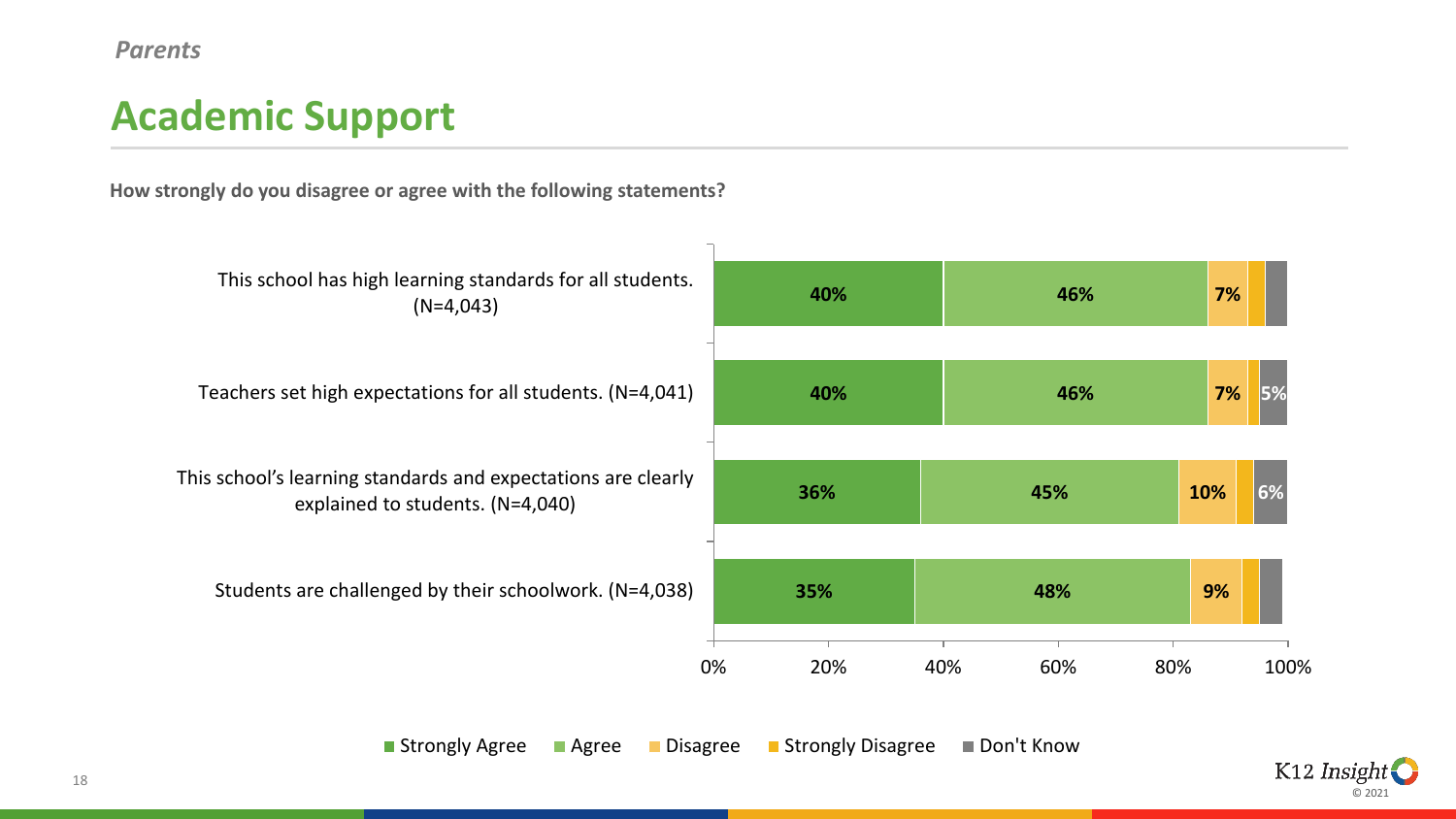# **Academic Support (Continued)**

**How strongly do you disagree or agree with the following statements?**



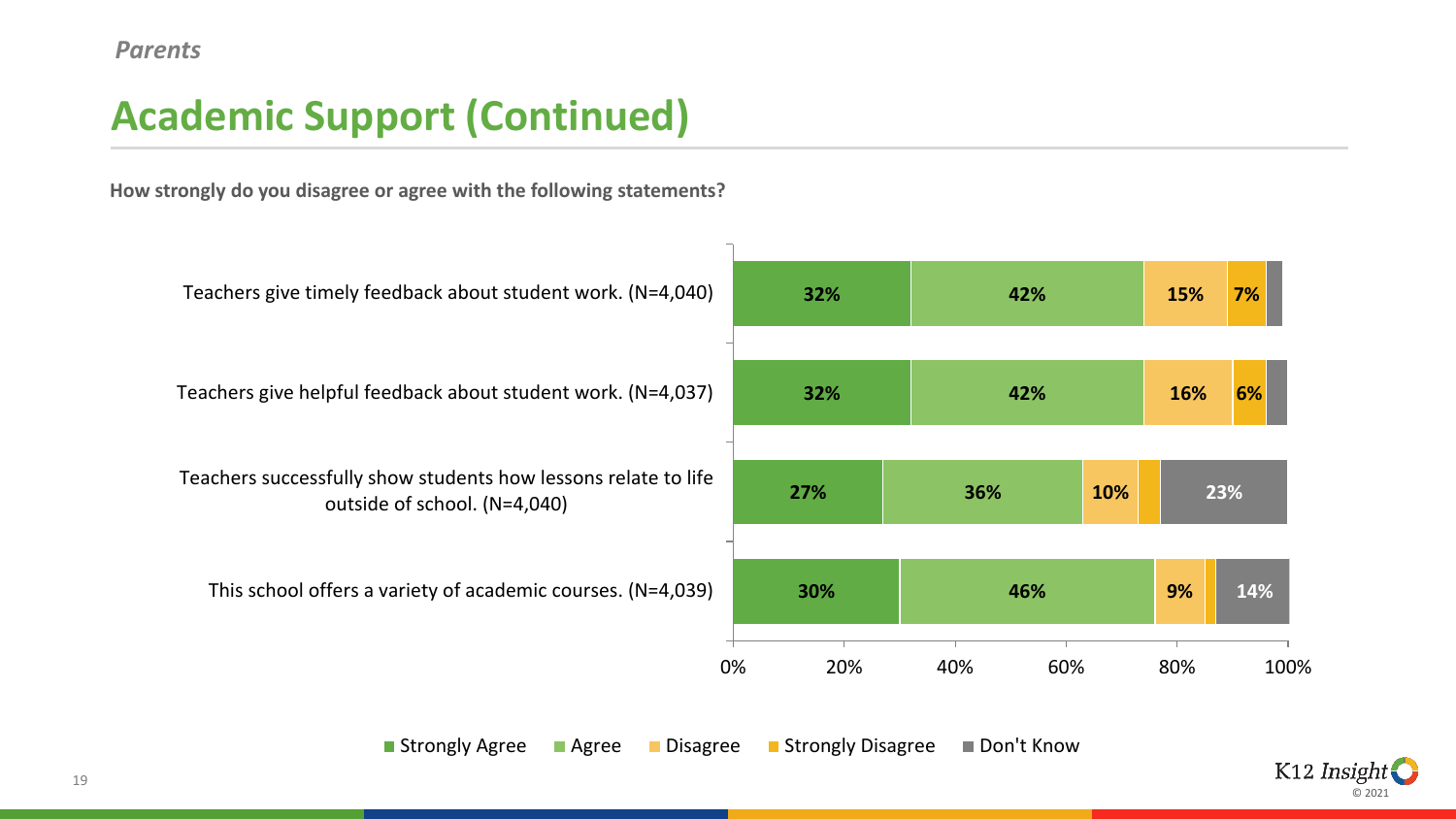# **Academic Support: Comparison Over Time**

**How strongly do you disagree or agree with the following statements?**



© 2021

20 *Answer options: Strongly Agree, Agree, Disagree, Strongly Disagree, Don't Know*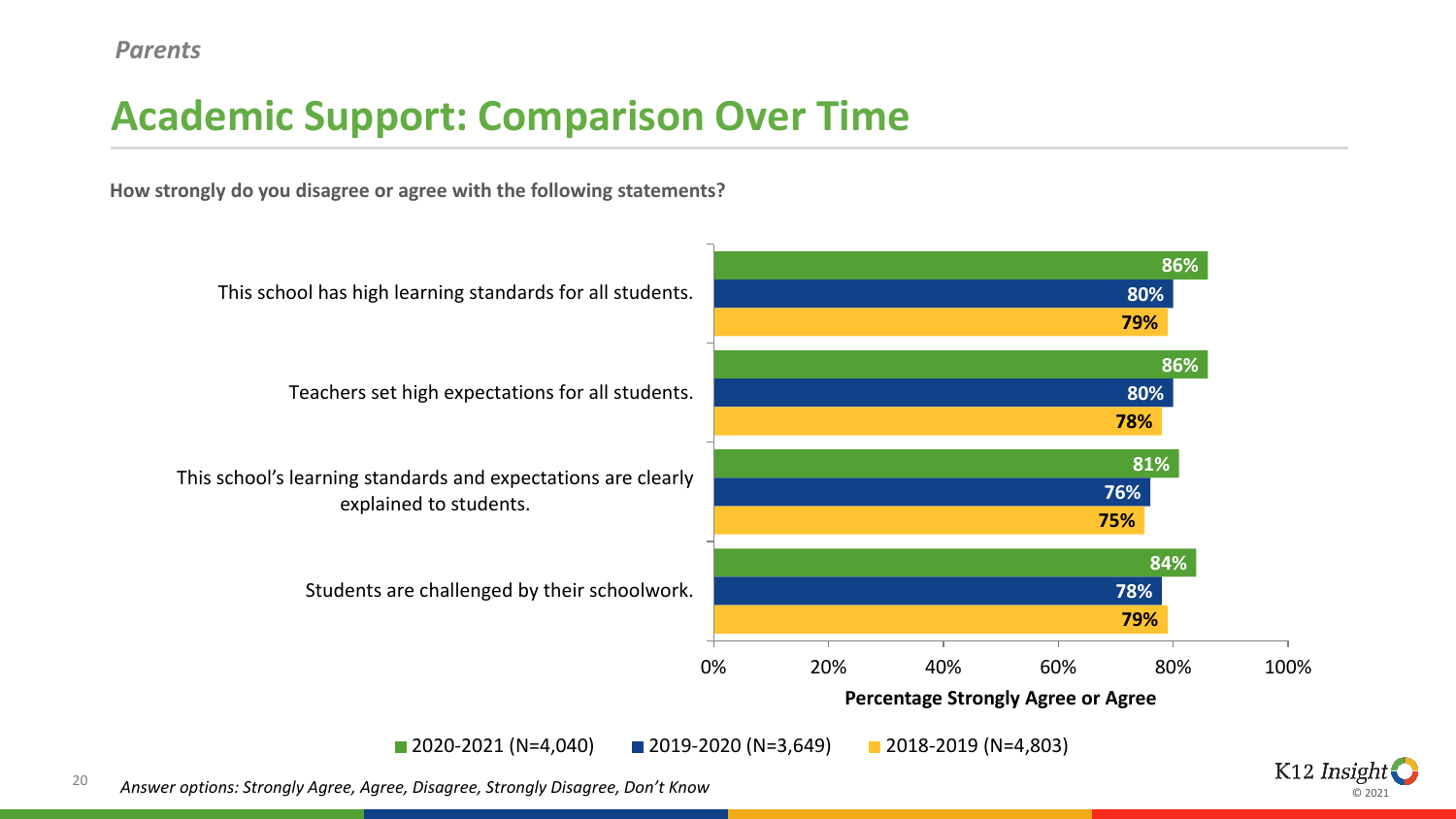# **Academic Support: Comparison Over Time (Continued)**

**How strongly do you disagree or agree with the following statements?**



⊚ ാ∩ാ

21 *Answer options: Strongly Agree, Agree, Disagree, Strongly Disagree, Don't Know*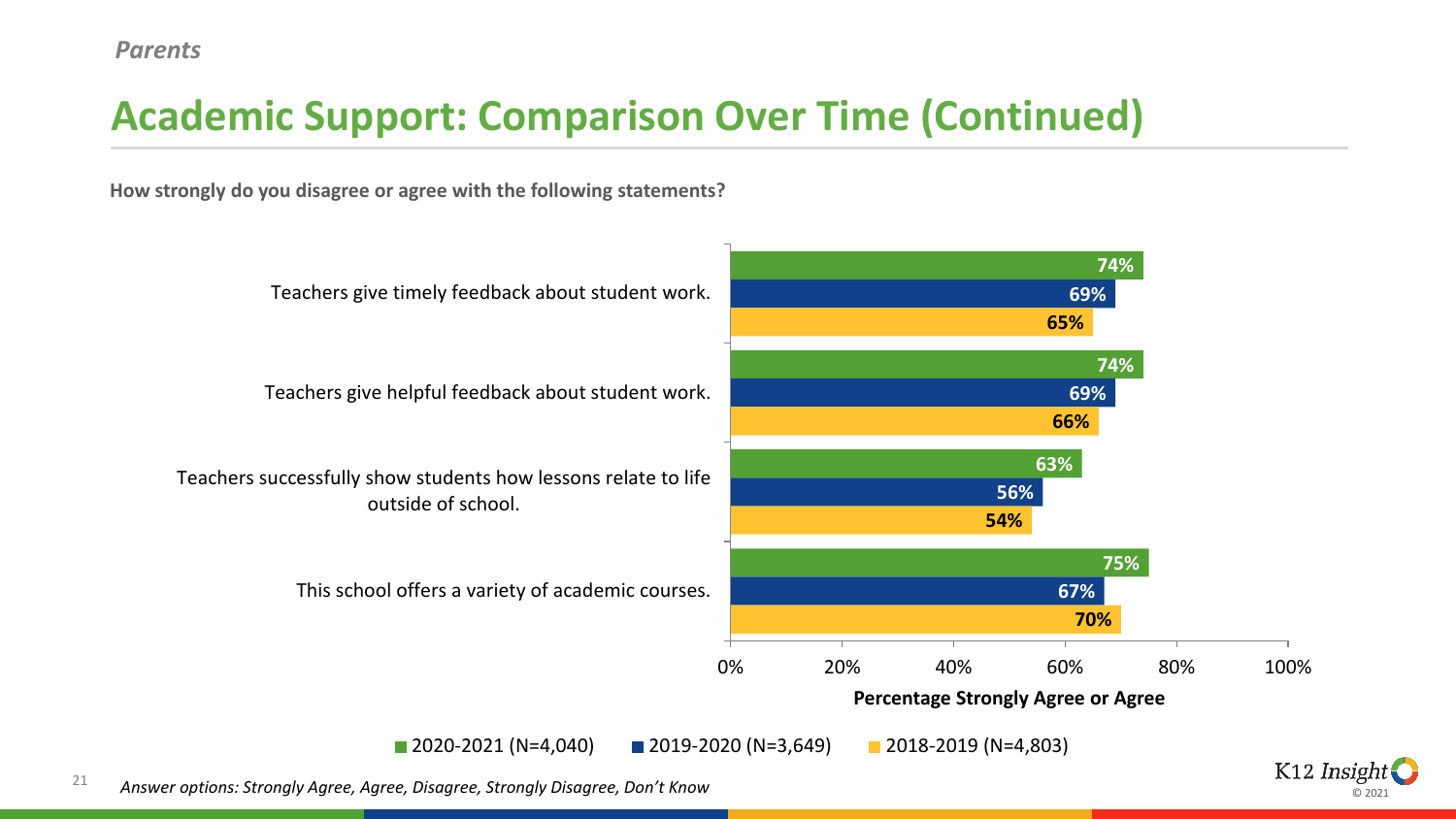### **Academic Support**

**How strongly do you disagree or agree with the following statements?**



■ Strongly Agree ■ Agree ■ Disagree ■ Strongly Disagree ■ Don't Know

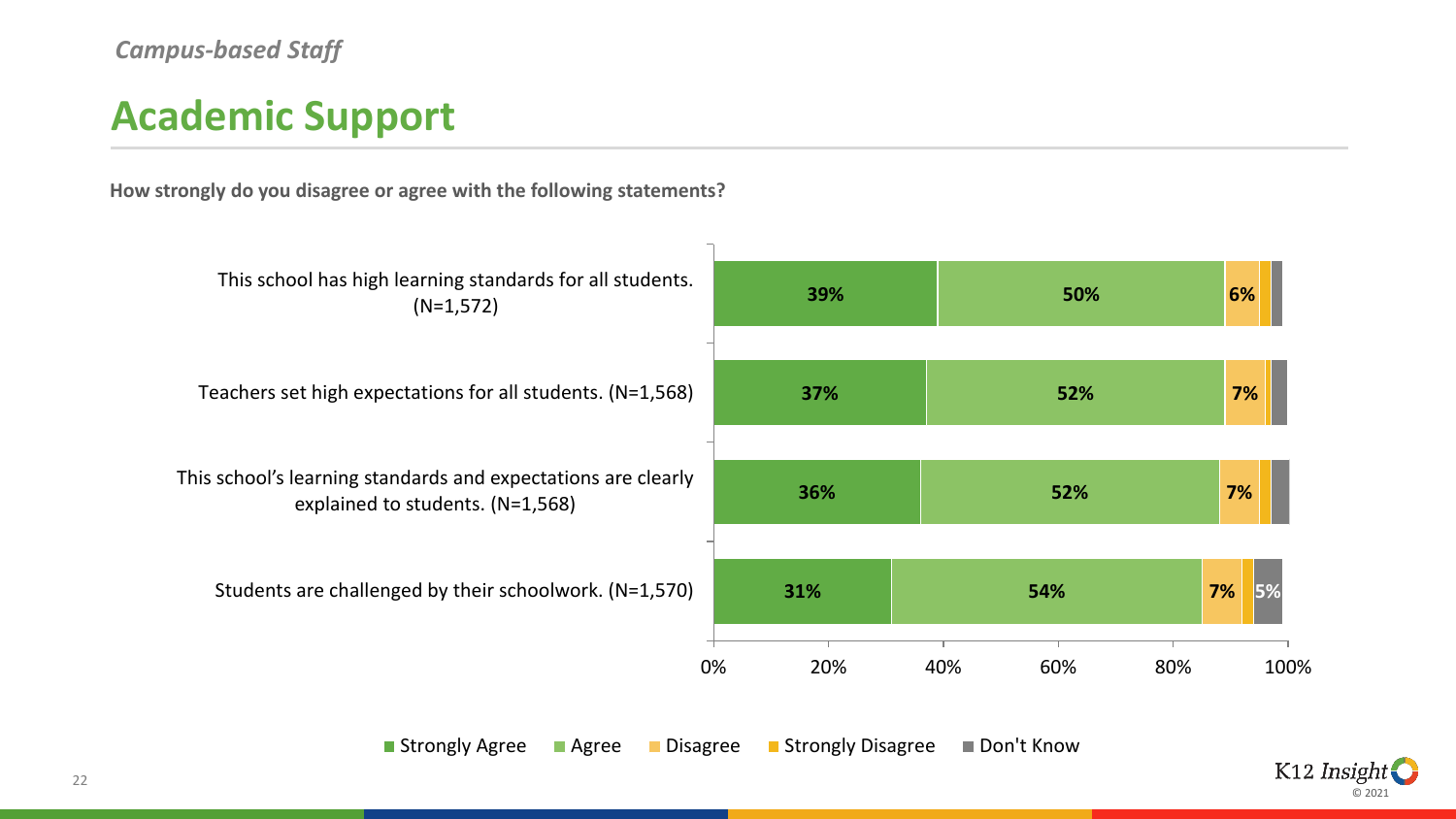### **Academic Support (Continued)**

**How strongly do you disagree or agree with the following statements?**



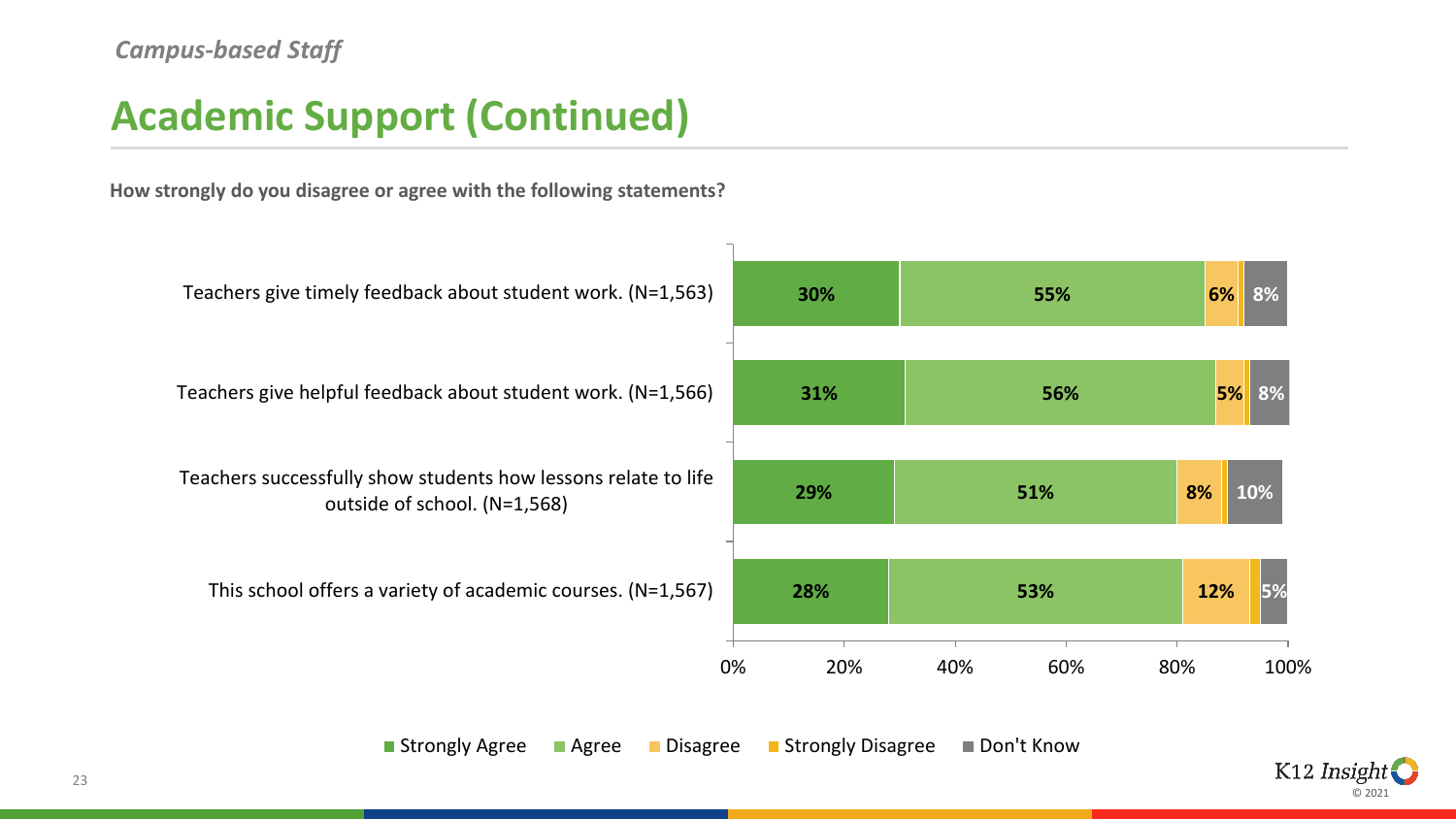### **Academic Support: Comparison Over Time**

**How strongly do you disagree or agree with the following statements?**



⊚ ാ∩ാ

24 *Answer options: Strongly Agree, Agree, Disagree, Strongly Disagree, Don't Know*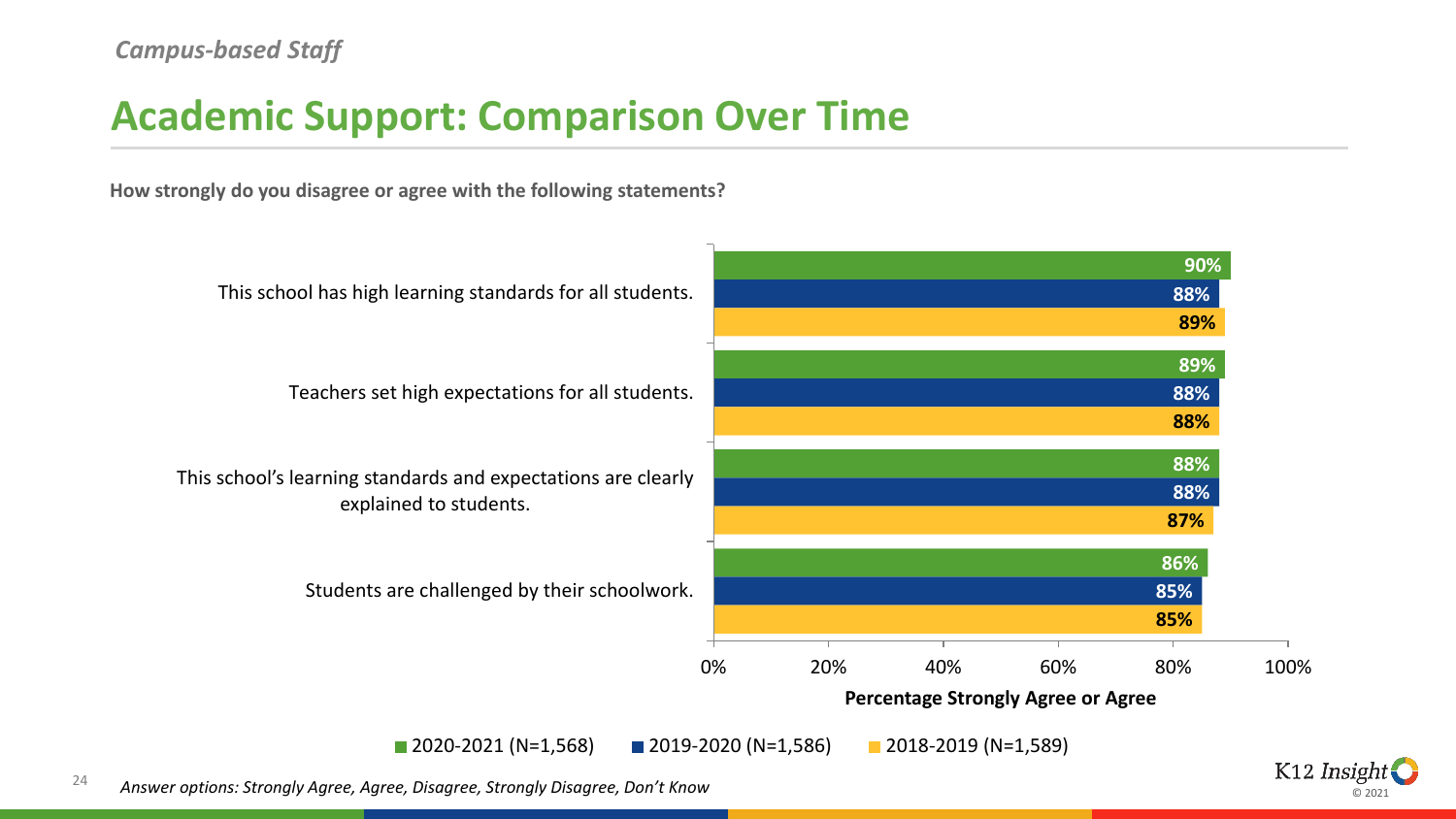### **Academic Support: Comparison Over Time (Continued)**

**How strongly do you disagree or agree with the following statements?**



ര ാ∩ാ∙

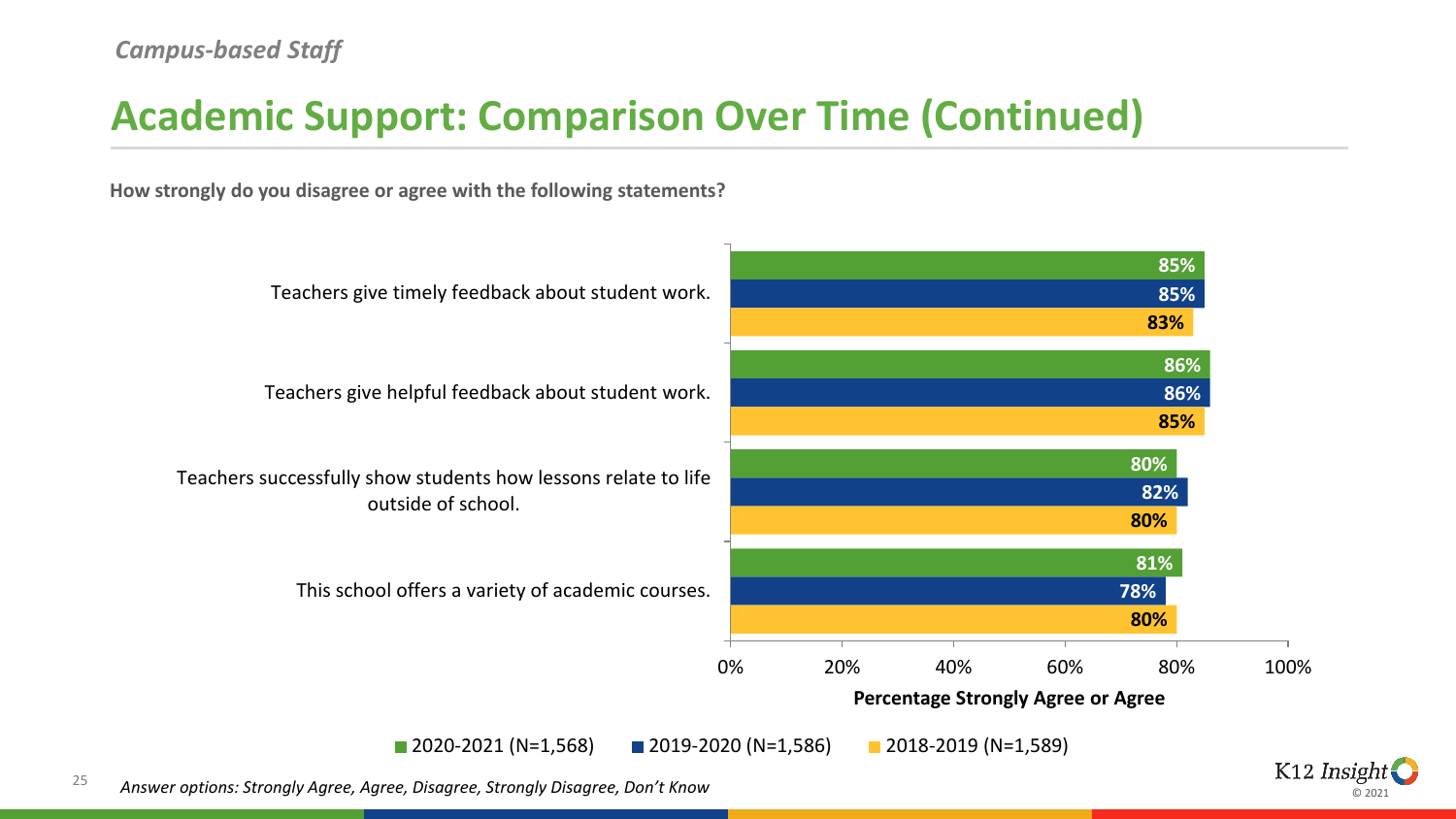### **Academic Support**

**How strongly do you disagree or agree with the following statements?**



■ Strongly Agree ■ Agree ■ Disagree ■ Strongly Disagree ■ Don't Know

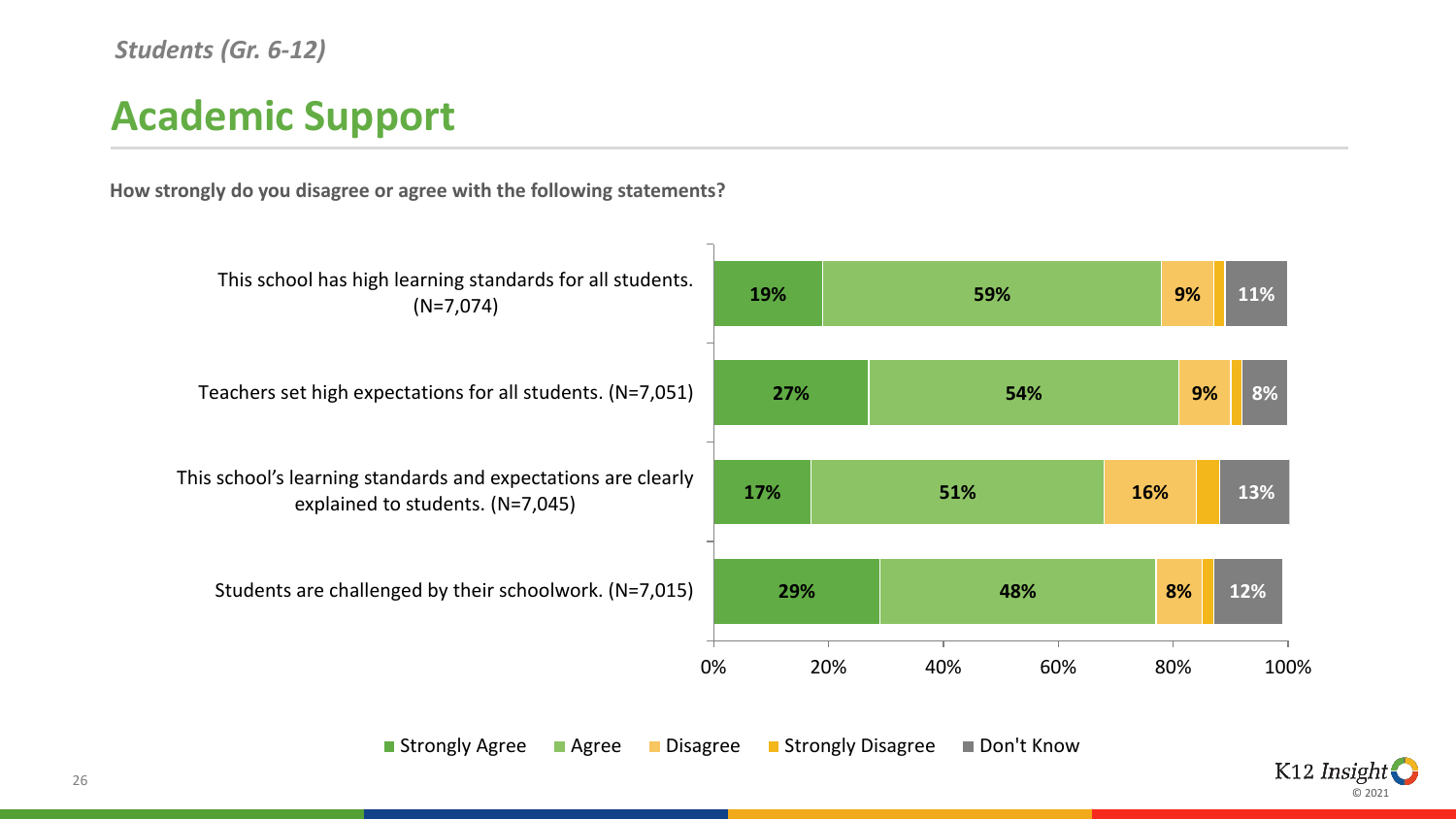### **Academic Support (Continued)**

**How strongly do you disagree or agree with the following statements?**



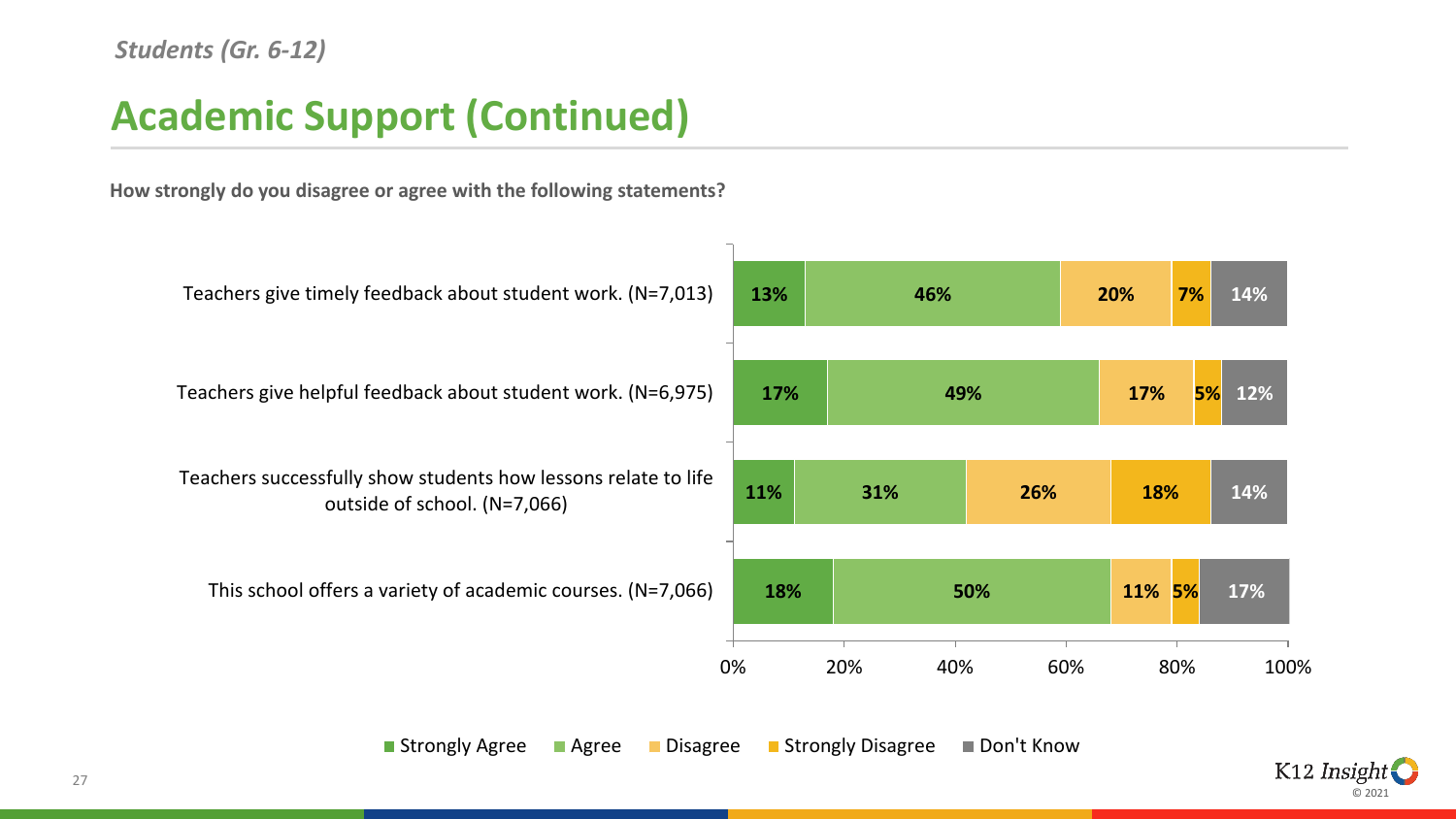### **Academic Support: Comparison Over Time**

**How strongly do you disagree or agree with the following statements?**



⊚ ാ∩ാ

28 *Answer options: Strongly Agree, Agree, Disagree, Strongly Disagree, Don't Know*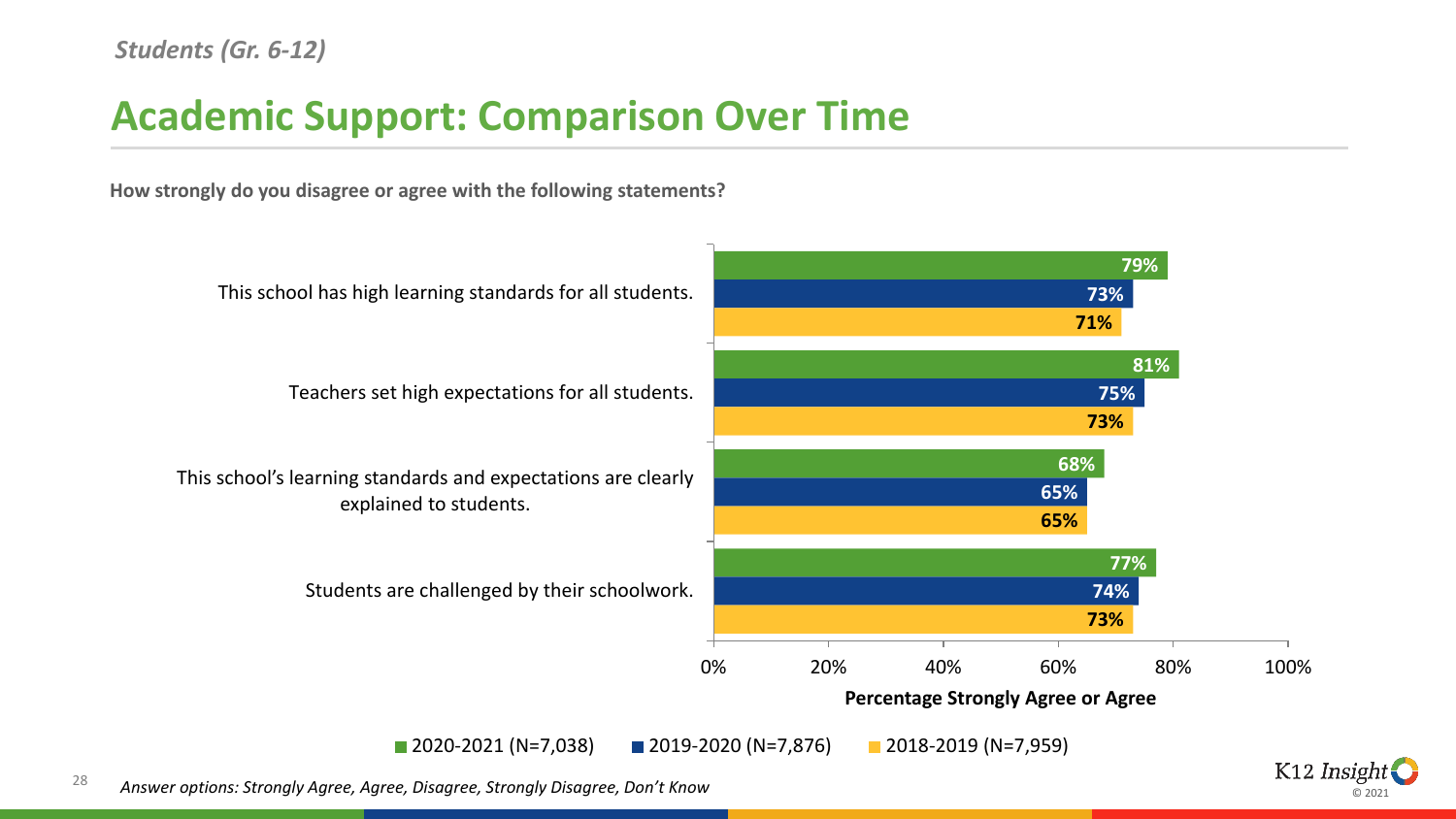### **Academic Support: Comparison Over Time (Continued)**

**How strongly do you disagree or agree with the following statements?**



ര ാ∩ാ∙

29 *Answer options: Strongly Agree, Agree, Disagree, Strongly Disagree, Don't Know*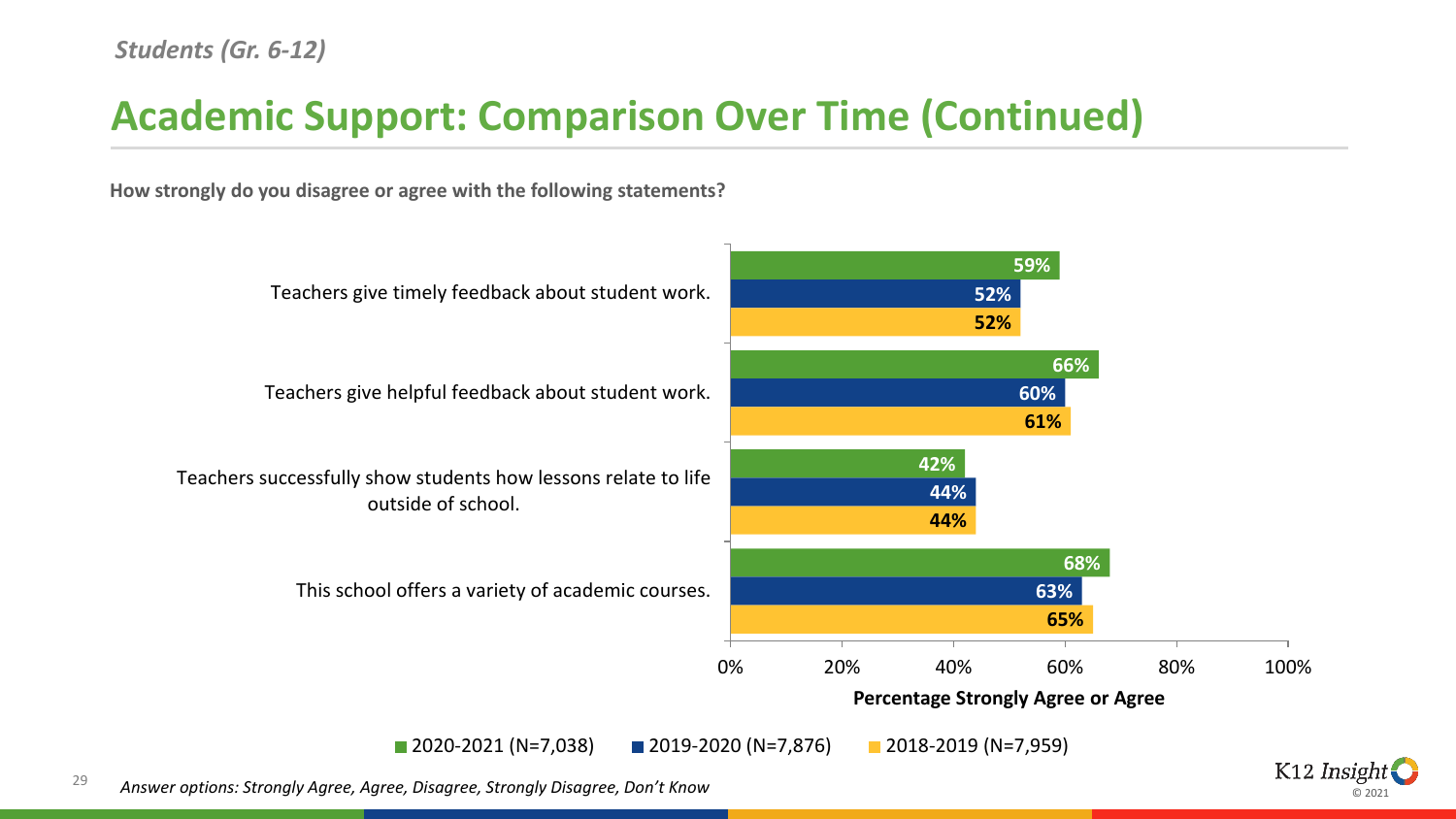# **Academic Support: Comparison by School Level**

**How strongly do you disagree or agree with the following statements?**



 $\blacksquare$  Middle School (N=3,761)  $\blacksquare$  High School (N=3,277)

*Answer options: Strongly Agree, Agree, Disagree, Strongly Disagree, Don't Know*

*Note: Only responses for middle school (grades 6-8) and high school (grades 9-12) are displayed, because students in grades 3-5 completed a simplified* 

ര ാ∩ാ∙

K<sub>12</sub> Insight

30

*survey.*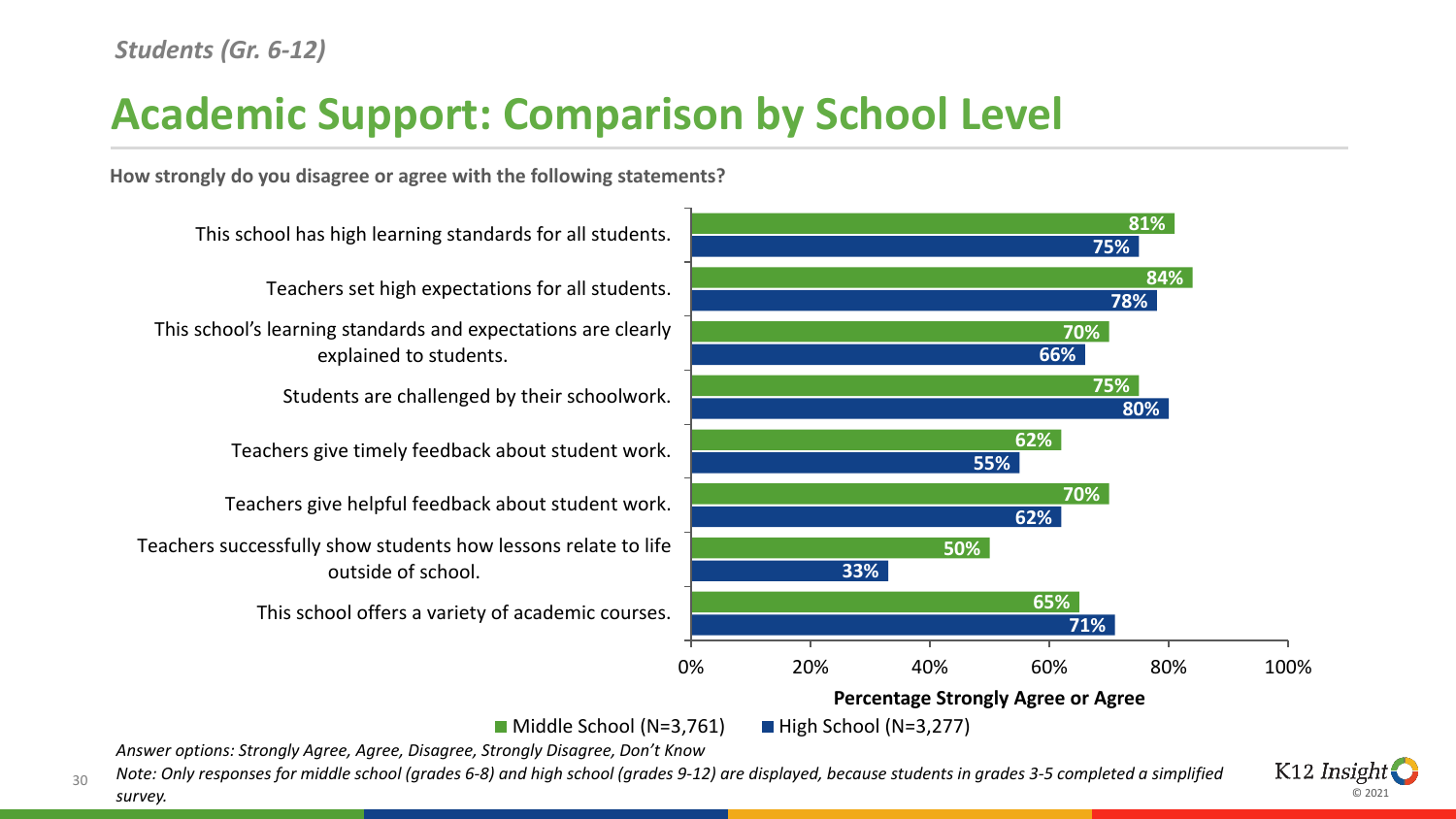#### *Students (Gr. 3-5)*

# **Academic Support**



■ True ■ False ■ Don't Know

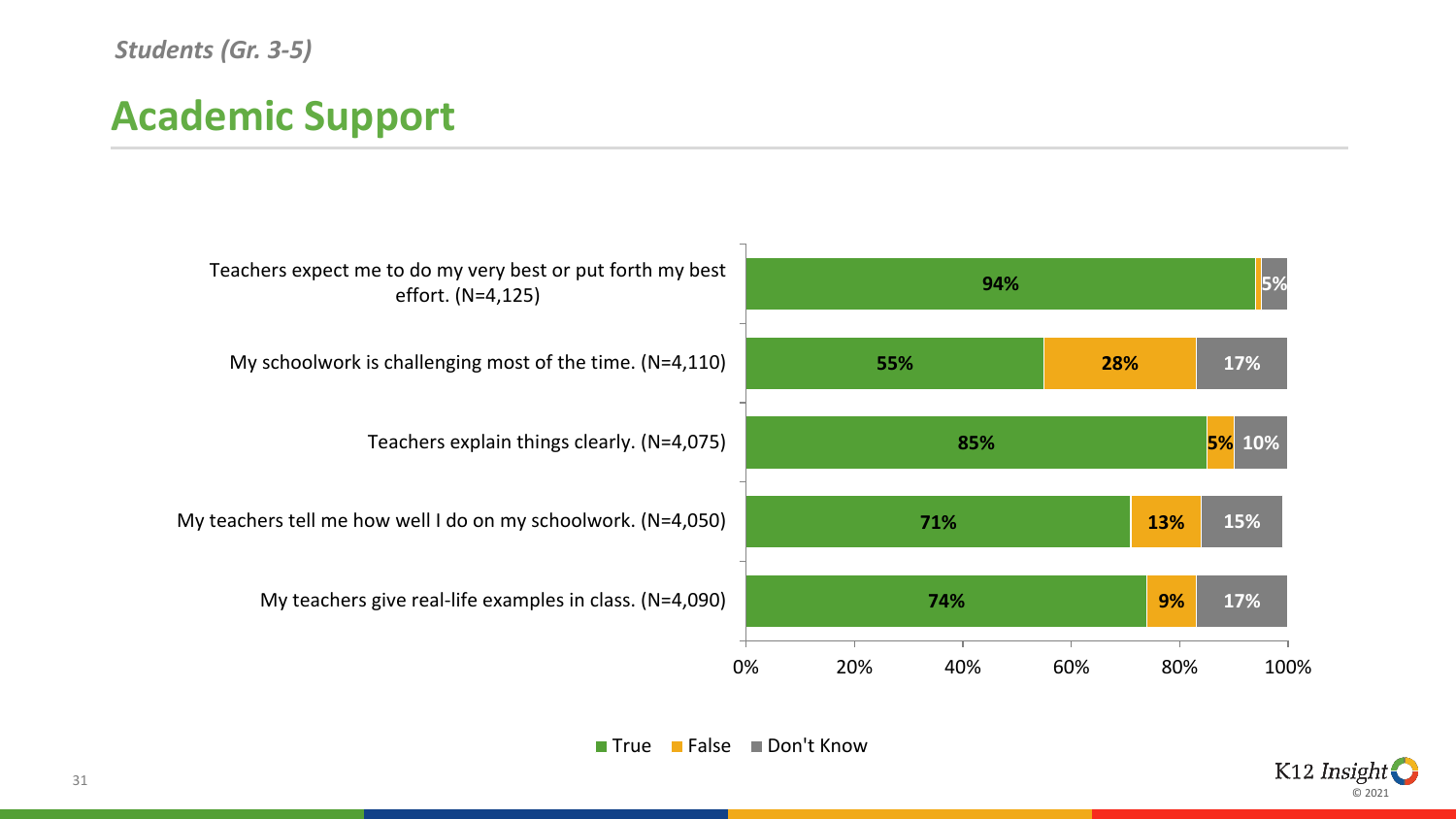### **Academic Support: Comparison Over Time**



© 2021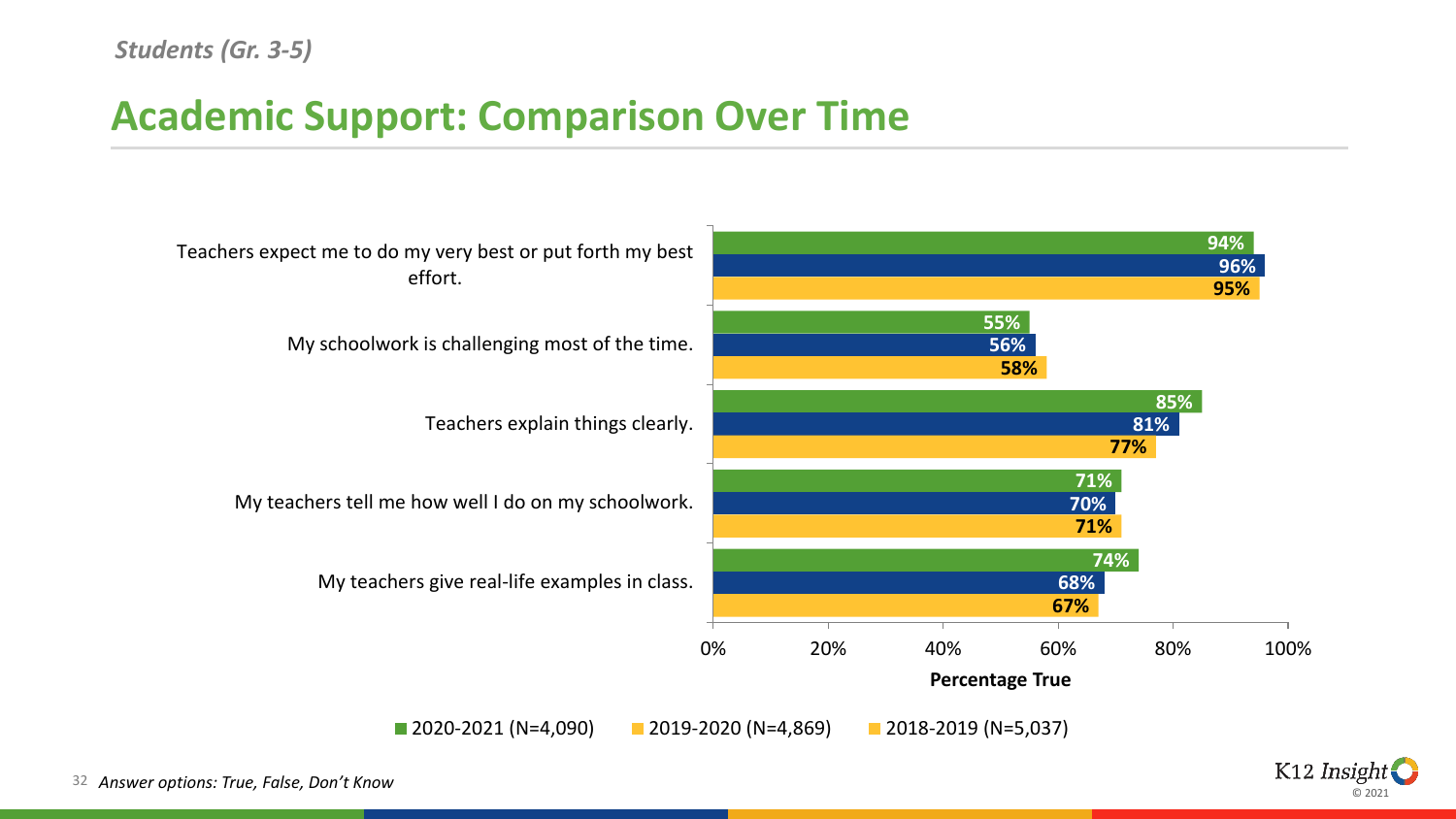### **Student Support**

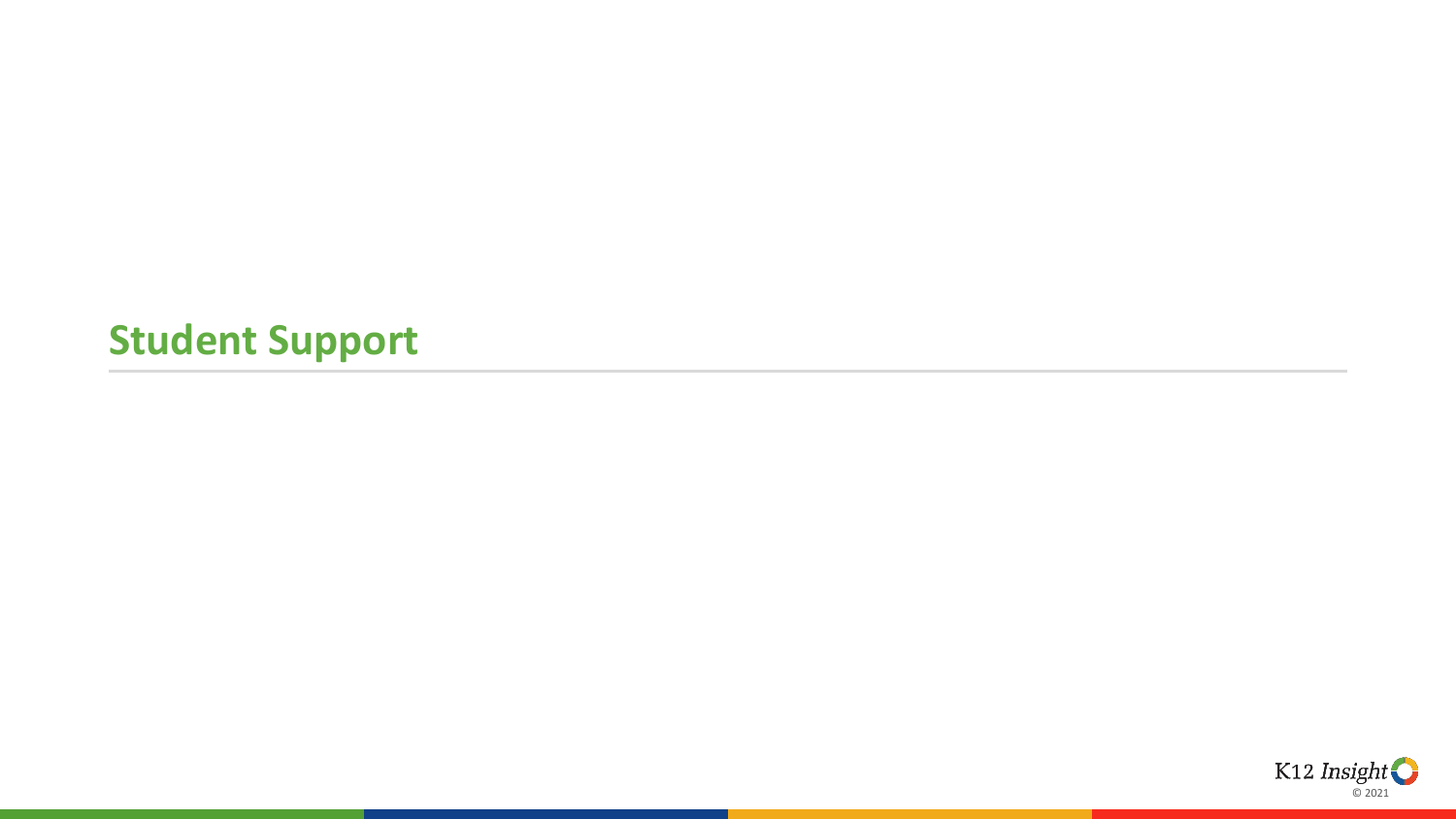#### **Student Support: Comparison by Participant Group**

**How strongly do you disagree or agree with the following statements?**



© 2021

<sup>34</sup> *Answer options: Strongly Agree, Agree, Disagree, Strongly Disagree, Don't Know*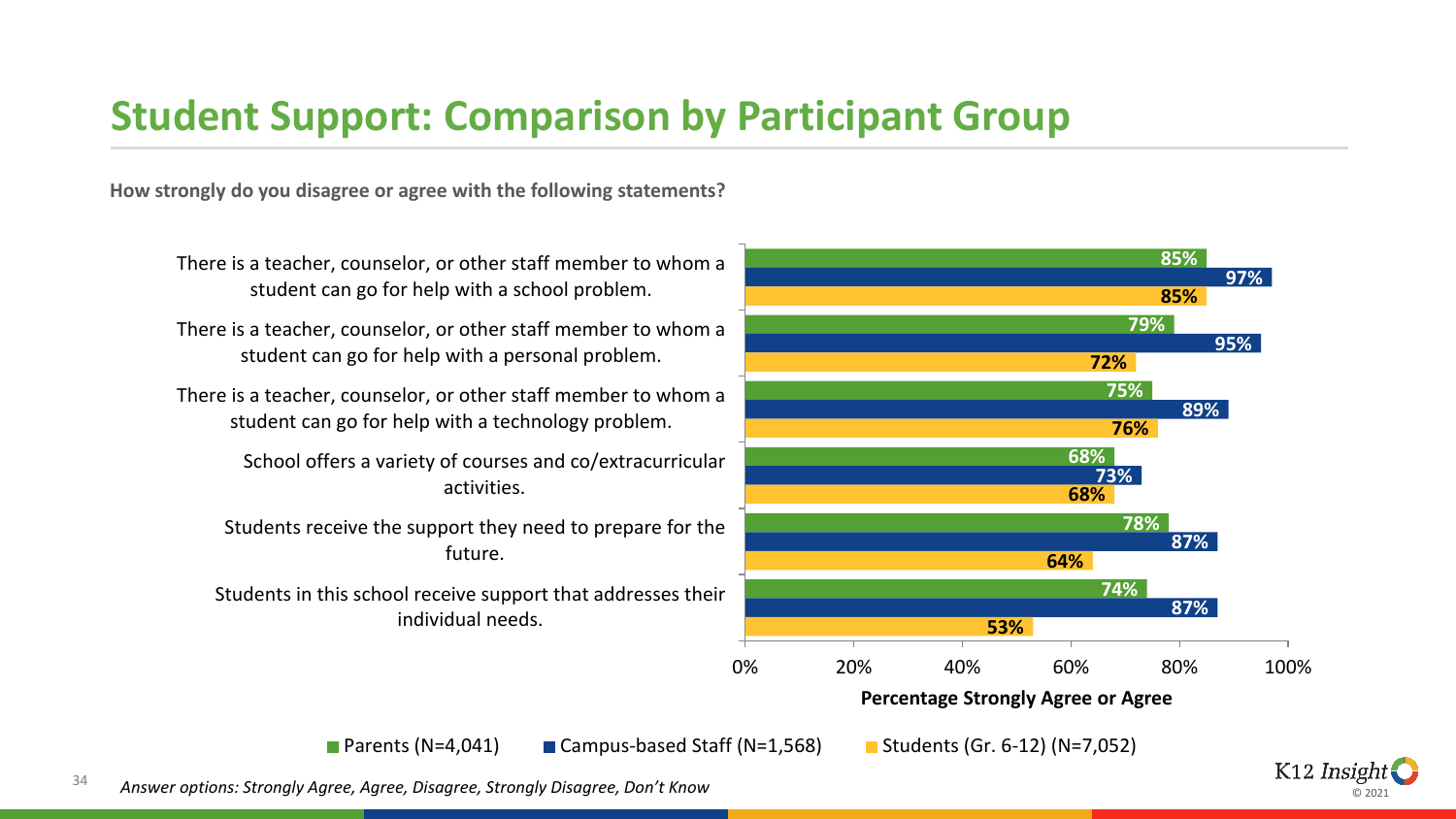#### **Student Support**

**How strongly do you disagree or agree with the following statements?**

There is a teacher, counselor, or other staff member to whom a student can go for help with a school problem. (N=4,045)

There is a teacher, counselor, or other staff member to whom a student can go for help with a personal problem. (N=4,041)

There is a teacher, counselor, or other staff member to whom a student can go for help with a technology problem. (N=4,042)

> School offers a variety of courses and co/extracurricular activities. (N=4,037)

Students receive the support they need to prepare for the future. (N=4,036)

Students in this school receive support that addresses their individual needs. (N=4,043)



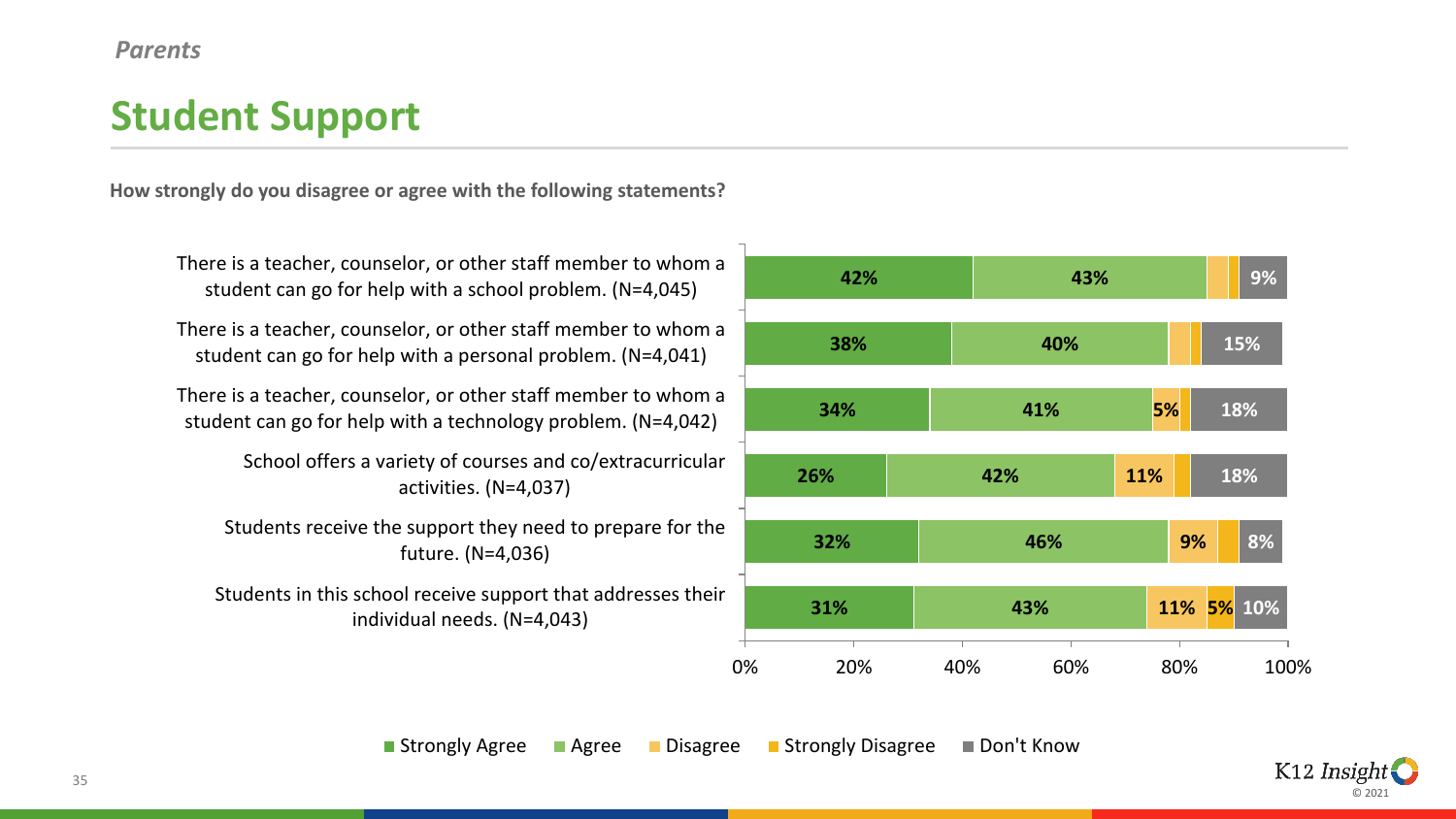### **Student Support: Comparison Over Time**

**How strongly do you disagree or agree with the following statements?**

**85% 79% 75% 68% 78% 74% 82% 76% N/A 62% 73% 66% 83% 76% N/A 66% 72% 64%** 0% 20% 40% 60% 80% 100% There is a teacher, counselor, or other staff member to whom a student can go for help with a school problem. There is a teacher, counselor, or other staff member to whom a student can go for help with a personal problem. There is a teacher, counselor, or other staff member to whom a student can go for help with a technology problem.\* School offers a variety of courses and co/extracurricular activities. Students receive the support they need to prepare for the future. Students in this school receive support that addresses their individual needs.

**Percentage Strongly Agree or Agree**

2020-2021 (N=4,041) 2019-2020 (N=3,655) 2018-2019 (N=4,804)

*Answer options: Strongly Agree, Agree, Disagree, Strongly Disagree, Don't Know*

36 *\*New item in 2020-2021*

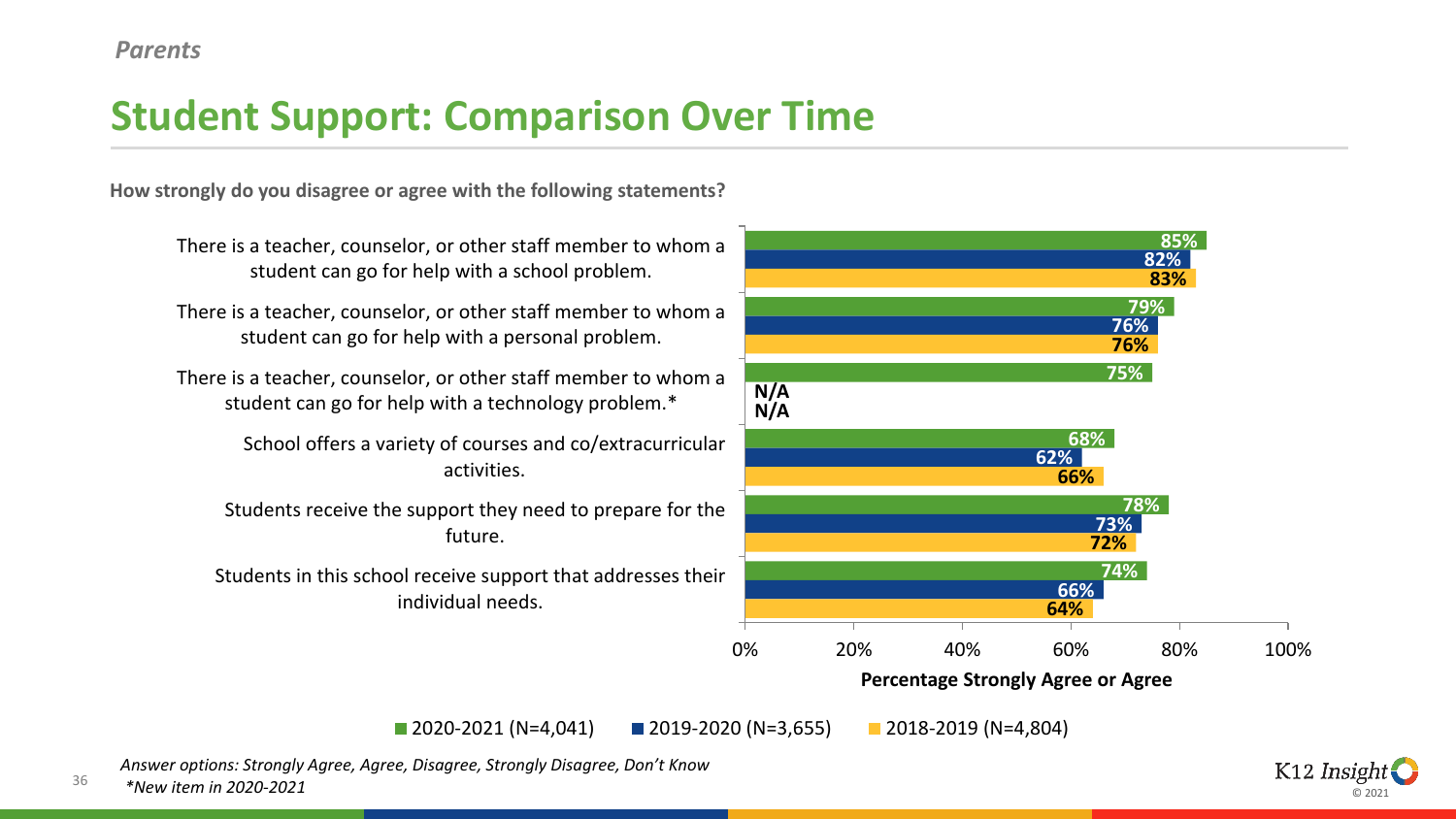#### *Campus-based Staff*

### **Student Support**

**How strongly do you disagree or agree with the following statements?**

There is a teacher, counselor, or other staff member to whom a student can go for help with a school problem. (N=1,571)

There is a teacher, counselor, or other staff member to whom a student can go for help with a personal problem. (N=1,570)

There is a teacher, counselor, or other staff member to whom a student can go for help with a technology problem. (N=1,564)

> School offers a variety of courses, programs, and co/extracurricular activities. (N=1,565)

Students receive the support they need to prepare for the future. (N=1,566)

Students in this school receive support that addresses their individual needs. (N=1,570)



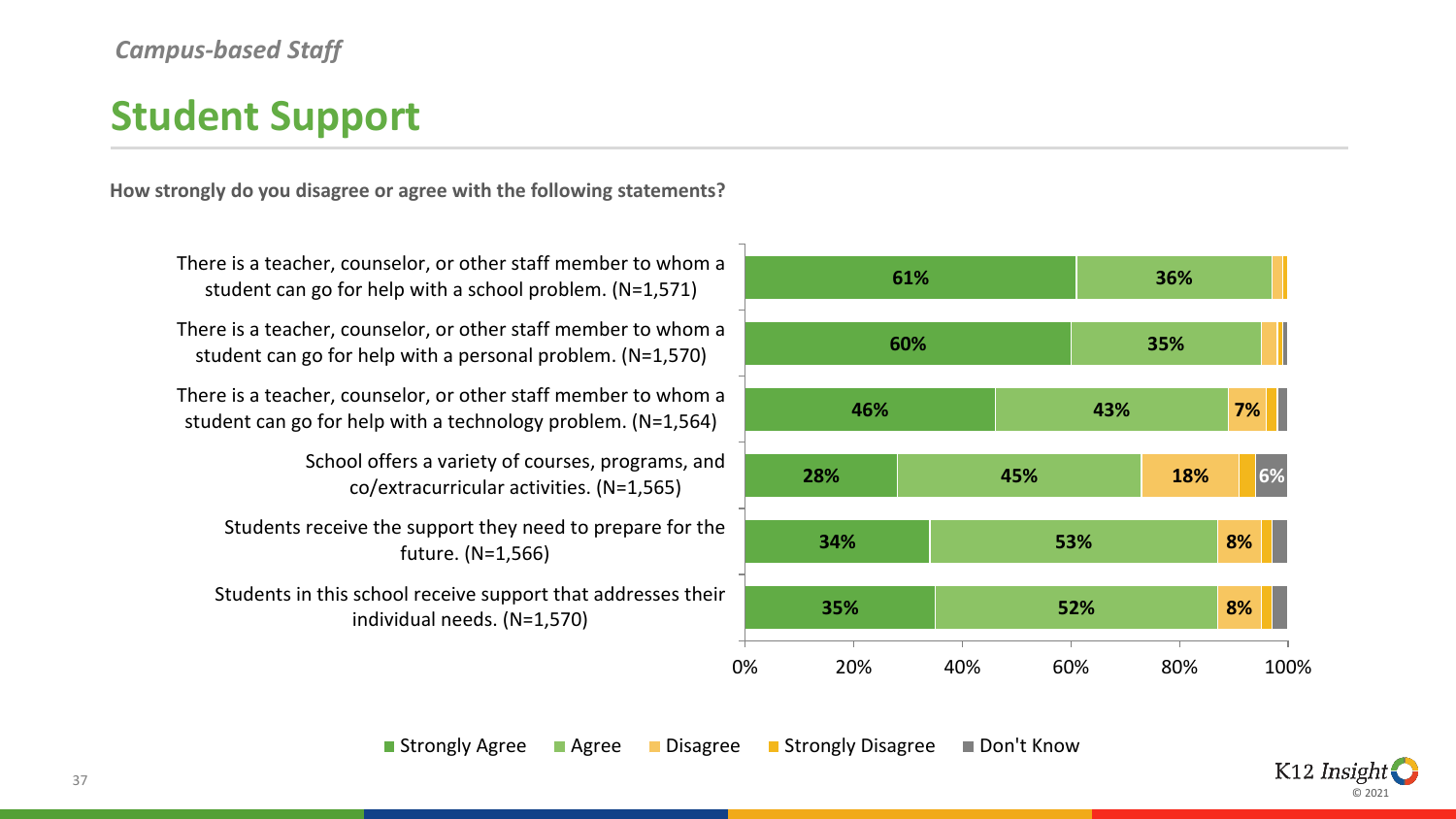#### *Campus-based Staff*

### **Student Support: Comparison Over Time**

**How strongly do you disagree or agree with the following statements?**



2020-2021 (N=1,568) 2019-2020 (N=1,588) 2018-2019 (N=1,590)

38 *Answer options: Strongly Agree, Agree, Disagree, Strongly Disagree, Don't Know \*New item in 2020-2021*

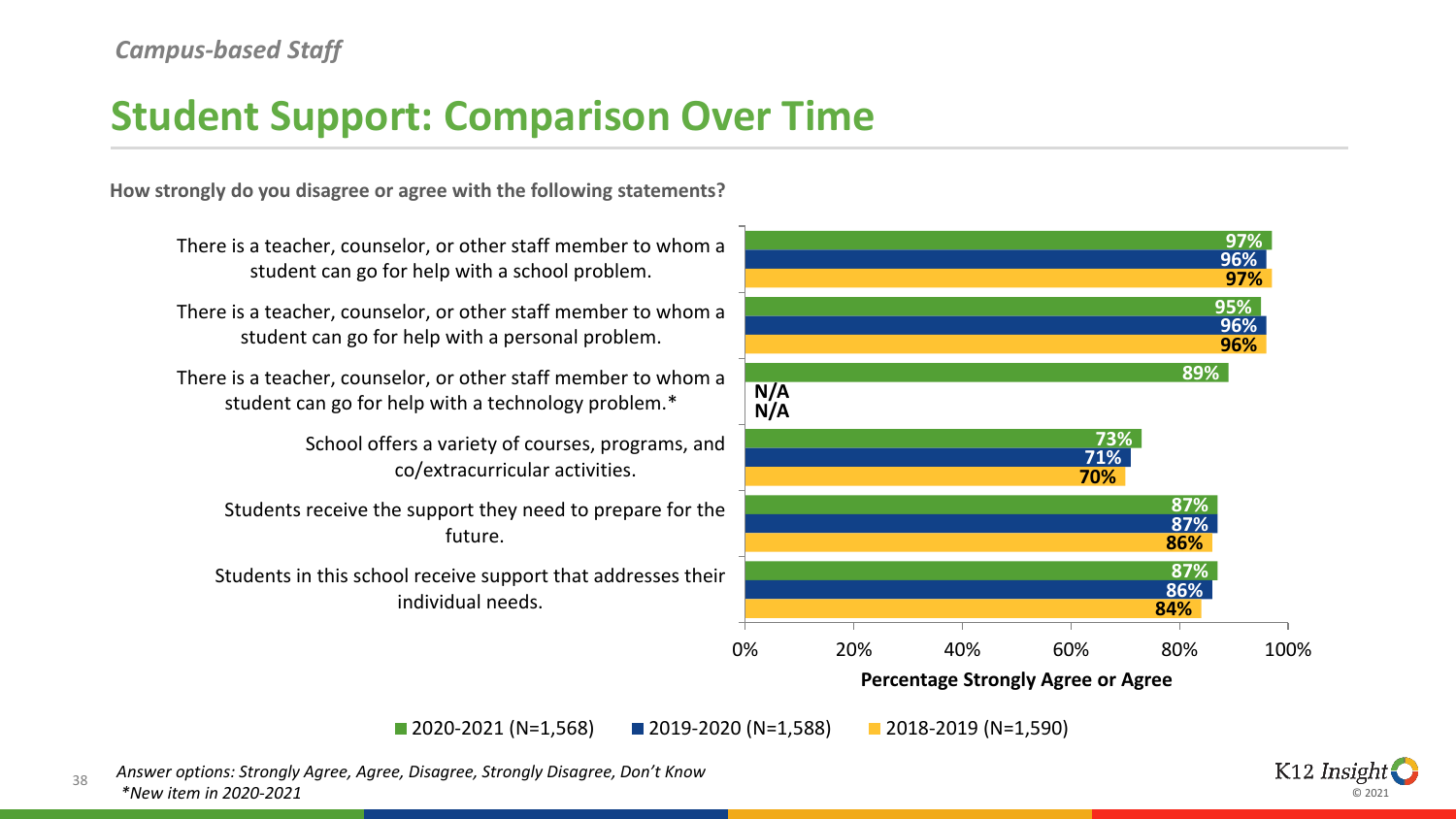#### *Students (Gr. 6-12)*

## **Student Support**

**How strongly do you disagree or agree with the following statements?**

There is a teacher, counselor, or other staff member to whom a student can go for help with a school problem. (N=7,068)

There is a teacher, counselor, or other staff member to whom a student can go for help with a personal problem. (N=7,058)

There is a teacher, counselor, or other staff member to whom a student can go for help with a technology problem. (N=7,055)

> School offers a variety of courses and co/extracurricular activities. (N=7,020)

Students receive the support they need to prepare for the future. (N=7,041)

Students in this school receive support that addresses their individual needs. (N=7,069)



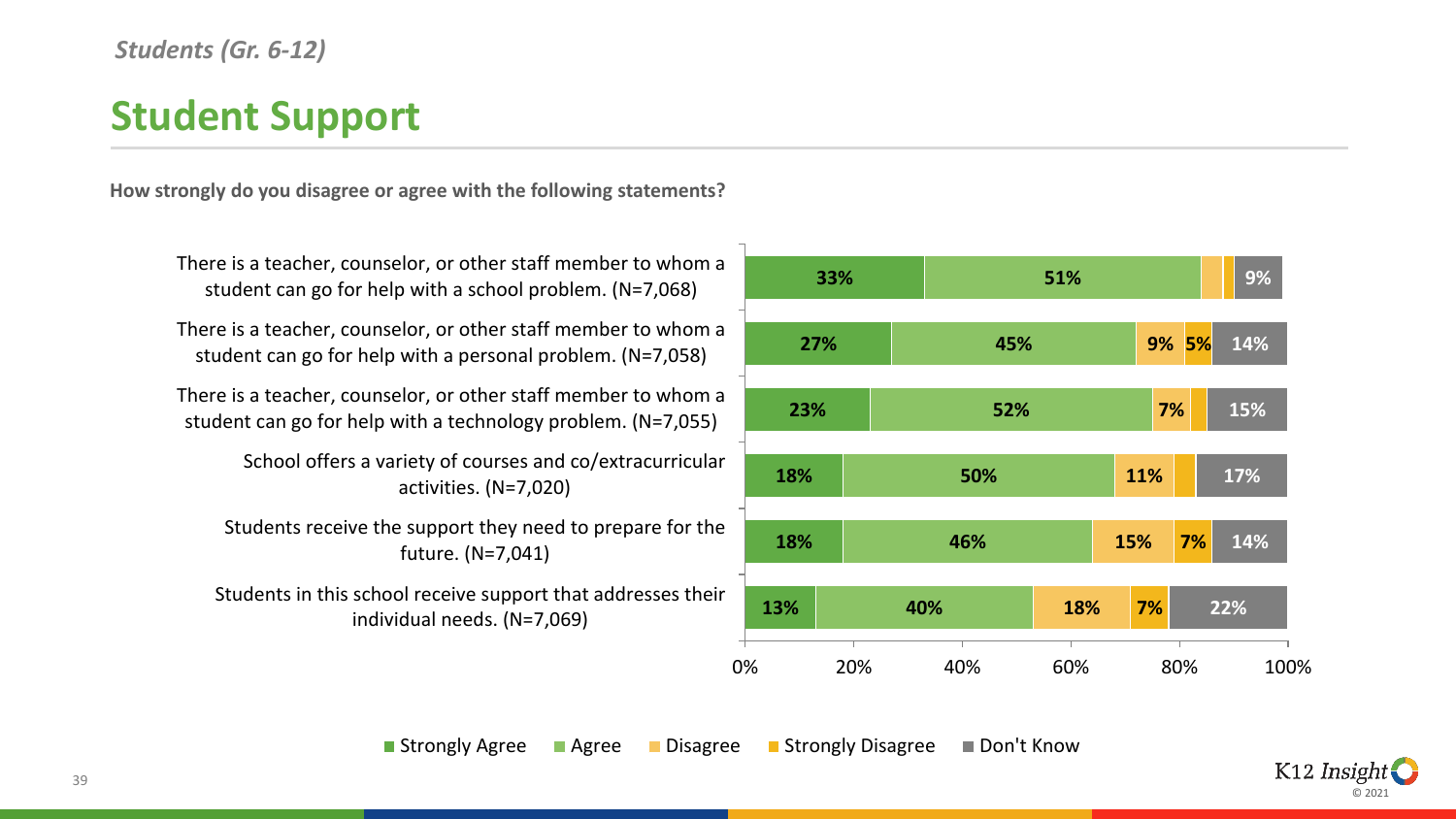# **Student Support: Comparison by School Level**

**How strongly do you disagree or agree with the following statements?**



© 2021

K12 *Insight* 

*Answer options: Strongly Agree, Agree, Disagree, Strongly Disagree, Don't Know*

*Note: Only responses for middle school (grades 6-8) and high school (grades 9-12) are displayed, because students in grades 3-5 completed a simplified* 

 $40$ 

*survey.*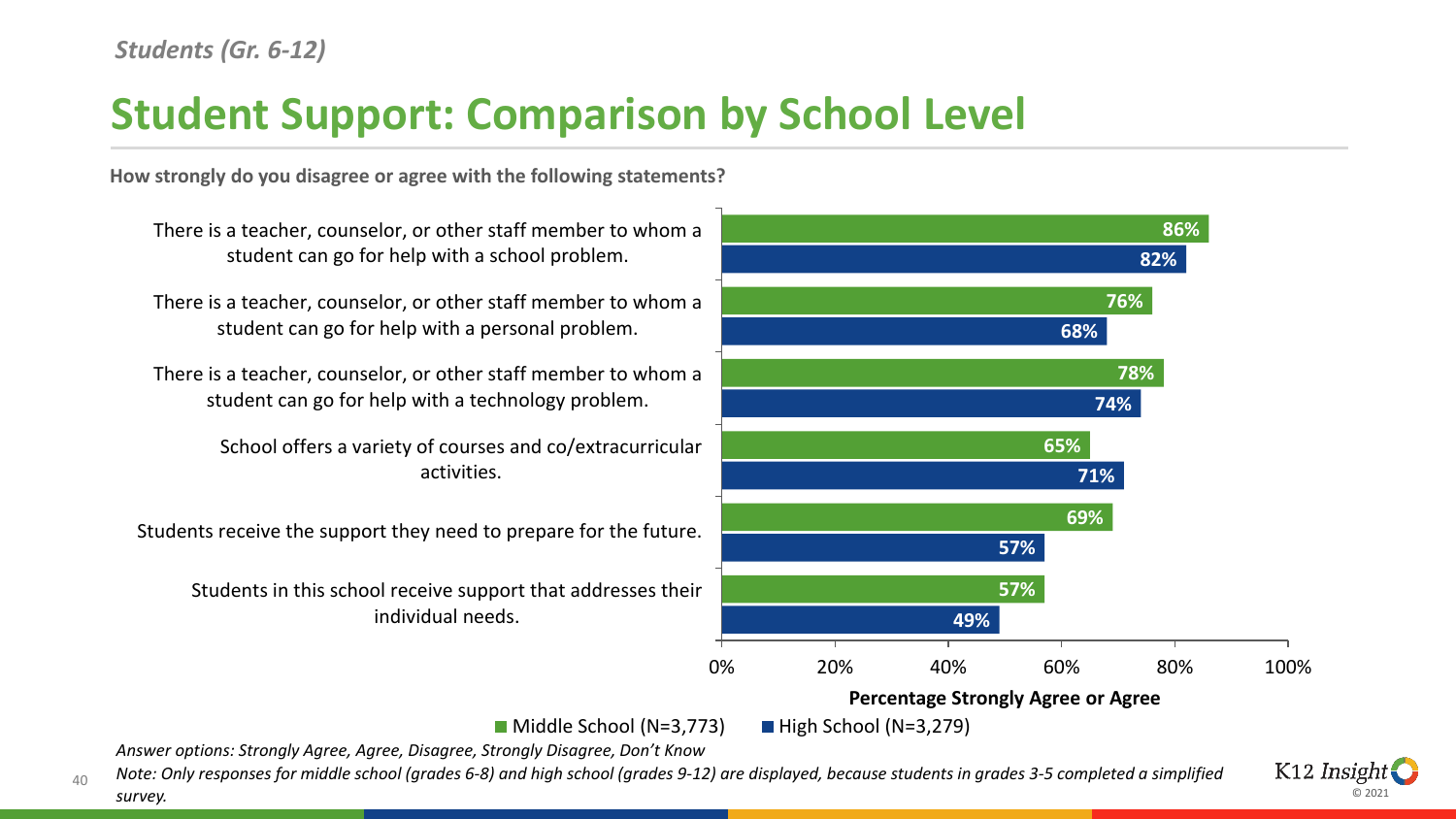### **Student Support: Comparison Over Time**

**How strongly do you disagree or agree with the following statements?**



*Answer options: Strongly Agree, Agree, Disagree, Strongly Disagree, Don't Know*

41 *\*New item in 2020-2021*

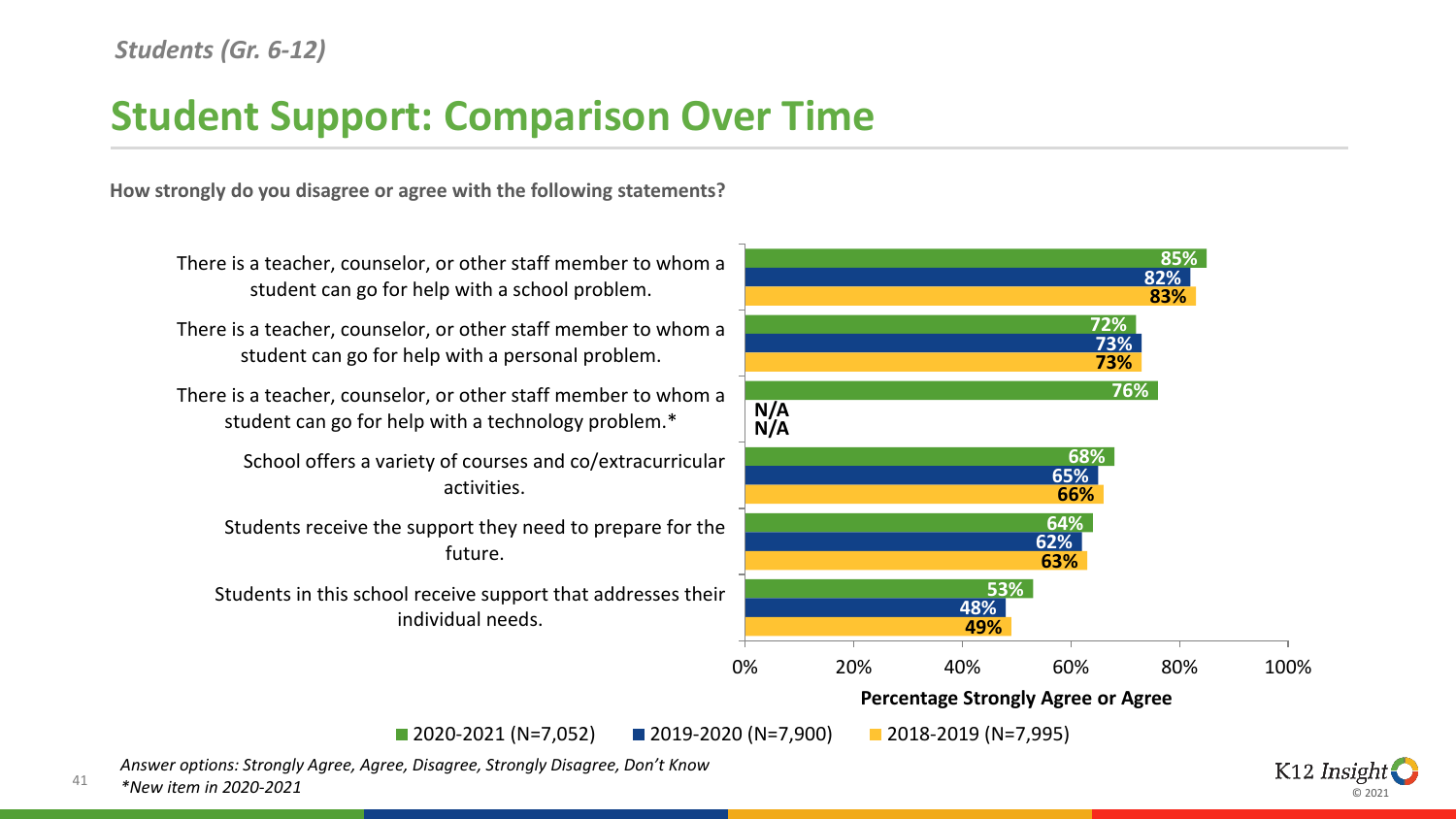# **Student Support**

| I can talk to an adult in school if I have a school problem.<br>$(N=4, 123)$    |    | 88%               |     |     |     | <b>5%</b> 7% |     |  |
|---------------------------------------------------------------------------------|----|-------------------|-----|-----|-----|--------------|-----|--|
| I can talk to an adult in school if I have a personal problem.<br>$(N=4, 103)$  |    |                   | 69% |     |     | 17%          |     |  |
| I can talk to an adult in school if I have a technology problem.<br>$(N=4,100)$ |    |                   | 80% |     |     | 9%           | 12% |  |
| I am treated fairly by adults in this school. $(N=4,058)$                       |    | 81%               |     |     |     | 8%           | 11% |  |
| My school offers students a lot of activities. $(N=4,090)$                      |    | 65%               |     | 14% | 21% |              |     |  |
|                                                                                 | 0% | 20%<br>40%<br>60% |     | 80% |     | 100%         |     |  |

■ True ■ False ■ Don't Know

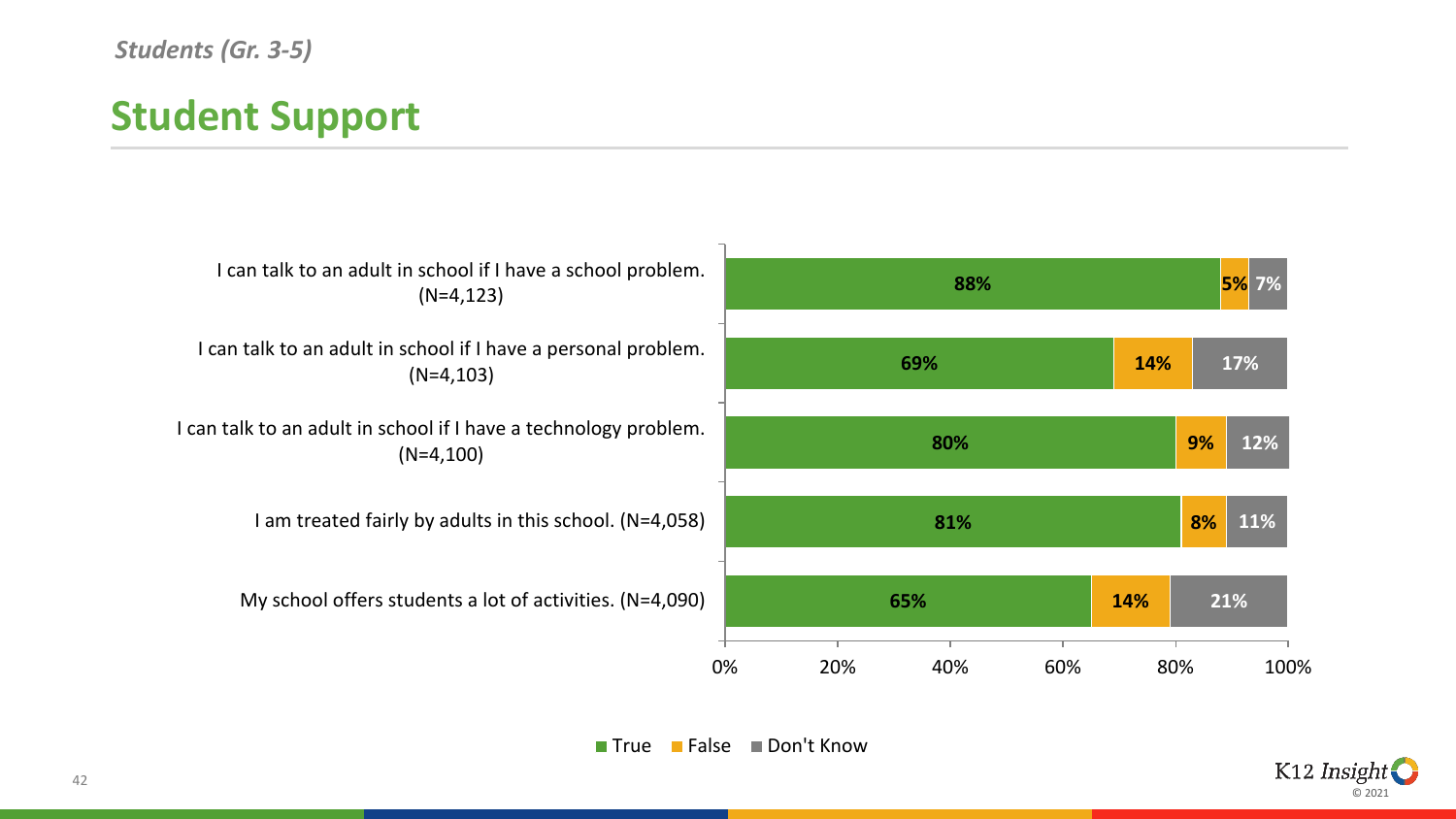#### *Students (Gr. 3-5)*

43

### **Student Support: Comparison Over Time**

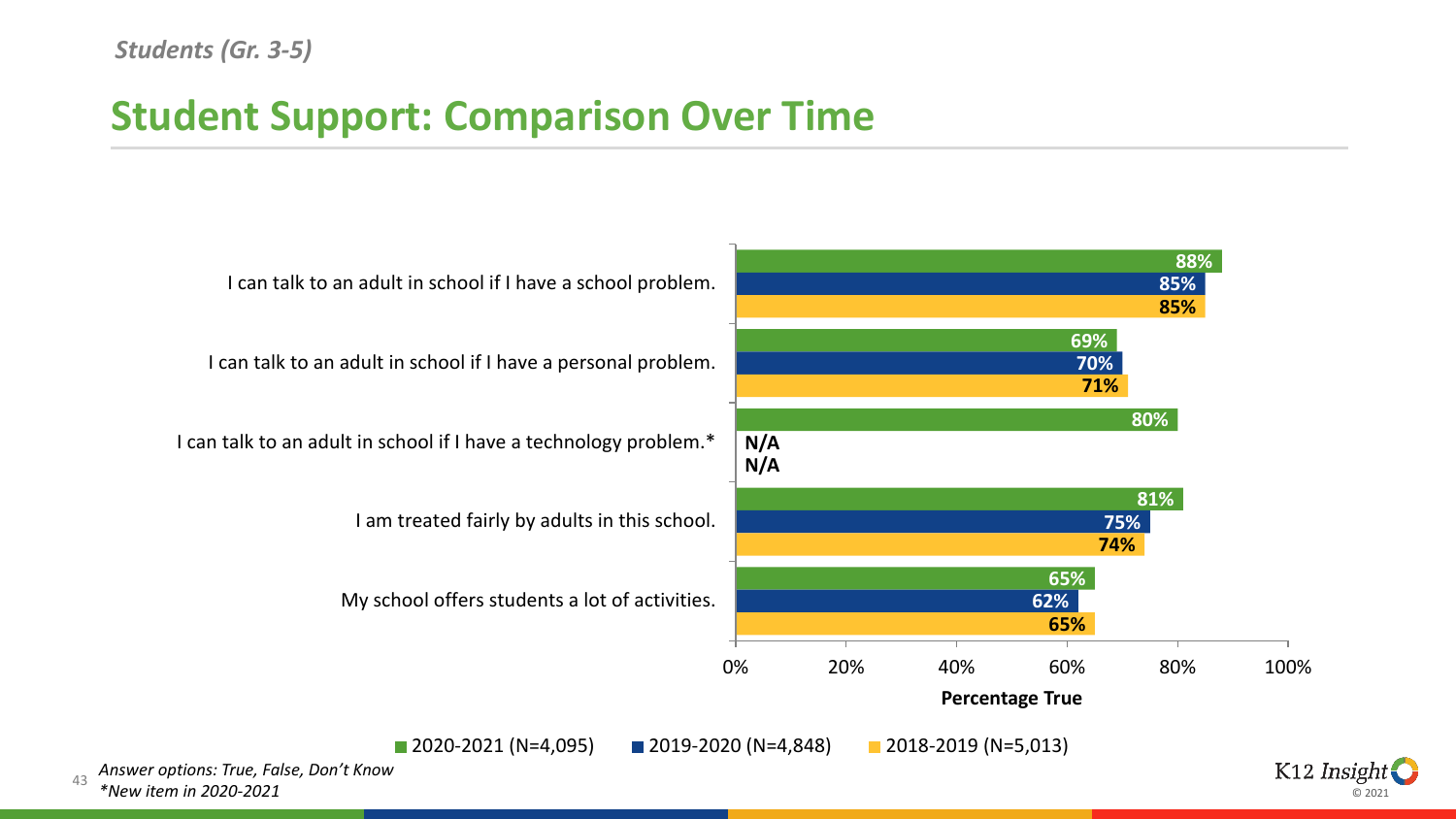#### **School Leadership**

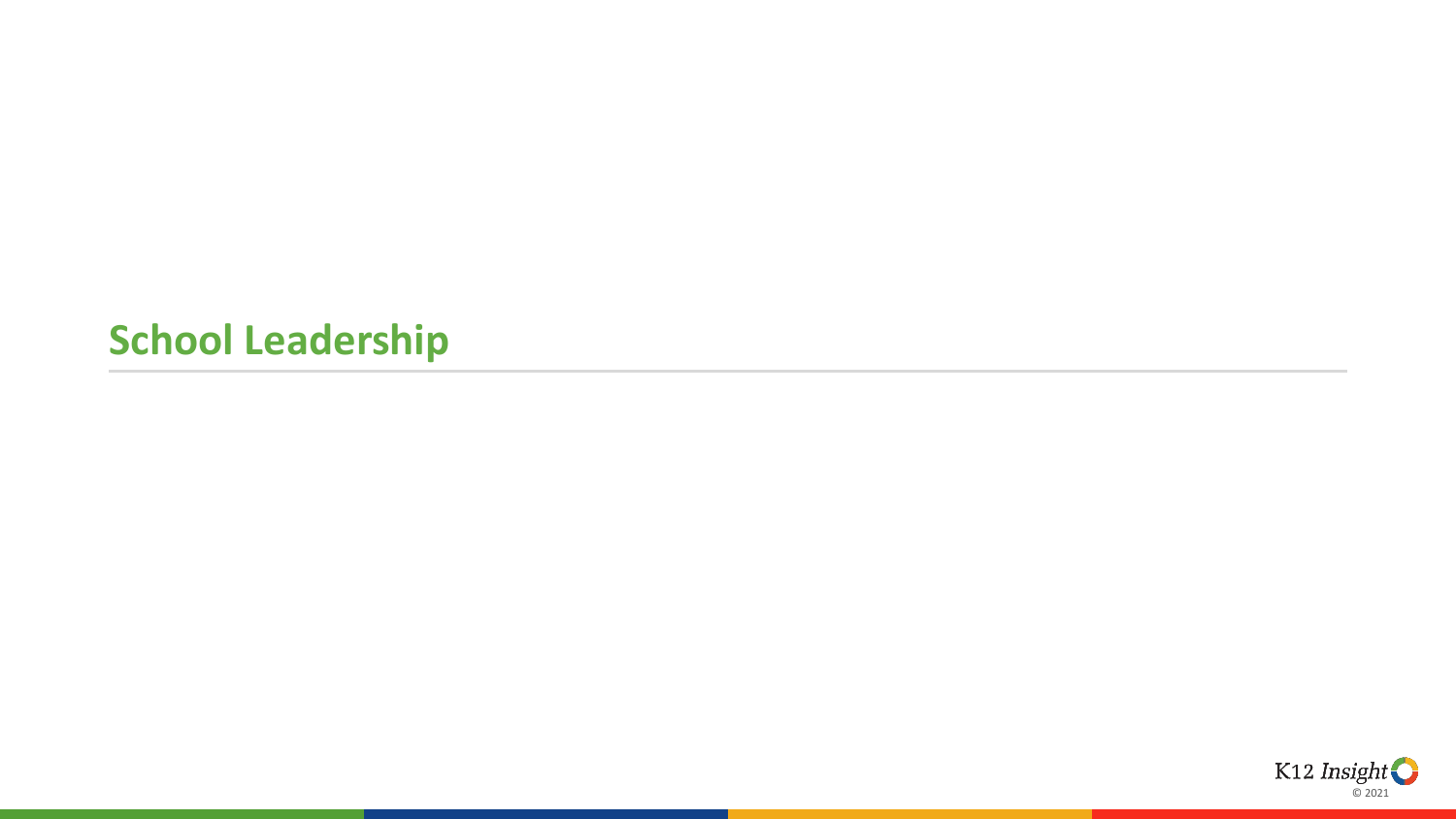### **School Leadership: Comparison by Participant Group**

**How strongly do you disagree or agree with the following statements?**



K12 Insight © 2021

School administrators (principals and assistant principals) clearly communicate the school's mission and vision.

decisions that are in the best interests of students.

School administrators (principals and assistant principals) are available when I have a concern.

School administrators (principals and assistant principals) are courteous when I have a concern.

School administrators (principals and assistant principals) are responsive when I have a concern.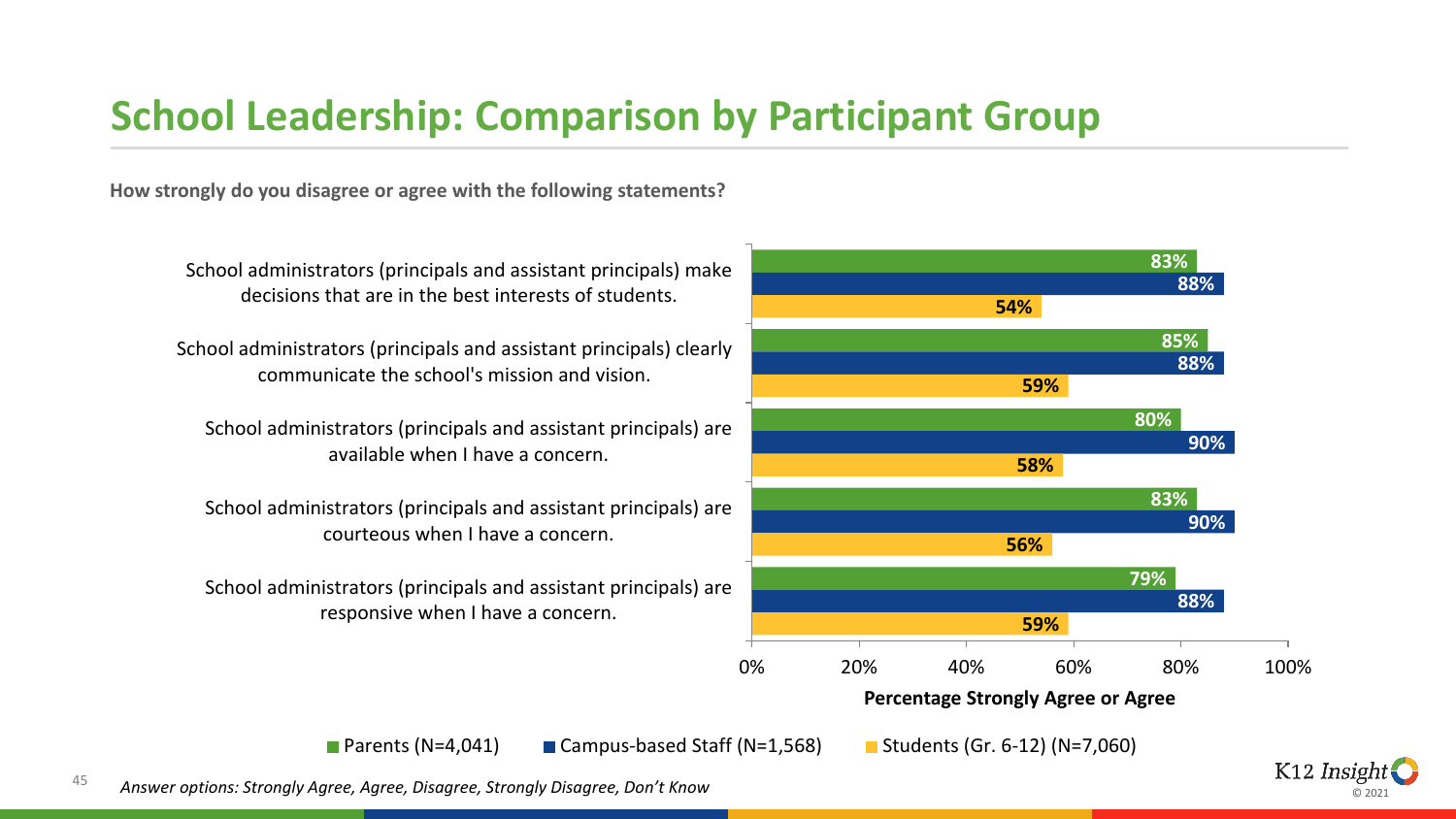#### *Parents*

# **School Leadership**

**How strongly do you disagree or agree with the following statements?**



School administrators (principals and assistant principals) make decisions that are in the best interests of students. (N=4,046)

School administrators (principals and assistant principals) clearly communicate the school's mission and vision. (N=4,041)

School administrators (principals and assistant principals) are available when I have a concern. (N=4,041)

School administrators (principals and assistant principals) are courteous when I have a concern. (N=4,038)

School administrators (principals and assistant principals) are responsive when I have a concern. (N=4,038)

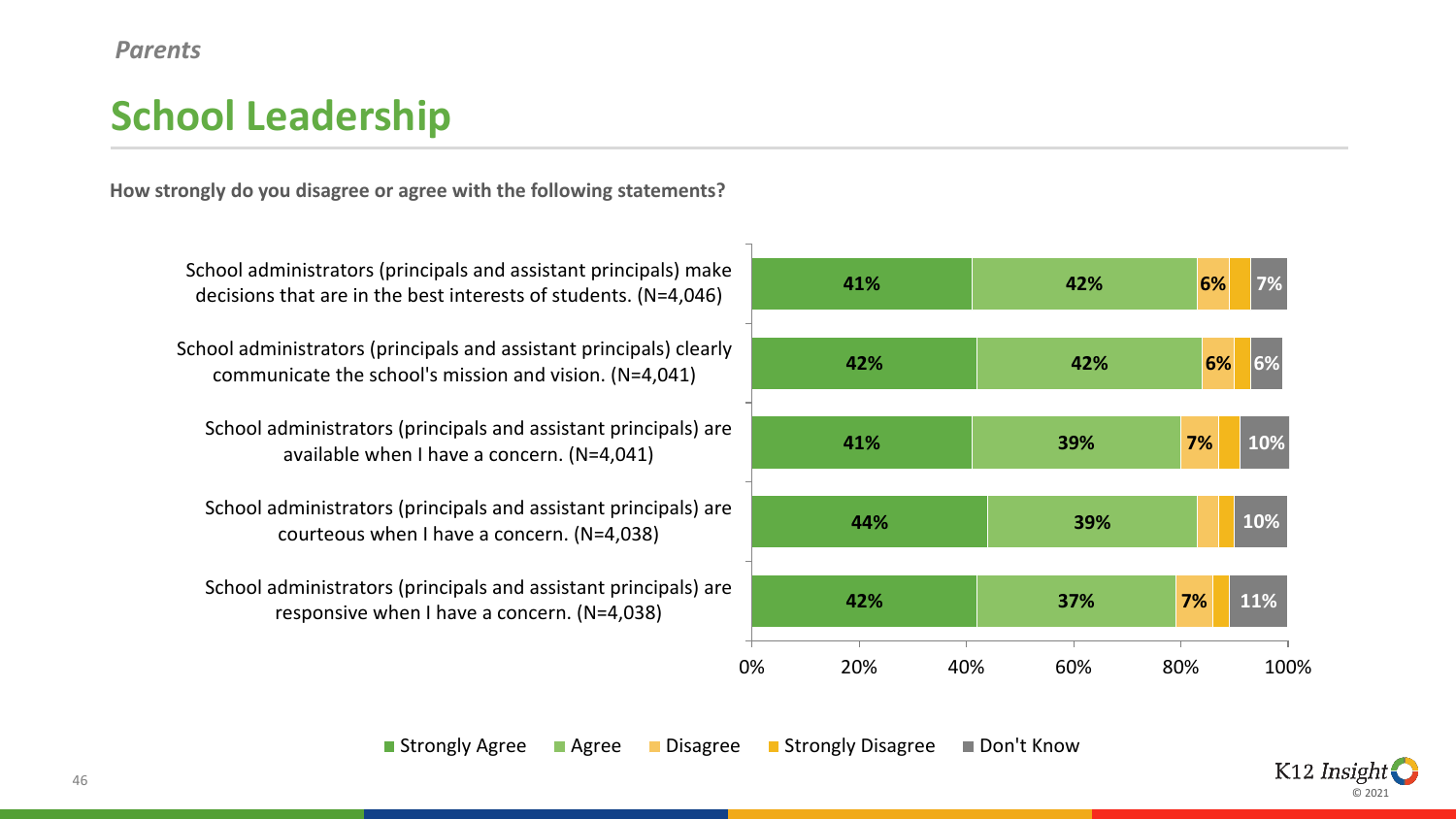# **School Leadership: Comparison Over Time**

**How strongly do you disagree or agree with the following statements?**



© 2021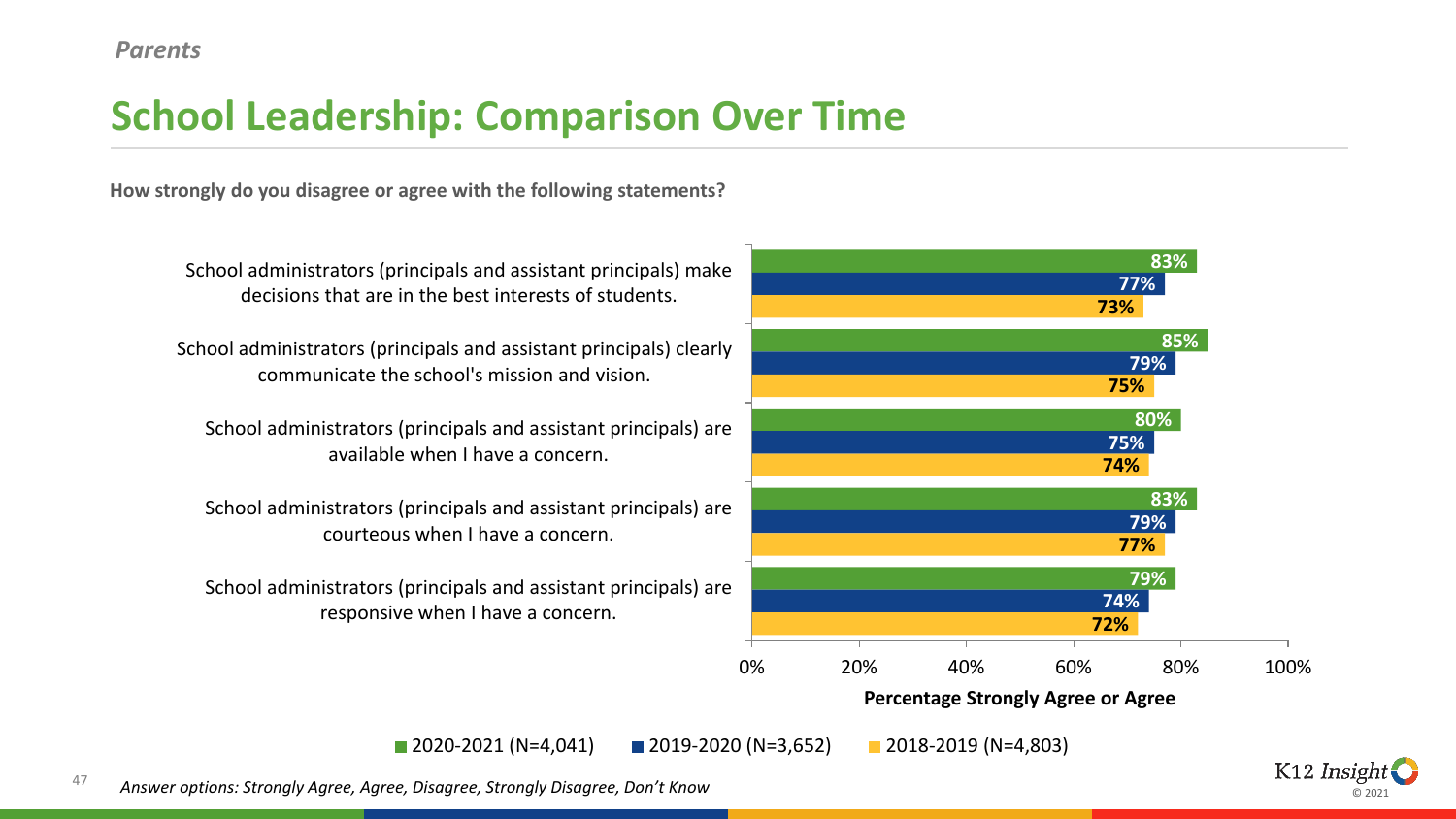#### *Campus-based Staff*

# **School Leadership**

**How strongly do you disagree or agree with the following statements?**



School administrators (principals and assistant principals) make decisions that are in the best interests of students. (N=1,570)

School administrators (principals and assistant principals) clearly communicate the school's mission and vision. (N=1,569)

School administrators (principals and assistant principals) are available when I have a concern. (N=1,569)

School administrators (principals and assistant principals) are courteous when I have a concern. (N=1,565)

School administrators (principals and assistant principals) are responsive when I have a concern. (N=1,568)

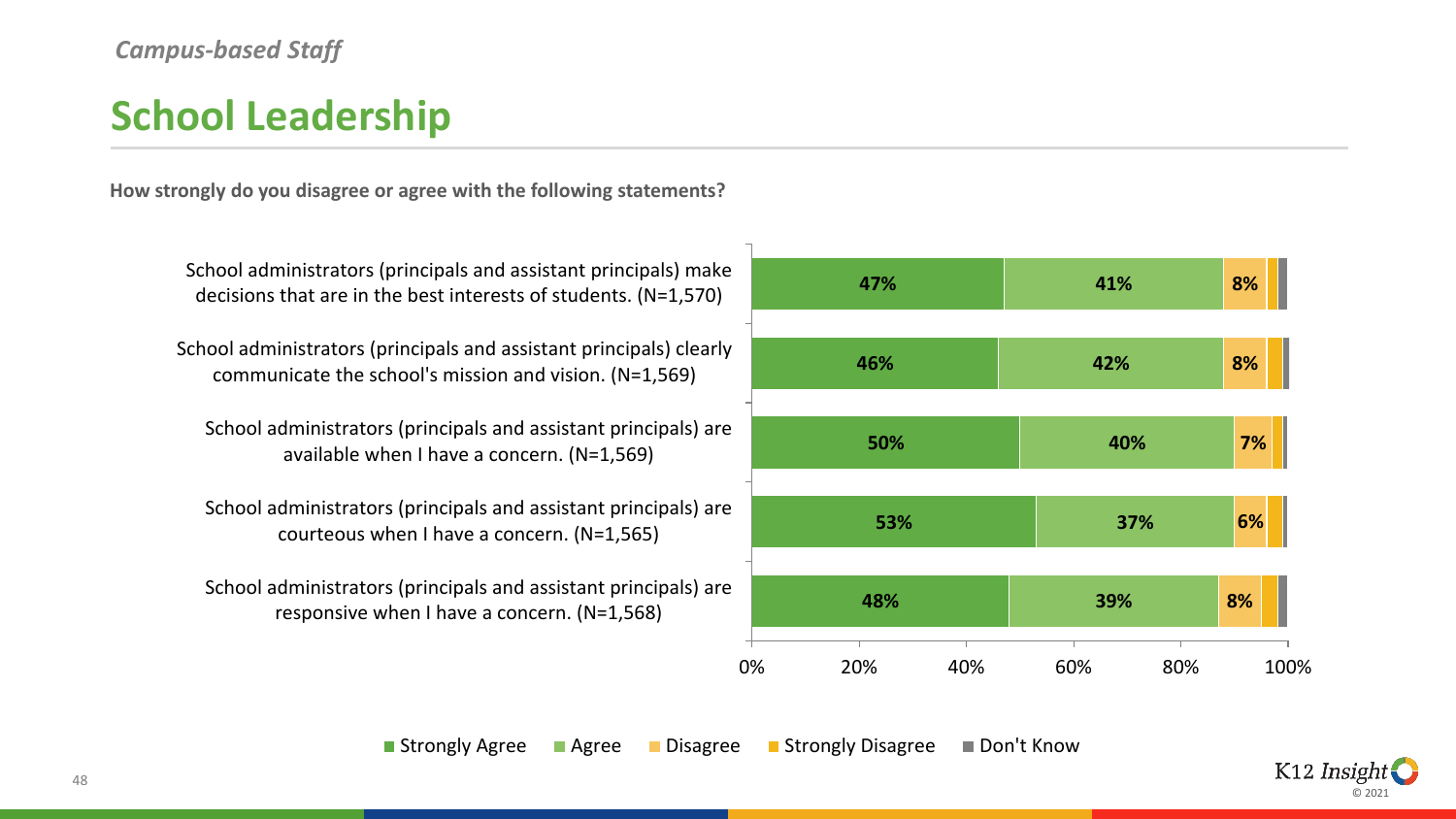#### *Campus-based Staff*

### **School Leadership: Comparison Over Time**

**How strongly do you disagree or agree with the following statements?**



© 2021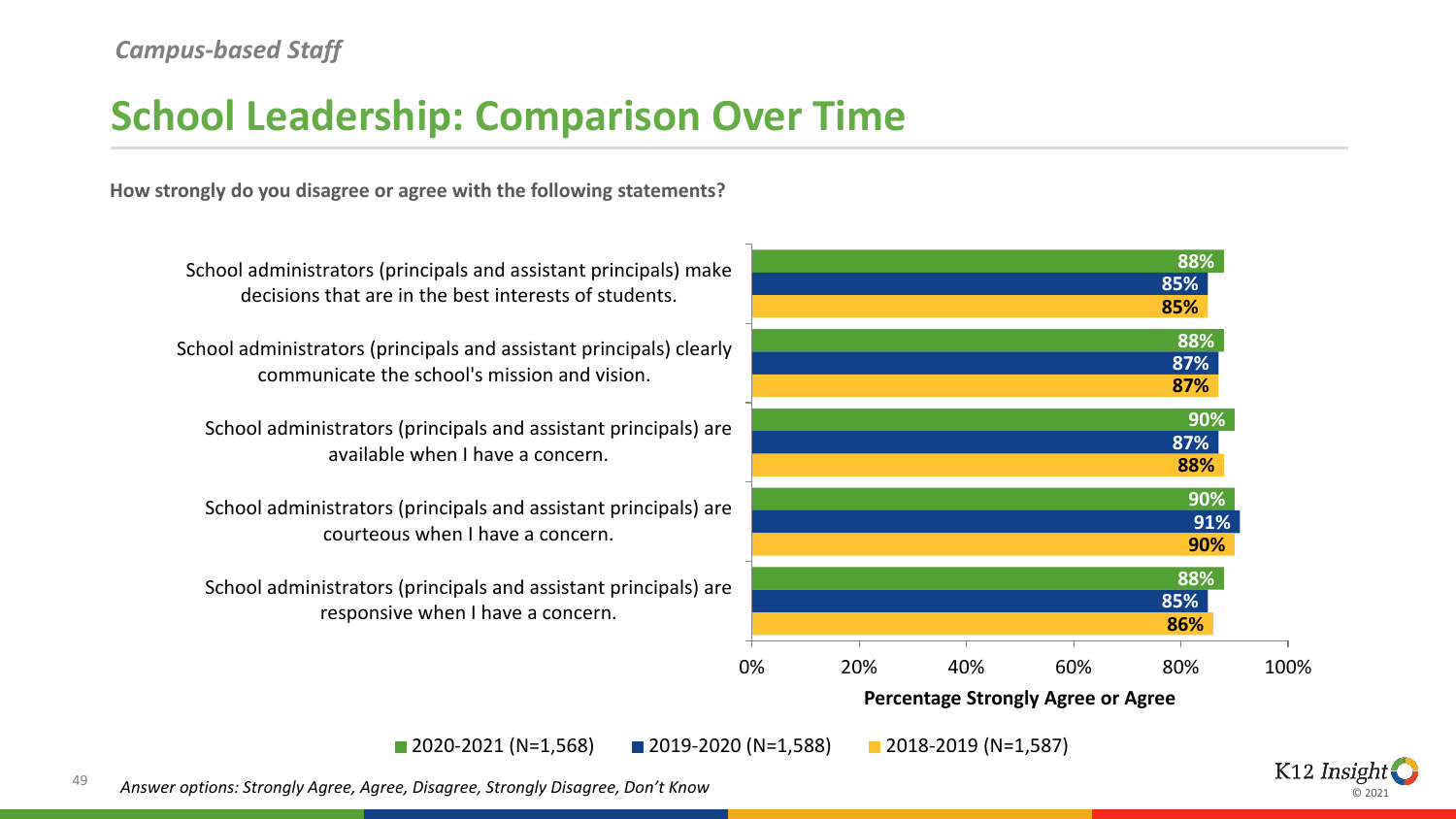#### *Students (Gr. 6-12)*

# **School Leadership**

**How strongly do you disagree or agree with the following statements?**



School administrators (principals and assistant principals) make decisions that are in the best interests of students. (N=7,075)

School administrators (principals and assistant principals) clearly communicate the school's mission and vision. (N=7,063)

School administrators (principals and assistant principals) are available when I have a concern. (N=7,054)

School administrators (principals and assistant principals) are courteous when I have a concern. (N=7,042)

School administrators (principals and assistant principals) are responsive when I have a concern. (N=7,067)

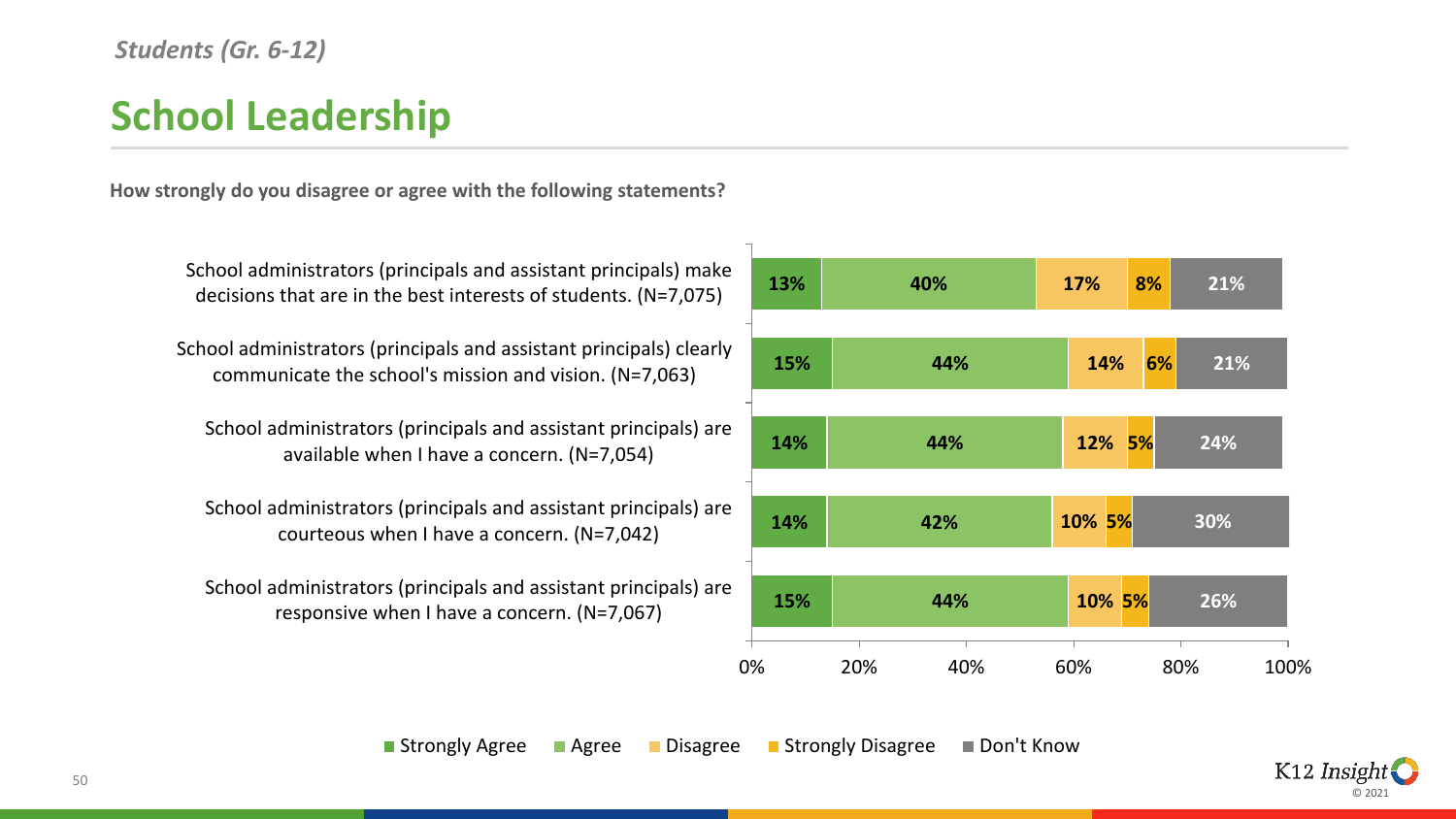# **School Leadership: Comparison by School Level**

**How strongly do you disagree or agree with the following statements?**



*Answer options: Strongly Agree, Agree, Disagree, Strongly Disagree, Don't Know*

51 *Note: Only responses for middle school (grades 6-8) and high school (grades 9-12) are displayed, because students in grades 3-5 completed a simplified survey.* 

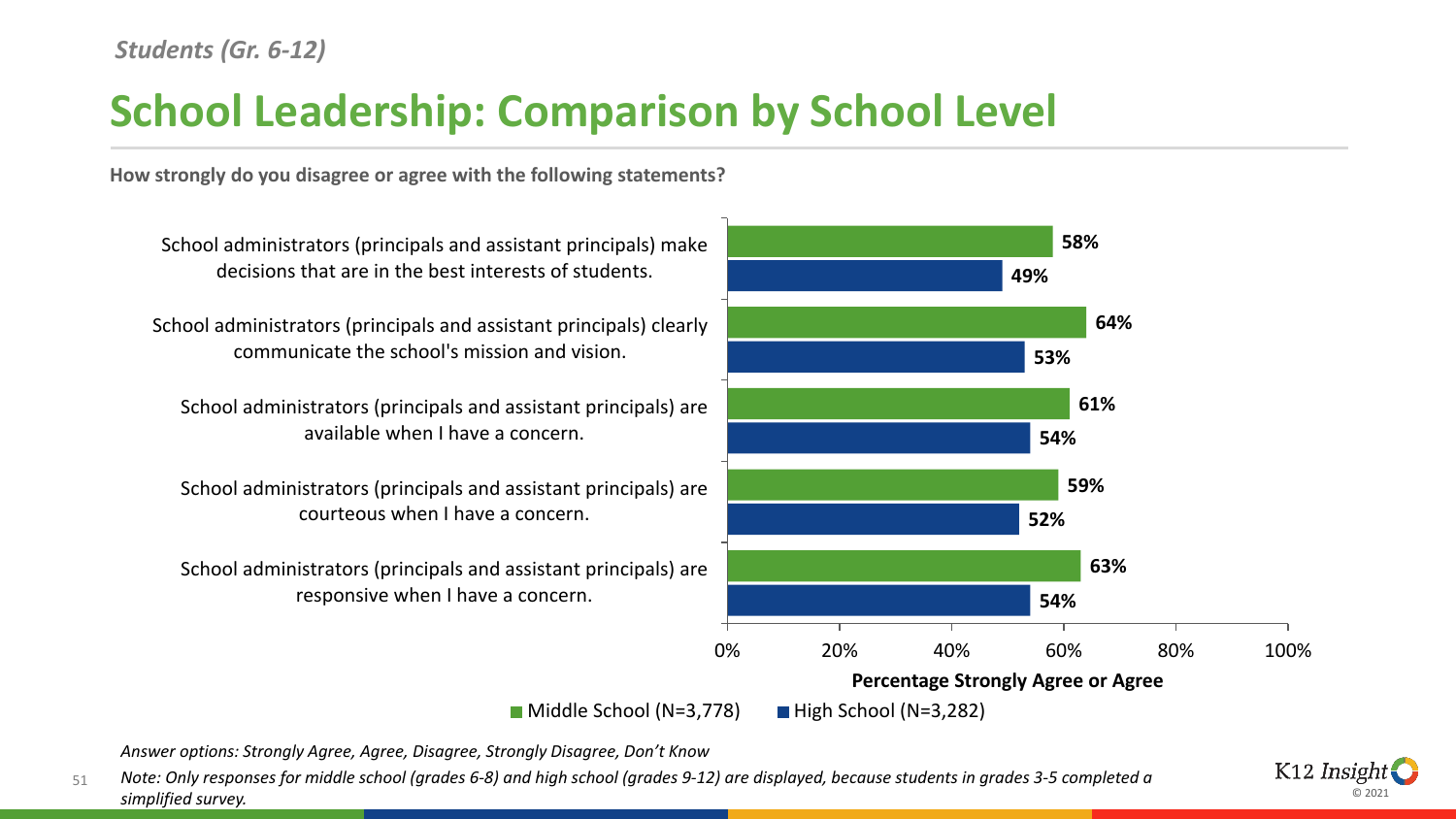## **School Leadership: Comparison Over Time**

**How strongly do you disagree or agree with the following statements?**



© 2021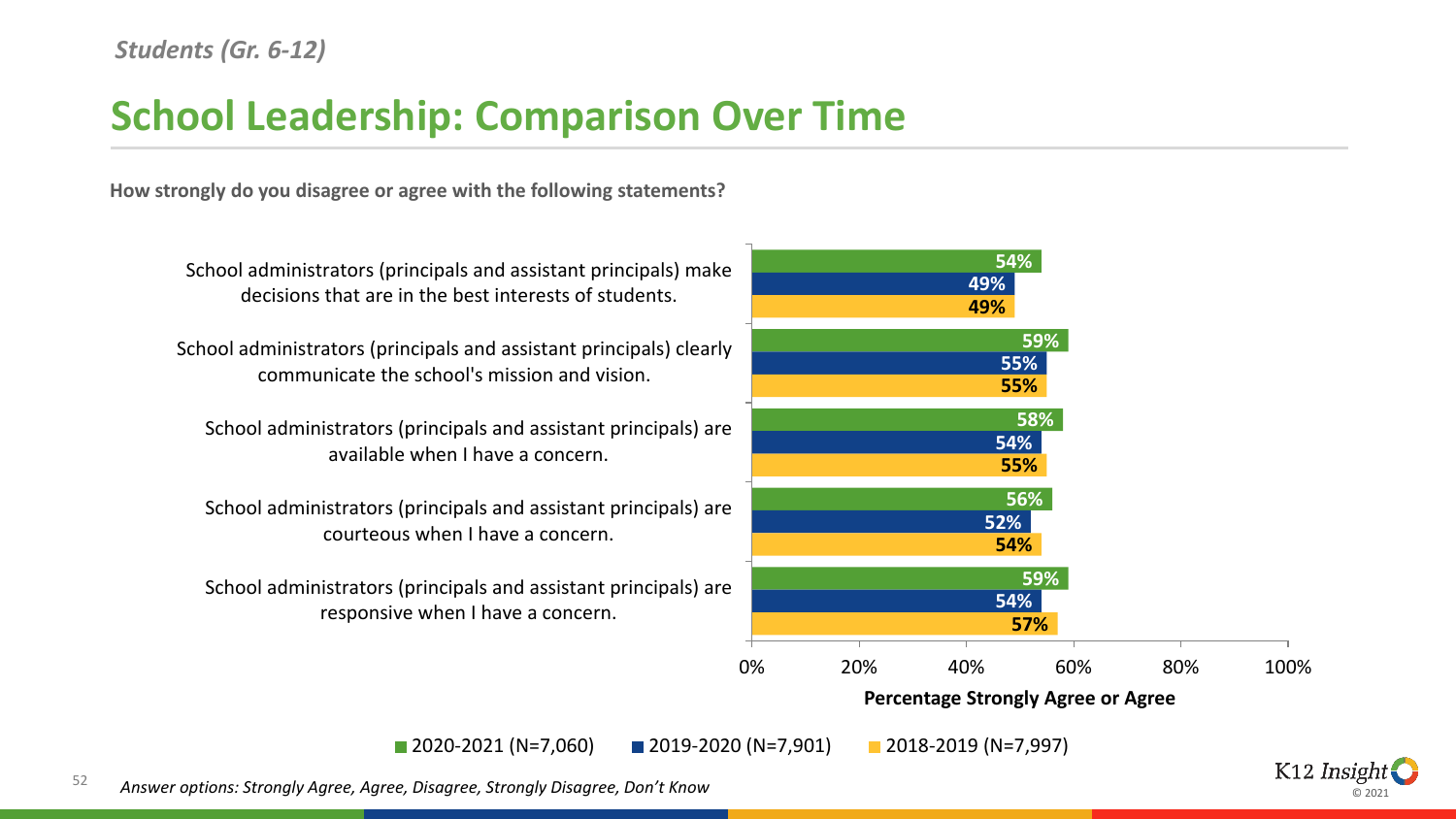# **Family Involvement**

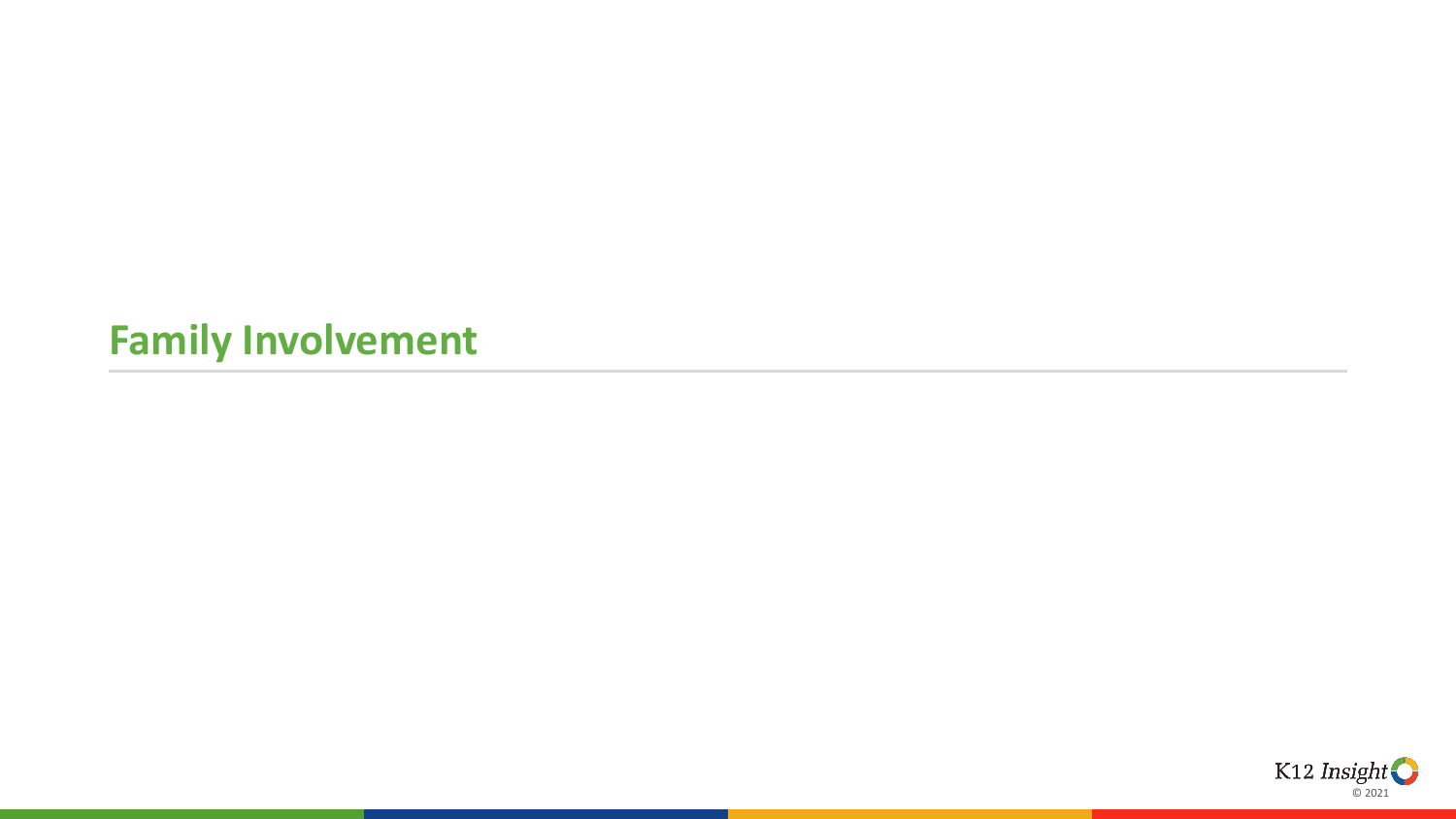### **Family Involvement: Comparison by Participant Group**

**How strongly do you disagree or agree with the following statements?**



© 2021

tutoring, after-school programs, and student performances. Families are encouraged to attend school-sponsored activities, such as back-to-school night, parent-teacher conferences, open

houses, etc.

Staff members and families treat each other with respect.

This school respects and values input provided by families.

This school uses family input to improve instruction.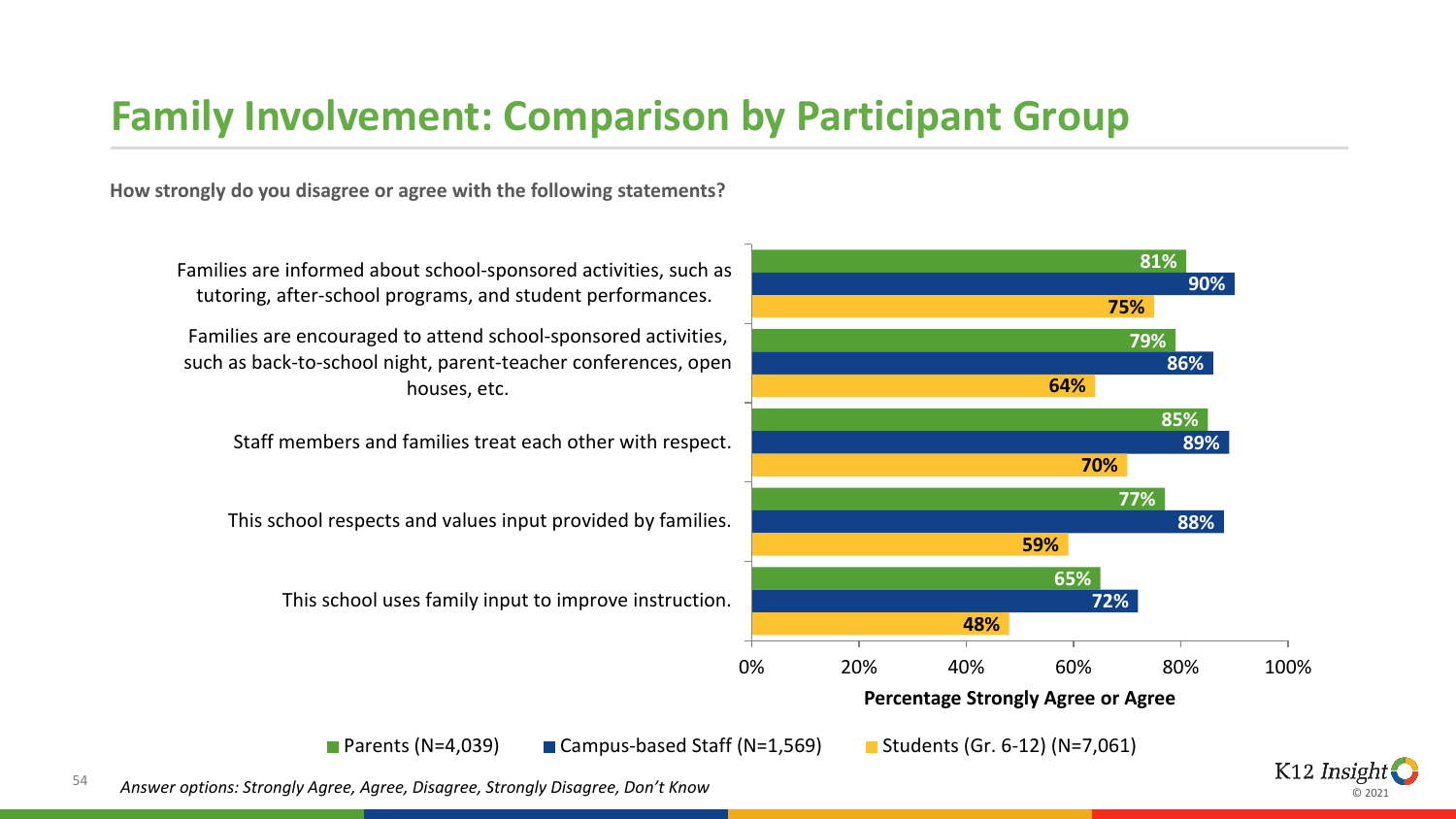#### *Parents*

# **Family Involvement**

**How strongly do you disagree or agree with the following statements?**



**Strongly Agree Bulleting Controllet Agree Controllet Agree Controllet Agree Controllet Agree Controllet Agree Controllet Agree Controllet Agree Controllet Agree Controllet Agree Controllet Agree Controllet Agree Controlle** 

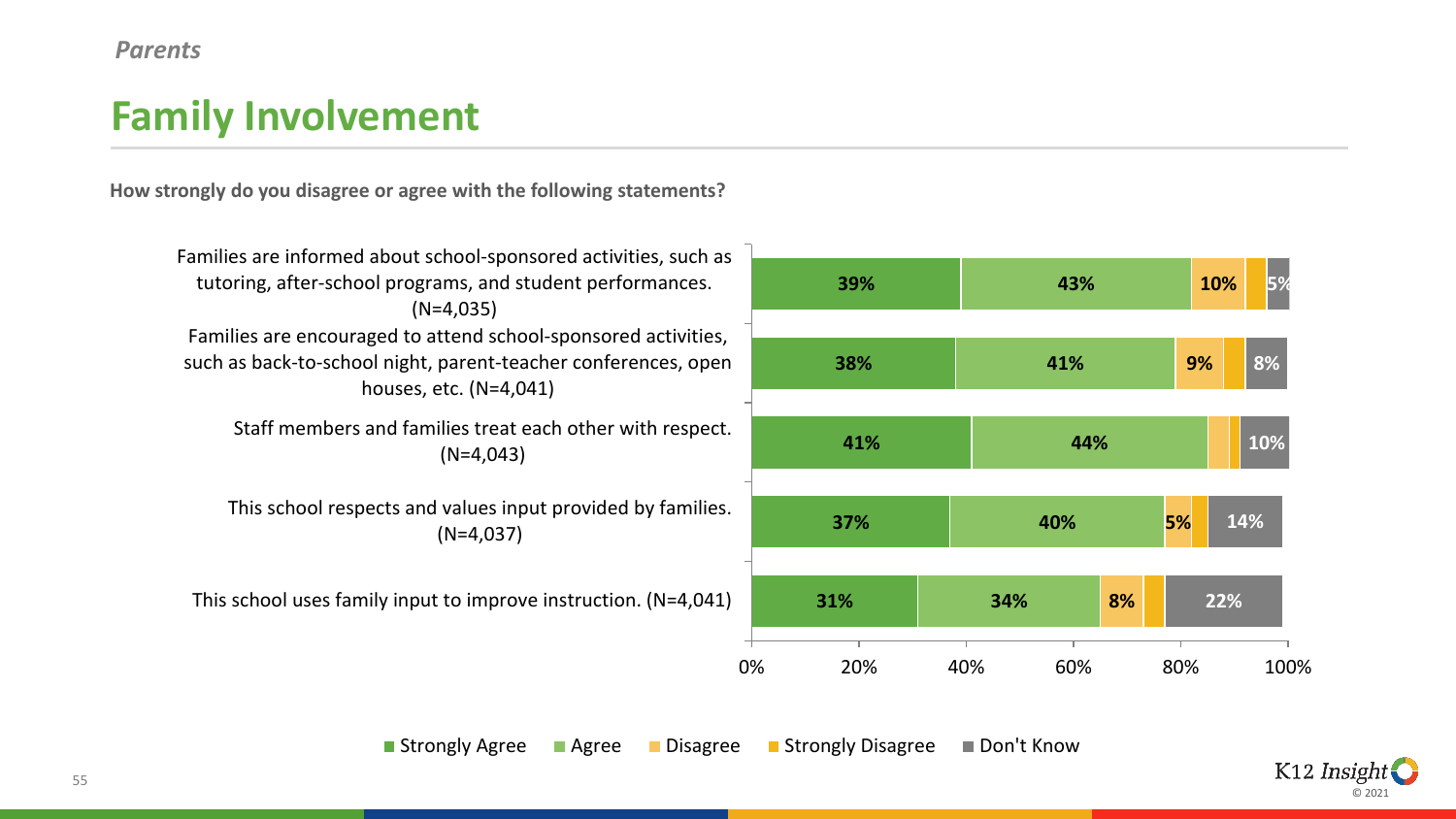# **Family Involvement: Comparison Over Time**

**How strongly do you disagree or agree with the following statements?**



© 2021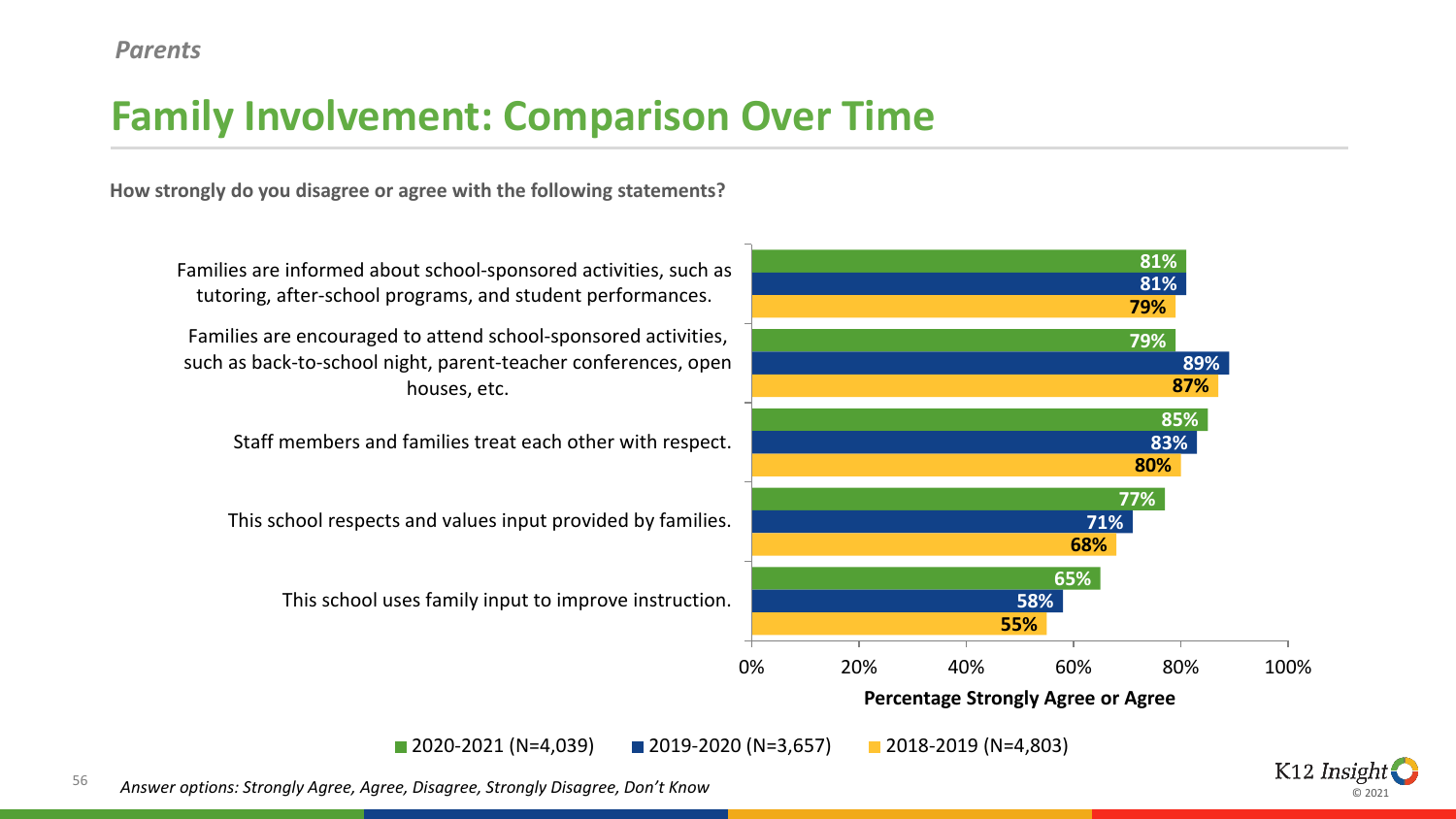#### *Campus-based Staff*

## **Family Involvement**

**How strongly do you disagree or agree with the following statements?**



**Strongly Agree Bulleting Controllet Agree Controllet Agree Controllet Agree Controllet Agree Controllet Agree Controllet Agree Controllet Agree Controllet Agree Controllet Agree Controllet Agree Controllet Agree Controlle** 

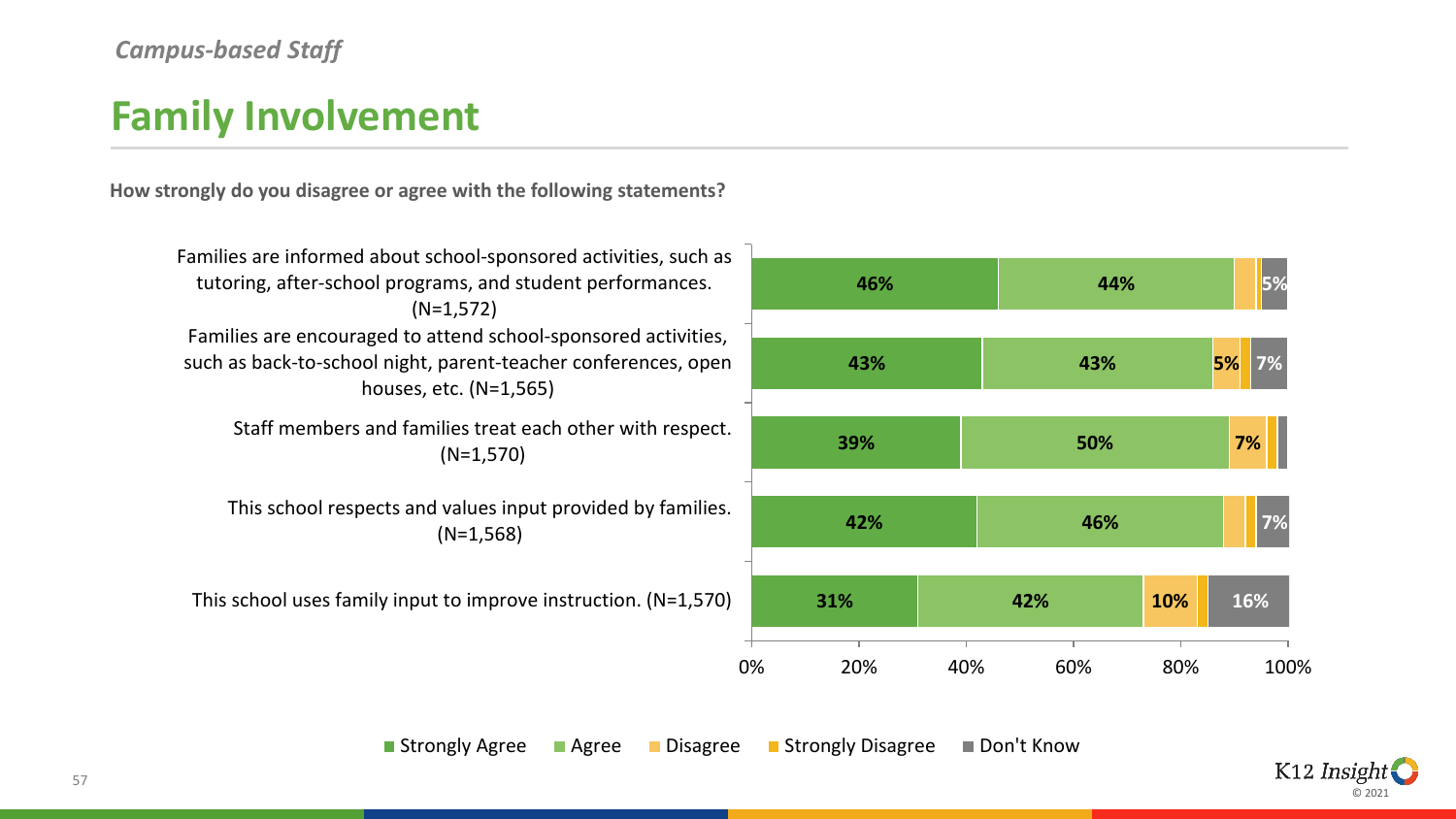### **Family Involvement: Comparison Over Time**

**How strongly do you disagree or agree with the following statements?**



© 2021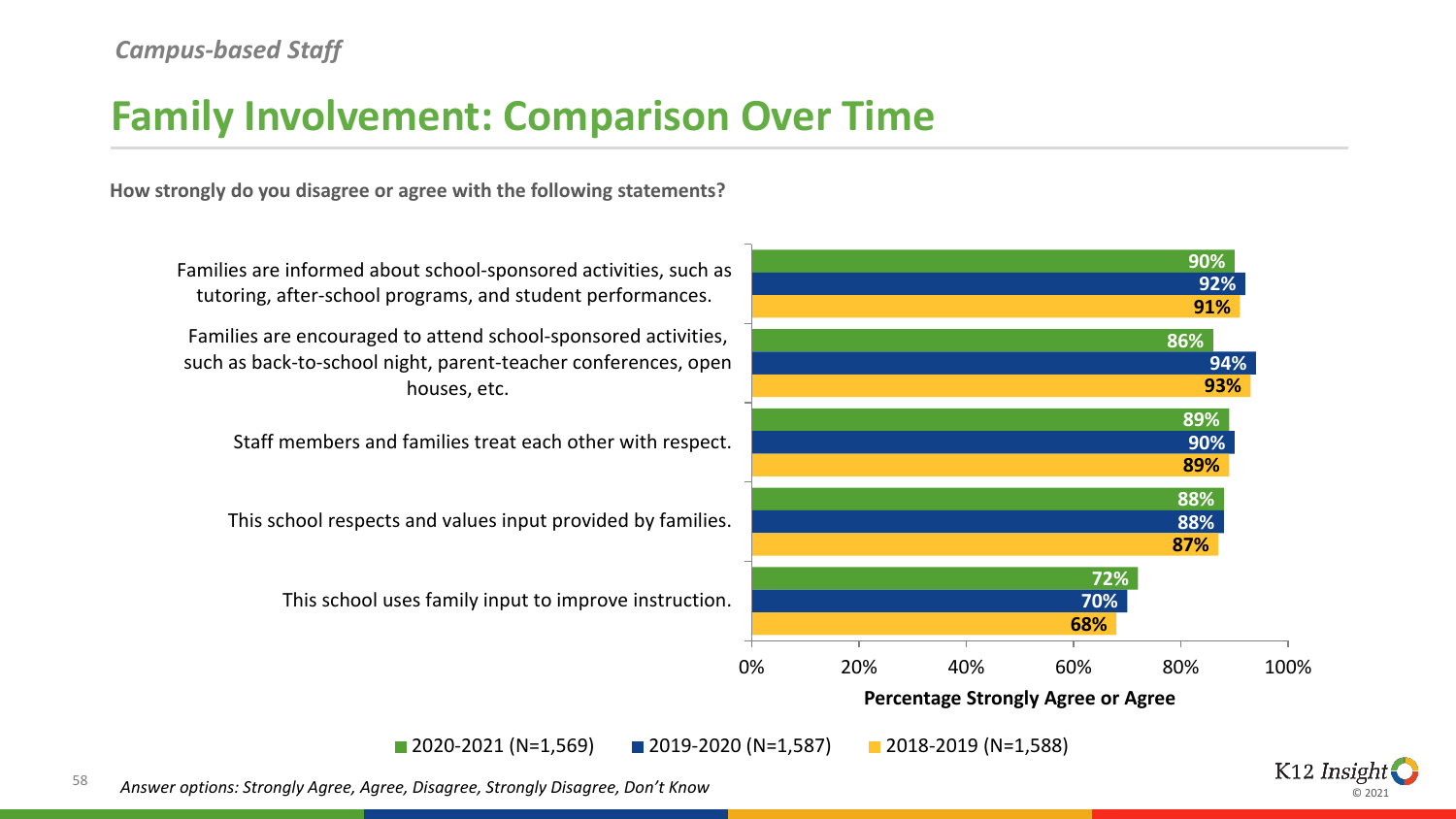#### *Students (Gr. 6-12)*

# **Family Involvement**

**How strongly do you disagree or agree with the following statements?**



**Strongly Agree Bulleting Controllet Agree Controllet Agree Controllet Agree Controllet Agree Controllet Agree Controllet Agree Controllet Agree Controllet Agree Controllet Agree Controllet Agree Controllet Agree Controlle** 

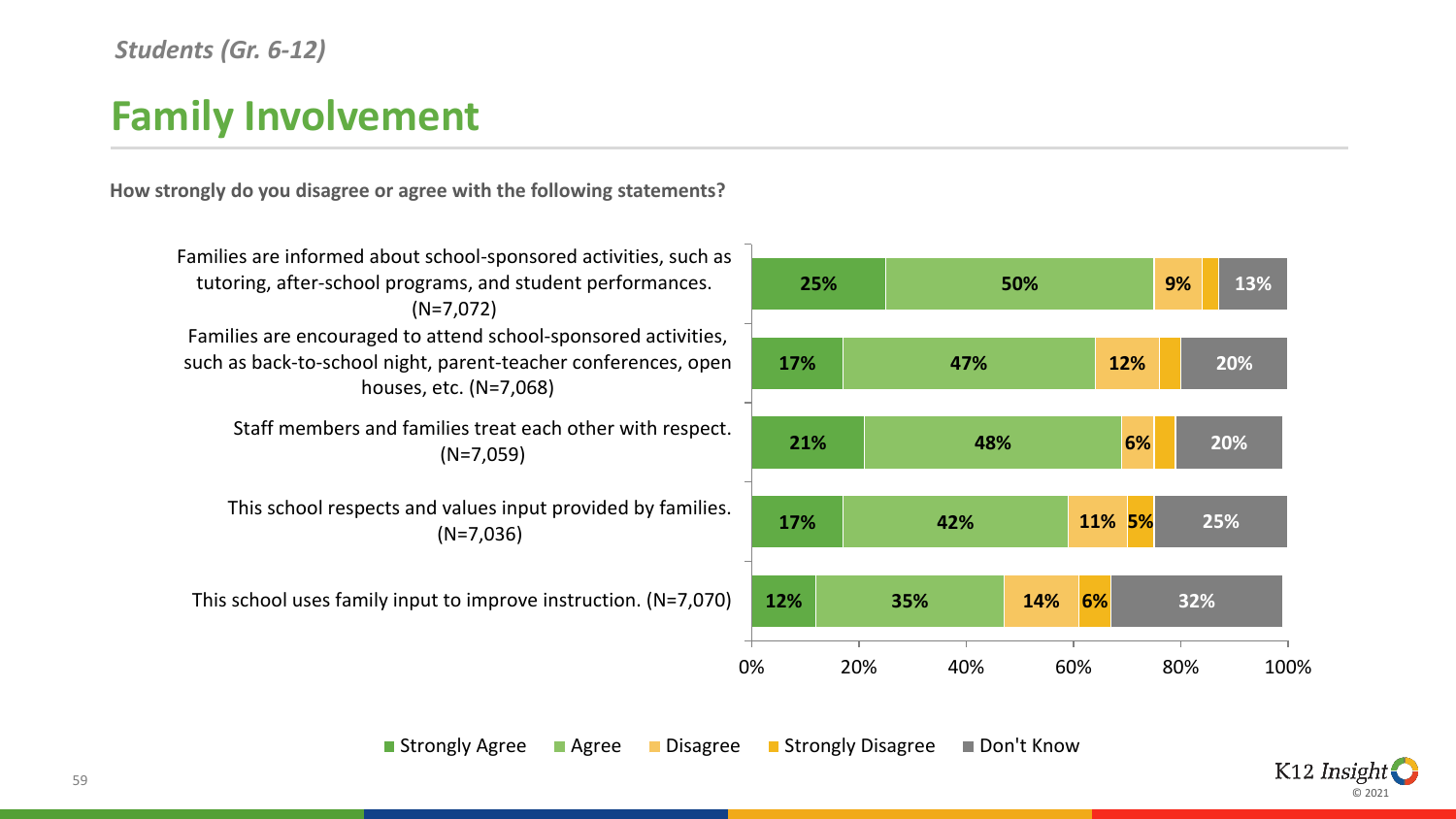# **Family Involvement: Comparison by School Level**

**How strongly do you disagree or agree with the following statements?**



*Answer options: Strongly Agree, Agree, Disagree, Strongly Disagree, Don't Know*

<sup>60</sup> *Note: Only responses for middle school (grades 6-8) and high school (grades 9-12) are displayed, because students in grades 3-5 completed a simplified survey.* 

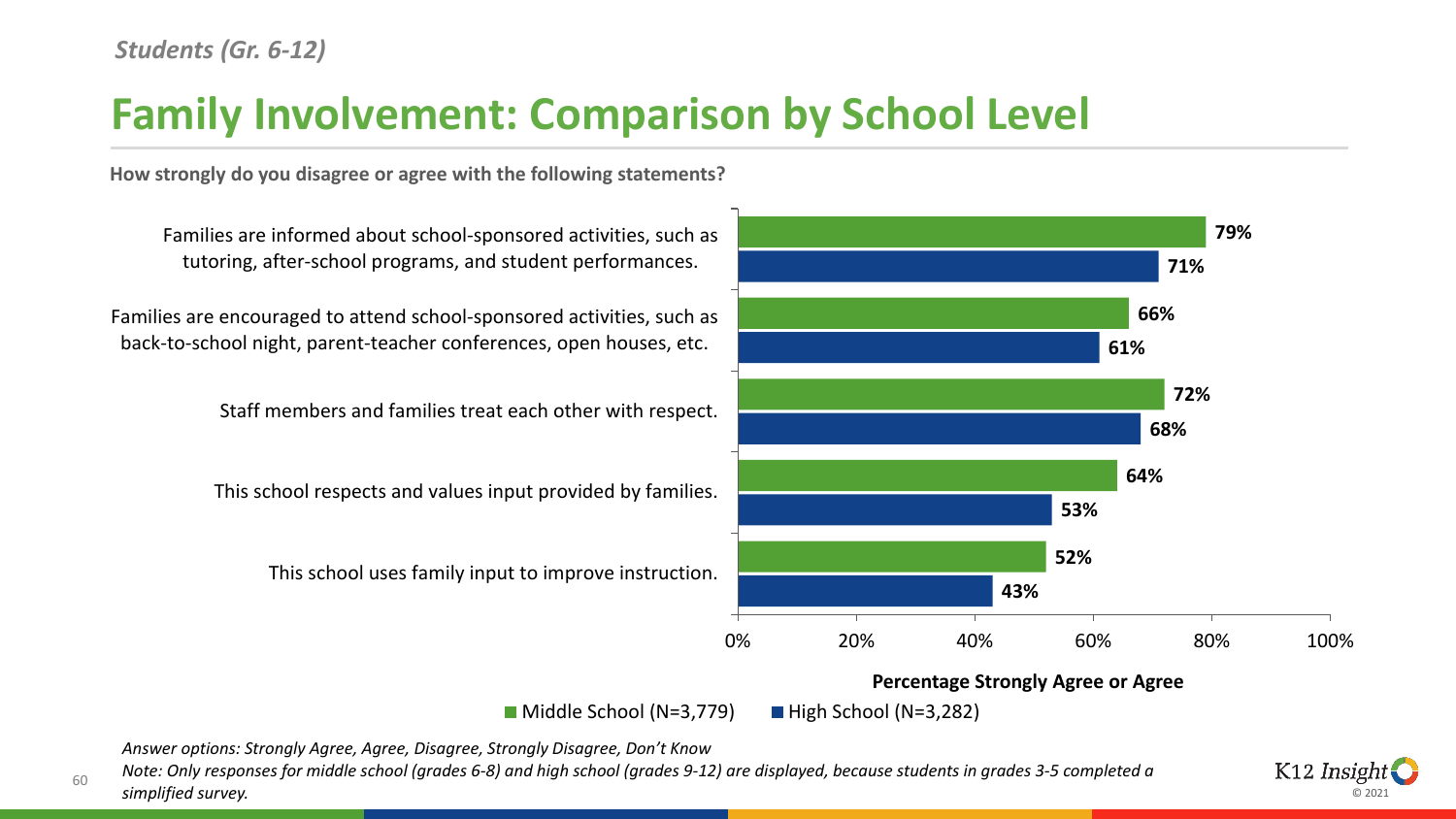### **Family Involvement: Comparison Over Time**

**How strongly do you disagree or agree with the following statements?**



© 2021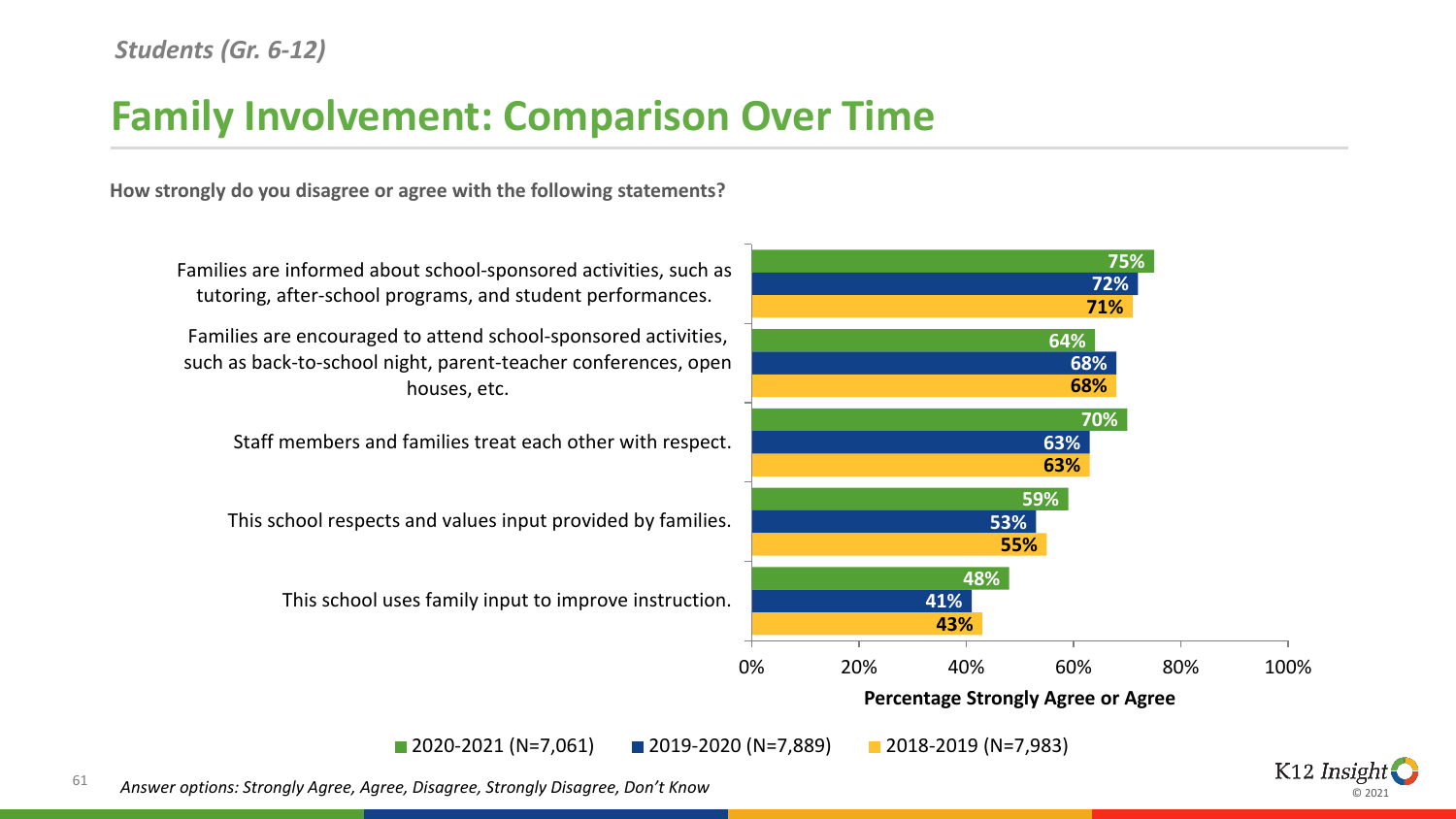#### *Students (Gr. 3-5)*

#### **Family Involvement**



**True False Don't Know** 

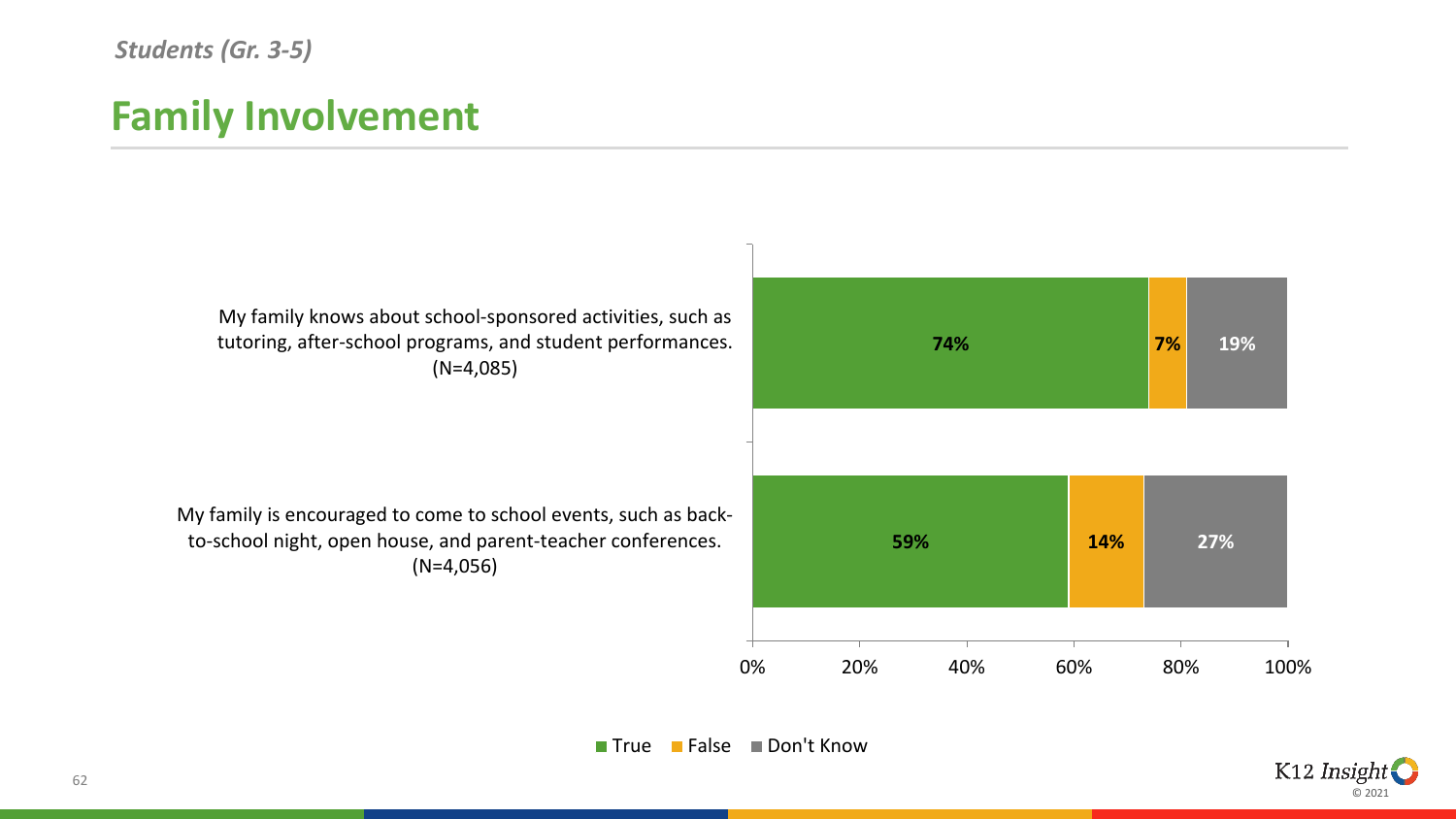#### *Students (Gr. 3-5)*

### **Family Involvement: Comparison Over Time**

**74% 59% 77% 67% 76% 58%** 0% 20% 40% 60% 80% 100% My family knows about school-sponsored activities, such as tutoring, after-school programs, and student performances. My family is encouraged to come to school events, such as backto-school night, open house, and parent-teacher conferences. **Percentage True** 2020-2021 (N=4,071) 2019-2020 (N=4,841) 2018-2019 (N=5,010)

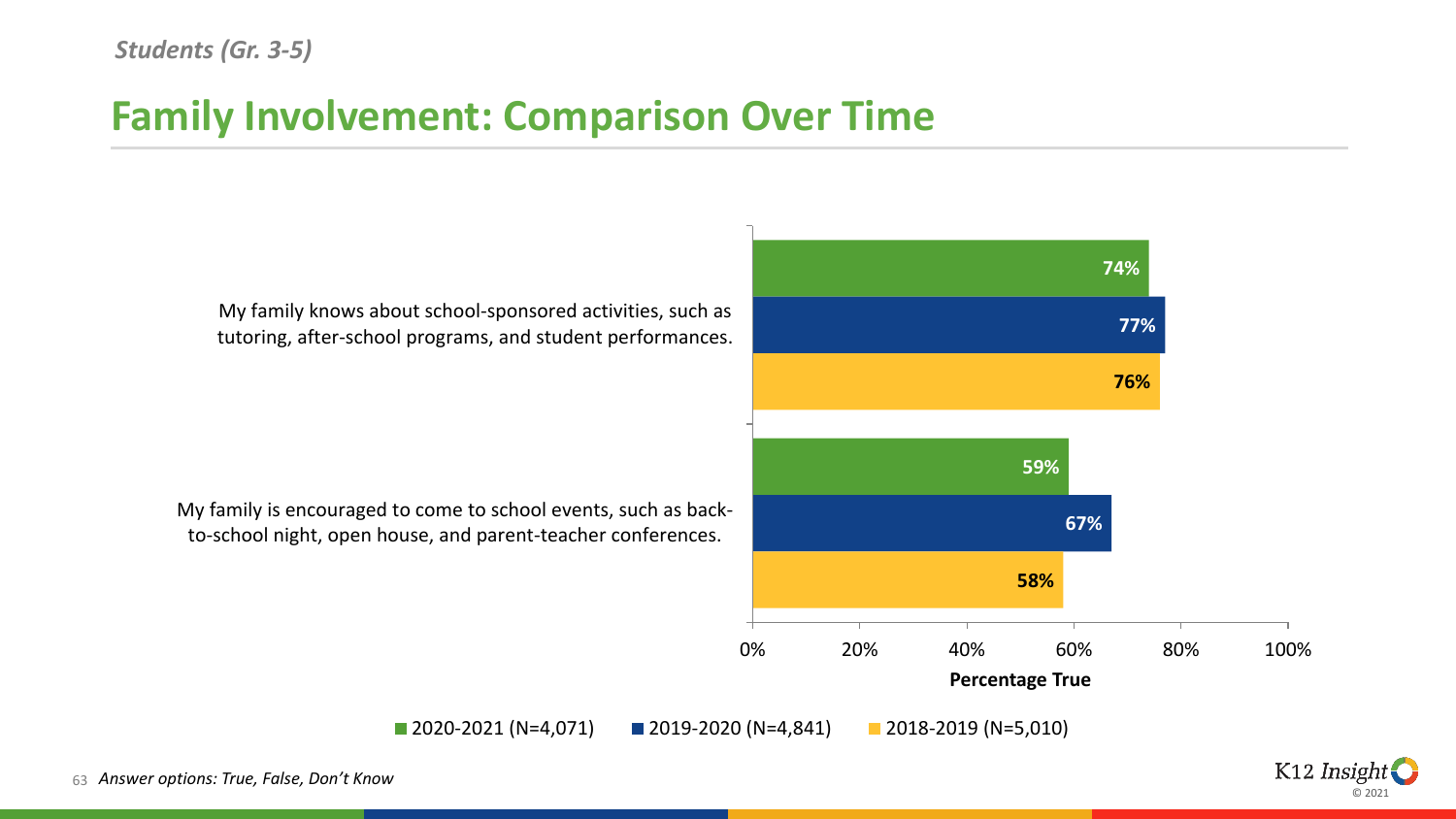#### **Safety and Behavior**

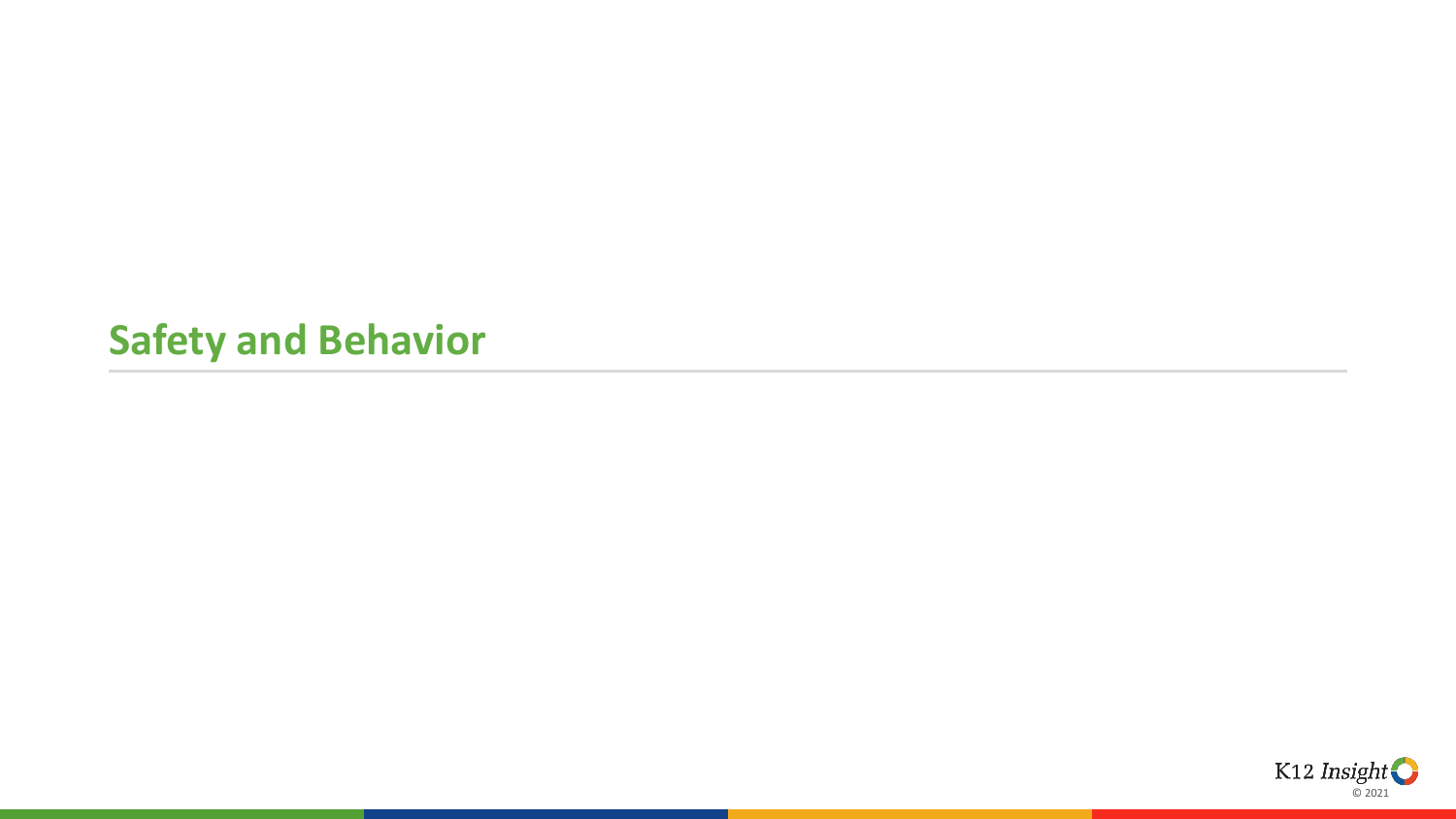### **Safety and Behavior: Comparison by Participant Group**

**How strongly do you disagree or agree with the following statements?**



© 2021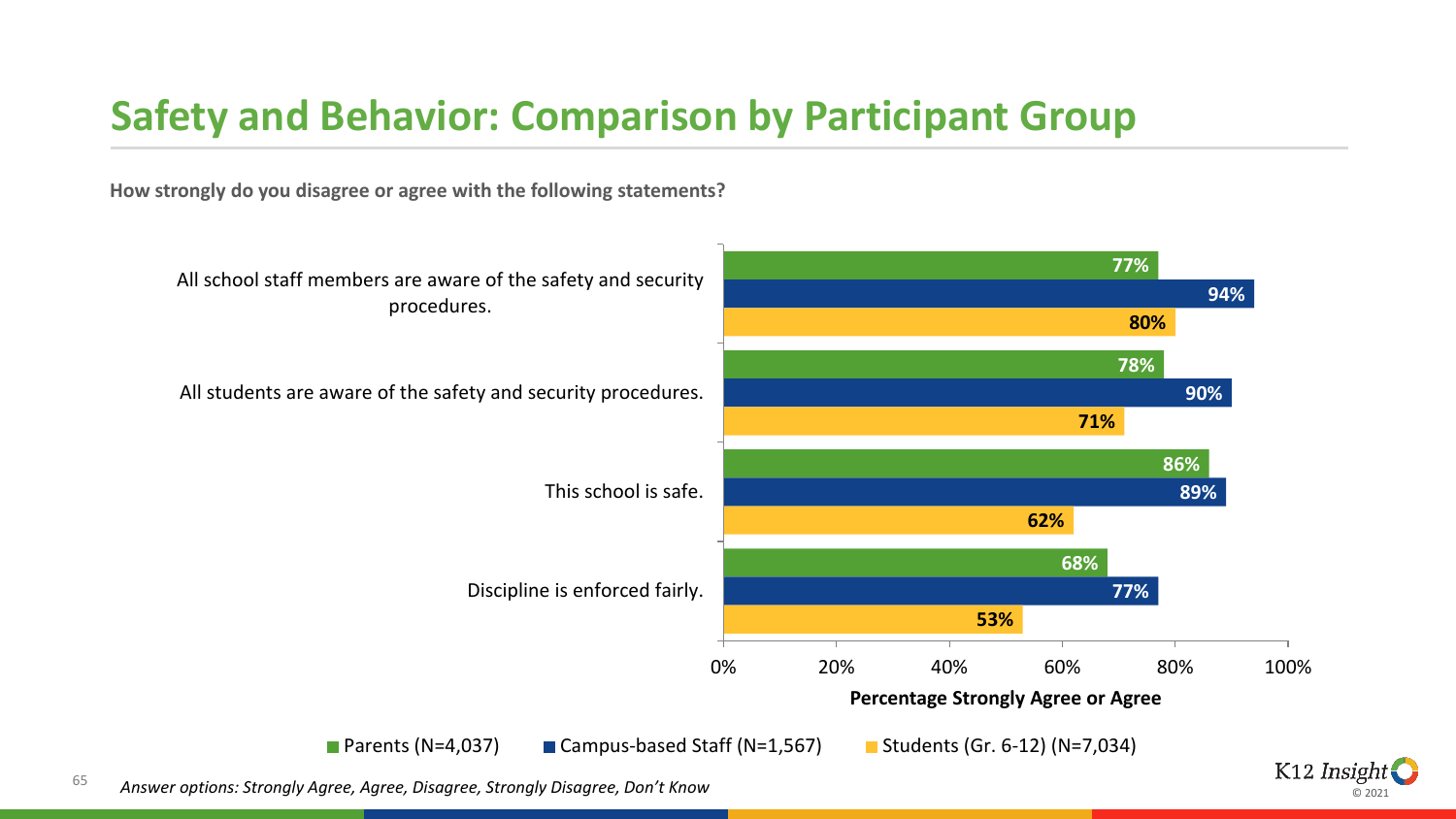# **Safety and Behavior: Comparison by Participant Group (Continued)**

**How strongly do you disagree or agree with the following statements?**



ര ാ∩ാ∙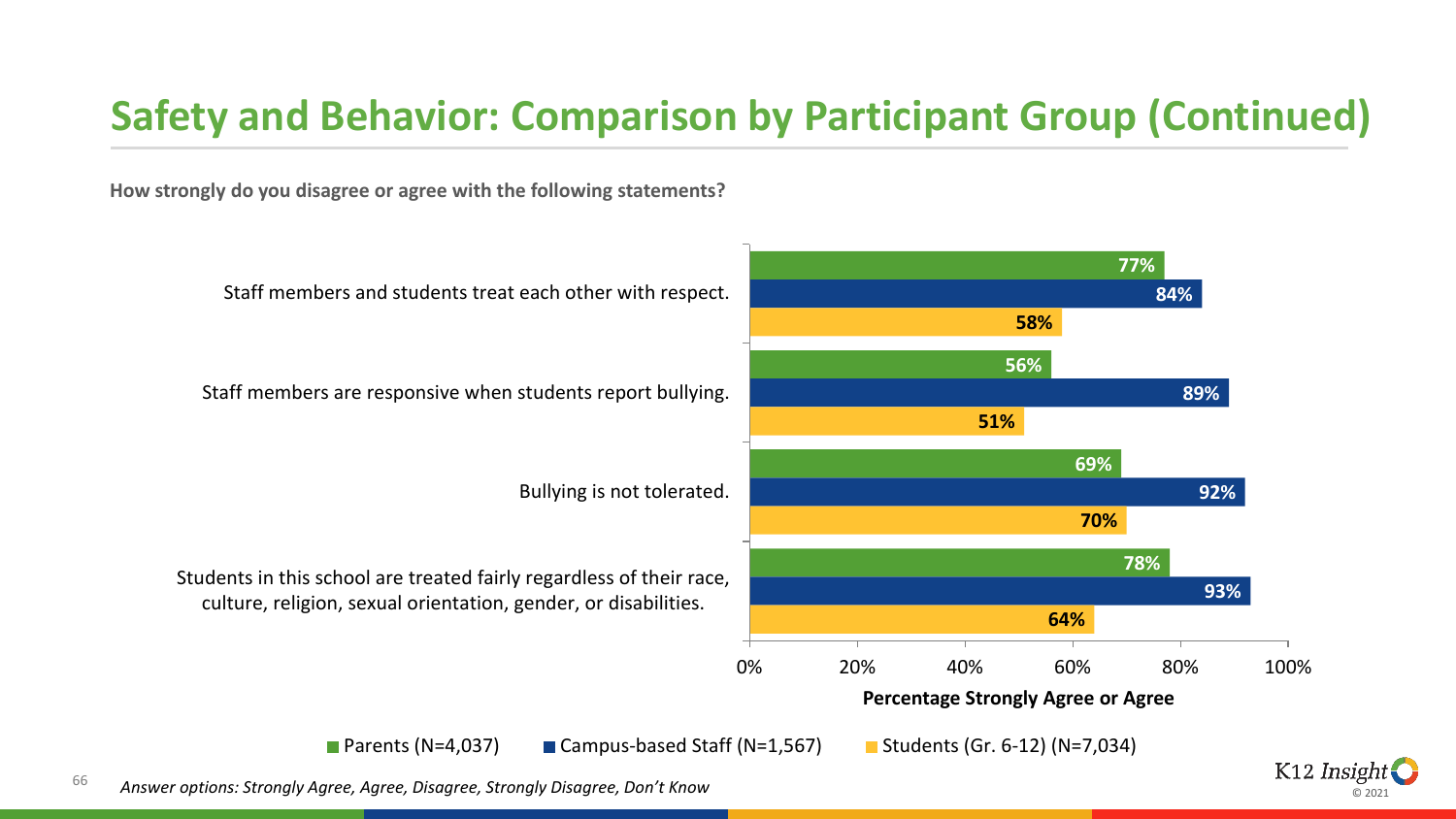# **Unfair Treatment: Comparison by Participant Group**



**For which of the following are students treated unfairly?**

*Notes:*

67

*• Only participants who disagreed or strongly disagreed that students are treated fairly regardless of their race, culture, religion, sexual orientation, gender, or disabilities answered this question.*

*• Percentage totals may exceed 100 since participants could select more than one answer.*

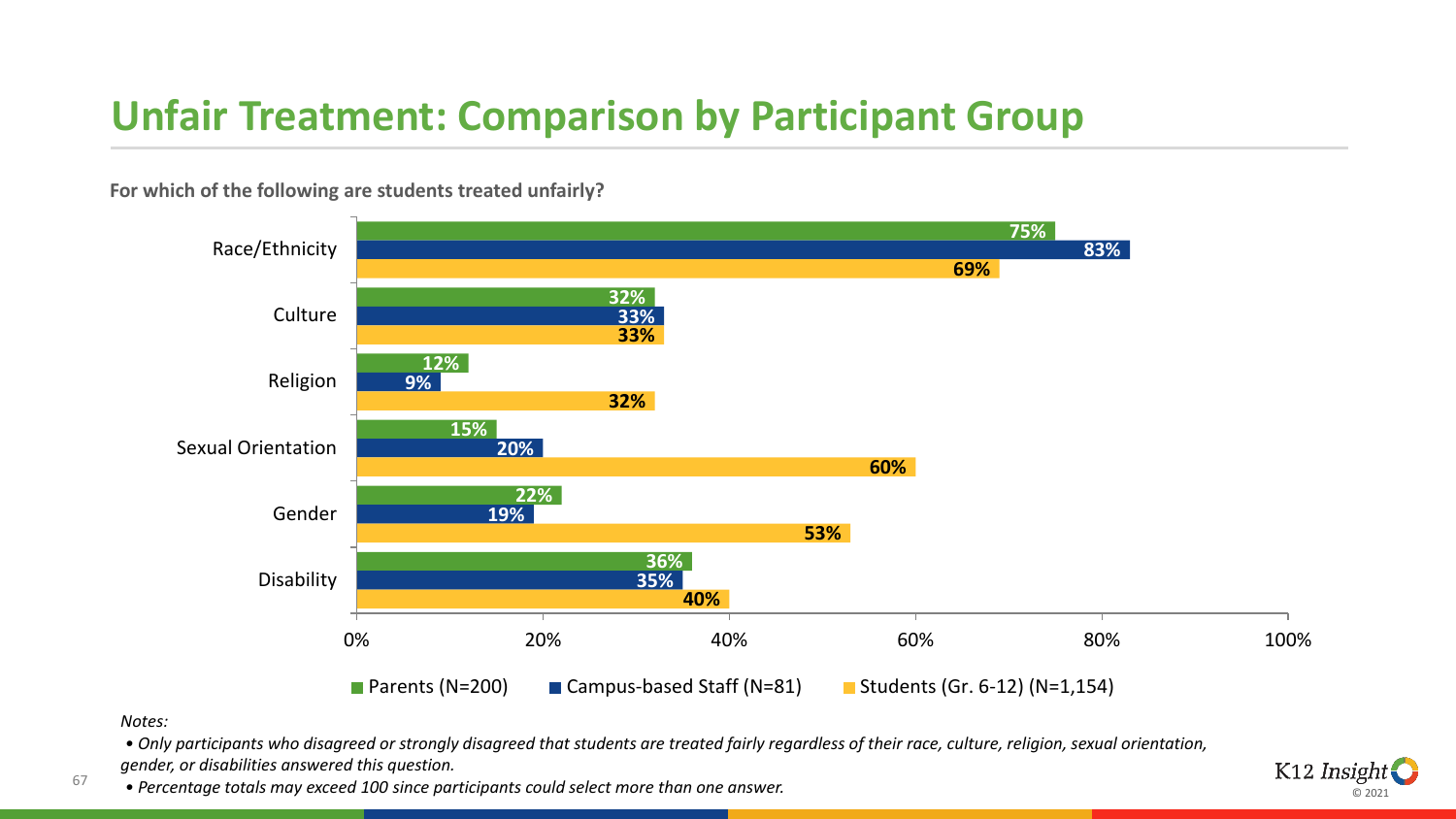#### *Parents*

# **Safety and Behavior**

**How strongly do you disagree or agree with the following statements?**



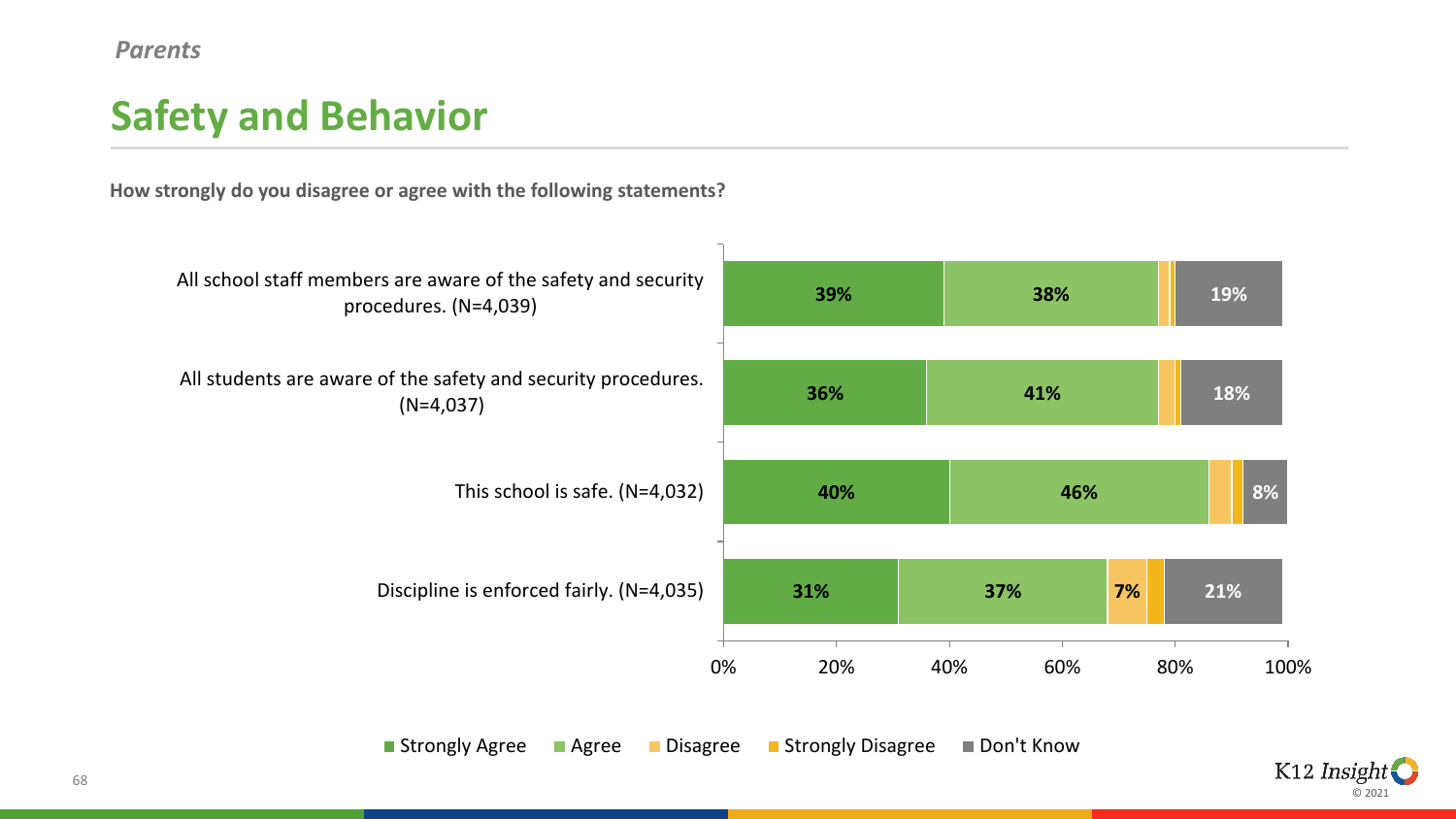# **Safety and Behavior (Continued)**

**How strongly do you disagree or agree with the following statements?**



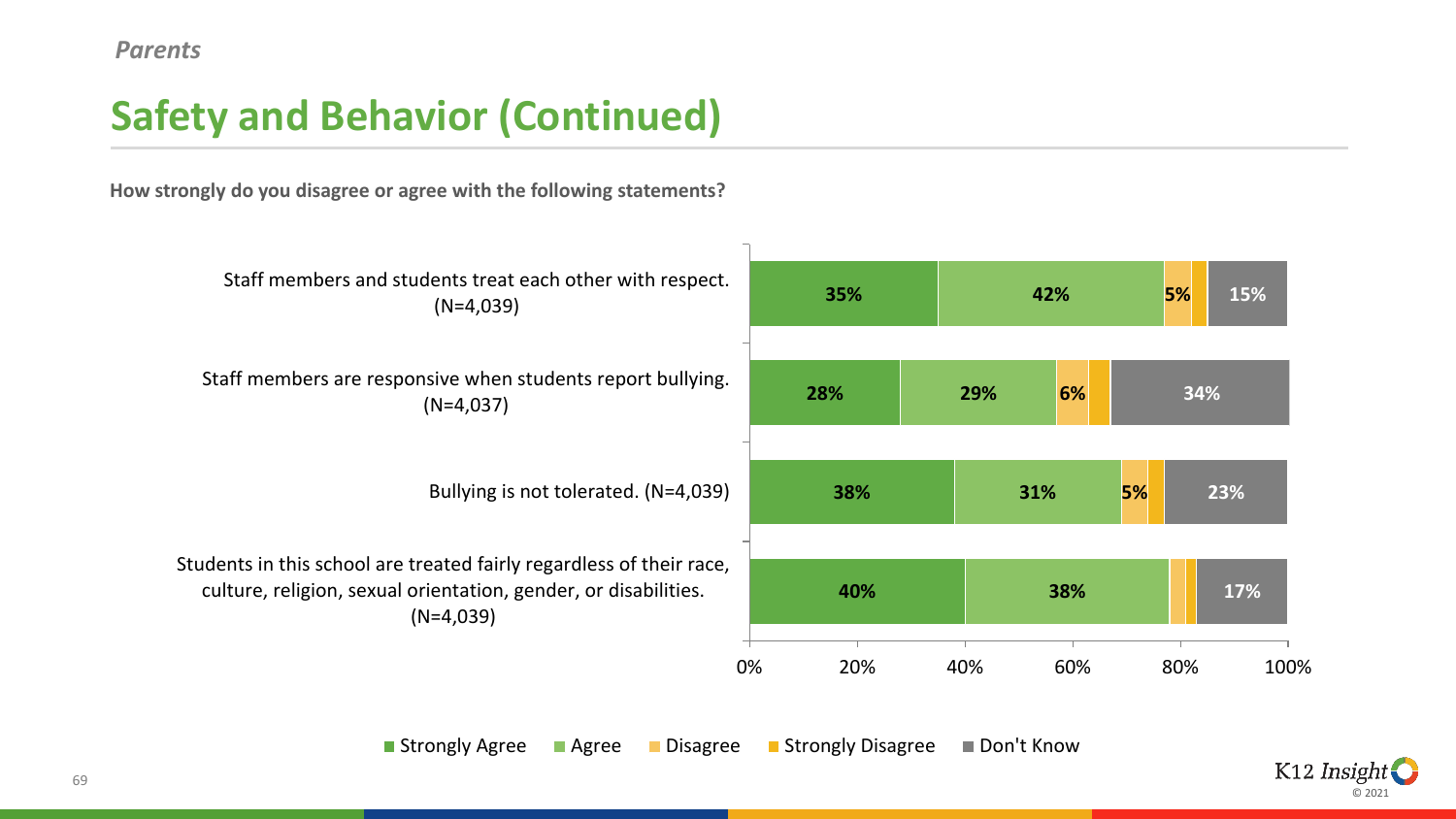#### *Parents*

# **Unfair Treatment: Comparison Over Time**



**For which of the following are students treated unfairly?**

*Notes:*

70

*• Only participants who disagreed or strongly disagreed that students are treated fairly regardless of their race, culture, religion, sexual orientation, gender, or disabilities answered this question.*

*• Percentage totals may exceed 100 since participants could select more than one answer.*

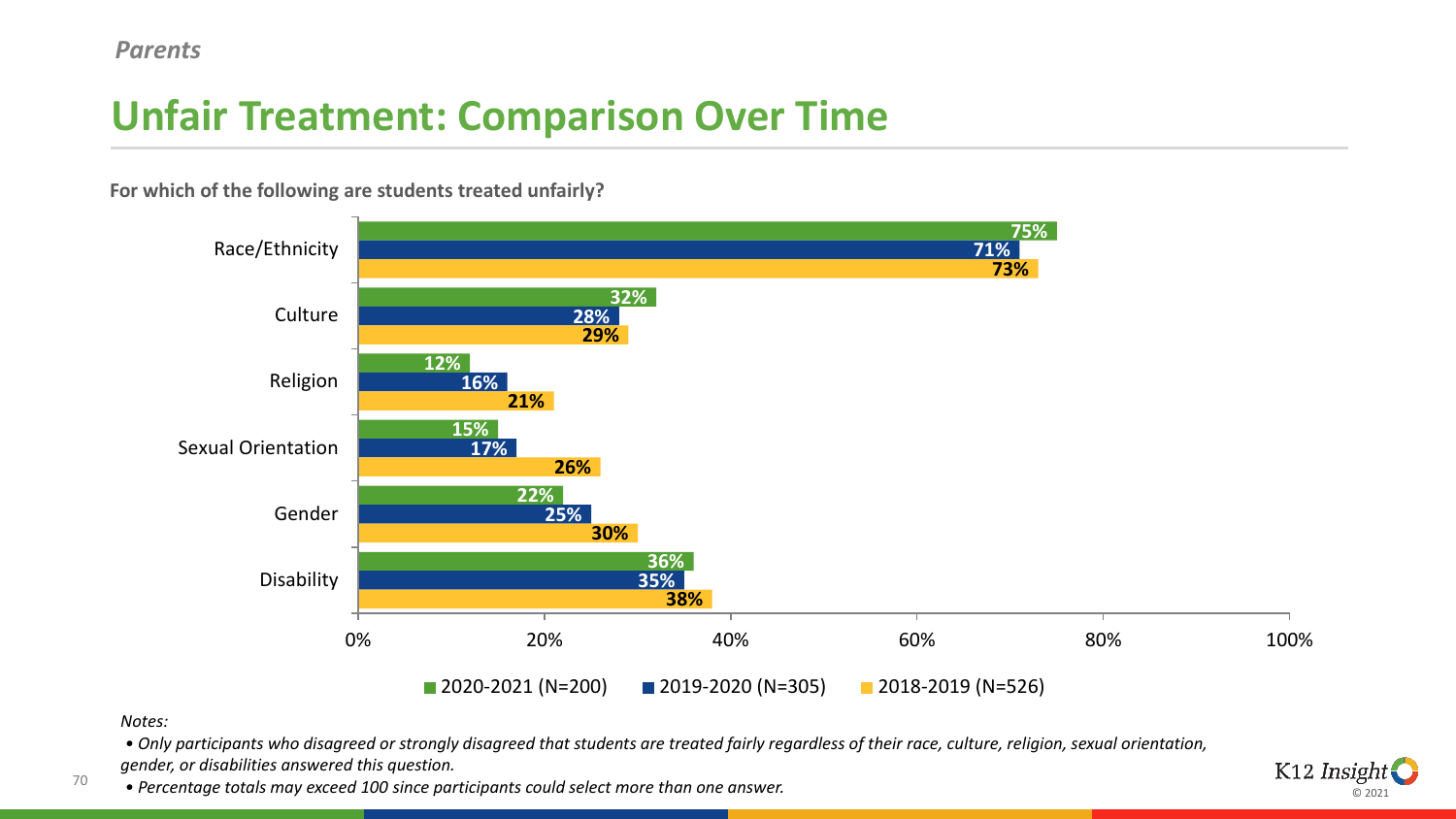# **Safety and Behavior: Comparison Over Time**

**How strongly do you disagree or agree with the following statements?**



© 2021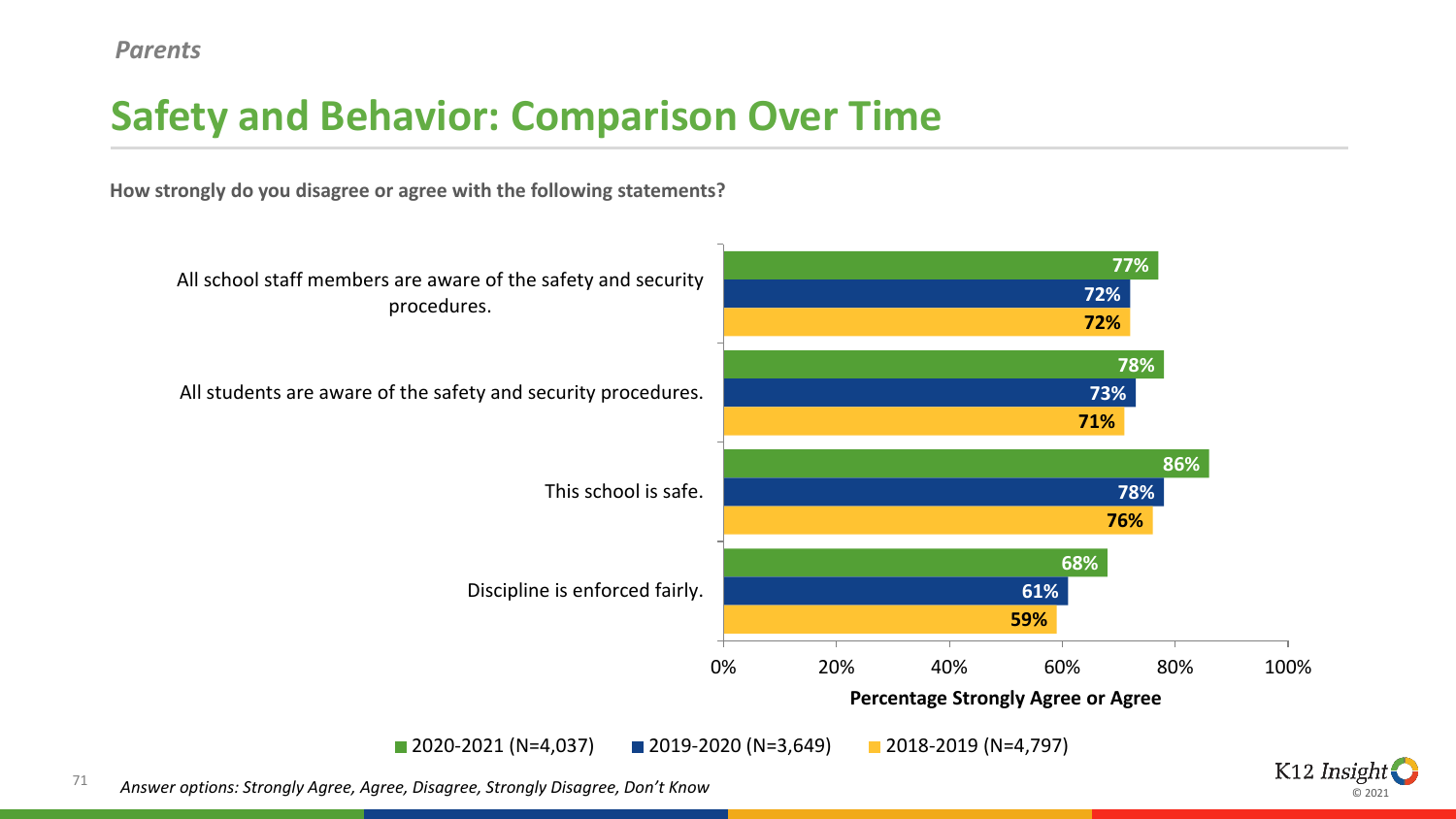# **Safety and Behavior: Comparison Over Time (Continued)**

**How strongly do you disagree or agree with the following statements?**



ര ാ∩ാ∙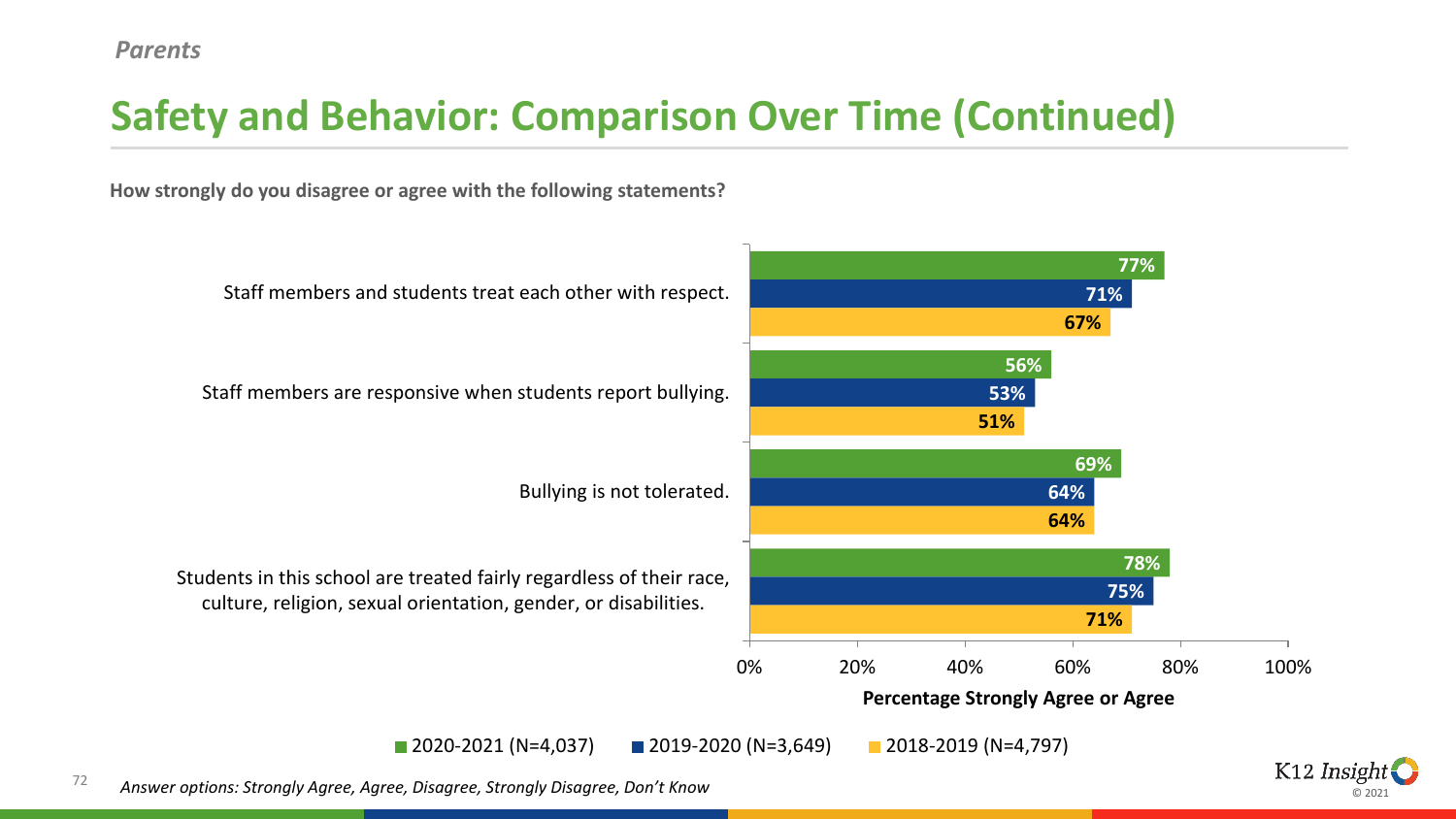## **Safety and Behavior**

**How strongly do you disagree or agree with the following statements?**



■ Strongly Agree ■ Agree ■ Disagree ■ Strongly Disagree ■ Don't Know

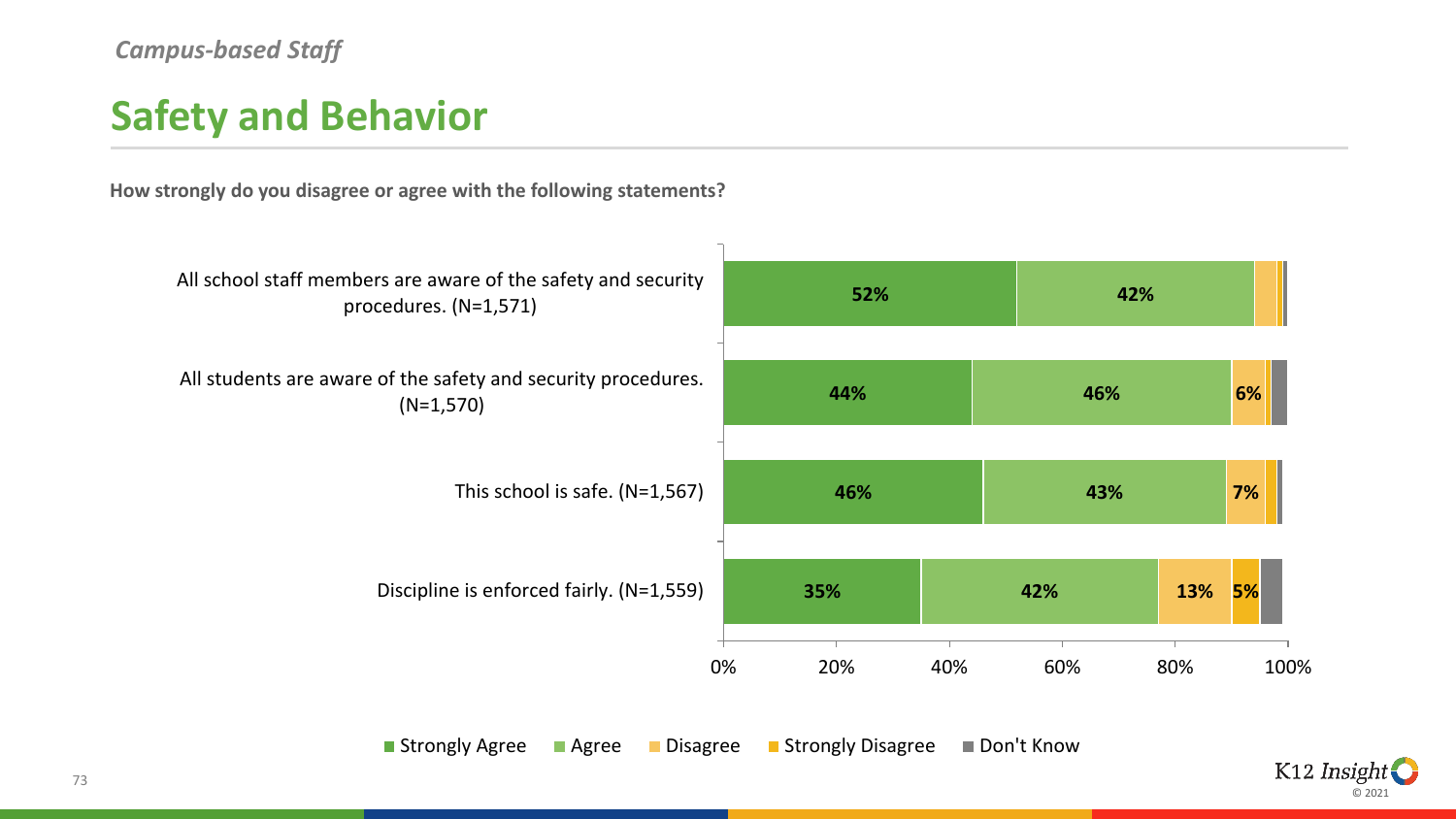## **Safety and Behavior (Continued)**

**How strongly do you disagree or agree with the following statements?**



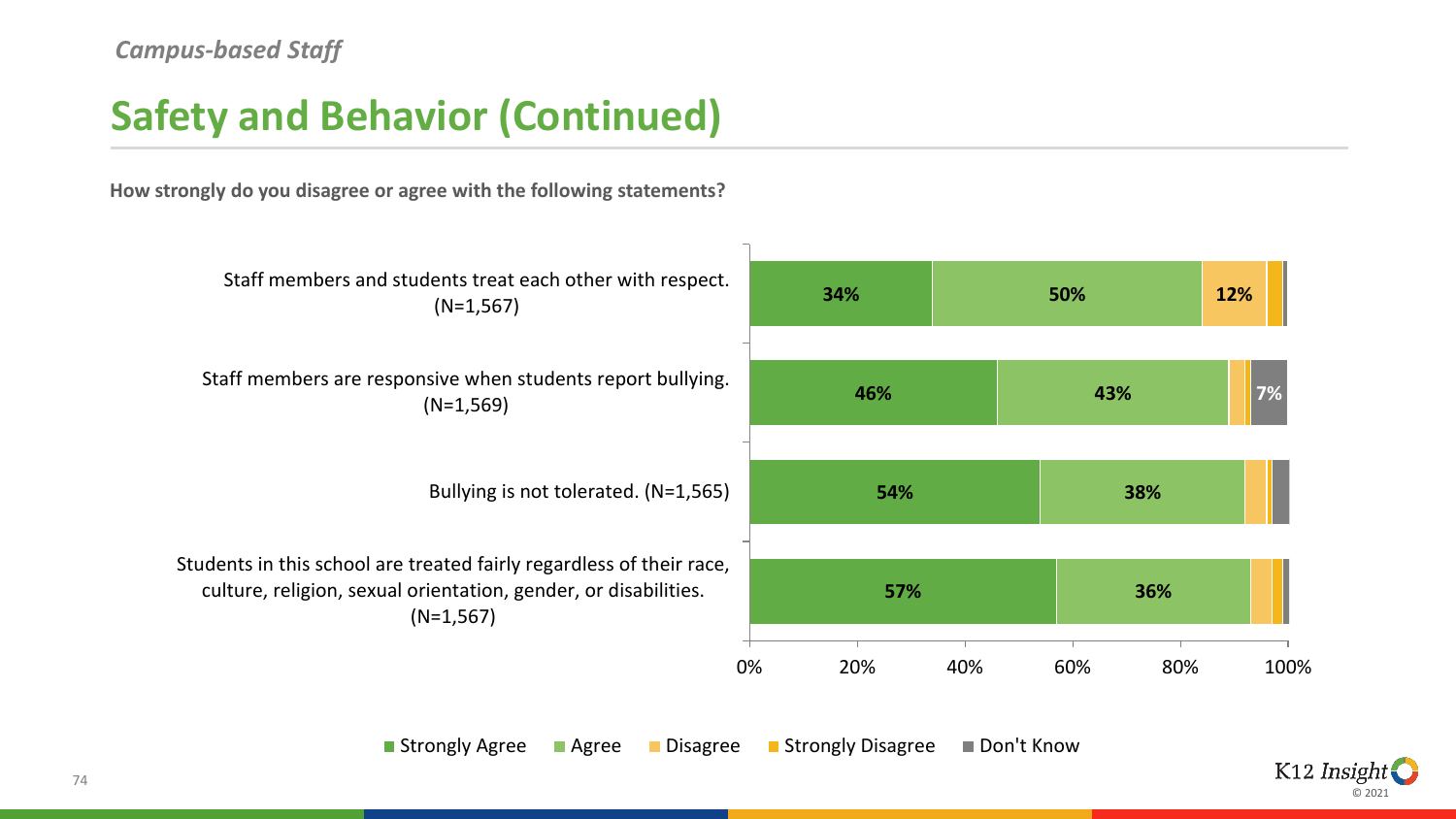## **Unfair Treatment: Comparison Over Time**

**For which of the following are students treated unfairly?**



#### *Notes:*

75

*• Only participants who disagreed or strongly disagreed that students are treated fairly regardless of their race, culture, religion, sexual orientation, gender, or disabilities answered this question.*

*• Percentage totals may exceed 100 since participants could select more than one answer.*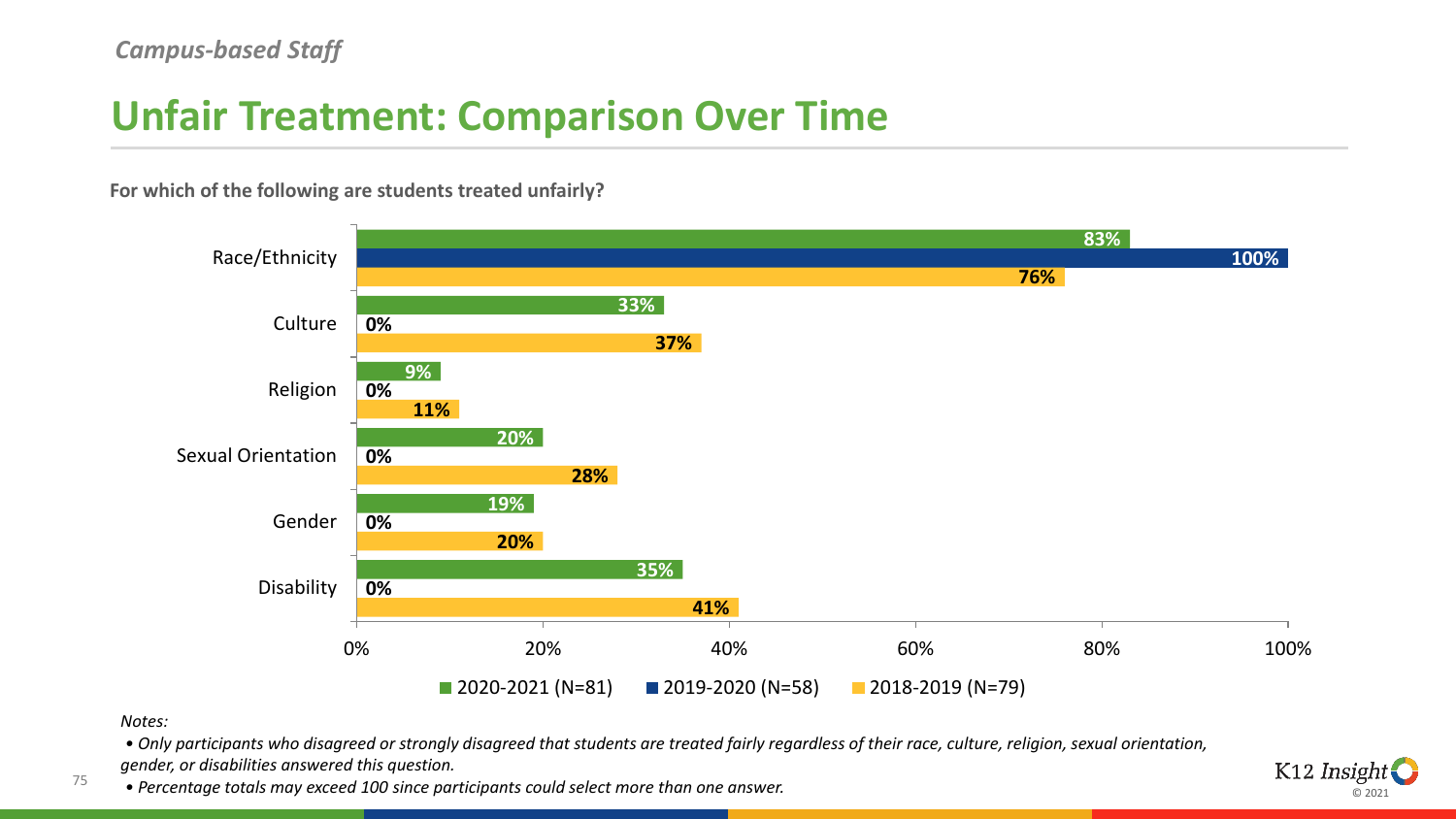#### **Safety and Behavior: Comparison Over Time**

**How strongly do you disagree or agree with the following statements?**



© 2021

76 *Answer options: Strongly Agree, Agree, Disagree, Strongly Disagree, Don't Know*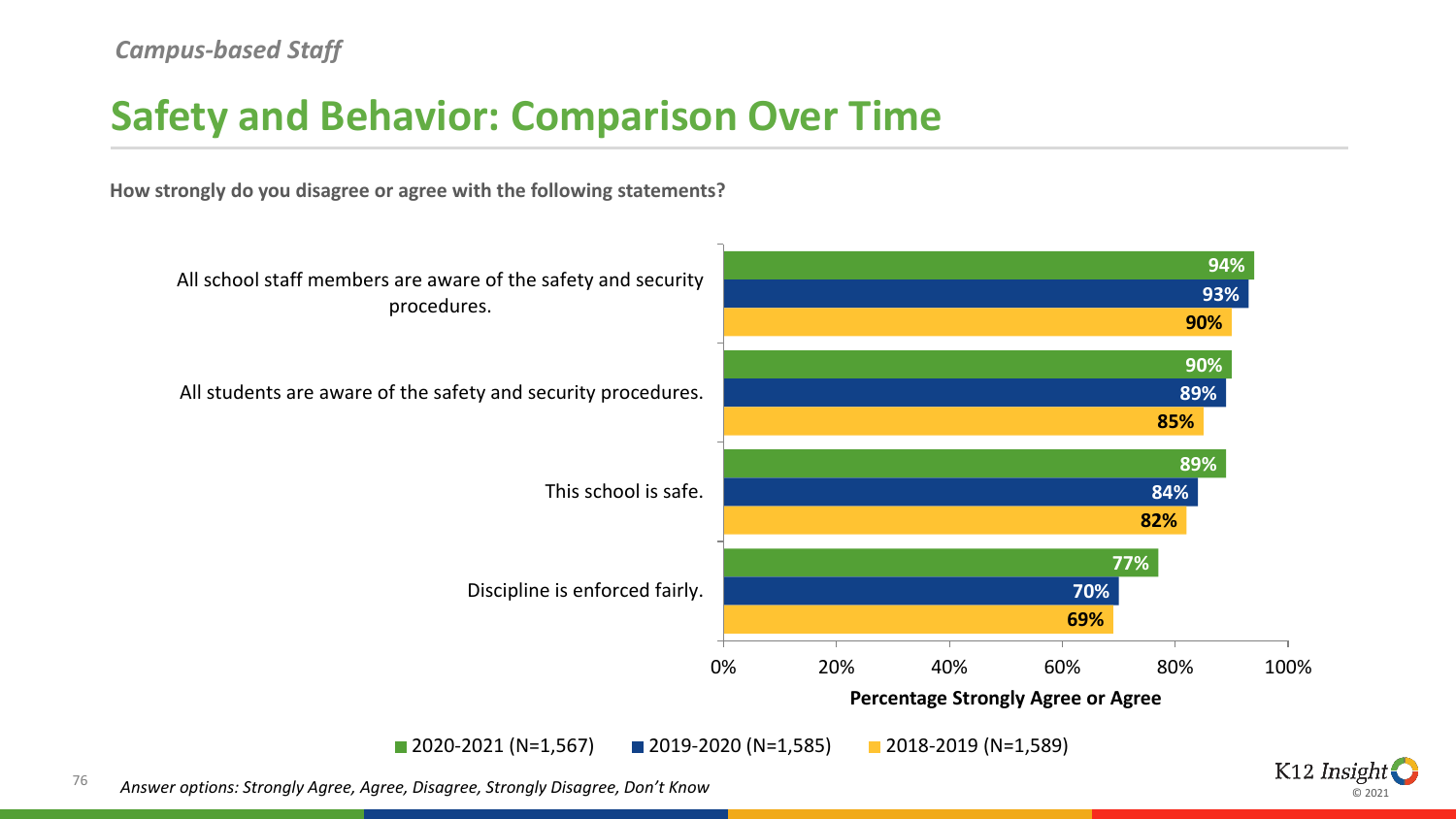## **Safety and Behavior: Comparison Over Time (Continued)**

**How strongly do you disagree or agree with the following statements?**



ര ാറാ

77 *Answer options: Strongly Agree, Agree, Disagree, Strongly Disagree, Don't Know*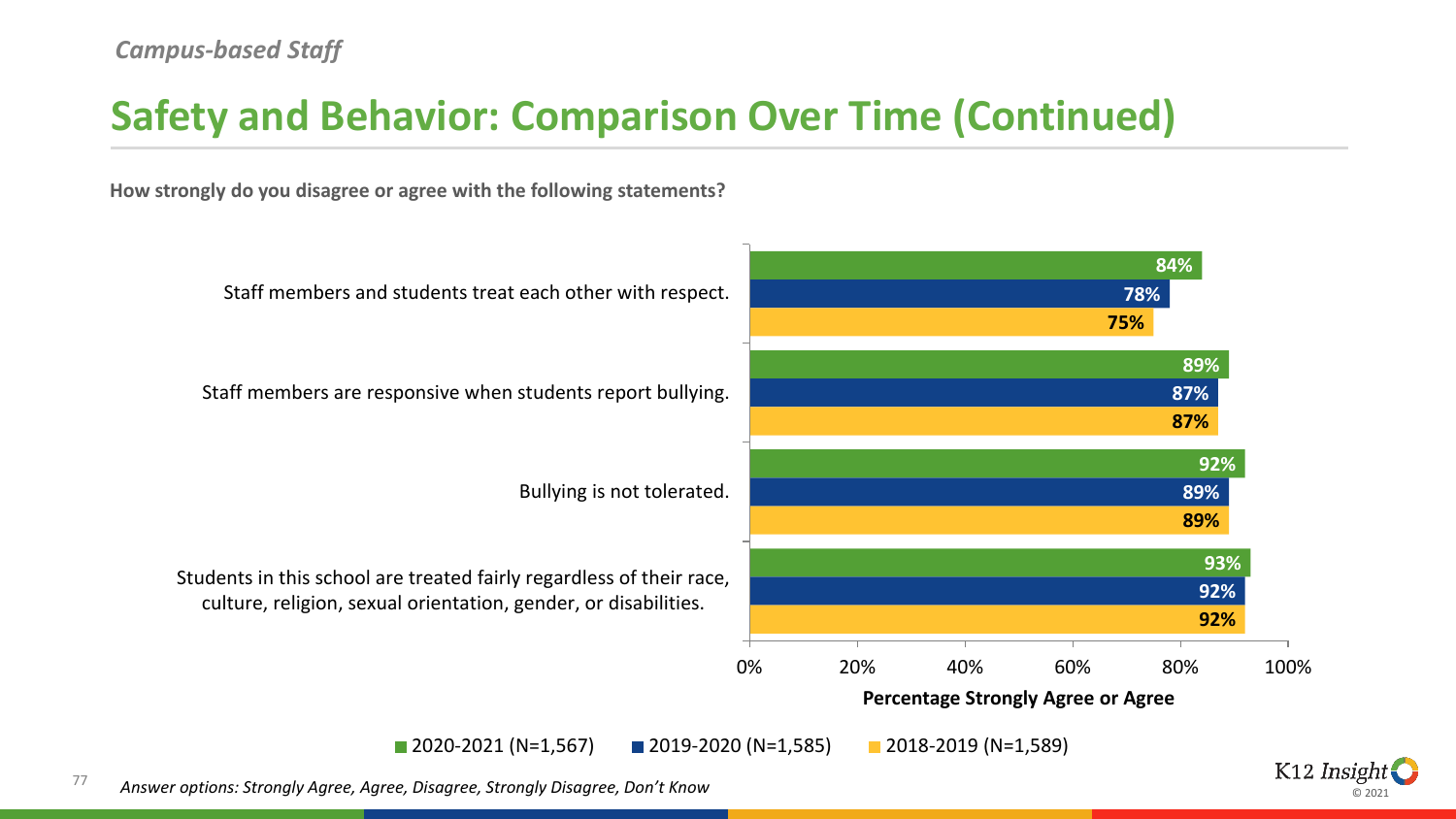#### *Students (Gr. 6-12)*

## **Safety and Behavior**

**How strongly do you disagree or agree with the following statements?**



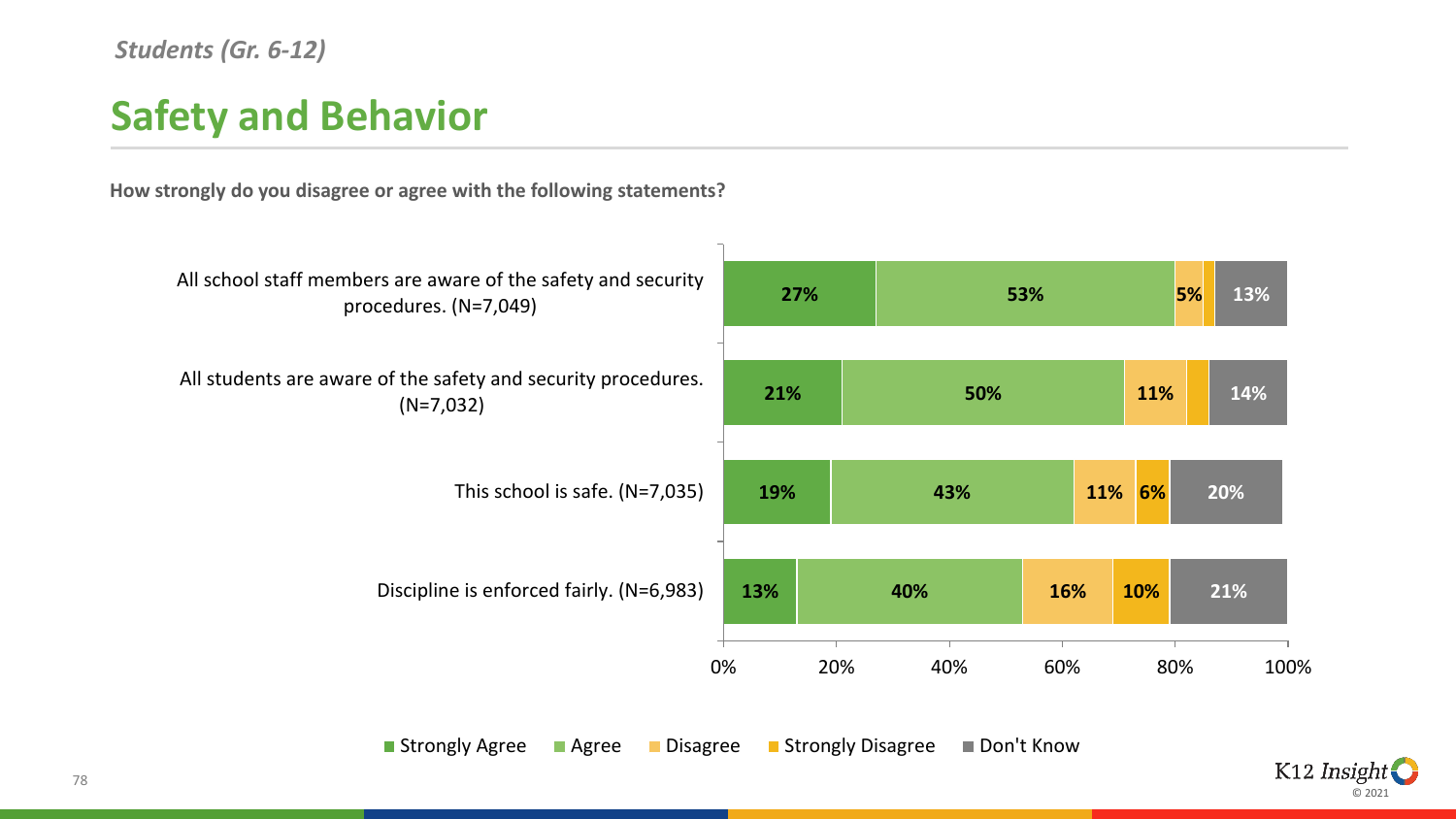## **Safety and Behavior (Continued)**

**How strongly do you disagree or agree with the following statements?**



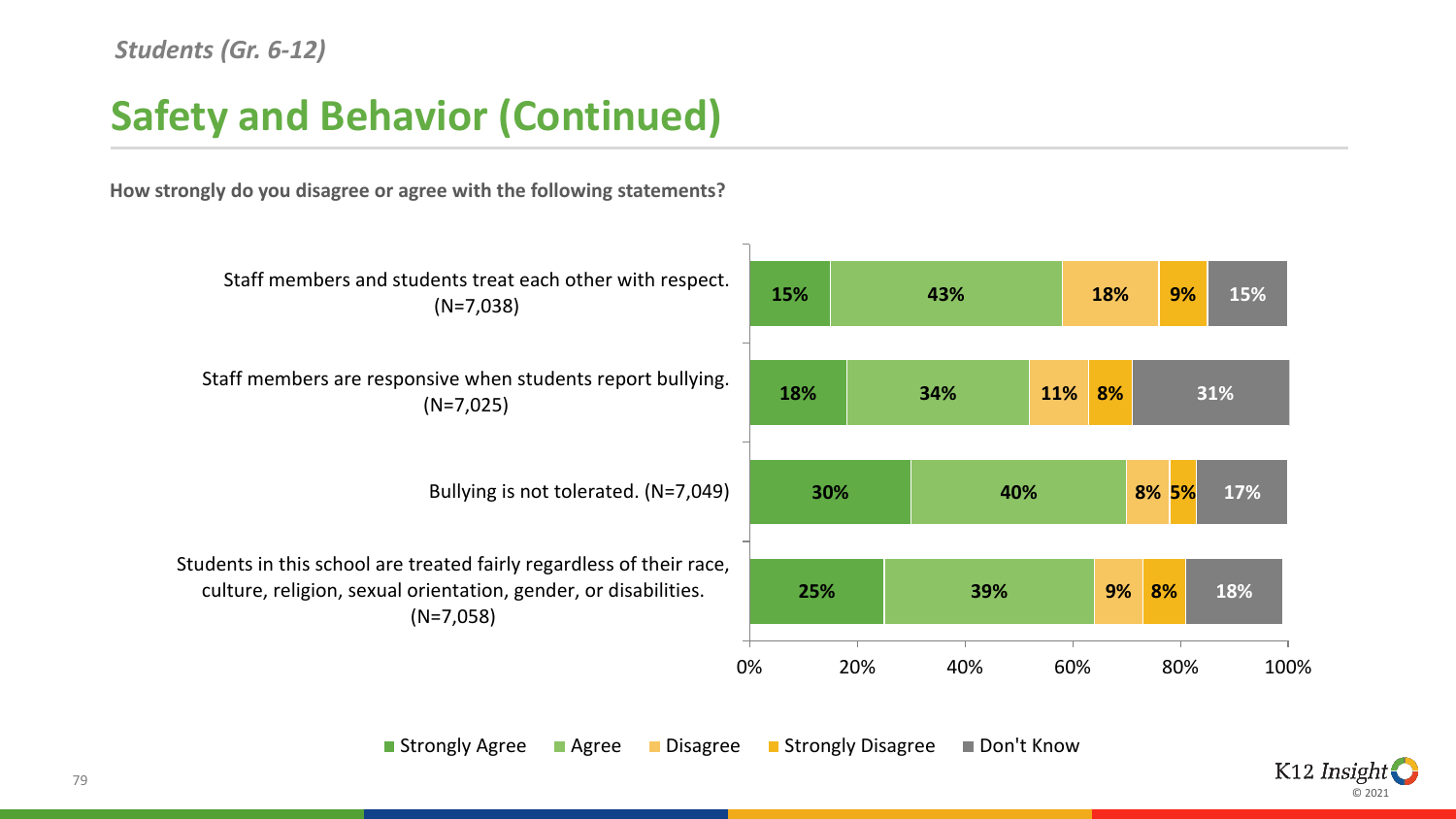## **Unfair Treatment: Comparison Over Time**



**For which of the following are students treated unfairly?**

*Notes:*

80

*• Only participants who disagreed or strongly disagreed that students are treated fairly regardless of their race, culture, religion, sexual orientation, gender, or disabilities answered this question.*

*• Percentage totals may exceed 100 since participants could select more than one answer.*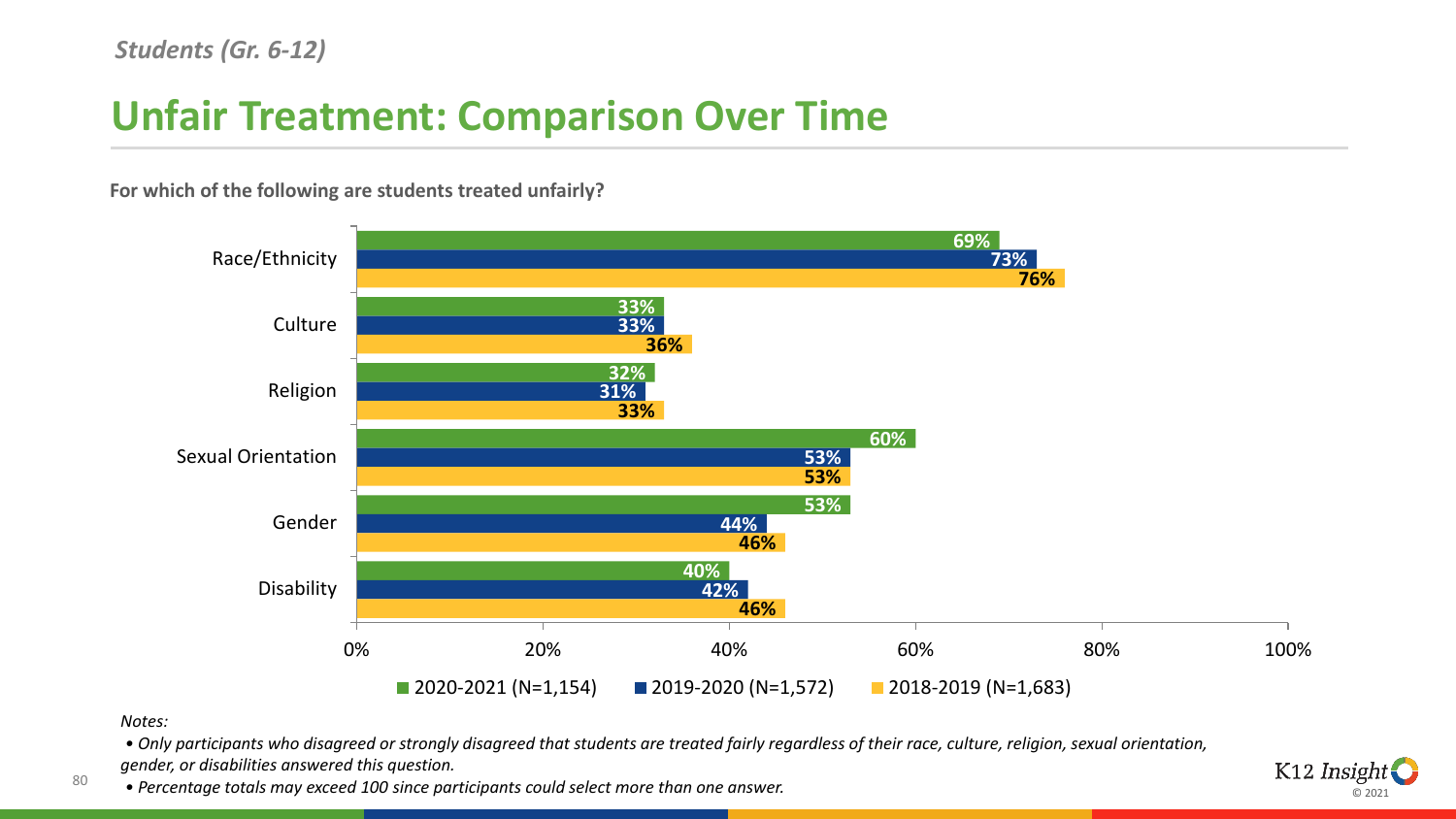## **Safety and Behavior: Comparison by School Level**



**How strongly do you disagree or agree with the following statements?**

*Answer options: Strongly Agree, Agree, Disagree, Strongly Disagree, Don't Know*

81 *Note: Only responses for middle school (grades 6-8) and high school (grades 9-12) are displayed, because students in grades 3-5 completed a simplified survey.* 

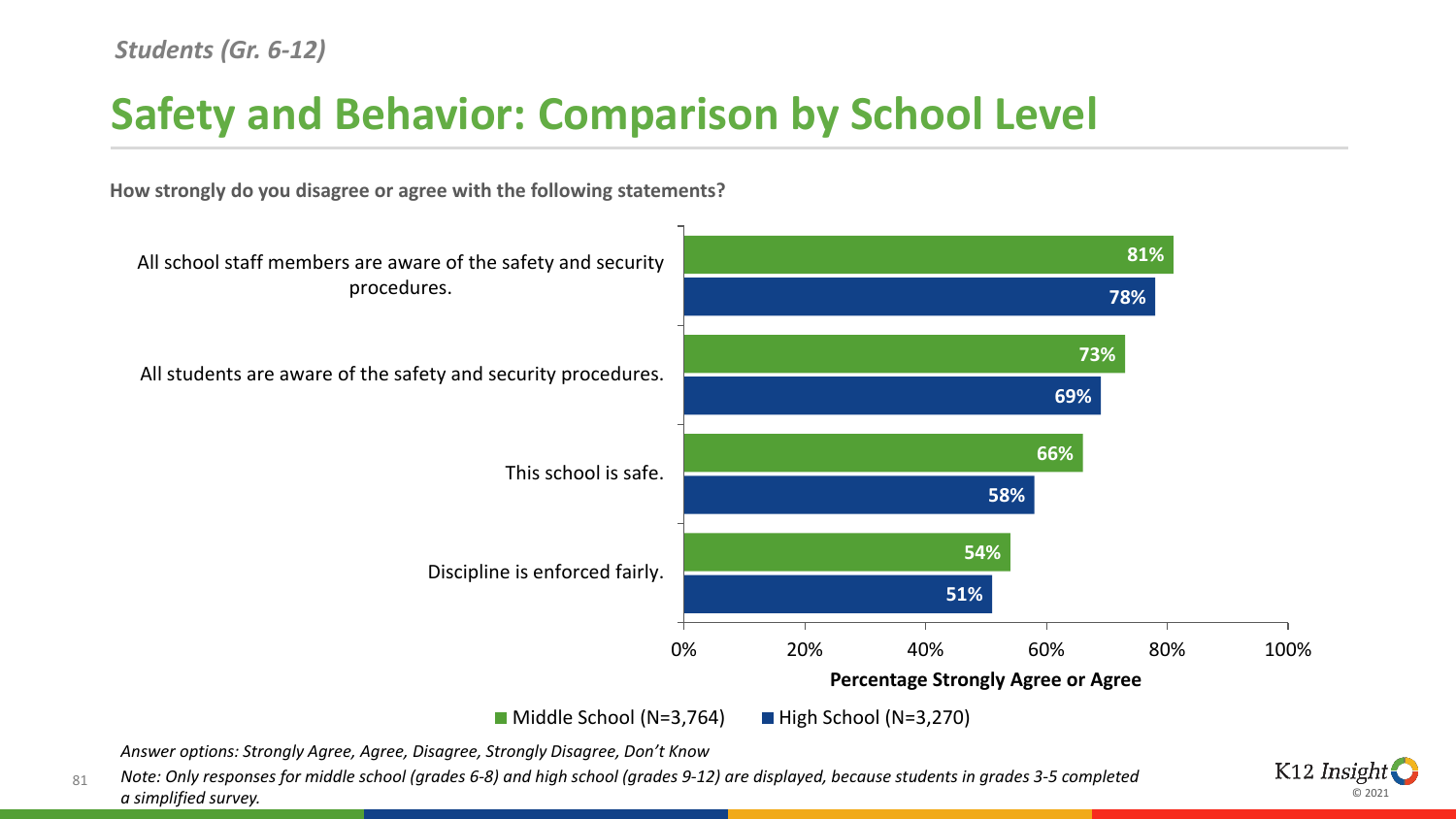## **Safety and Behavior: Comparison by School Level (Continued)**

**How strongly do you disagree or agree with the following statements?**



*Answer options: Strongly Agree, Agree, Disagree, Strongly Disagree, Don't Know*

82 *Note: Only responses for middle school (grades 6-8) and high school (grades 9-12) are displayed, because students in grades 3-5 completed a simplified survey.* 

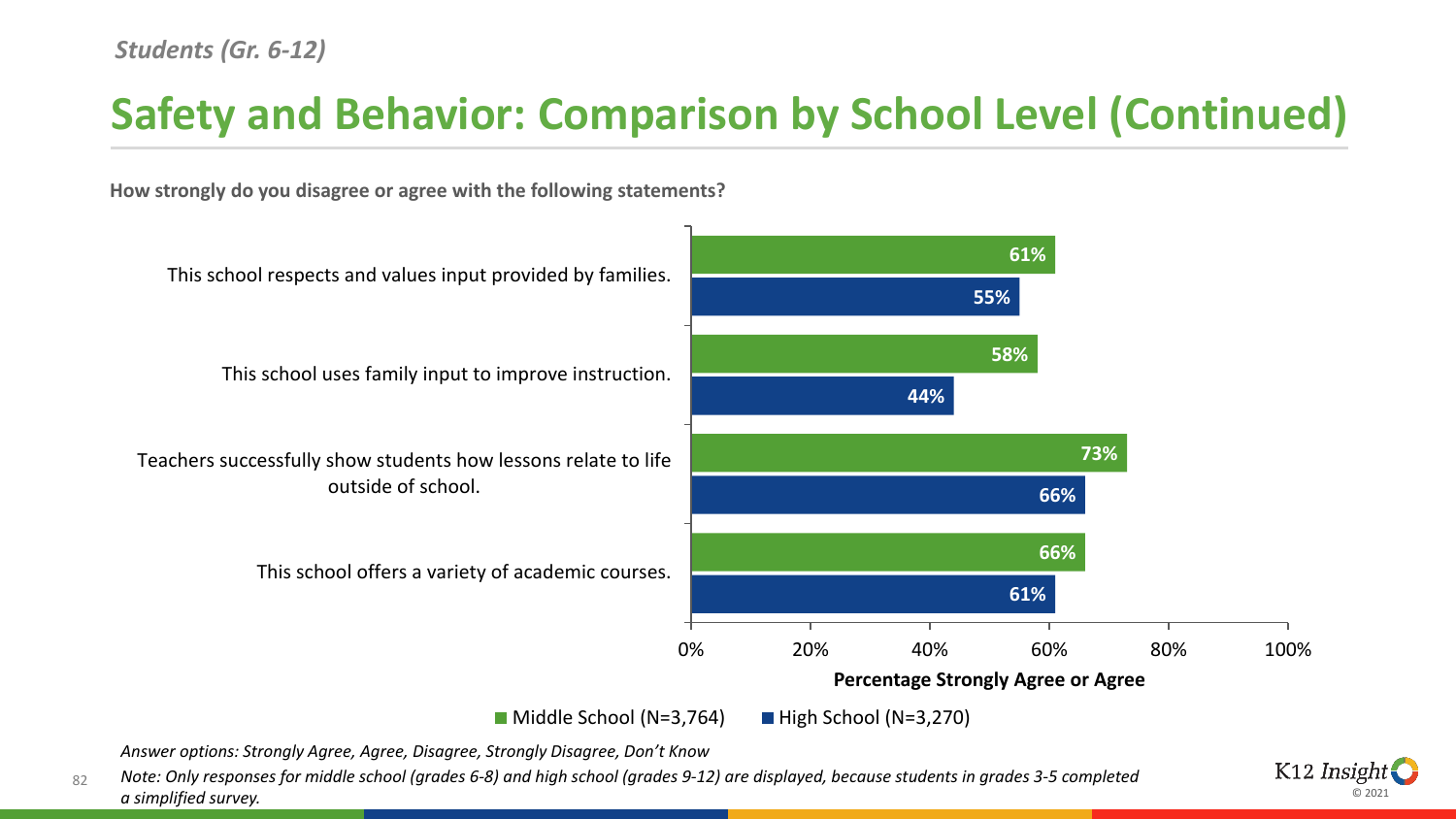## **Safety and Behavior: Comparison Over Time**

**How strongly do you disagree or agree with the following statements?**



⊚ ാ∩ാ

83 *Answer options: Strongly Agree, Agree, Disagree, Strongly Disagree, Don't Know*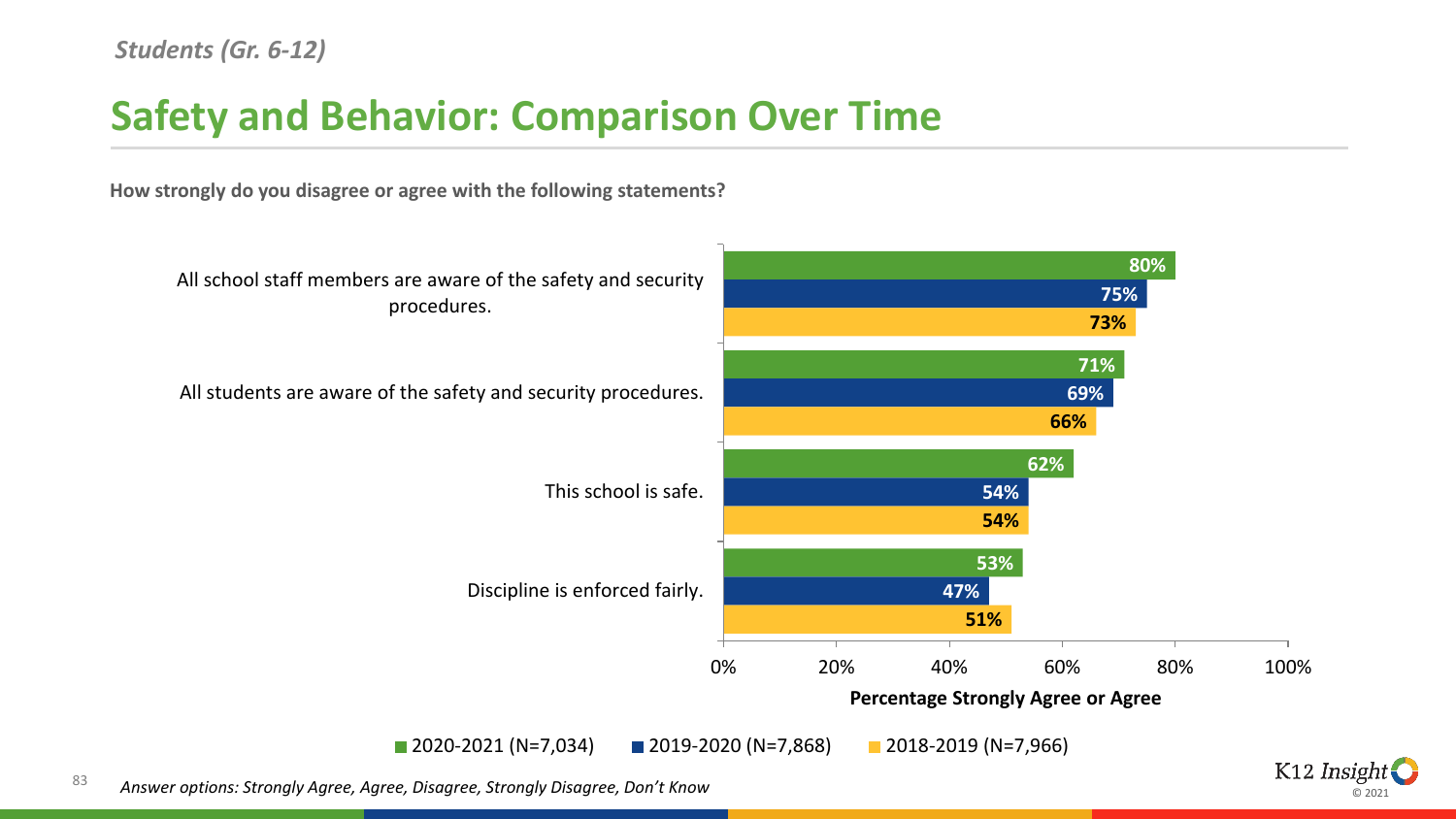## **Safety and Behavior: Comparison Over Time (Continued)**

**How strongly do you disagree or agree with the following statements?**



ര ാറാ

84 *Answer options: Strongly Agree, Agree, Disagree, Strongly Disagree, Don't Know*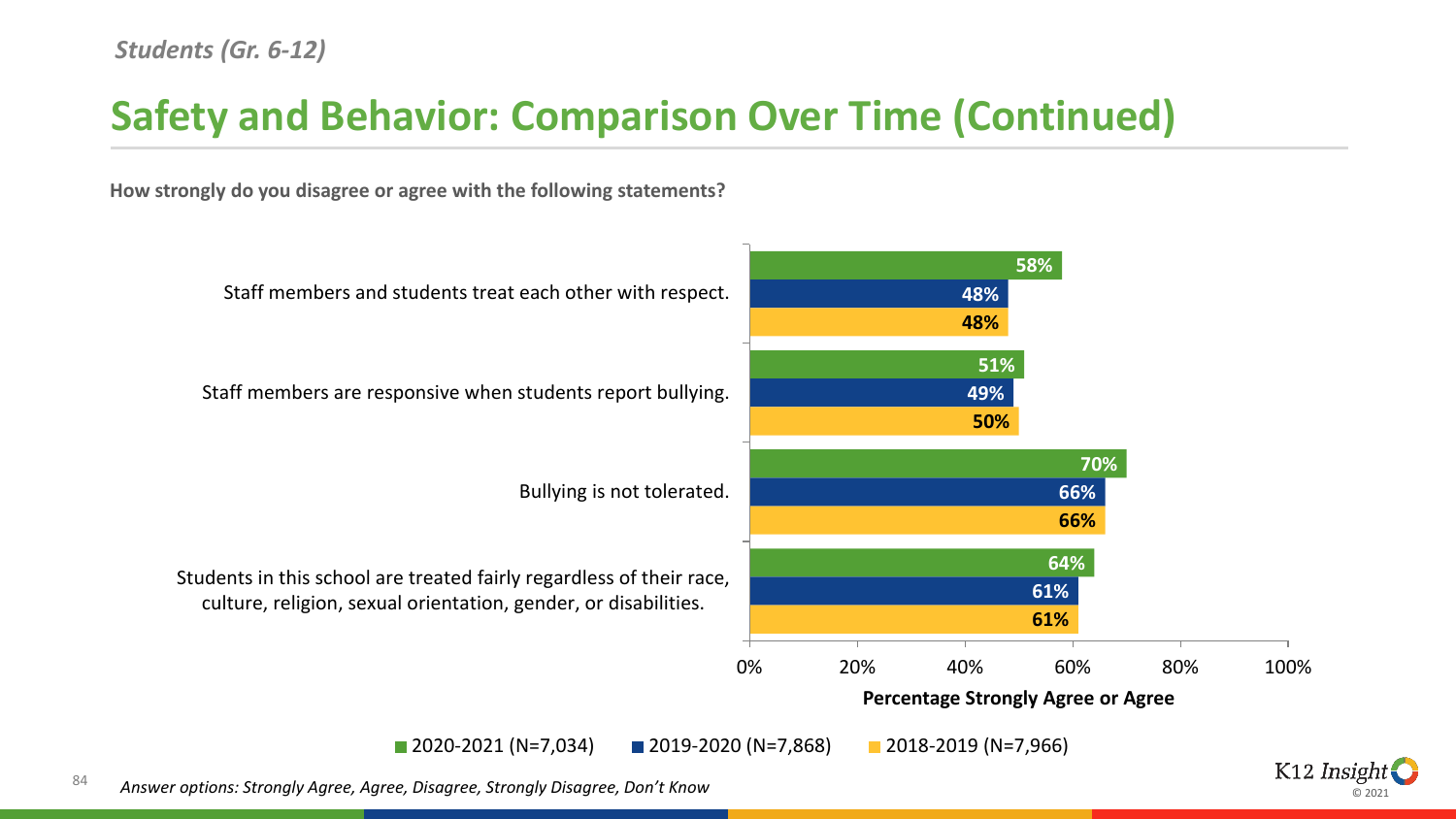#### *Students (Gr. 3-5)*

## **Safety and Behavior**



■ True ■ False ■ Don't Know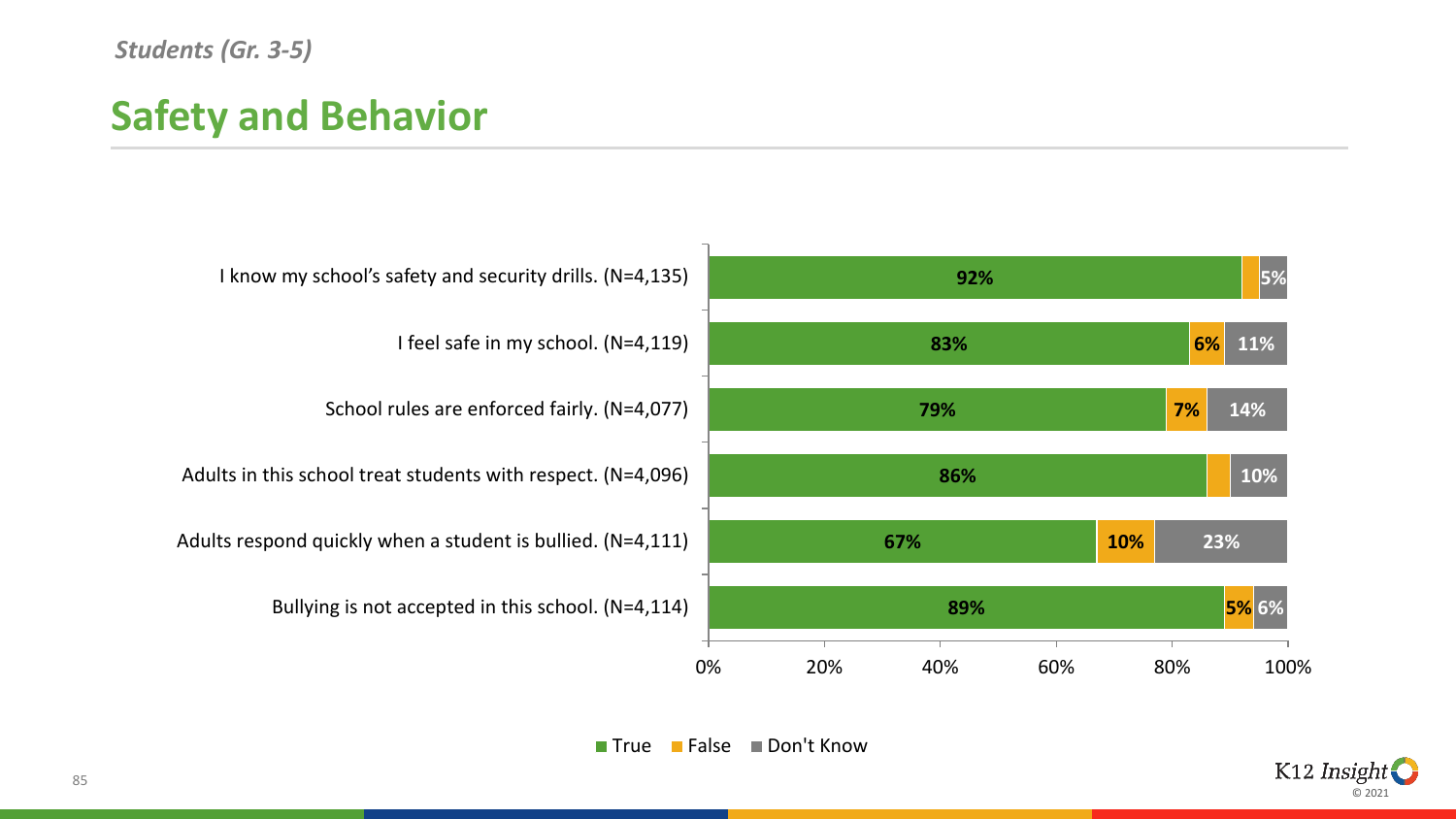### **Safety and Behavior: Comparison Over Time**



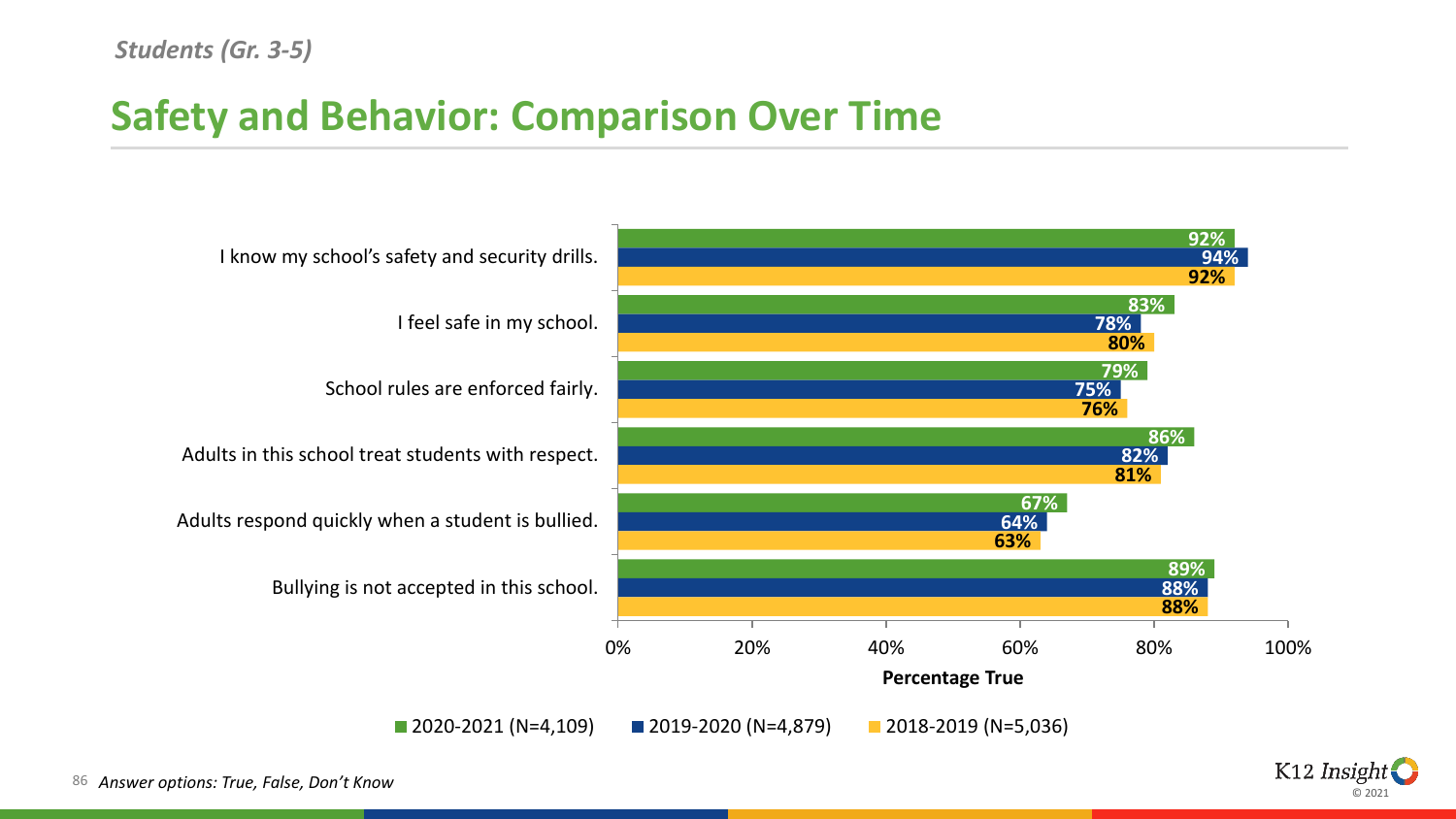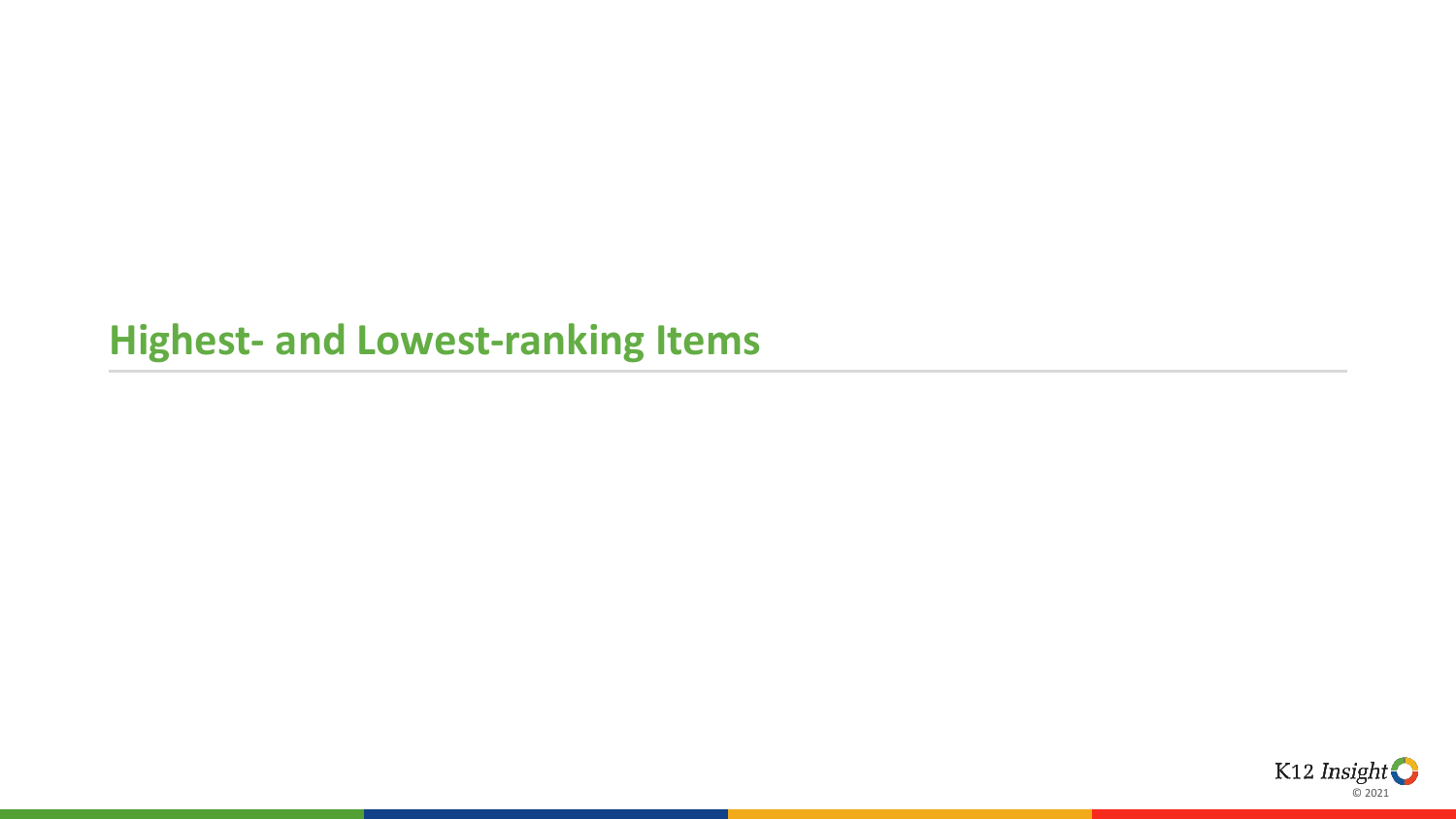| <b>Survey Item</b>                                                                                                  | <b>Percentage Strongly</b><br>Agree or Agree (%)              | <b>Dimension</b>        |
|---------------------------------------------------------------------------------------------------------------------|---------------------------------------------------------------|-------------------------|
| This school has high learning standards for all students.                                                           | 86%                                                           | <b>Academic Support</b> |
| Teachers set high expectations for all students.                                                                    | 86%                                                           | <b>Academic Support</b> |
| This school is safe.                                                                                                | 86%                                                           | Safety and Behavior     |
| There is a teacher, counselor, or other staff member to whom a student can go for<br>help with a school problem.    | 85%                                                           | <b>Student Support</b>  |
| School administrators (principals and assistant principals) clearly communicate the<br>school's mission and vision. | 85%                                                           | School Leadership       |
| <b>Survey Item</b>                                                                                                  | <b>Percentage Strongly</b><br><b>Disagree or Disagree (%)</b> | <b>Dimension</b>        |
| Teachers give timely feedback about student work.                                                                   | 22%                                                           | <b>Academic Support</b> |
| Teachers give helpful feedback about student work.                                                                  | 22%                                                           | <b>Academic Support</b> |
| Students in this school receive support that addresses their individual needs.                                      | 16%                                                           | <b>Student Support</b>  |
| Teachers successfully show students how lessons relate to life outside of school.                                   | 15%                                                           | <b>Academic Support</b> |
|                                                                                                                     |                                                               |                         |



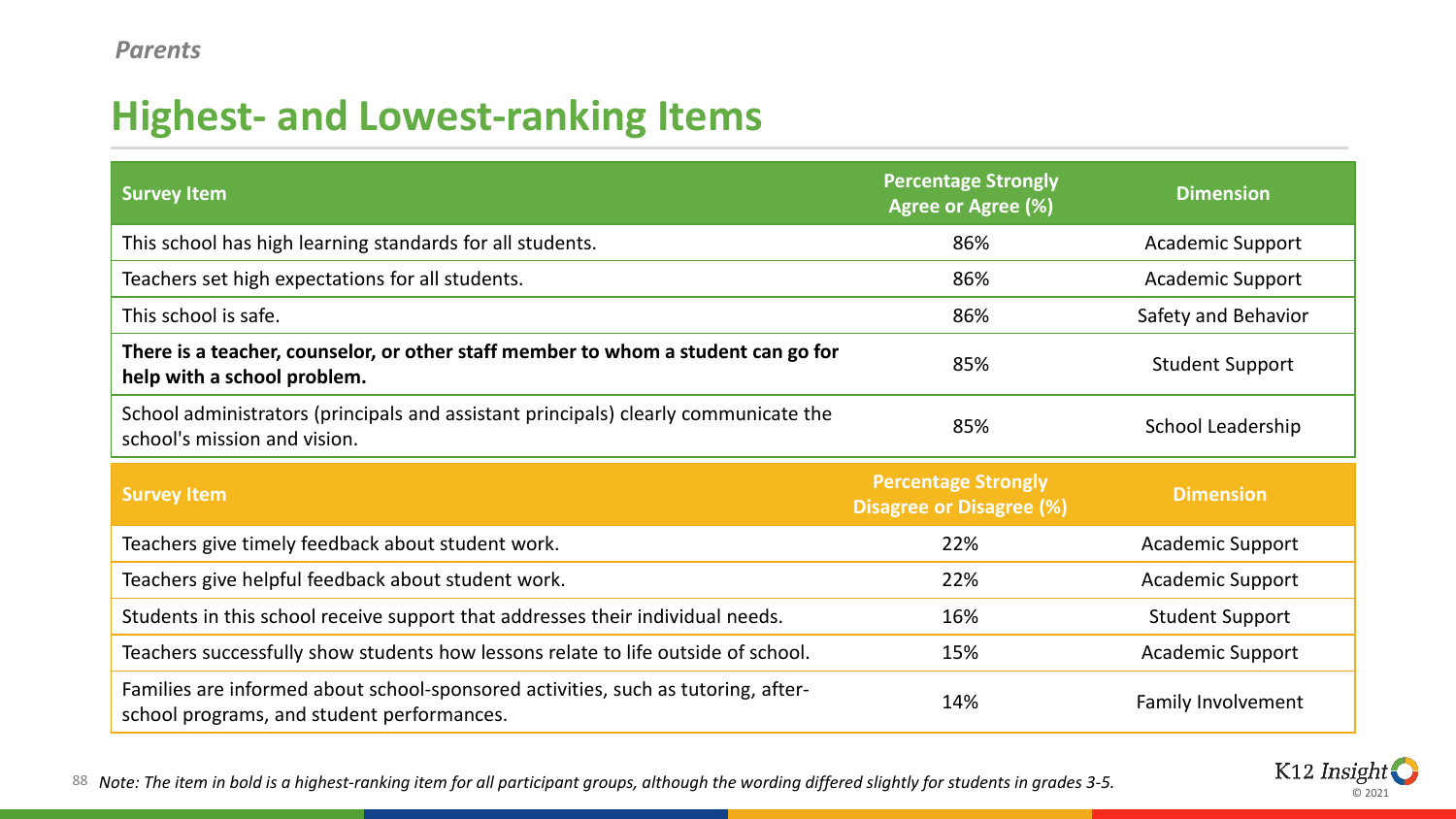| <b>Survey Item</b>                                                                                                                      | <b>Percentage Strongly</b><br>Agree or Agree (%)              | <b>Dimension</b>          |
|-----------------------------------------------------------------------------------------------------------------------------------------|---------------------------------------------------------------|---------------------------|
| There is a teacher, counselor, or other staff member to whom a student can go for<br>help with a school problem.                        | 97%                                                           | <b>Student Support</b>    |
| There is a teacher, counselor, or other staff member to whom a student can go for help<br>with a personal problem.                      | 95%                                                           | <b>Student Support</b>    |
| All school staff members are aware of the safety and security procedures.                                                               | 94%                                                           | Safety and Behavior       |
| Students in this school are treated fairly regardless of their race, culture, religion,<br>sexual orientation, gender, or disabilities. | 93%                                                           | Safety and Behavior       |
| Bullying is not tolerated.                                                                                                              | 92%                                                           | Safety and Behavior       |
| <b>Survey Item</b>                                                                                                                      | <b>Percentage Strongly</b><br><b>Disagree or Disagree (%)</b> | <b>Dimension</b>          |
| School offers a variety of courses, programs, and co/extracurricular activities.                                                        | 21%                                                           | <b>Student Support</b>    |
| Discipline is enforced fairly.                                                                                                          | 18%                                                           | Safety and Behavior       |
| Staff members and students treat each other with respect.                                                                               | 15%                                                           | Safety and Behavior       |
| This school offers a variety of academic courses.                                                                                       | 14%                                                           | <b>Academic Support</b>   |
| This school uses family input to improve instruction.                                                                                   | 12%                                                           | <b>Family Involvement</b> |

89 *Note: The item in bold is a highest-ranking item for all participant groups, although the wording differed slightly for students in grades 3-5.*

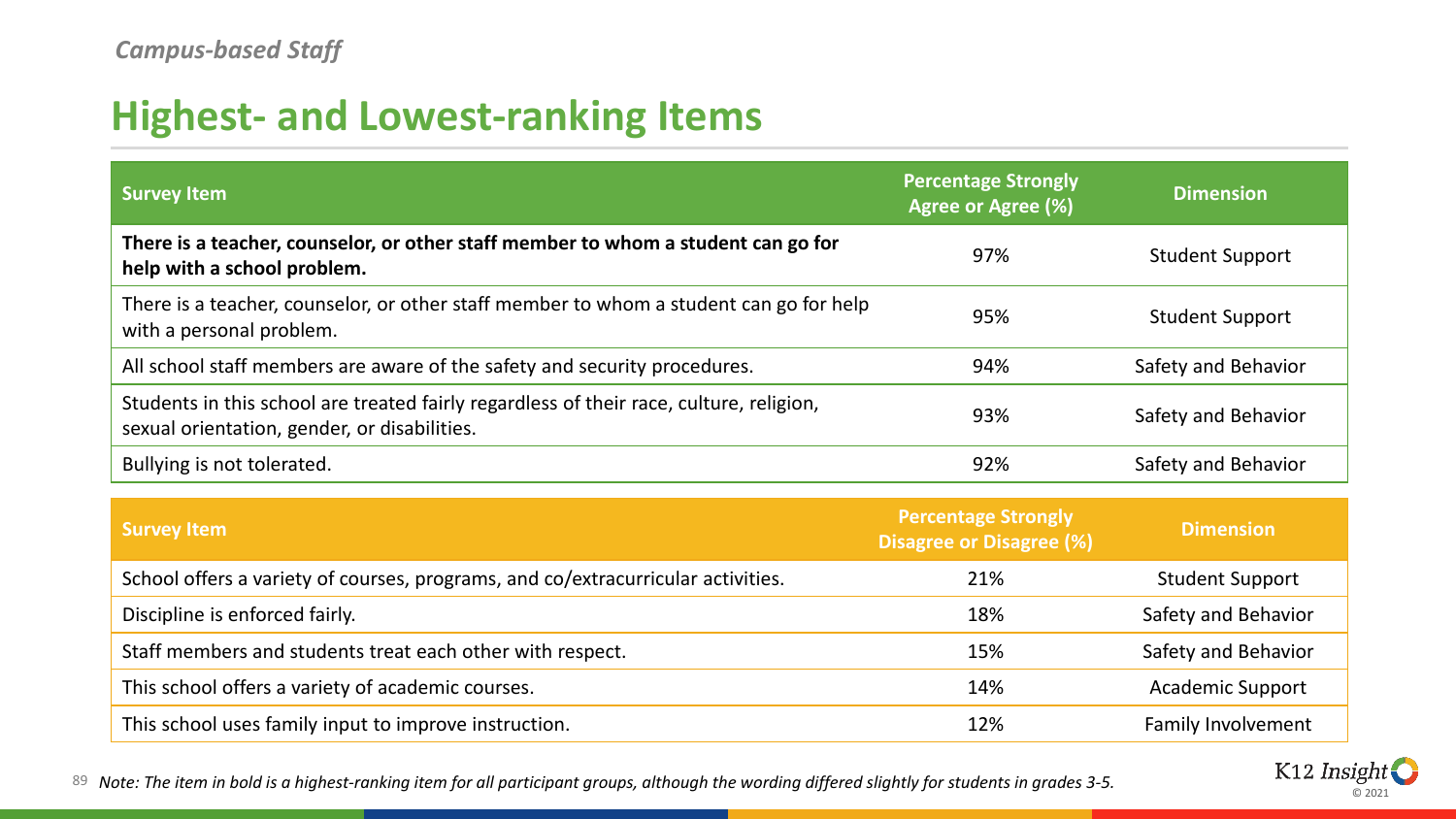| <b>Survey Item</b>                                                                                               | <b>Percentage Strongly Agree</b><br>or Agree (%)              | <b>Dimension</b>        |
|------------------------------------------------------------------------------------------------------------------|---------------------------------------------------------------|-------------------------|
| There is a teacher, counselor, or other staff member to whom a student can go for<br>help with a school problem. | 85%                                                           | <b>Student Support</b>  |
| Teachers set high expectations for all students.                                                                 | 81%                                                           | <b>Academic Support</b> |
| All school staff members are aware of the safety and security procedures.                                        | 80%                                                           | Safety and Behavior     |
| This school has high learning standards for all students.                                                        | 79%                                                           | <b>Academic Support</b> |
| Students are challenged by their schoolwork.                                                                     | 77%                                                           | <b>Academic Support</b> |
| <b>Survey Item</b>                                                                                               | <b>Percentage Strongly</b><br><b>Disagree or Disagree (%)</b> | <b>Dimension</b>        |
| Teachers successfully show students how lessons relate to life outside of school.                                | 44%                                                           | Academic Support        |

Teachers give timely feedback about student work. 27% 27% Academic Support Staff members and students treat each other with respect. 27% Safety and Behavior Discipline is enforced fairly. The same state of the state of the state of the Safety and Behavior School administrators (principals and assistant principals) make decisions that are in the best interests of students.<br>
25% School Leadership (School Leadership) 35% School Leadership



90 *Note: The item in bold is a highest-ranking item for all participant groups, although the wording differed slightly for students in grades 3-5.*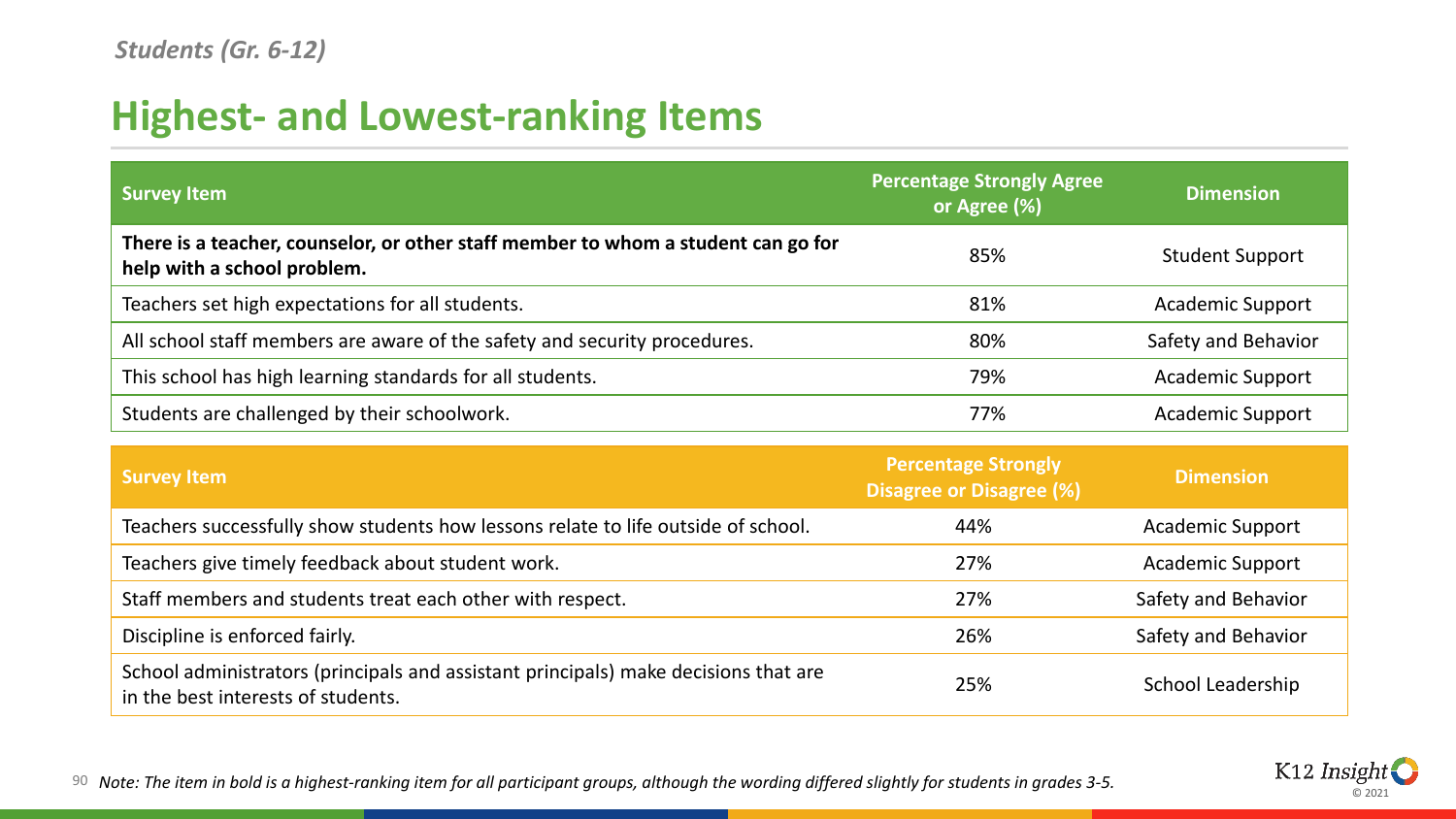| <b>Survey Item</b>                                                 | <b>Percentage True (%)</b> | <b>Dimension</b>        |
|--------------------------------------------------------------------|----------------------------|-------------------------|
| Teachers expect me to do my very best or put forth my best effort. | 94%                        | <b>Academic Support</b> |
| I know my school's safety and security drills.                     | 92%                        | Safety and Behavior     |
| Bullying is not accepted in this school.                           | 89%                        | Safety and Behavior     |
| I can talk to an adult in school if I have a school problem.       | 88%                        | <b>Student Support</b>  |
| Adults in this school treat students with respect.                 | 86%                        | Safety and Behavior     |

| <b>Survey Item</b>                                                                                                             | <b>Percentage False (%)</b> | <b>Dimension</b>          |
|--------------------------------------------------------------------------------------------------------------------------------|-----------------------------|---------------------------|
| My schoolwork is challenging most of the time.                                                                                 | 28%                         | <b>Academic Support</b>   |
| can talk to an adult in school if I have a personal problem.                                                                   | 14%                         | <b>Student Support</b>    |
| My school offers students a lot of activities.                                                                                 | 14%                         | <b>Student Support</b>    |
| My family is encouraged to come to school events, such as back-to-school night,<br>open house, and parent-teacher conferences. | 14%                         | <b>Family Involvement</b> |
| My teachers tell me how well I do on my schoolwork.                                                                            | 13%                         | <b>Academic Support</b>   |

*Answer options: True, False, Don't Know* 

91 *Note: The item in bold is a highest-ranking item for all participant groups, although the wording differed slightly for students in grades 3-5.*

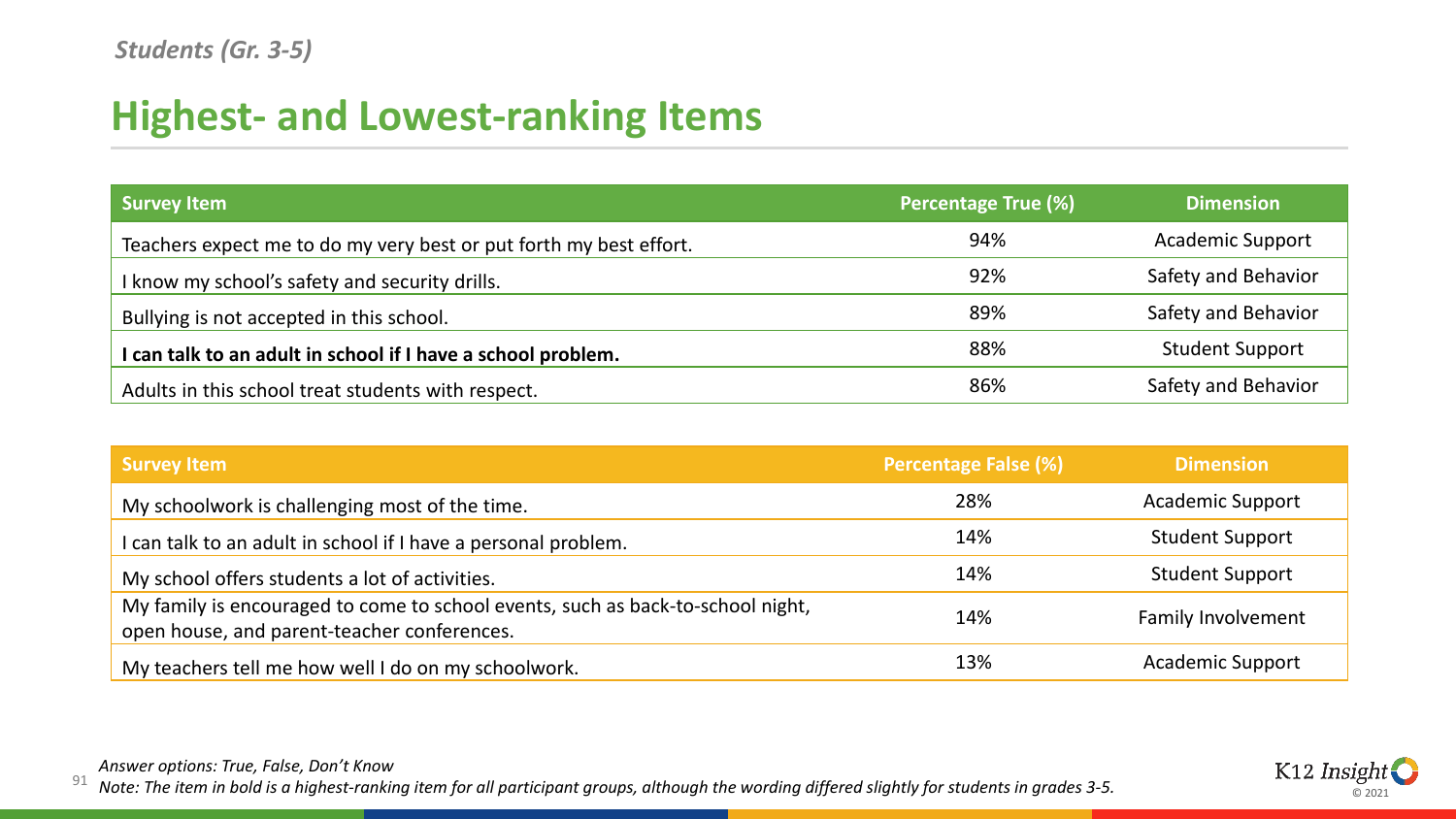#### **Additional Questions**

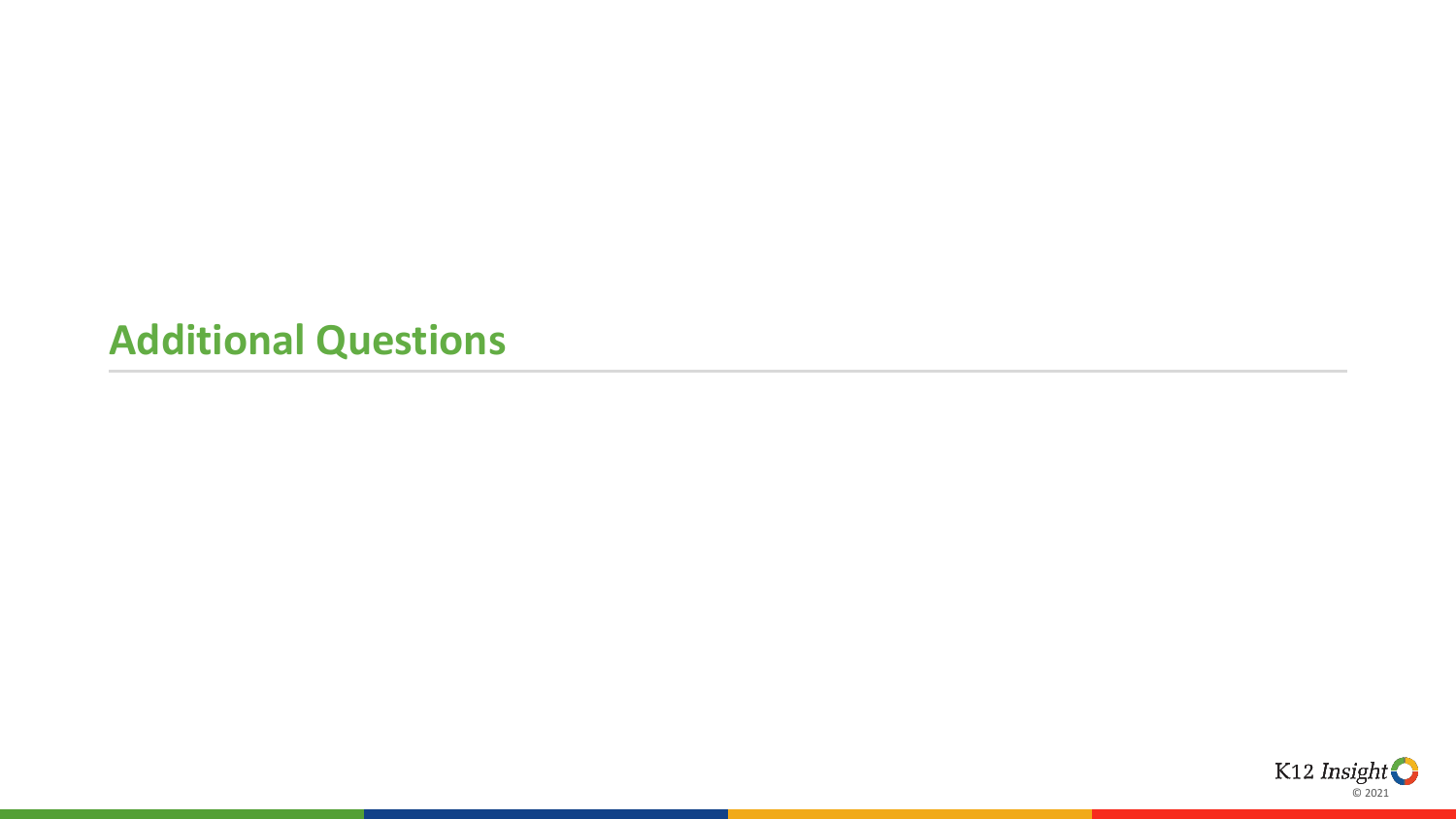## **Educational Experience**

**Which of these statements best describes the educational experience Midland ISD offers its students?** 



© 2021

93 *Note: Only parents and campus-based staff answered this question.*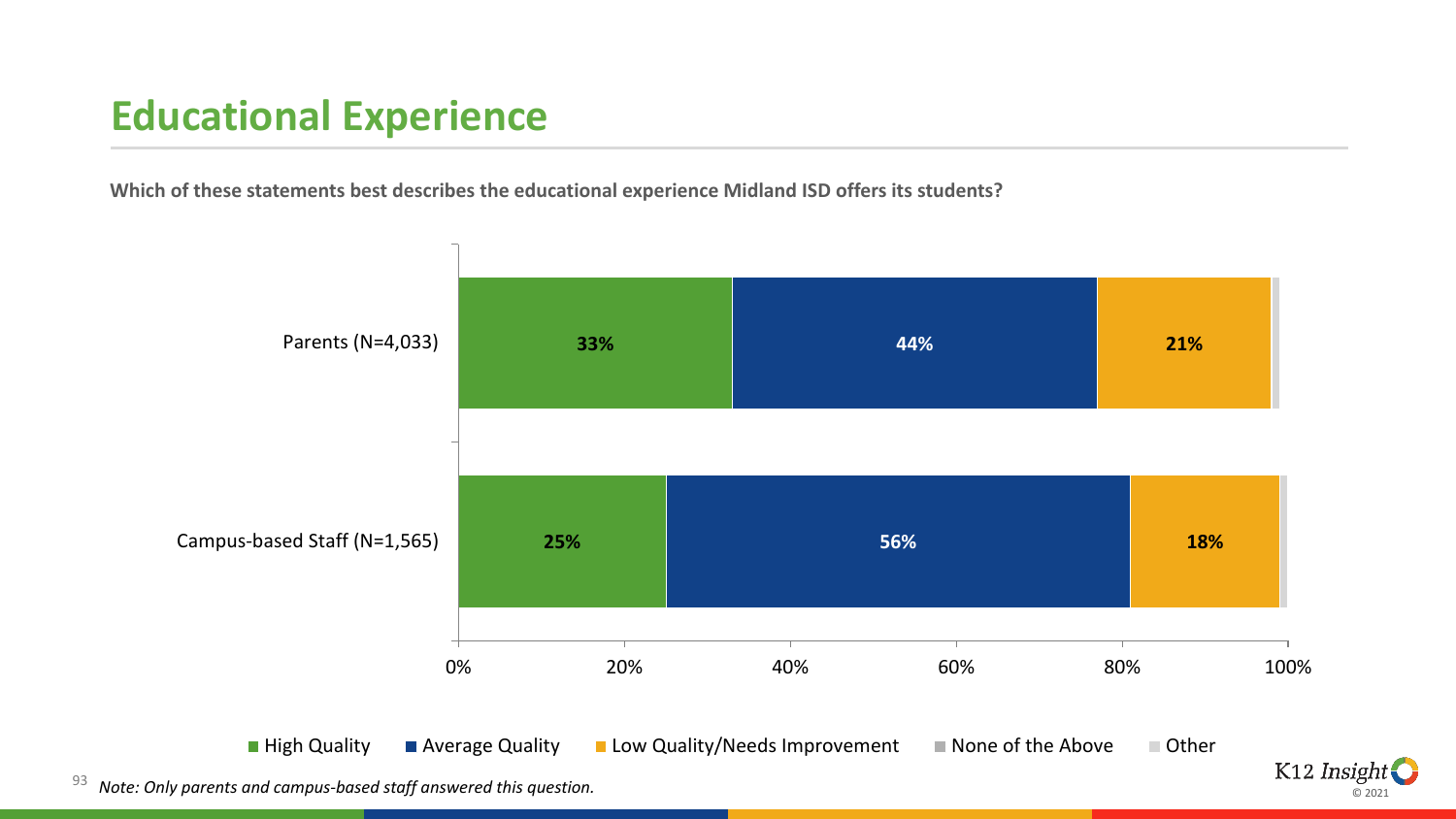*Parents*

## **Conference Days**

**Did you attend the parent-teacher conference days on October 29th, 2020? (N=4,033)**



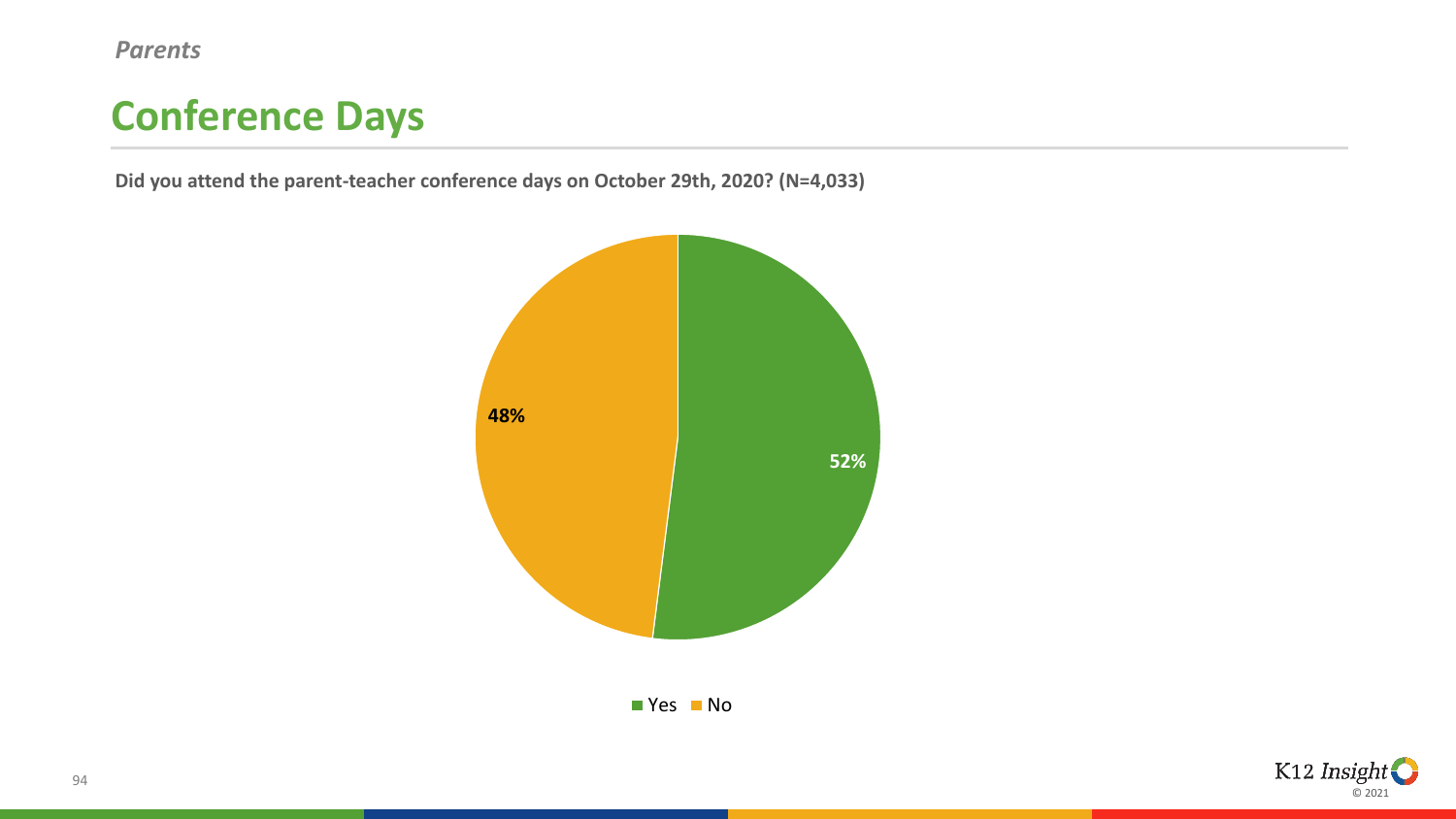## **Conference Days (Continued)**

**How strongly do you disagree or agree with the following statements?**



■ Strongly Agree ■ Agree ■ Disagree ■ Strongly Disagree ■ Don't Know



95 *Note: Only parents who said they attended parent-teacher conference days answered these questions.*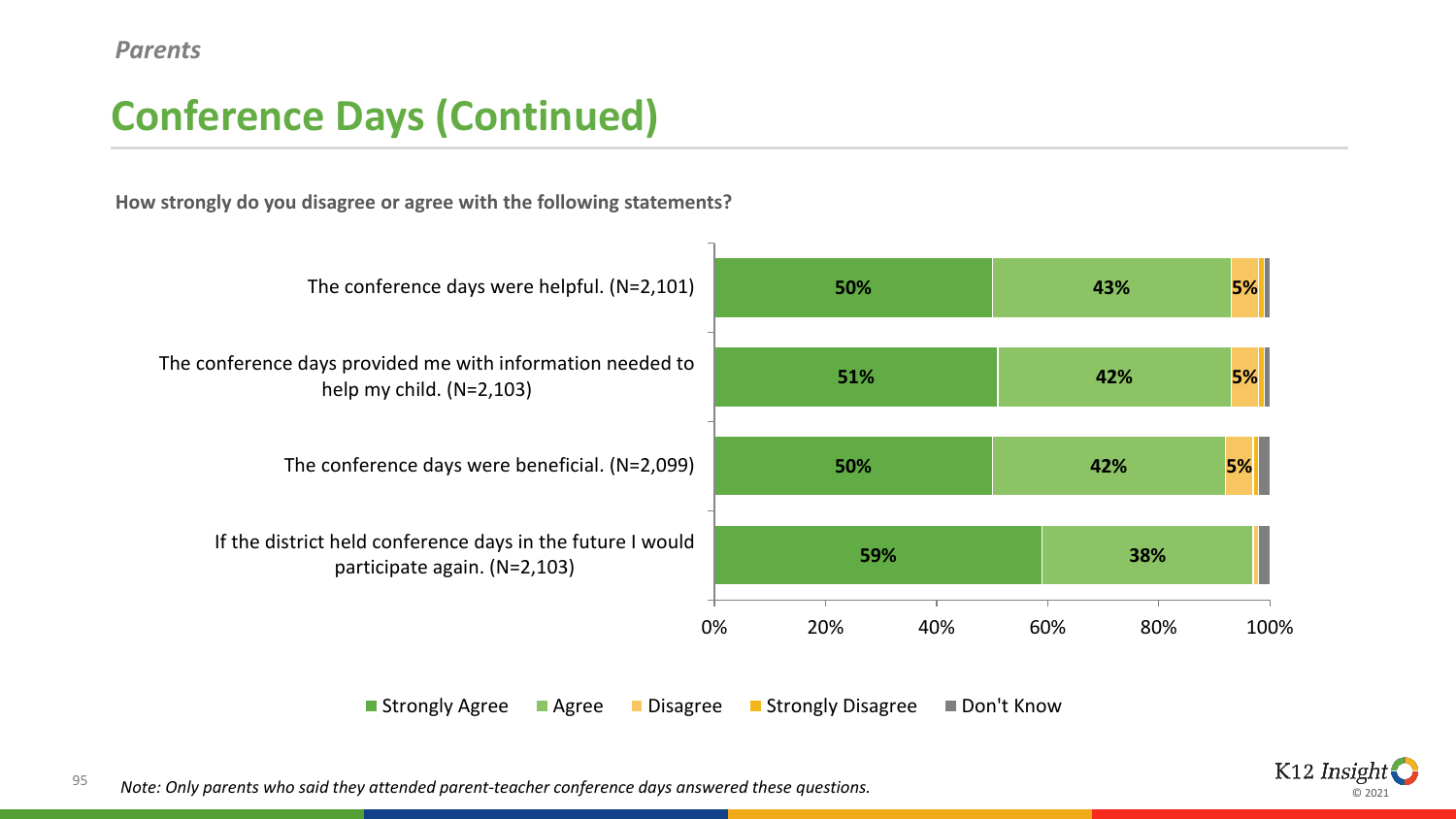#### **Communication**

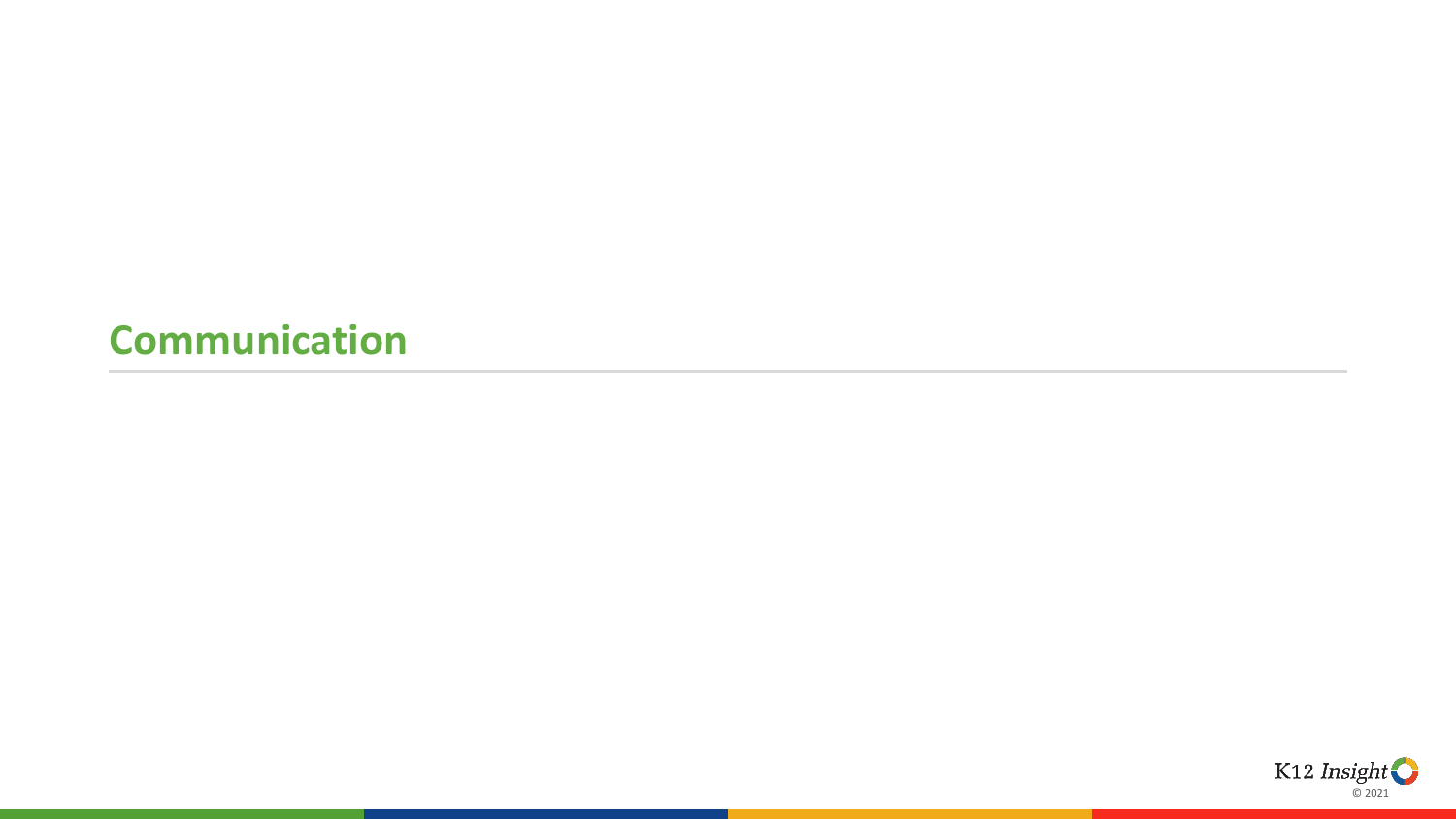## **Communication**

**How strongly do you disagree or agree with the following statements?**



ค วกว

*Answer options: Strongly Agree, Agree, Disagree, Strongly Disagree, Don't Know Note: Only parents and campus-based staff answered these questions.*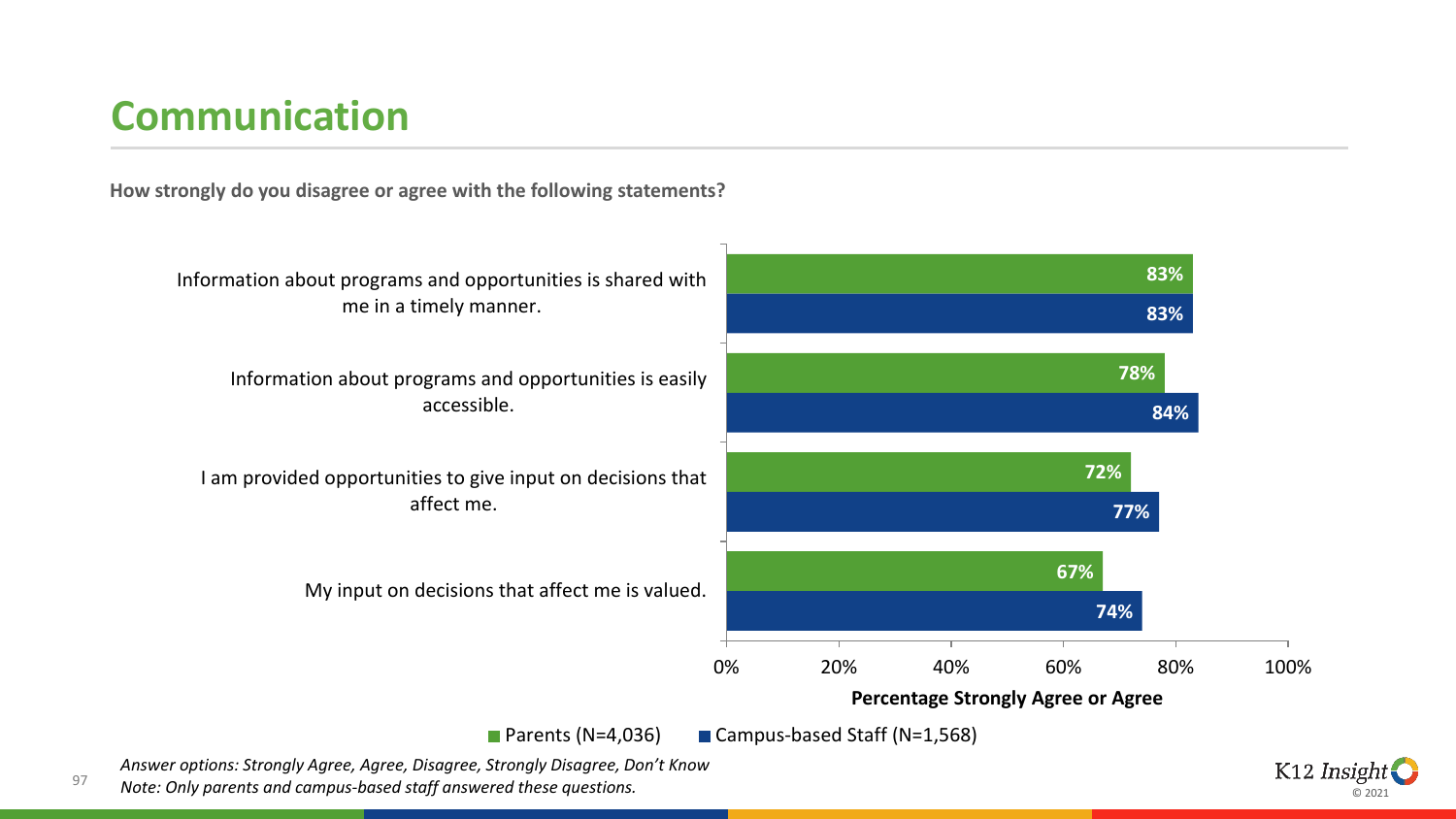#### *Parents*

### **Communication**

**How strongly do you disagree or agree with the following statements?**

| Information about programs and opportunities is shared with<br>me in a timely manner. (N=4,037) | 37%       | 46%        | 9%          |
|-------------------------------------------------------------------------------------------------|-----------|------------|-------------|
| Information about programs and opportunities is easily<br>accessible. (N=4,037)                 | 34%       | 44%        | 8%<br>11%   |
| am provided opportunities to give input on decisions that<br>affect me. (N=4,034)               | 30%       | 42%        | 11%<br>13%  |
| My input on decisions that affect me is valued. $(N=4,037)$                                     | 30%       | 8%<br>37%  | 20%         |
|                                                                                                 | 0%<br>20% | 40%<br>60% | 80%<br>100% |

■ Strongly Agree ■ Agree ■ Disagree ■ Strongly Disagree ■ Don't Know

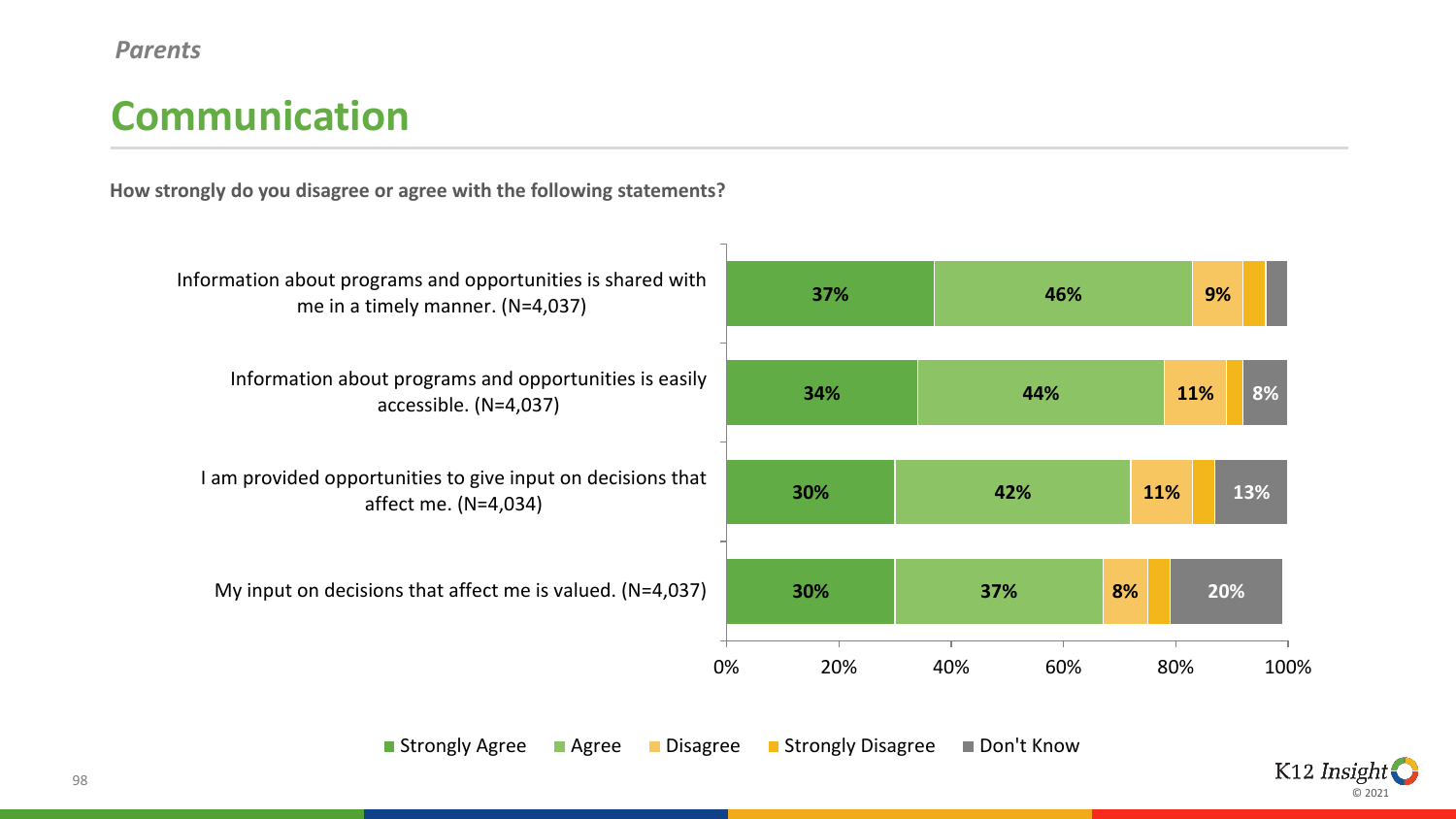## **Communication**

**How strongly do you disagree or agree with the following statements?**



■ Strongly Agree ■ Agree ■ Disagree ■ Strongly Disagree ■ Don't Know

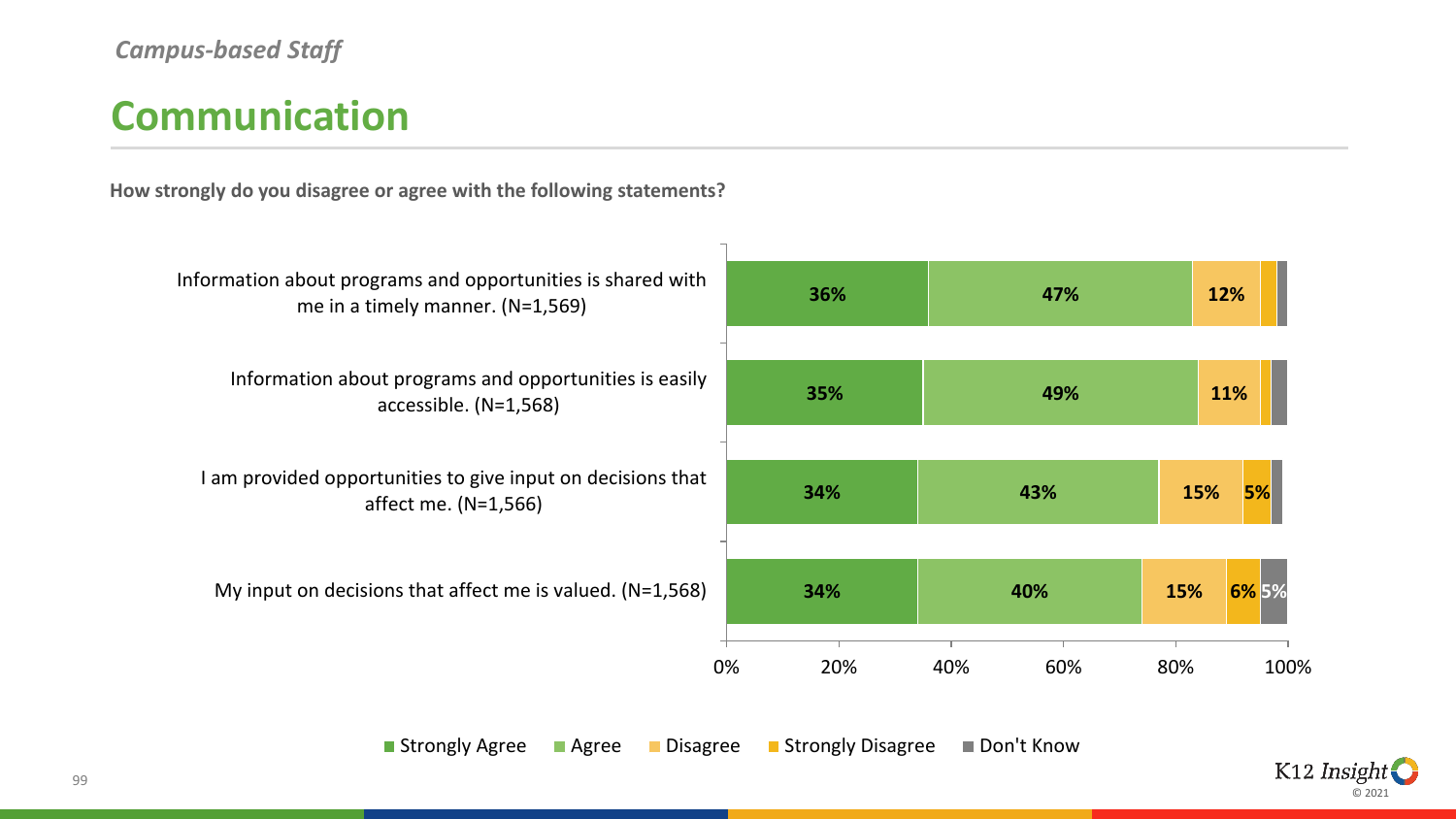### **Online and On-campus Learning**

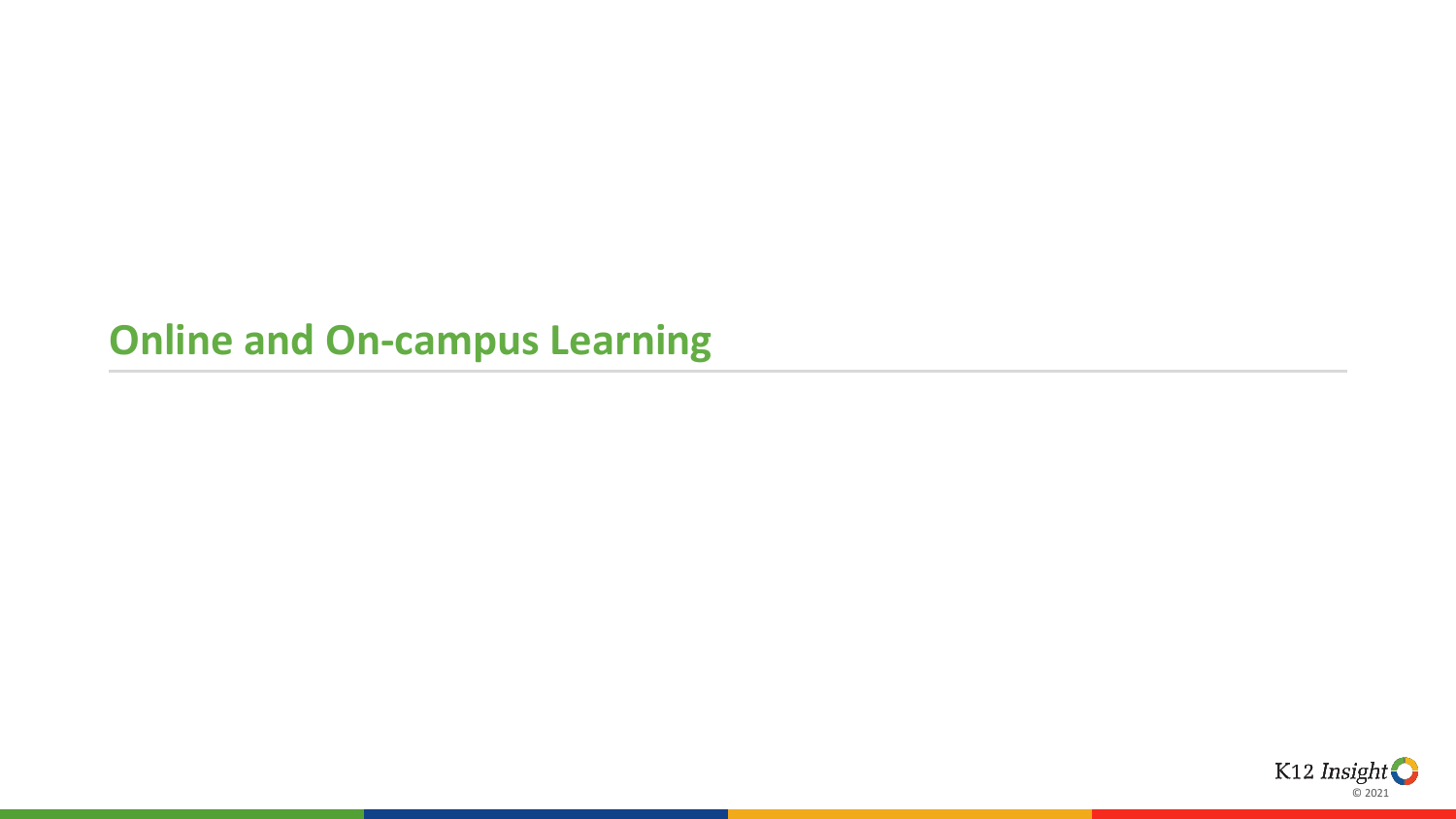# **Overall Preparation for Online Learning: Comparison by Participant Group**

**How strongly do you disagree or agree with the following statements? 67% 70% 64% 84% 69% 72% 77% 79% 81% 71%** 0% 20% 40% 60% 80% 100% The overall process for distance learning was clearly explained. Course expectations were clearly explained. Criteria for grading assignments were clearly explained. I feel comfortable using educational technology (e.g., Google Classroom, G Suite, Canvas, etc.). My child's teacher(s) was/were prepared. **Percentage Strongly Agree or Agree**

**Parents (N=488)** Students (Gr. 6-12) (N=979)

*Answer options: Strongly Agree, Agree, Disagree, Strongly Disagree, Don't Know* 

101

*Note Only parents of students participating in online learning and students in grades 6-12 participating in online learning answered these questions. Text varies between participant groups and the wording displayed here is from the parent survey.* 

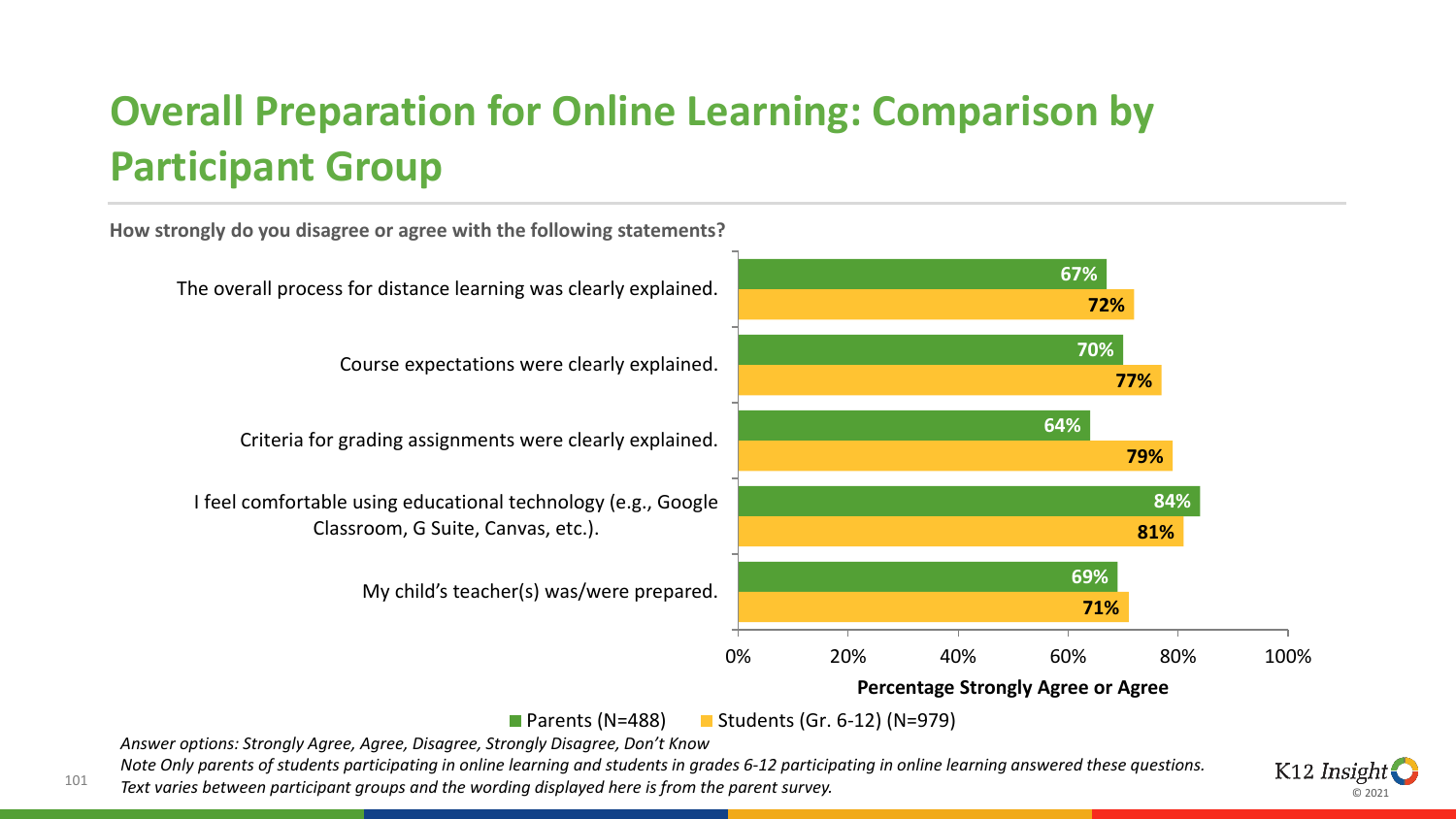# **Overall Preparation for Online Learning: Comparison by Participant Group (Continued)**

**How strongly do you disagree or agree with the following statements?**



*Answer options: Strongly Agree, Agree, Disagree, Strongly Disagree, Don't Know* 

102

*Note Only parents of students participating in online learning and students in grades 6-12 participating in online learning answered these questions. Text varies between participant groups and the wording displayed here is from the parent survey.* 

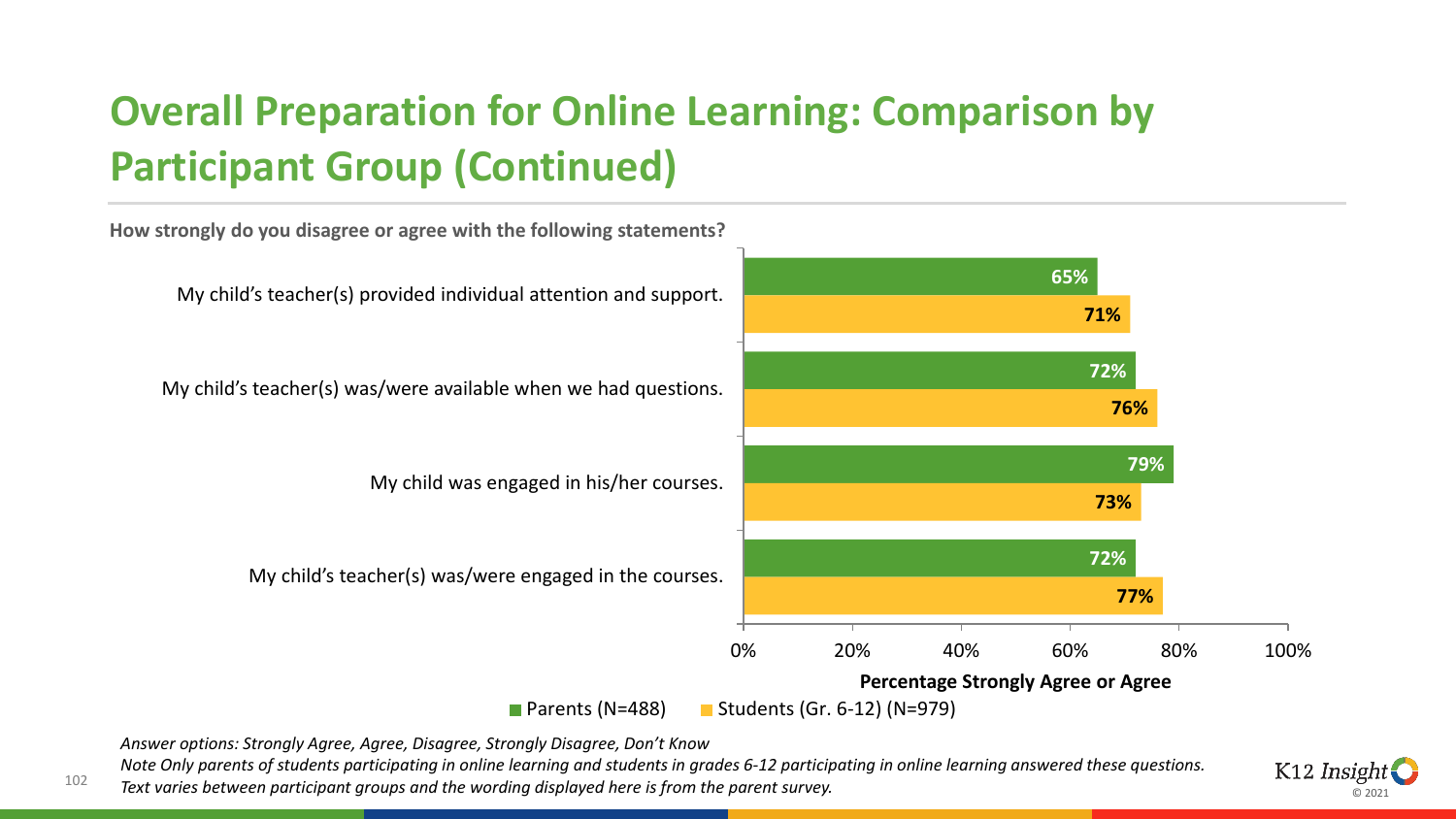## **Overall Preparation for Online Learning**

**How strongly do you disagree or agree with the following statements?**



**Strongly Agree Bulleting Controller Controller Agree Conservation Controller Controller Agree Conservation** 



103 *Note: Only parents of students participating in online learning answered these questions.*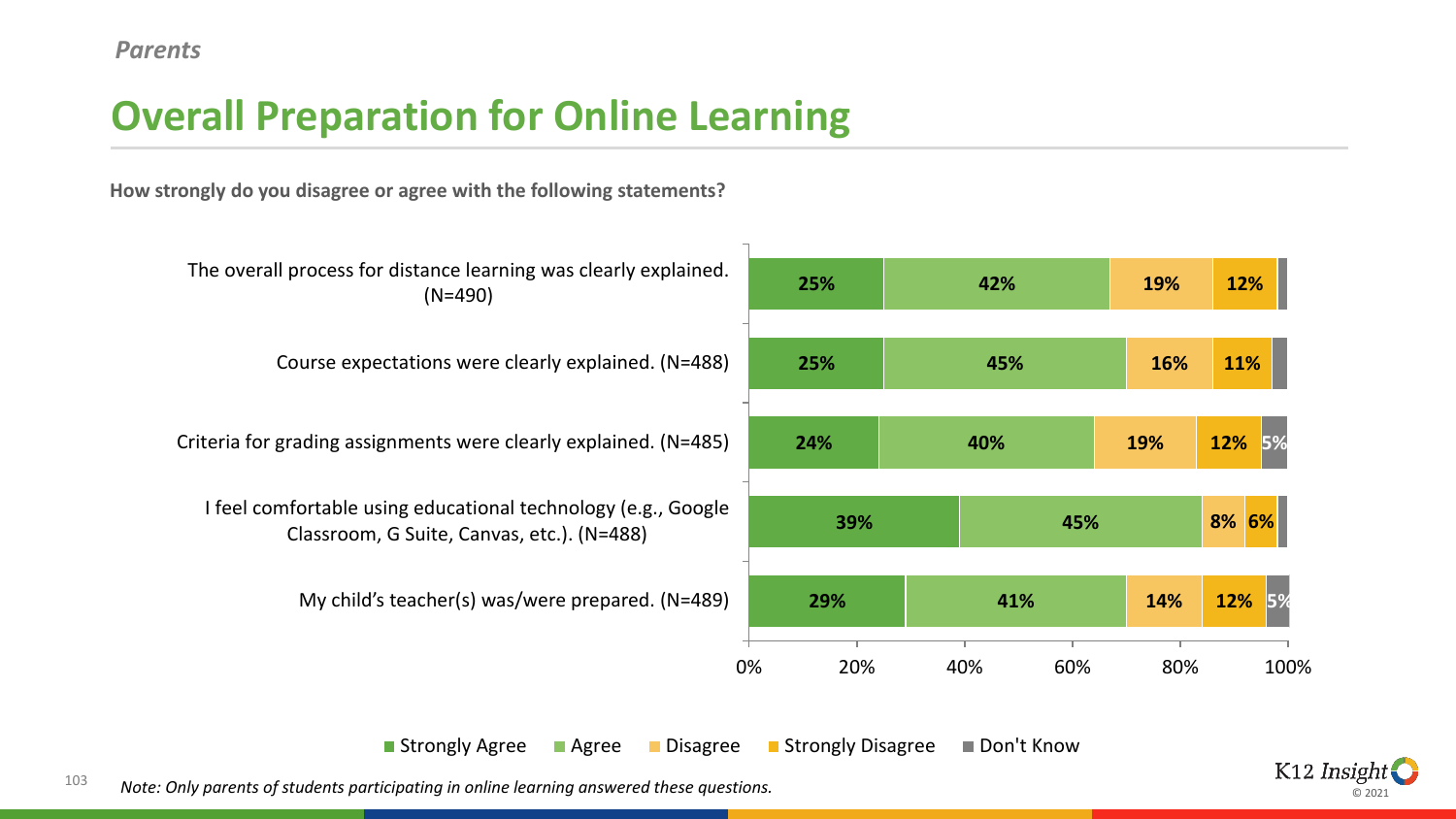## **Overall Preparation for Online Learning (Continued)**

**How strongly do you disagree or agree with the following statements?**



104 *Note: Only parents of students participating in online learning answered these questions.* 

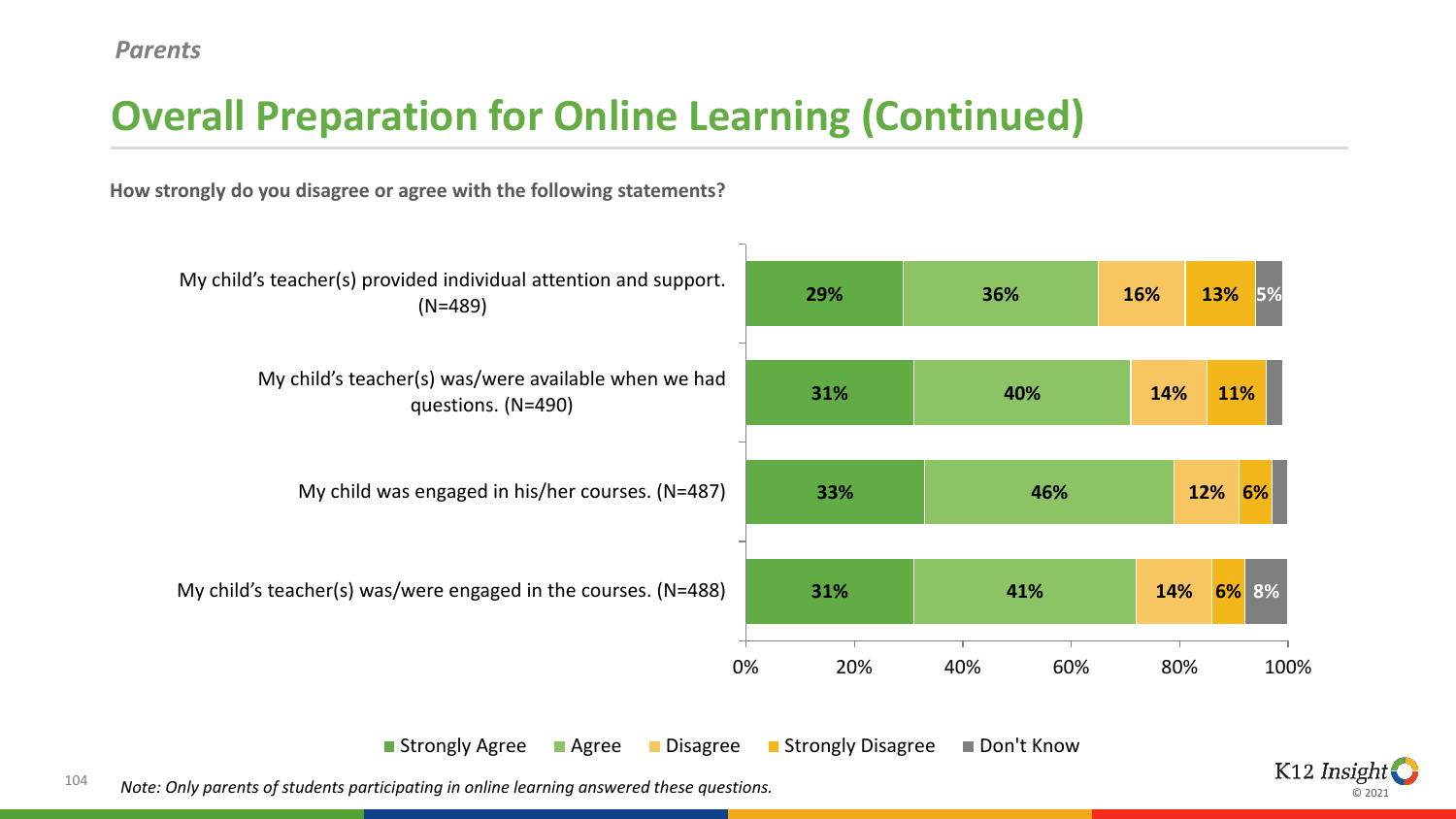## **Overall Preparation for Online Learning**

**How strongly do you disagree or agree with the following statements?**



Strongly Agree Agree Disagree Strongly Disagree Don't Know

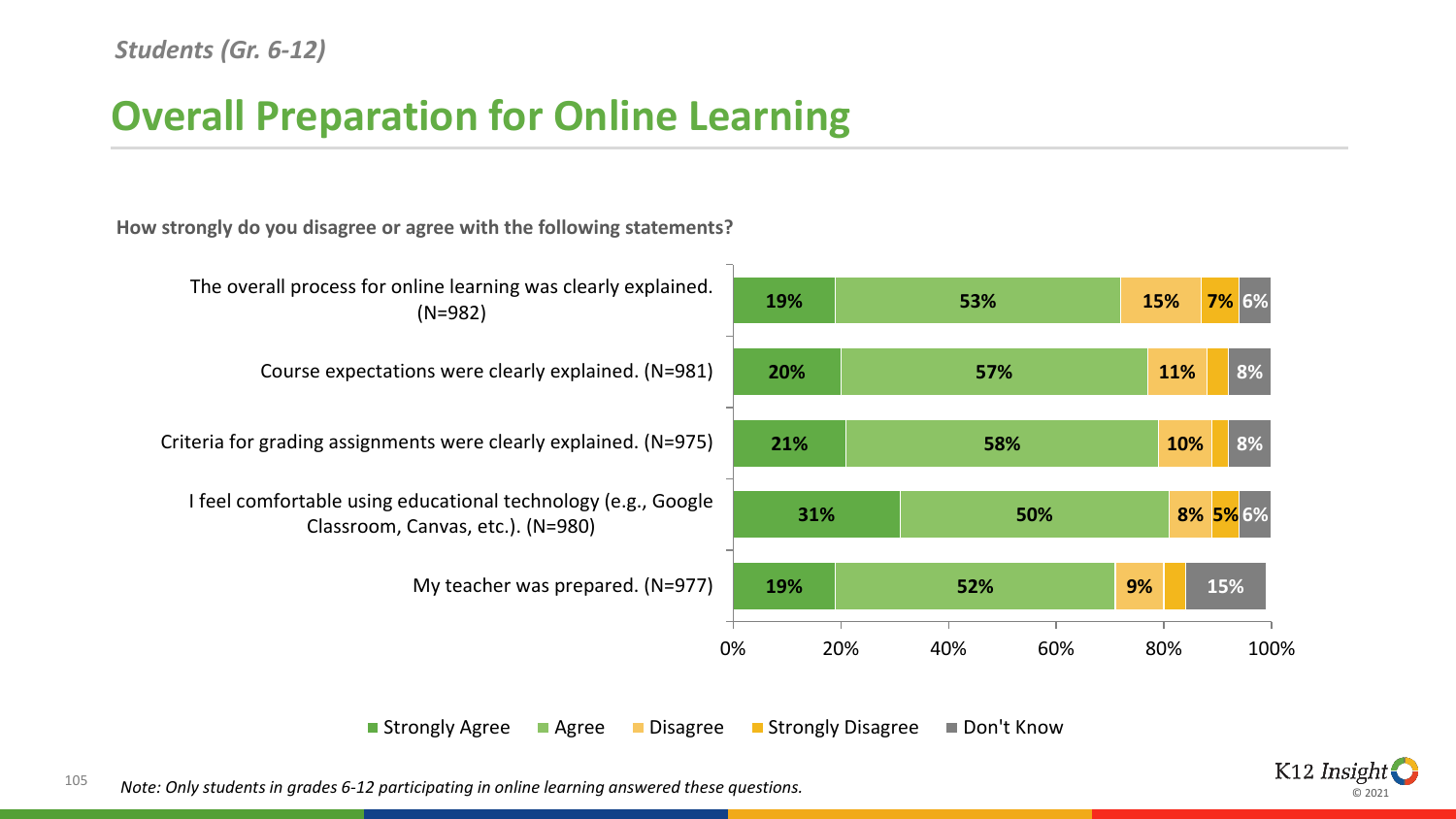## **Overall Preparation for Online Learning (Continued)**

**How strongly do you disagree or agree with the following statements?**



Strongly Agree Agree Disagree Strongly Disagree Don't Know

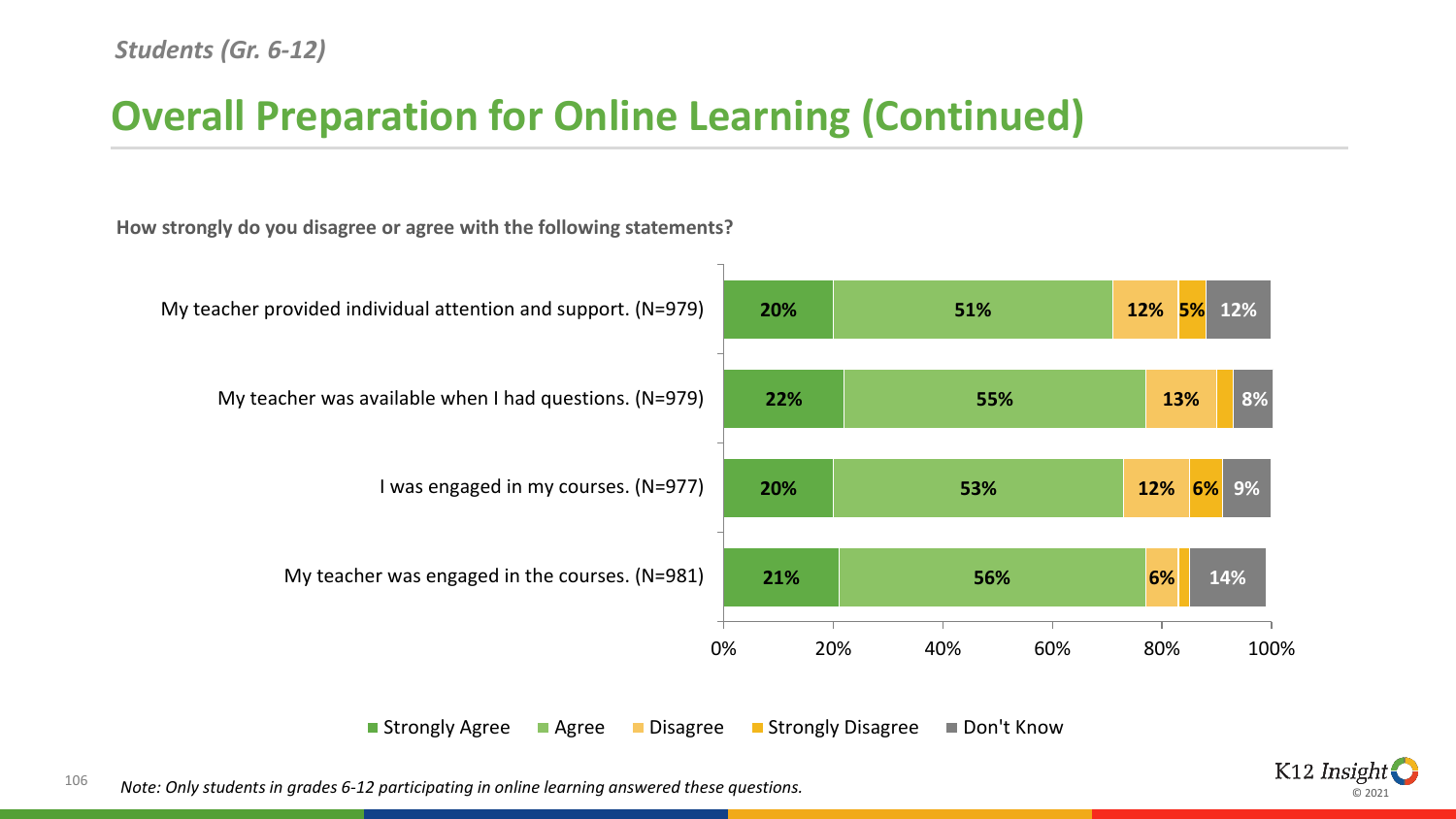## **Overall Preparation for Online Learning**







107 *Note: Only students in grades 3-5 participating in online learning answered these questions.*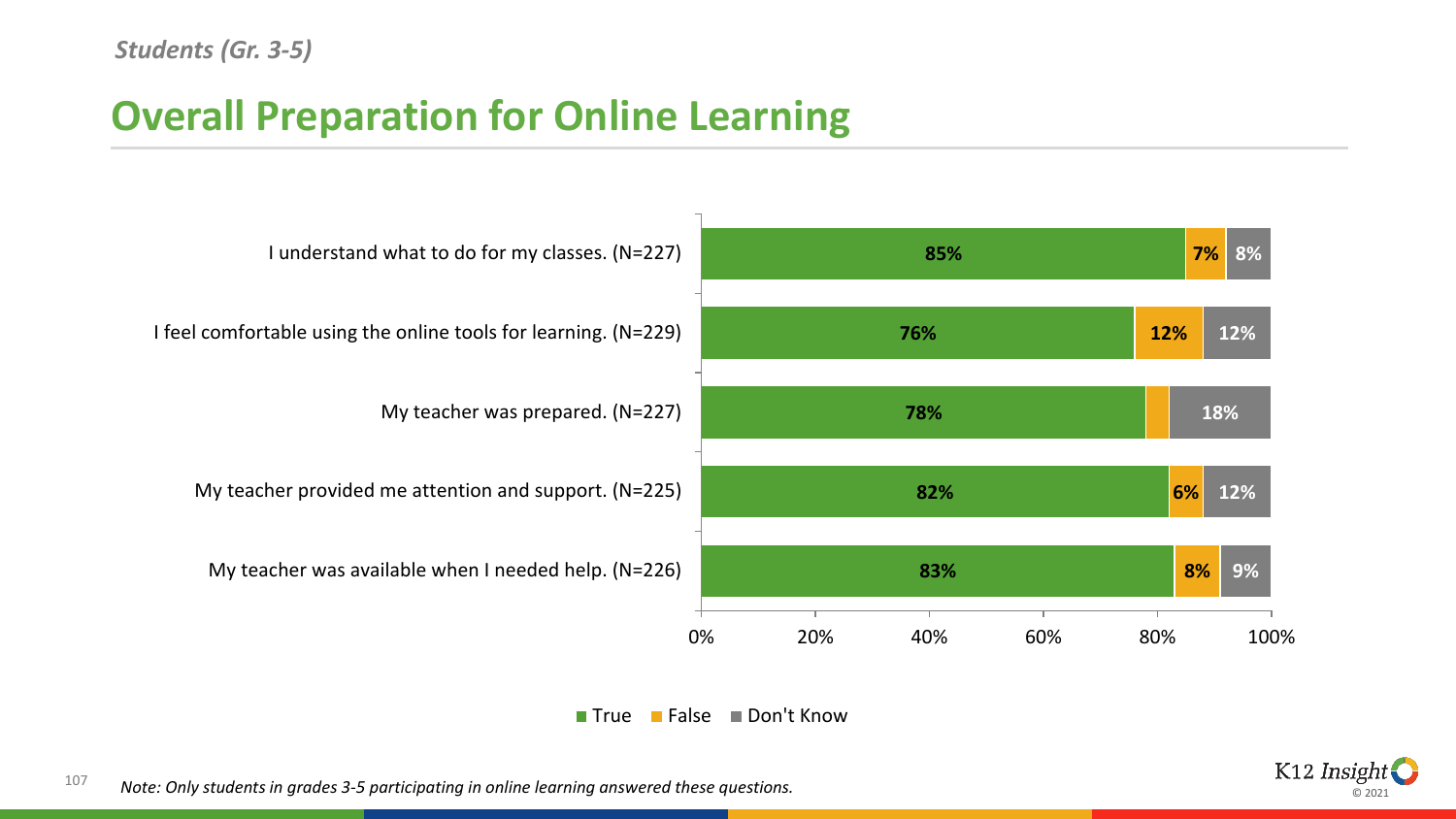### **Overall Preparation for On-campus Classes**

**How strongly do you disagree or agree with the following statements?**



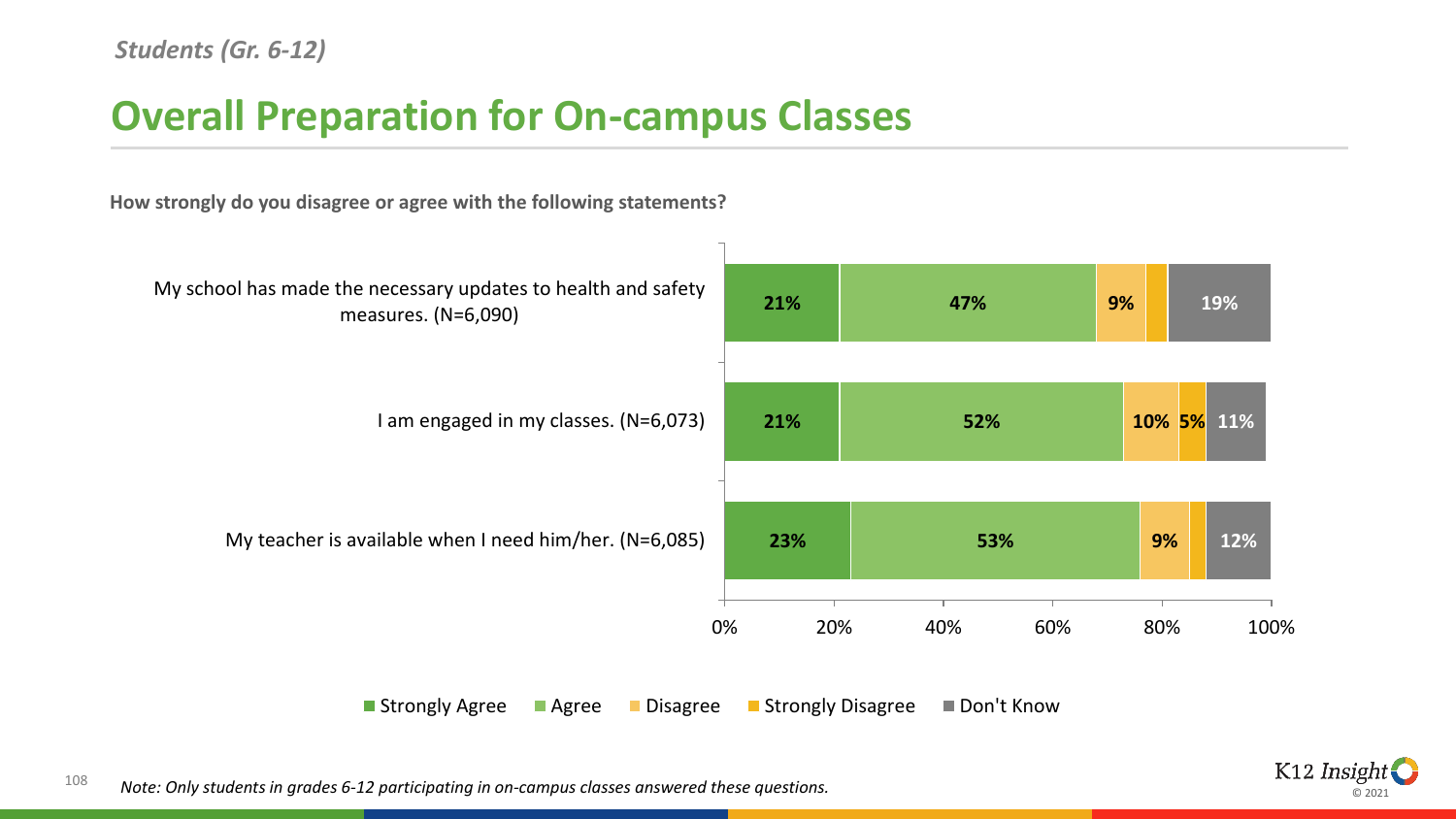### **Overall Preparation for On-campus Classes**







109 *Note: Only students in grades 3-5 participating in on-campus learning answered these questions.*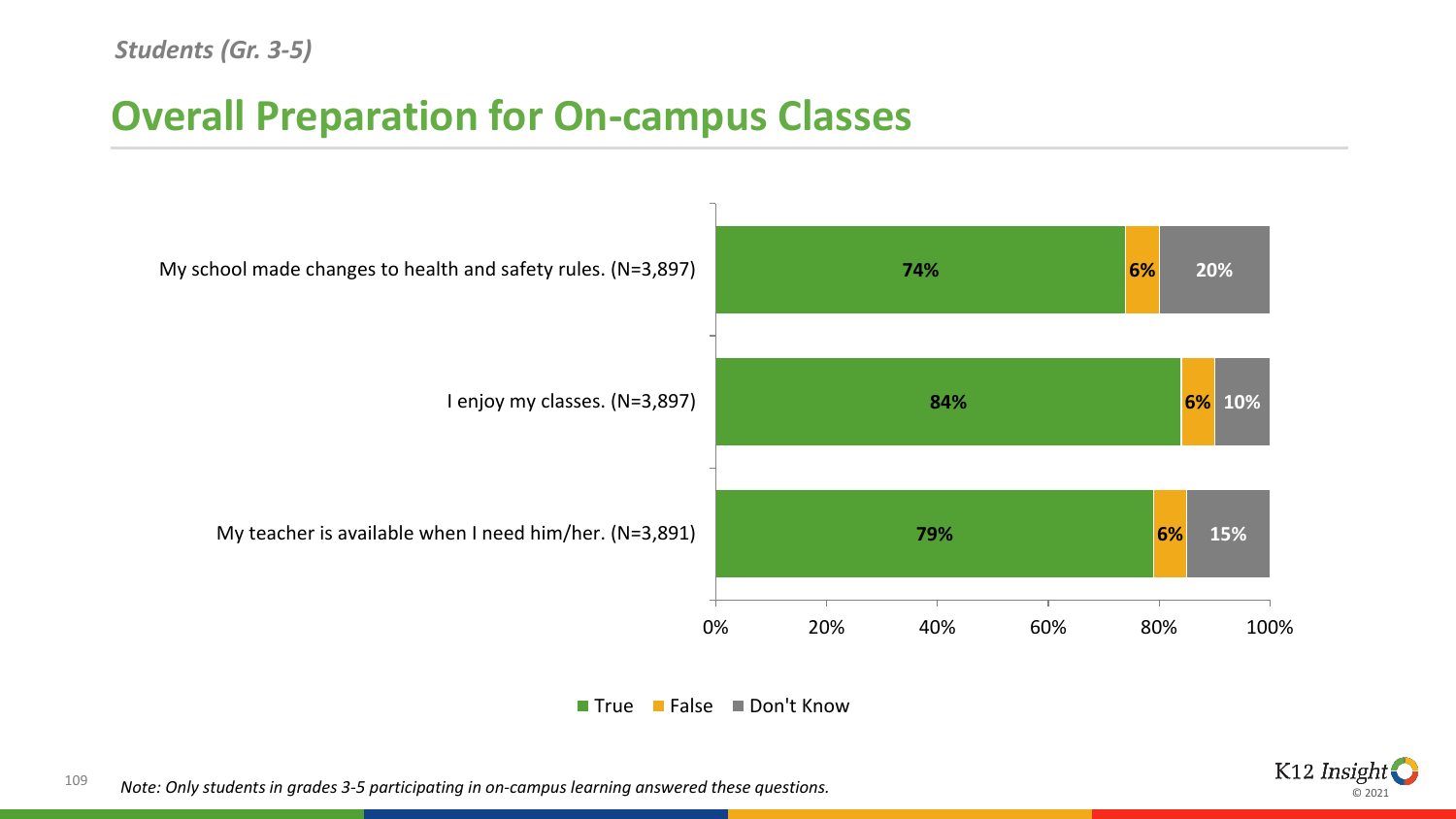#### **Net Promoter Scores**

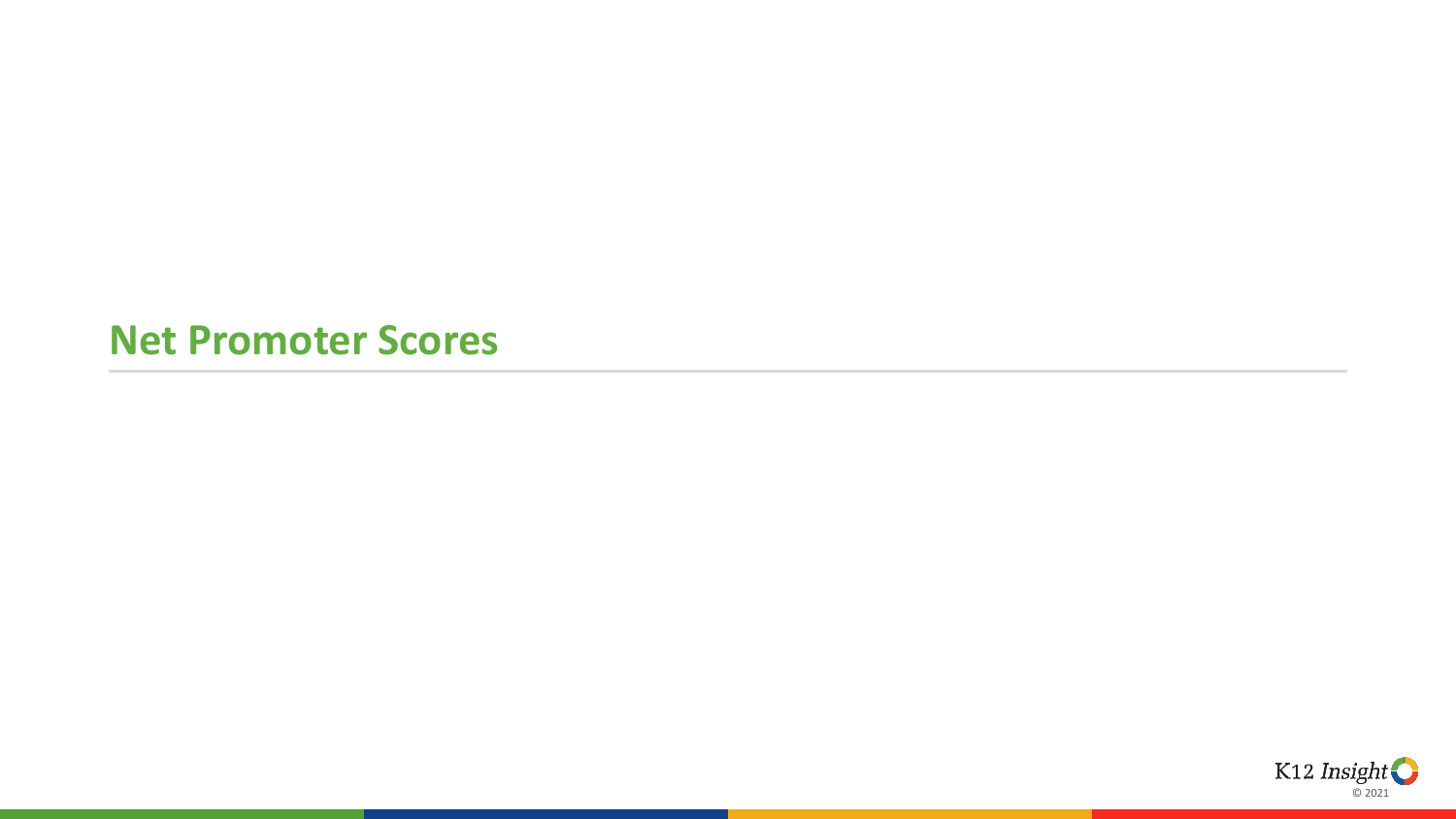### **School Net Promoter Score: Comparison by Participant Group**

**How likely are you to recommend your child's school/this school to a friend or colleague?** 



*Note: A Net Promoter Score® (NPS) gauges stakeholder loyalty. Those who give a score of 0 to 6 are classified as Detractors, those who give a score of 7 or 8 are Passives, and those who give a score of 9 or 10 are Promoters. The NPS is calculated by subtracting the percentage of Detractors from the percentage of*   $K12$  *Insight Promoters.*

© 2021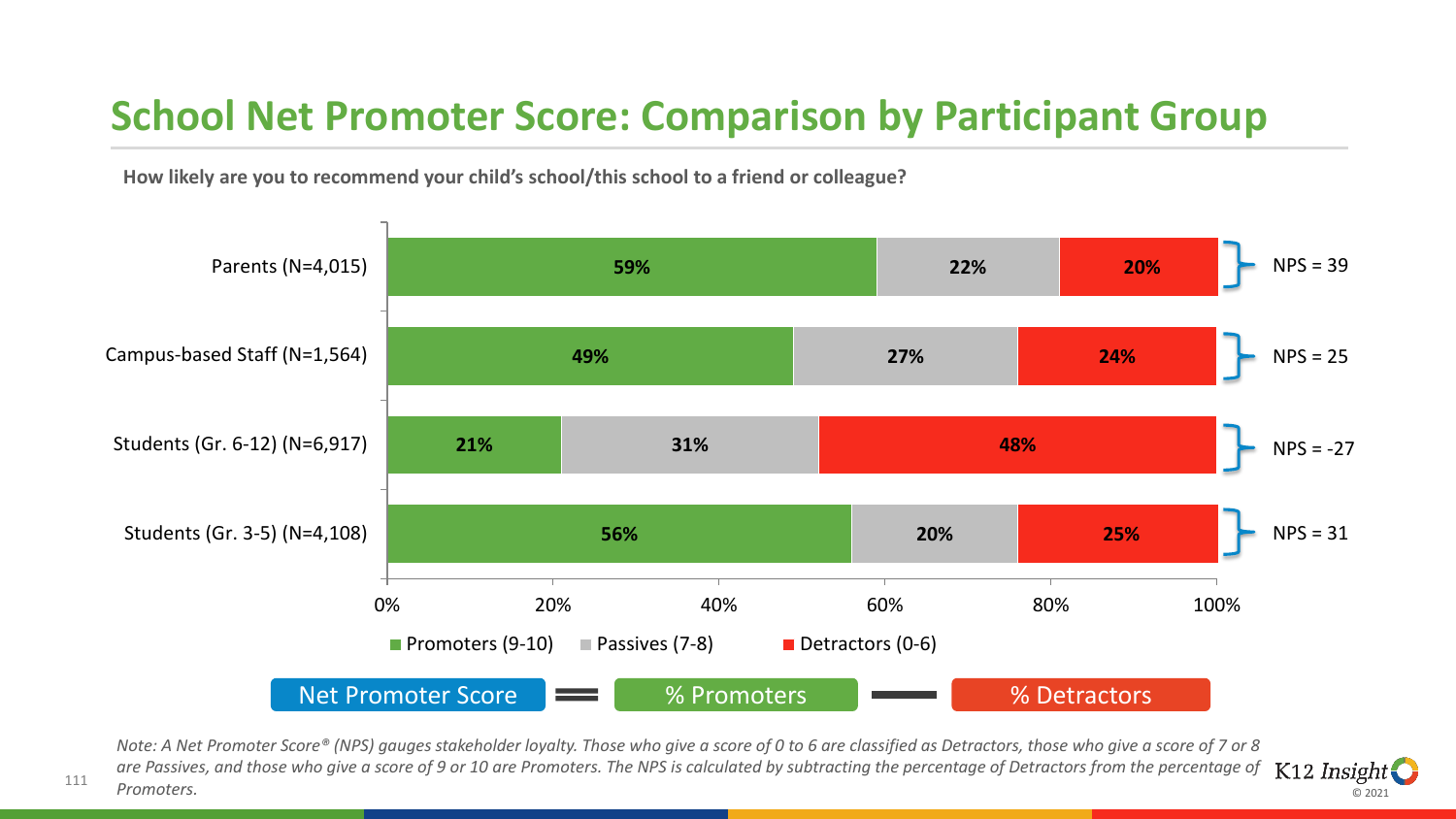# **School Net Promoter Score: Comparison Over Time**



© 2021

**How likely are you to recommend your child's school to a friend or colleague?** 

*Note: A Net Promoter Score® (NPS) gauges stakeholder loyalty. Those who give a score of 0 to 6 are classified as Detractors, those who give a score of 7 or 8 are Passives, and those who give a score of 9 or 10 are Promoters. The NPS is calculated by subtracting the percentage of Detractors from the percentage of*   $K12$  *Insight Promoters.*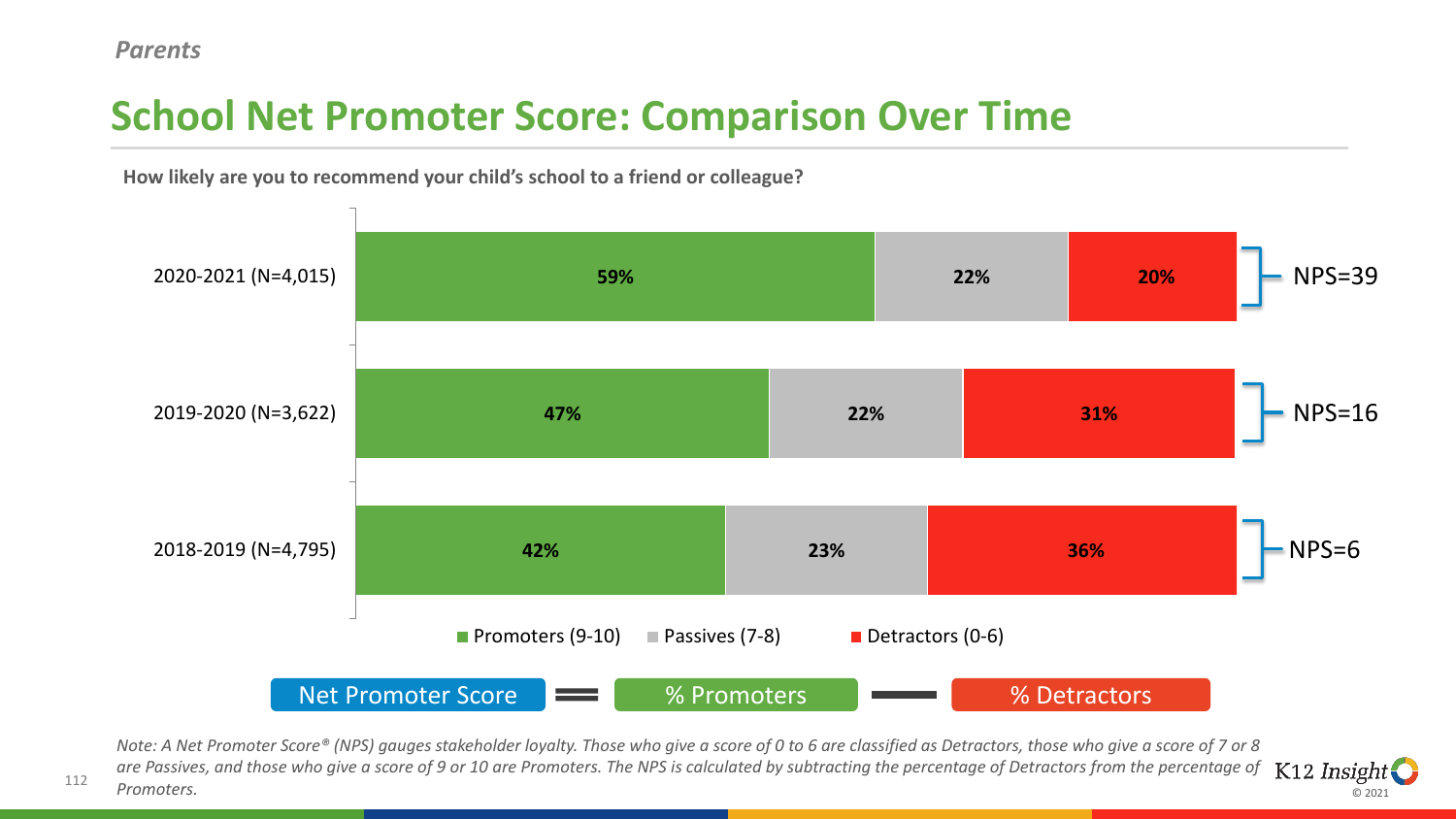### **School Net Promoter Score: Comparison Over Time**



© 2021

**How likely are you to recommend this school to a friend or colleague?** 

*Note: A Net Promoter Score® (NPS) gauges stakeholder loyalty. Those who give a score of 0 to 6 are classified as Detractors, those who give a score of 7 or 8 are Passives, and those who give a score of 9 or 10 are Promoters. The NPS is calculated by subtracting the percentage of Detractors from the percentage of*   $K12$  *Insight Promoters.*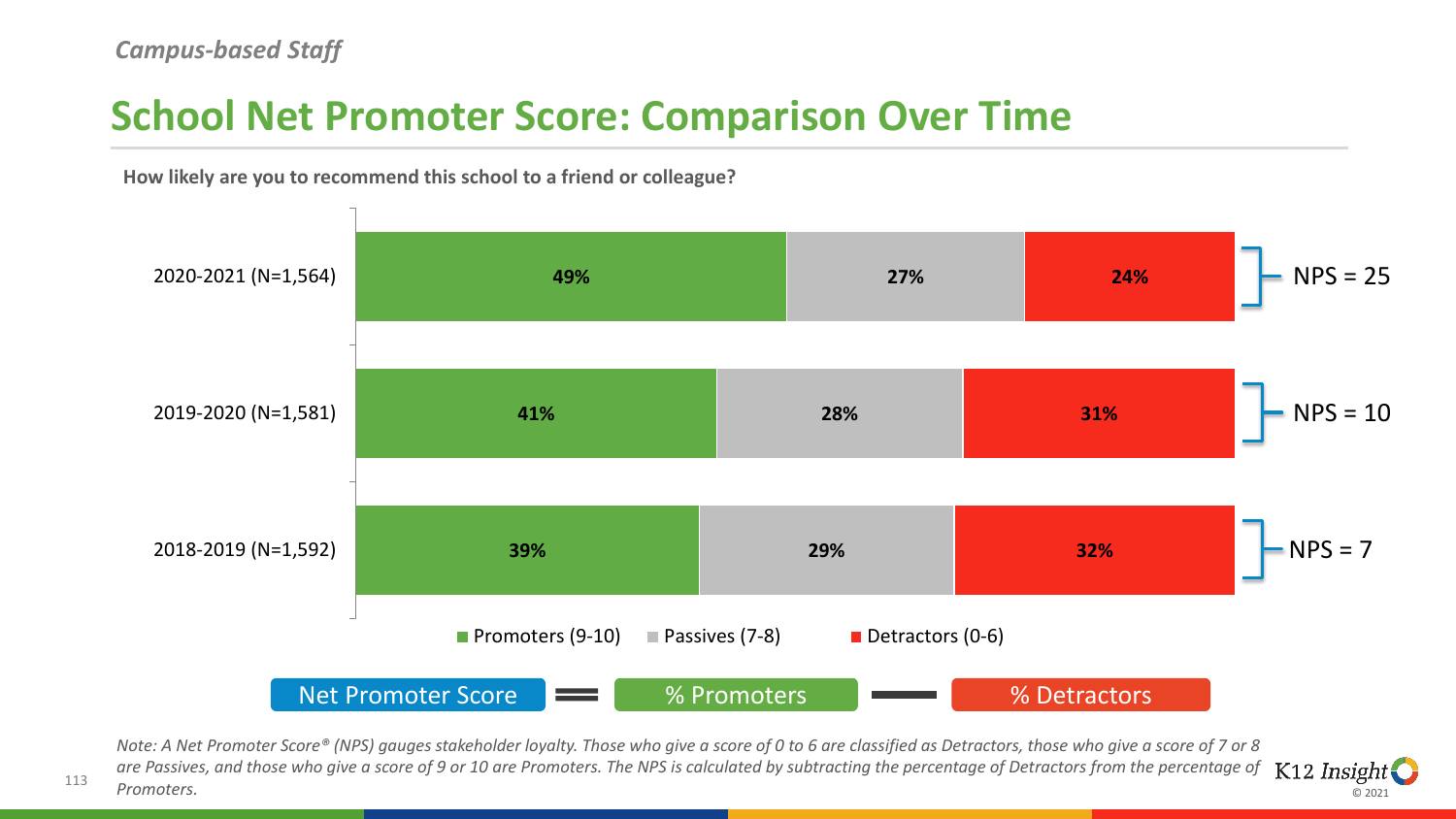114

# **School Net Promoter Score: Comparison Over Time**

**How likely are you to recommend this school to a friend or colleague?**



*Note: A Net Promoter Score® (NPS) gauges stakeholder loyalty. Those who give a score of 0 to 6 are classified as Detractors, those who give a score of 7 or 8 are Passives, and those who give a score of 9 or 10 are Promoters. The NPS is calculated by subtracting the percentage of Detractors from the percentage of*   $K12$  *Insight Promoters.*

© 2021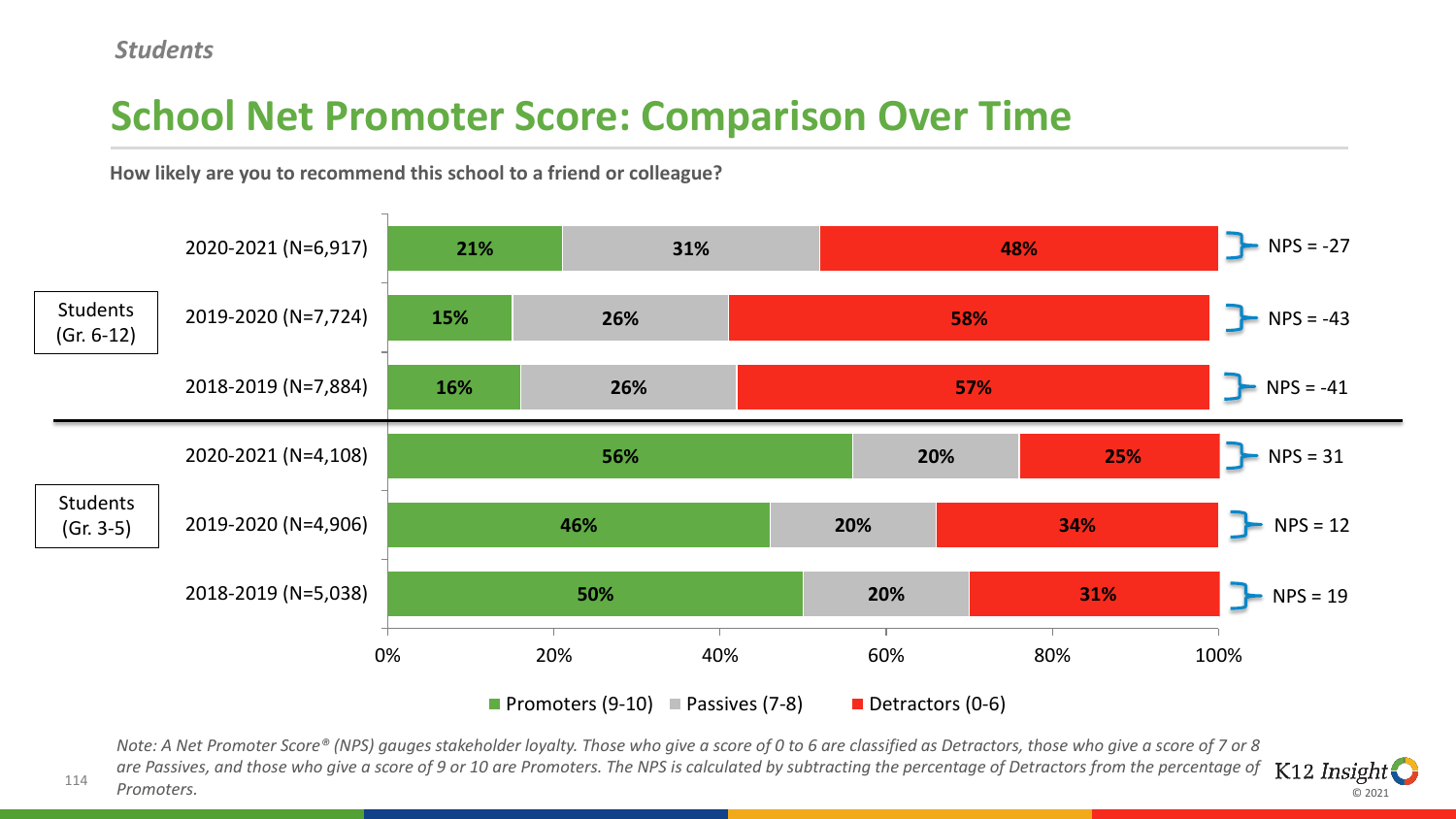### **District Net Promoter Score: Comparison by Participant Group**

**How likely are you to recommend Midland ISD to a friend or colleague?** 



*Notes: Only parents and campus-based staff answered this question. A Net Promoter Score® (NPS) gauges stakeholder loyalty. Those who give a score of 0 to 6 are classified as Detractors, those who give a score of 7 or 8 are Passives, and those who give a score of 9 or 10 are Promoters. The NPS is calculated by*  K12 Insight *subtracting the percentage of Detractors from the percentage of Promoters.*

© 2021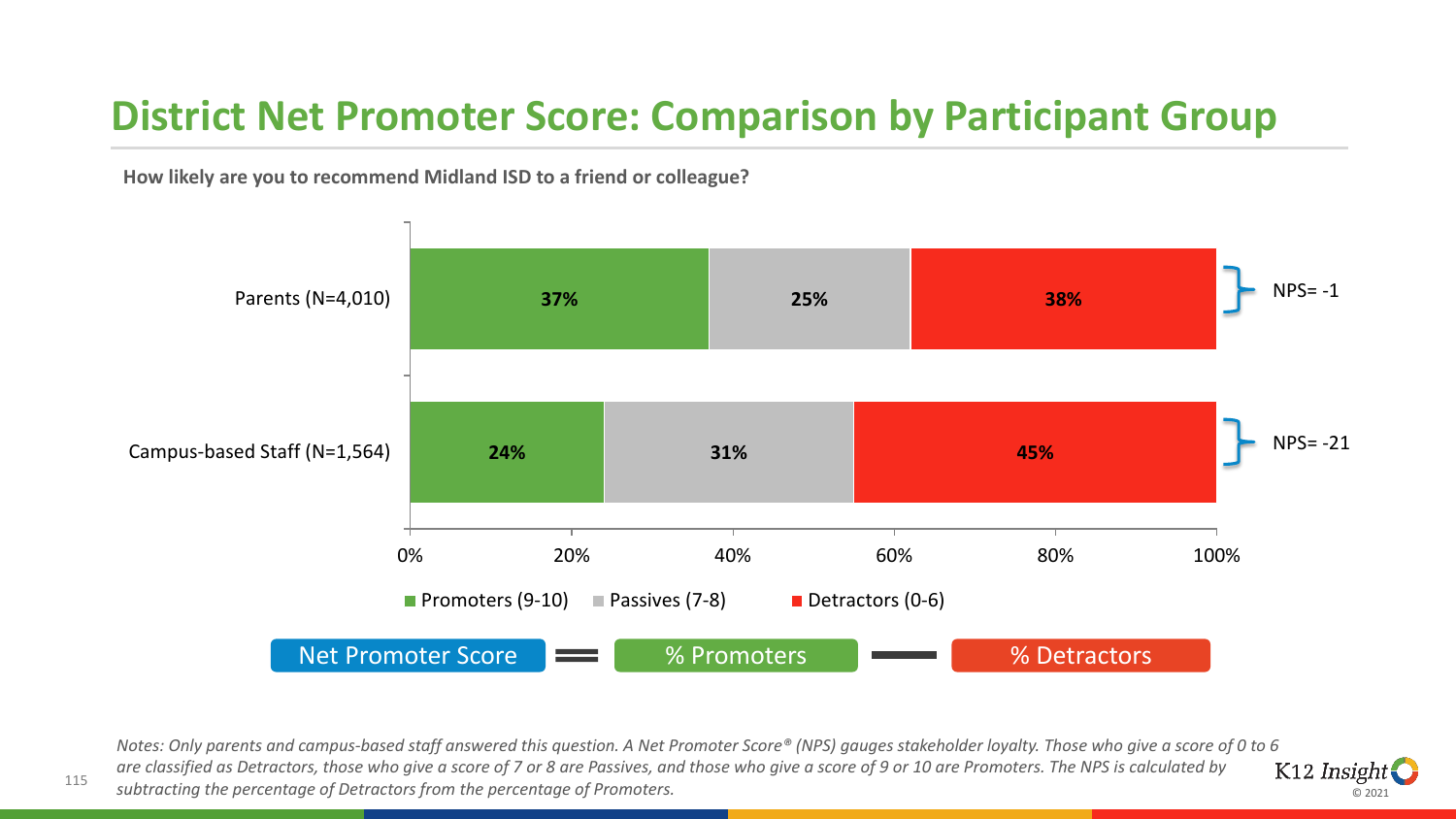# **District Net Promoter Score: Comparison Over Time**



© 2021

**How likely are you to recommend Midland ISD to a friend or colleague?** 

*Note: A Net Promoter Score® (NPS) gauges stakeholder loyalty. Those who give a score of 0 to 6 are classified as Detractors, those who give a score of 7 or 8 are Passives, and those who give a score of 9 or 10 are Promoters. The NPS is calculated by subtracting the percentage of Detractors from the percentage of*   $K12$  *Insight Promoters.*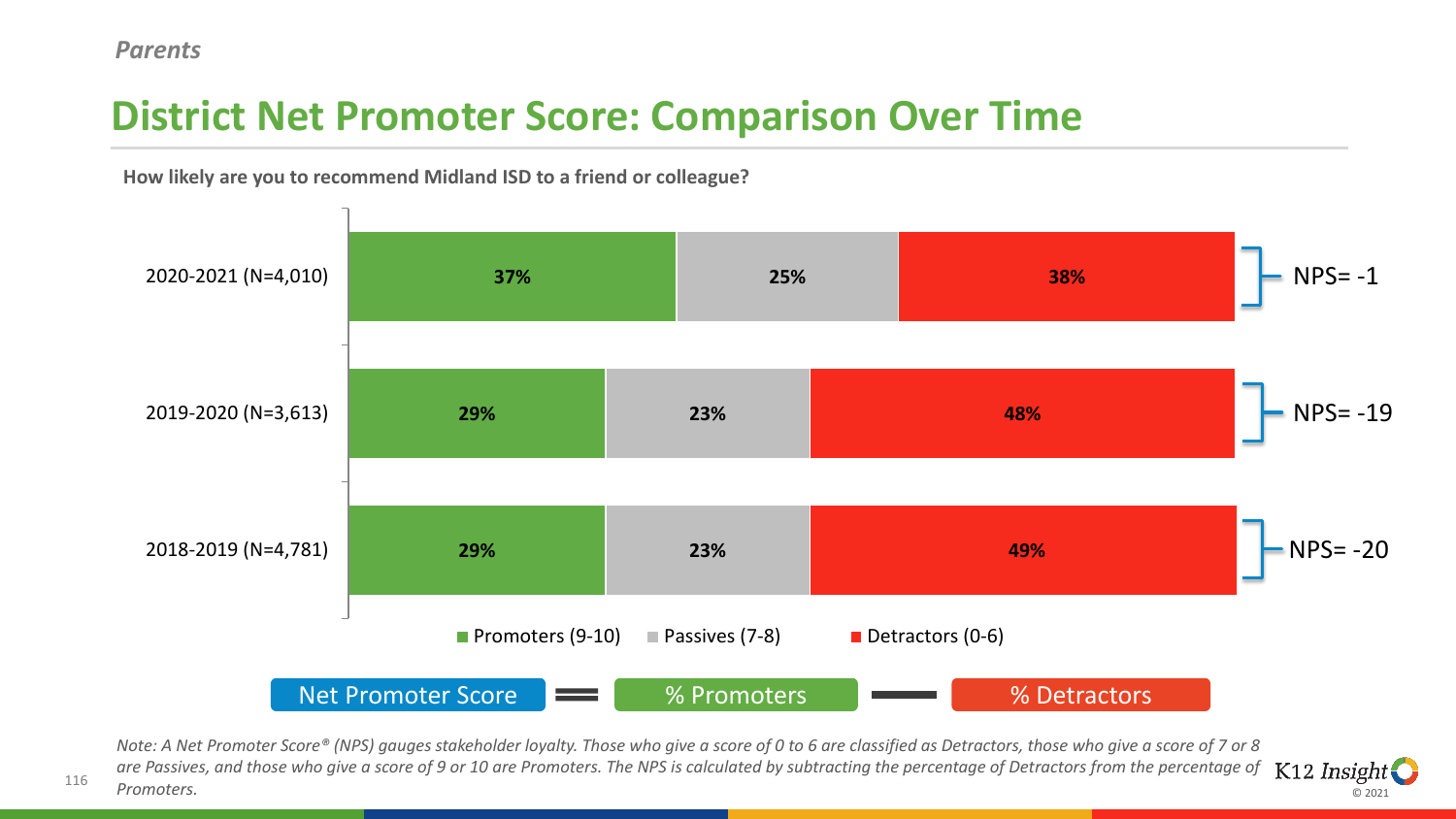#### **District Net Promoter Score: Comparison Over Time**



© 2021

**How likely are you to recommend Midland ISD to a friend or colleague?** 

*Note: A Net Promoter Score® (NPS) gauges stakeholder loyalty. Those who give a score of 0 to 6 are classified as Detractors, those who give a score of 7 or 8 are Passives, and those who give a score of 9 or 10 are Promoters. The NPS is calculated by subtracting the percentage of Detractors from the percentage of*   $K12$  *Insight Promoters.*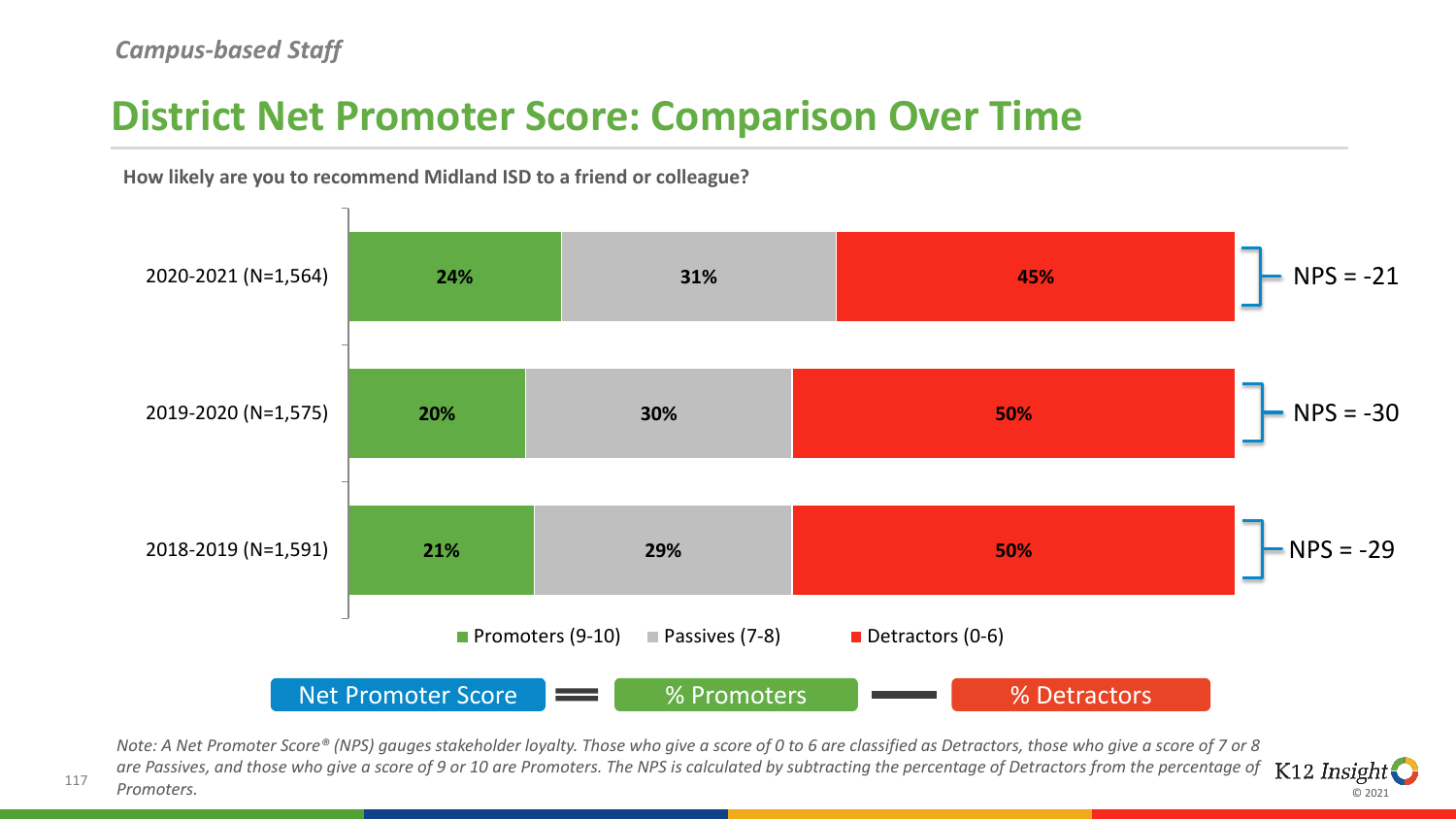#### **Participation by School**

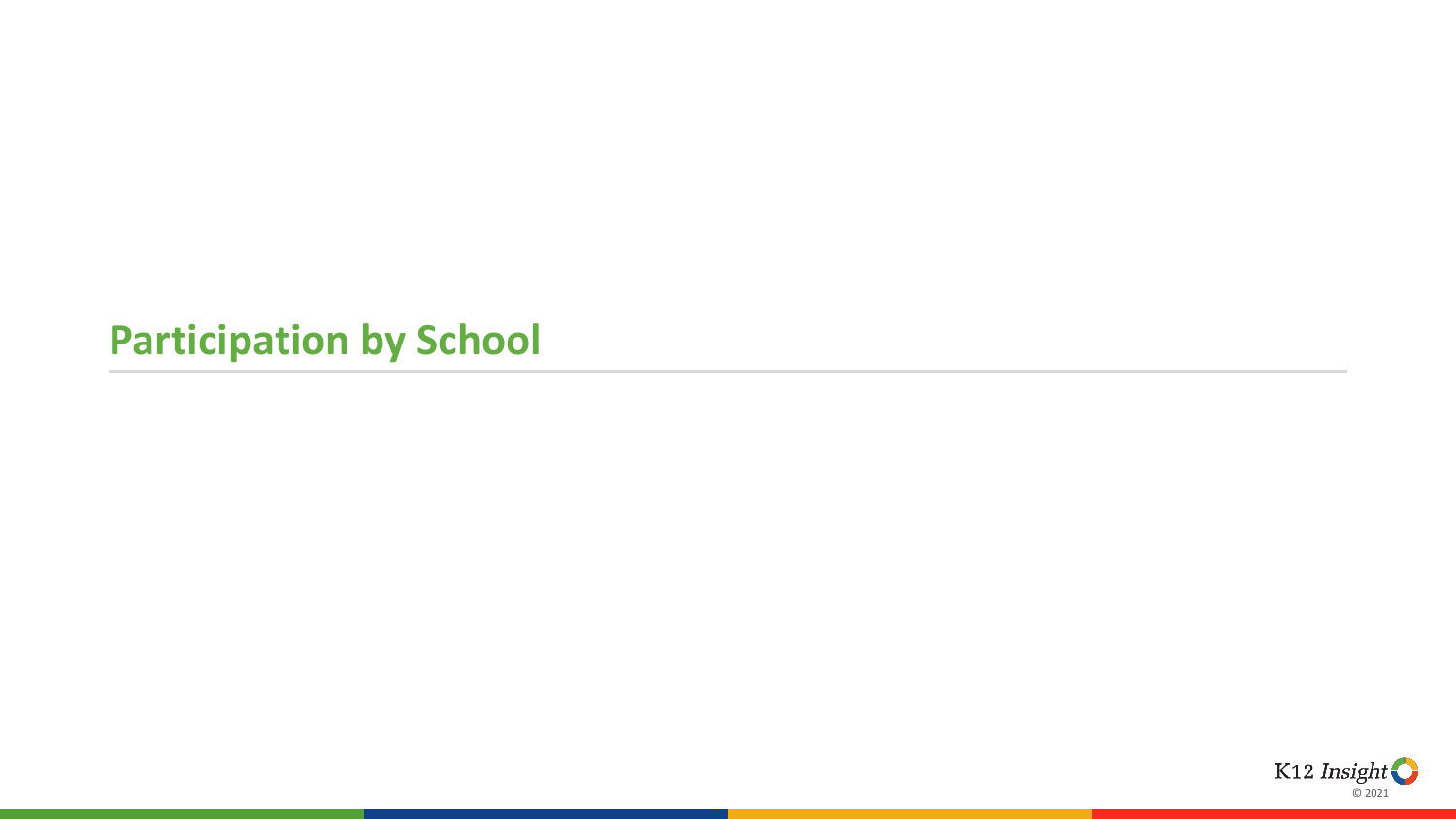# **Participation by School — Elementary**

| <b>School</b>                          | <b>Parents</b> | <b>Campus-based</b><br><b>Staff</b> | Students (Gr. 3-5) | Students (Gr. 6-12) |
|----------------------------------------|----------------|-------------------------------------|--------------------|---------------------|
| Pre-K Academy at Midland College       | 8              | $\overline{2}$                      |                    |                     |
| <b>Bonham Elementary</b>               | 83             | 24                                  | 107                | 58                  |
| <b>Bowie Fine Arts Academy</b>         | 107            | 32                                  | 186                | 61                  |
| <b>Bunche Elementary</b>               | 177            | 58                                  | 208                | 89                  |
| <b>Burnet Elementary</b>               | 210            | 35                                  | 129                | 56                  |
| <b>Bush Elementary</b>                 | 50             | 38                                  | 146                | 44                  |
| <b>Carver Center</b>                   | 344            | 34                                  | 216                | 62                  |
| De Zavala Elementary                   | 30             | 34                                  | 192                | 55                  |
| <b>Emerson Elementary</b>              | 61             | 32                                  | 109                | 53                  |
| <b>Fannin Elementary</b>               | 110            | 36                                  | 195                | 64                  |
| <b>Fasken Elementary</b>               | 182            | 33                                  | 269                | 59                  |
| <b>General Tommy Franks Elementary</b> | 235            | 41                                  | 202                | 51                  |
| <b>Greathouse Elementary</b>           | 203            | 52                                  | 228                | 52                  |
| <b>Henderson Elementary</b>            | 30             | 22                                  | 83                 | 38                  |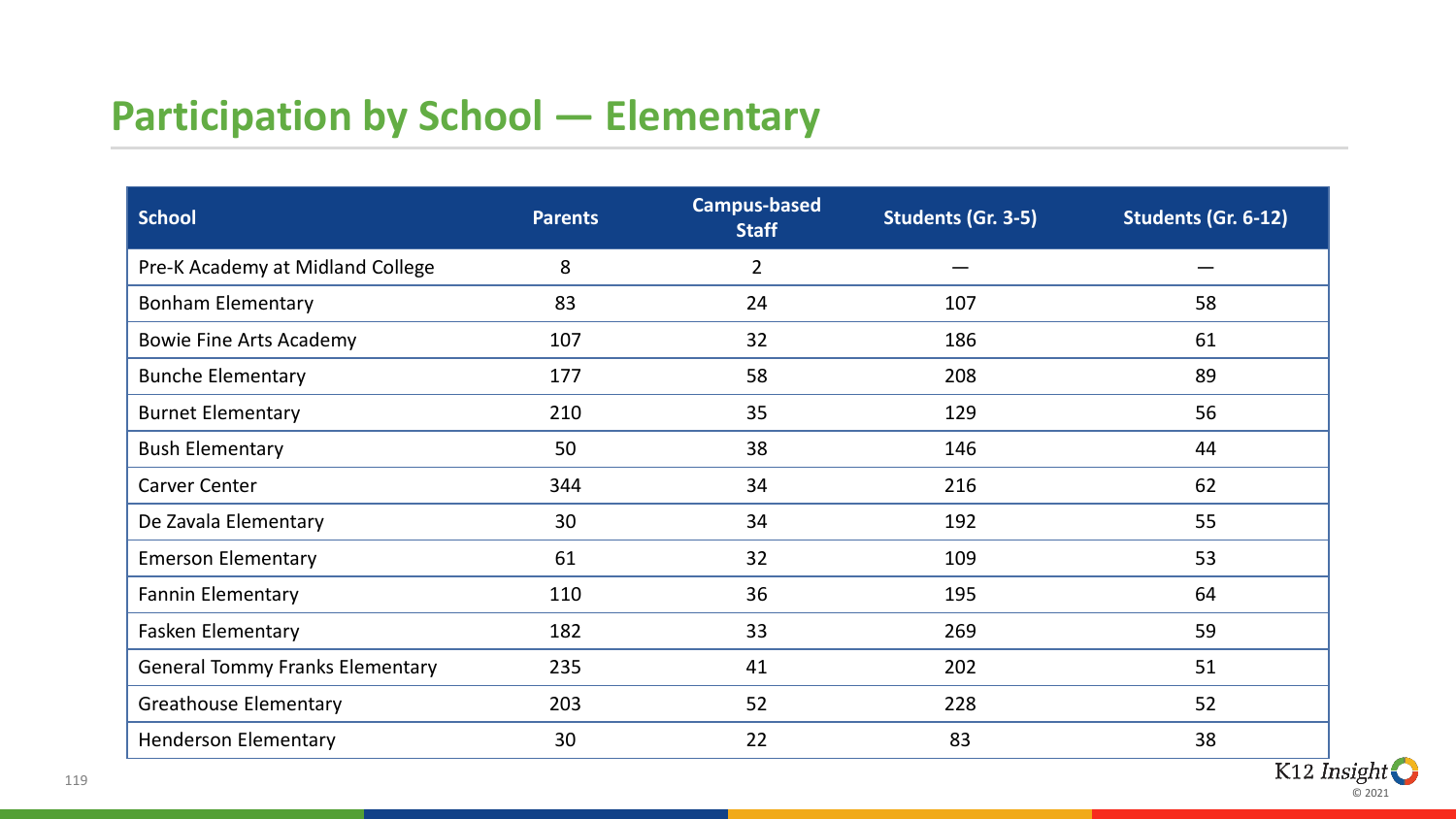# **Participation by School — Elementary (Continued)**

| <b>School</b>                             | <b>Parents</b> | <b>Campus-</b><br><b>based Staff</b> | Students (Gr. 3-5) | Students (Gr. 6-12) |
|-------------------------------------------|----------------|--------------------------------------|--------------------|---------------------|
| Jones Elementary                          | 47             | 27                                   | 45                 | 25                  |
| Lamar Elementary                          | 33             | 32                                   | 136                | 46                  |
| Long Elementary                           | 95             | 49                                   | 162                | 55                  |
| <b>Milam Elementary</b>                   | 39             | 27                                   | 161                | 51                  |
| <b>Parker Elementary</b>                  | 102            | 42                                   | 166                | 52                  |
| Pease Communications & Technology Academy | 59             | 27                                   | 146                | 47                  |
| <b>Rusk Elementary</b>                    | 32             | 22                                   | 109                | 36                  |
| Sam Houston Collegiate Preparatory        | 72             | 15                                   | 104                |                     |
| Santa Rita Elementary                     | 72             | 29                                   | 173                | 62                  |
| <b>Scharbauer Elementary</b>              | 67             | 44                                   | 215                | 74                  |
| South Elementary                          | 61             | 28                                   | 123                | 38                  |
| <b>Washington STEM Academy</b>            | 99             | 42                                   | 111                | 38                  |
| Yarbrough Elementary                      | 71             | 34                                   | 245                | 72                  |

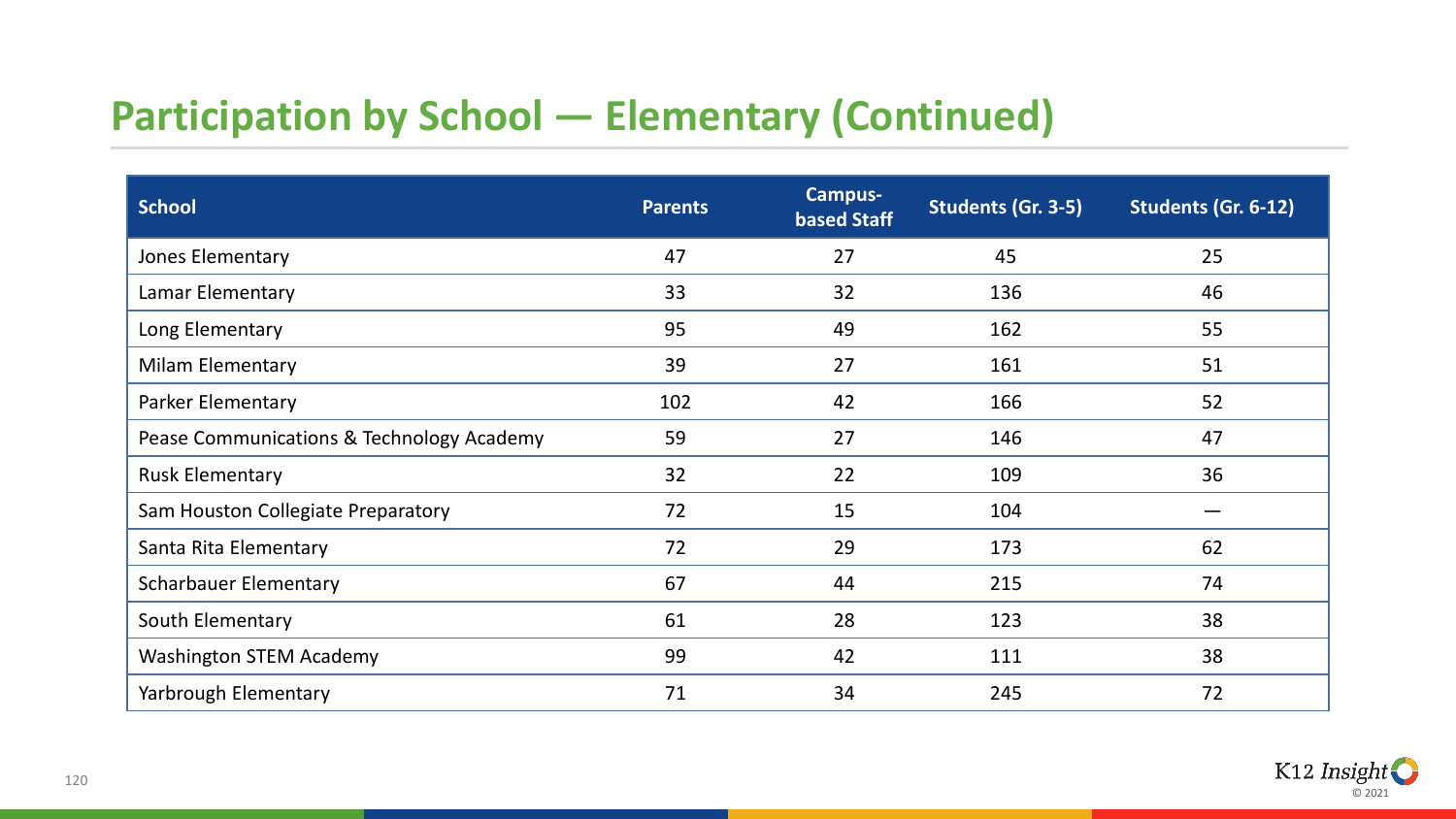# **Participation by School — Secondary**

| <b>School</b>                    | <b>Parents</b> | <b>Campus-</b><br><b>based Staff</b> | Students (Gr. 6-12) |
|----------------------------------|----------------|--------------------------------------|---------------------|
| Abell Junior High                | 133            | 62                                   | 601                 |
| Alamo Junior High                | 56             | 55                                   | 489                 |
| <b>Goddard Junior High</b>       | 106            | 76                                   | 591                 |
| San Jacinto Junior High          | 339            | 65                                   | 516                 |
| Lee Freshman High                | 110            | 59                                   | 569                 |
| Midland Freshman High            | 93             | 45                                   | 601                 |
| Lee Senior High                  | 187            | 125                                  | 1,144               |
| <b>Midland Senior High</b>       | 177            | 112                                  | 582                 |
| Coleman High                     | 21             | 25                                   | 61                  |
| Midland Alternative Program      |                | 17                                   |                     |
| Early College High School        | 33             | 16                                   | 333                 |
| Young Women's Leadership Academy | 112            | 23                                   | 263                 |